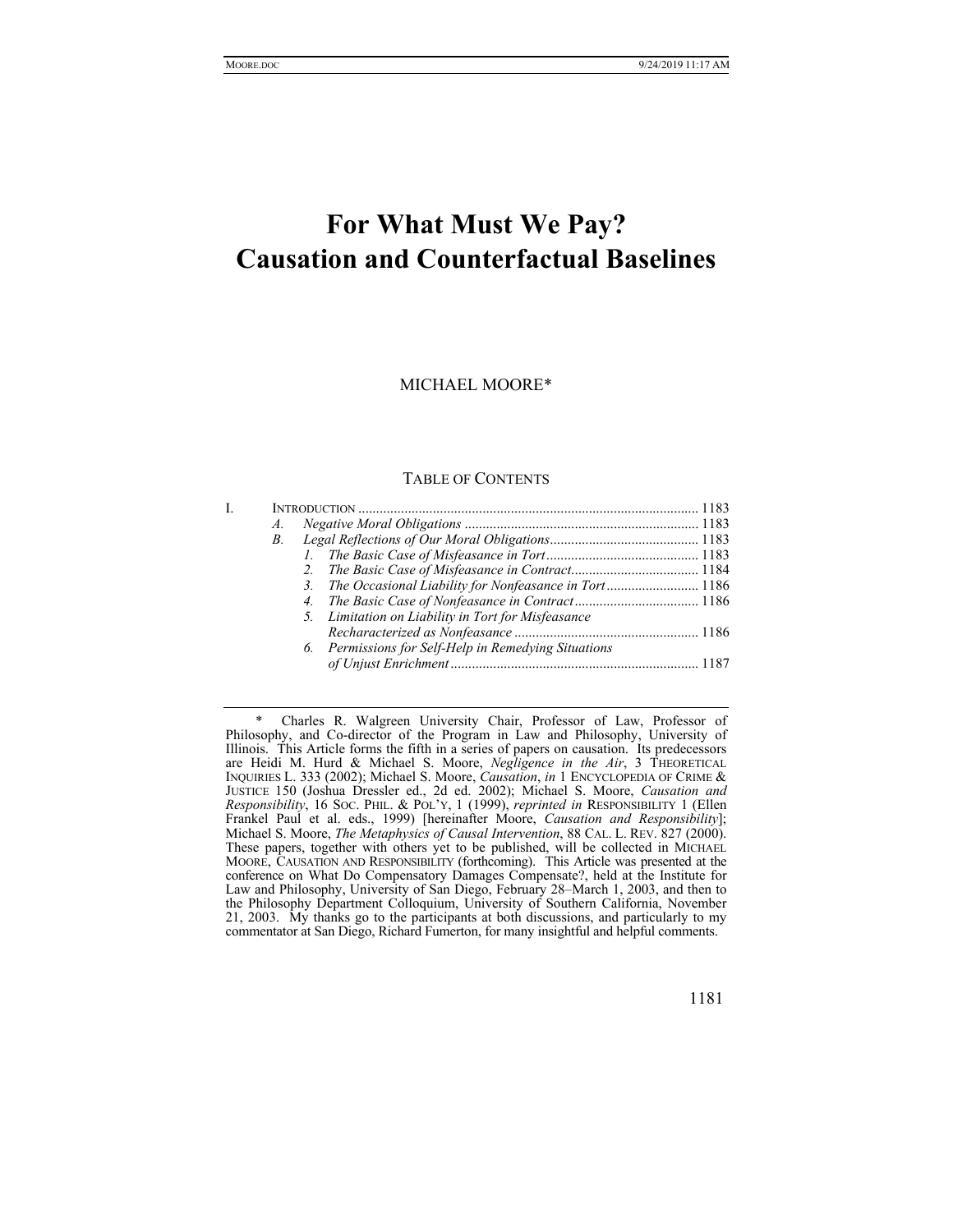|      | Limitations on Negligence Liability in Tort for Harms<br>7.                                                                       |
|------|-----------------------------------------------------------------------------------------------------------------------------------|
|      |                                                                                                                                   |
|      | Absence of Liability in Overdetermination, Concurrent<br>8.                                                                       |
|      | Cause Cases Where the Other Cause Is a Natural Event 1189                                                                         |
|      | 9.<br>Absence of Liability in Asymmetrical, Concurrent,                                                                           |
|      |                                                                                                                                   |
|      | 10. Limitations on Damages in Preemptive                                                                                          |
|      |                                                                                                                                   |
| Π.   |                                                                                                                                   |
|      | A.                                                                                                                                |
|      | $B_{\cdot}$                                                                                                                       |
|      | The Possible Worlds Account of Counterfactuals 1204<br>C.                                                                         |
| III. |                                                                                                                                   |
|      | The Nature of the Counterfactual Theory of Causation 1213<br>A.                                                                   |
|      | The Fit of the Counterfactual Theory of Causation to<br>$B_{\cdot}$                                                               |
|      |                                                                                                                                   |
|      | C.                                                                                                                                |
|      | The Sufficiency of Counterfactual Dependence<br>$\mathcal{I}$                                                                     |
|      |                                                                                                                                   |
|      | The Existence of Noncausal Counterfactuals 1217<br>$a_{\cdot}$                                                                    |
|      | The Continued Overbreadth of Even Nonanalytic<br>b.                                                                               |
|      |                                                                                                                                   |
|      | More Overbreadth of the Counterfactual Theory:<br>$\mathcal{C}$ .                                                                 |
|      |                                                                                                                                   |
|      | Still More Overbreadth: The Counterfactual<br>d.                                                                                  |
|      | Dependence Between Epiphenomenal Events 1227                                                                                      |
|      | Overbreadth Concluded: Backtracking Counterfactuals<br>e.                                                                         |
|      | and the Temporal Asymmetry of Causation  1230                                                                                     |
|      | The Necessity of Direct or Stepwise Counterfactual<br>$\overline{2}$ .                                                            |
|      |                                                                                                                                   |
|      | Symmetrically Overdetermined Concurrent Cause Cases  1243<br>$a_{\cdot}$                                                          |
|      | Asymmetrically Overdetermined Concurrent Cause Cases  1247<br>b.                                                                  |
|      | $\mathcal{C}$ .                                                                                                                   |
|      | d.                                                                                                                                |
| IV.  | THE NORMATIVE DESIRABILITY OF USING NONCAUSAL COUNTERFACTUAL                                                                      |
|      |                                                                                                                                   |
|      | A.                                                                                                                                |
|      | $B_{\cdot}$                                                                                                                       |
|      | C.                                                                                                                                |
|      | D.                                                                                                                                |
|      | Limitations on Negligence Liability for Harms Not<br>E.                                                                           |
|      | Symmetrically Overdetermined Concurrent Cause Cases                                                                               |
|      | F.                                                                                                                                |
|      |                                                                                                                                   |
|      | Asymmetrically Overdetermined Concurrent Cause Cases  1265<br>G.                                                                  |
|      | Limitations on Damages in Preemptive Overdetermination Cases 1266<br>Н.<br>CONCLUSION: THE DESIRABILITY OF GENERALLY SUBSTITUTING |
| V.   |                                                                                                                                   |
|      | COUNTERFACTUAL BASELINE TESTS FOR CAUSAL TESTS                                                                                    |
|      |                                                                                                                                   |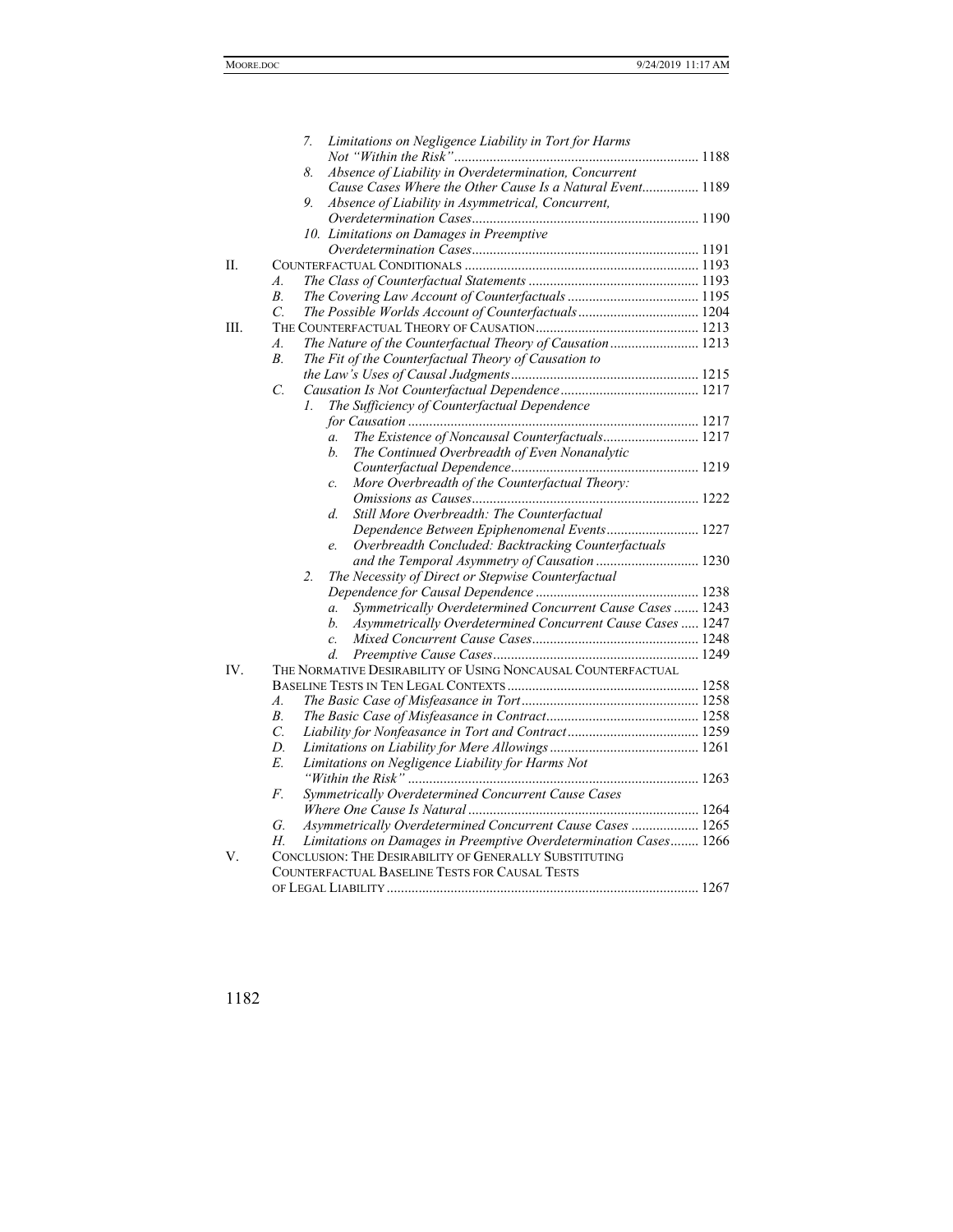## I. INTRODUCTION

## *A. Negative Moral Obligations*

It is often thought that the hard core of our moral obligations—the social minimum, so to speak—is that we do no harm. Regardless of what may be virtuous, supererogatory, or obligatory in making the world a better place, at a minimum we should not make it a worse one. Further, we make the world a worse place whenever we worsen it compared to the way the world would have been without our actions. On this view, our actions must make a difference for us to violate our basic obligations. What gets recorded in our moral ledgers are the bad states of affairs that would not have existed but for our actions. Our actions were, in a word, necessary to the bad states of affairs for which we are responsible.

This view of our responsibility is naturally captured by a certain kind of counterfactual test, one that compares how the world is after our actions with how the world would have been if, contrary to fact, we had not done the actions in question. Most lawyers, and not a few philosophers, believe that this counterfactual test is also a test of causation. This, because on the counterfactual theory of causation, to cause something is to make the kind of difference tested by the contraryto-fact conditional stated above. According to the counterfactual theory of causation, we cause harm when our actions are a necessary condition for that harm having occurred; if it is true that but for our acts, some harm would not have existed, then, and only then, have we caused it to come about. Because we are, on this view, responsible for what we cause, we are responsible for harms that do exist but which, absent our actions, would not have existed.

# *B. Legal Reflections of Our Moral Obligations*

The legal applications of this view of the hard core of our moral obligations are legion. The following subsections will consider ten of them.

# *1. The Basic Case of Misfeasance in Tort*

Despite the adoption of the "substantial factor" test of causation in fact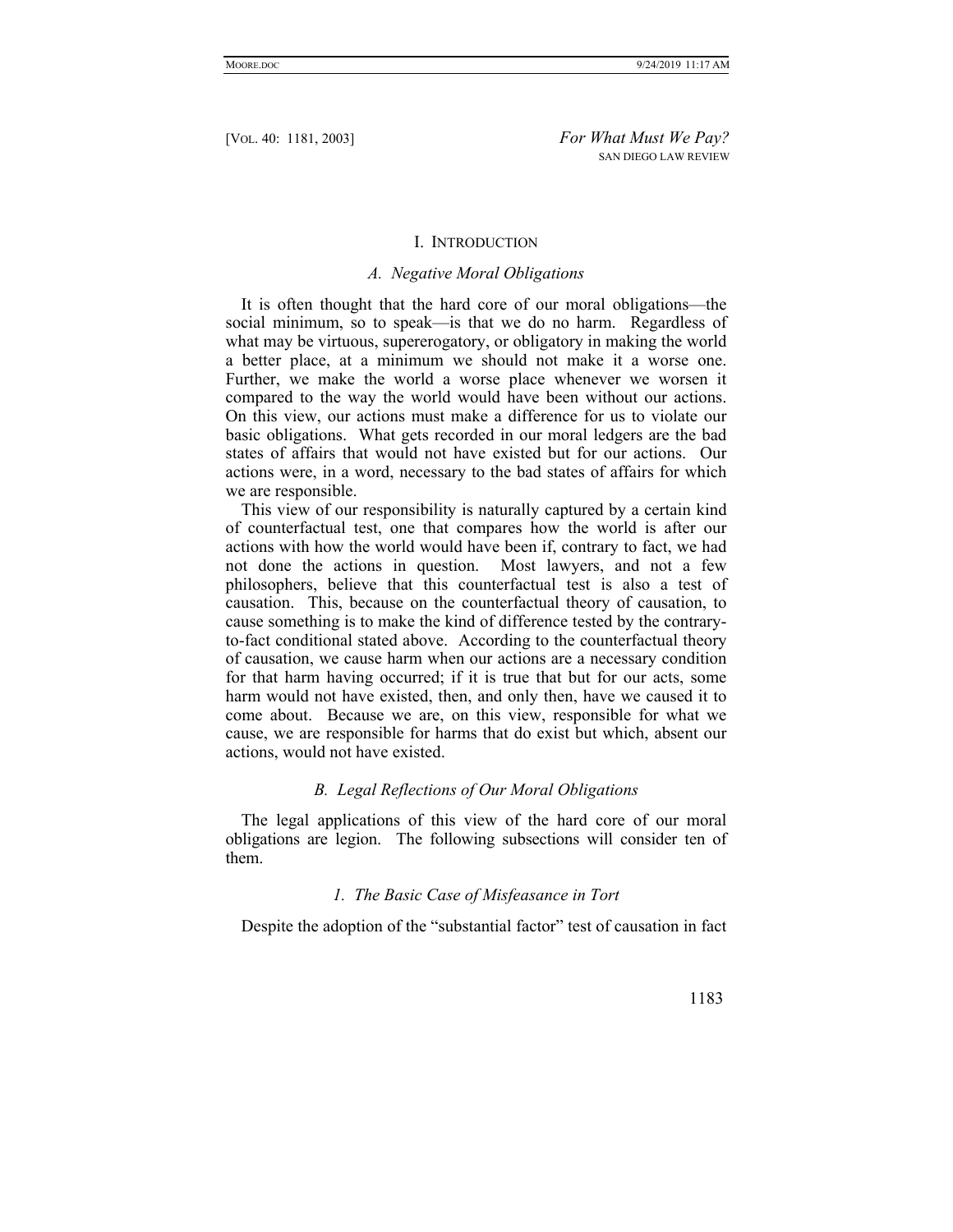by the *Restatement of Torts*, 1 tort liability in general is standardly thought to require successful application of the "but for" test of causation in fact.<sup>2</sup> If a plaintiff seeks to recover damages for cancer caused by the defendant's cigarettes, cancer caused by a cut from the defendant's negligently maintained transom, $3$  or cancer caused by any other action or state of affairs for which a defendant is responsible, the plaintiff has to show that absent the smoking, cutting, or other acts, there would have been no cancer. This is usually termed the "but for," necessary condition, or "sine qua non" (literally, without which, not) test of causation and thus, for liability, in tort.

This but-for test is no peripheral part of tort law. On the contrary, it is thought to be the central core of the causation requirement, which is itself a core requirement of assigning tort liability. The but-for test occupies such a position of prominence because it is thought to mark the line between mere temporal succession and true causation.4 For instance, just because this cancer followed upon this cut does not mean the cut caused the cancer; just because this kind of cancer usually or even always follows upon this kind of cut does not mean that cuts cause cancer.<sup>5</sup> Indeed, "post hoc, ergo propter hoc" ("after this, therefore, because of this") is the fallacy thought to be exposed by the but-for test for causation. The difference between mere temporal succession of events and true causal relations between events is said to lie in the counterfactual question: But for the first event, would the second have occurred?

## *2. The Basic Case of Misfeasance in Contract*

The difference between tort and contract liability lies in the different bases of the primary obligation breached by a defendant. In tort, that obligation is nonpromise-based, whereas in contract, the obligation

 <sup>5.</sup> The correlation-cause distinction is described briefly in Moore, *Causation and Responsibility*, *supra* note \*, at 7–8.



 <sup>1.</sup> The substantial factor test was first proposed by Jeremiah Smith, *Legal Cause in Actions of Tort* (pts. 1–3), 25 HARV. L. REV. 103, 103–28, 223, 223–52, 303, 303–21 (1911–1912). It was adopted by both the first and the second *Restatement*s*.* RESTATEMENT OF TORTS §§ 431–35 (1934); RESTATEMENT (SECOND) OF TORTS §§ 431– 33 (1965).

 <sup>2.</sup> The *Restatement*s hold that, except for the overdetermination cases, a but-for cause of a harm is a substantial factor and, thus, a cause in fact of that harm. RESTATEMENT OF TORTS §§ 431–33 (1934).

<sup>3</sup>*. See* Kramer Serv. Inc. v. Wilkins, 186 So. 625 (Miss. 1939) (discussing injury caused by a negligently maintained transom).

 <sup>4.</sup> RESTATEMENT (SECOND) OF TORTS § 431 cmt. a (1965). This section assumes that the factual or scientific part of the legal tests of causation treats as a cause "every one of the great number of events without which any happening would not have occurred." *Id*.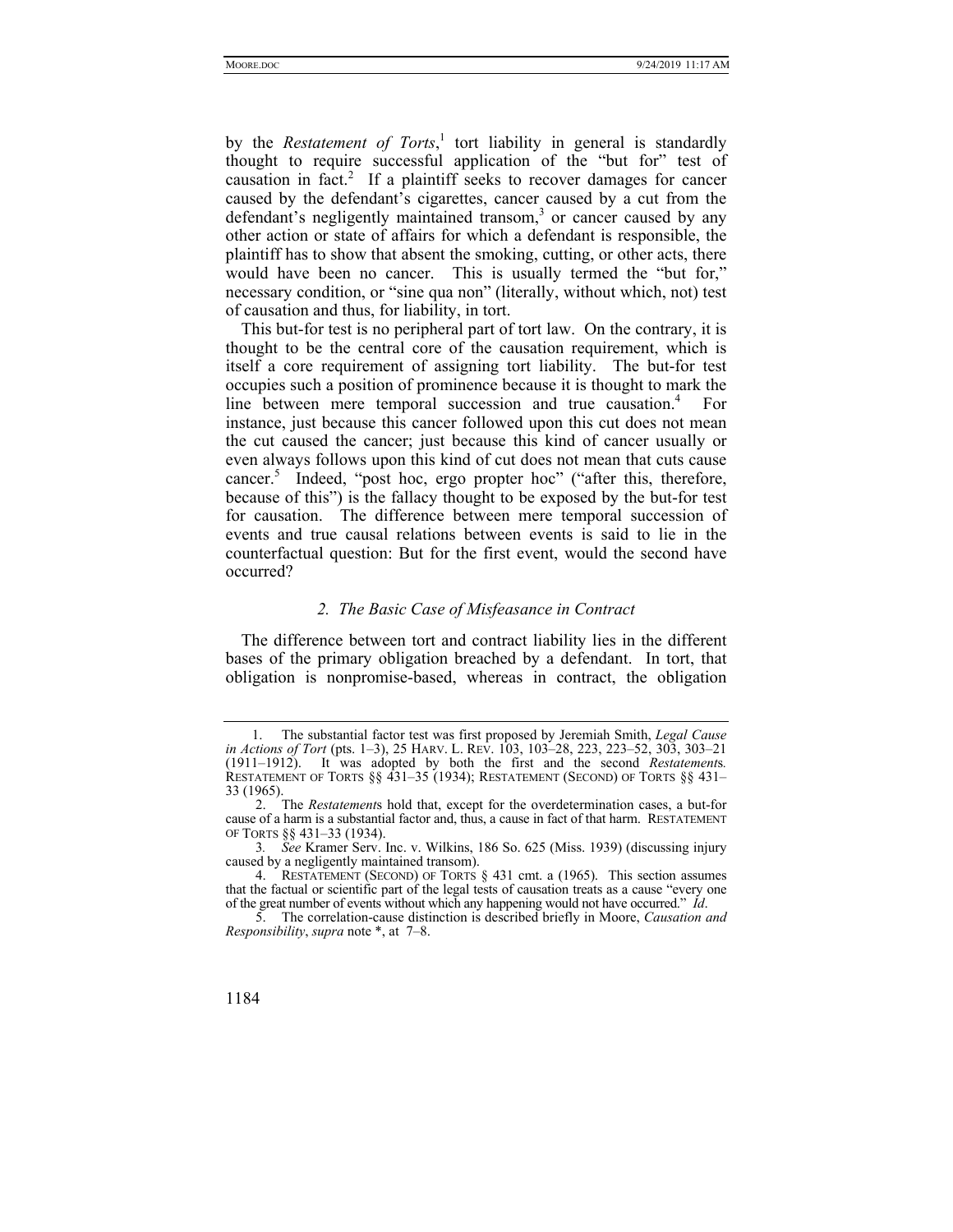arises out of the defendant's promise. When the promise in question is negative in character ("negative" meaning the promisor promises *not* to do some act *A*), breach of the promise in question is an action by the defendant, namely, the one he promised not to do, *A*. When the promise in question is positive in character ("positive" meaning the promisor promised to *do* some act *A*), breach of the promise is an omission by the defendant, namely, an omission to perform act *A*.

Increasingly, contract law has eliminated any distinction between misfeasance and nonfeasance by treating all cases as instances of misfeasance. When promisees seek reliance damages, they treat the promisor's promise as the touchstone of liability, not the act or omission in breach. The causal chain is then from promise by defendant, through change of position by plaintiff in reliance on the promise, and then harm caused plaintiff by his change of position. Such reliance damage cases in contracts thus look very much like standard misfeasance cases in tort. Indeed, the causal analysis is the same. The defendant's promise must cause the plaintiff's harm, and this is standardly translated into the counterfactual question: But for the defendant's promise, would the plaintiff have suffered the harm?

Despite the increasing number of reliance damage cases,<sup>6</sup> the standard measure of damages in contract law is the plaintiff's expectancy.<sup>7</sup> Here we ask not whether the defendant's promise caused the harm but rather, whether the defendant's act breaching his (negative) promise caused the harm. If the defendant promised not to disclose the plaintiff's secret, and then did so, with loss of customers to the plaintiff, the relevant question is whether the loss of customers was caused by the defendant's disclosure of the secret. This causal question is thought to be the counterfactual question: If the defendant had not breached his promise, that is, if the defendant had not disclosed the secret, would the plaintiff have lost his customers anyway? In the familiar language of the expectancy measure of contract damages, our law seeks to give the plaintiff "the benefit of his bargain," or in other words, it seeks to place him in the position he would have been in if, contrary to fact, the defendant had not breached his promise.

 <sup>6.</sup> This trend is particularly true in cases based on the theory of promissory estoppel, which are already tort-like in their theory. Grant Gilmore famously proclaimed that contract would be absorbed by torts because of such developments. GRANT GILMORE, THE DEATH OF CONTRACT 87 (1974).

<sup>7</sup>*. See, e.g.*, E. ALLAN FARNSWORTH, CONTRACTS 784 (3d ed. 1999).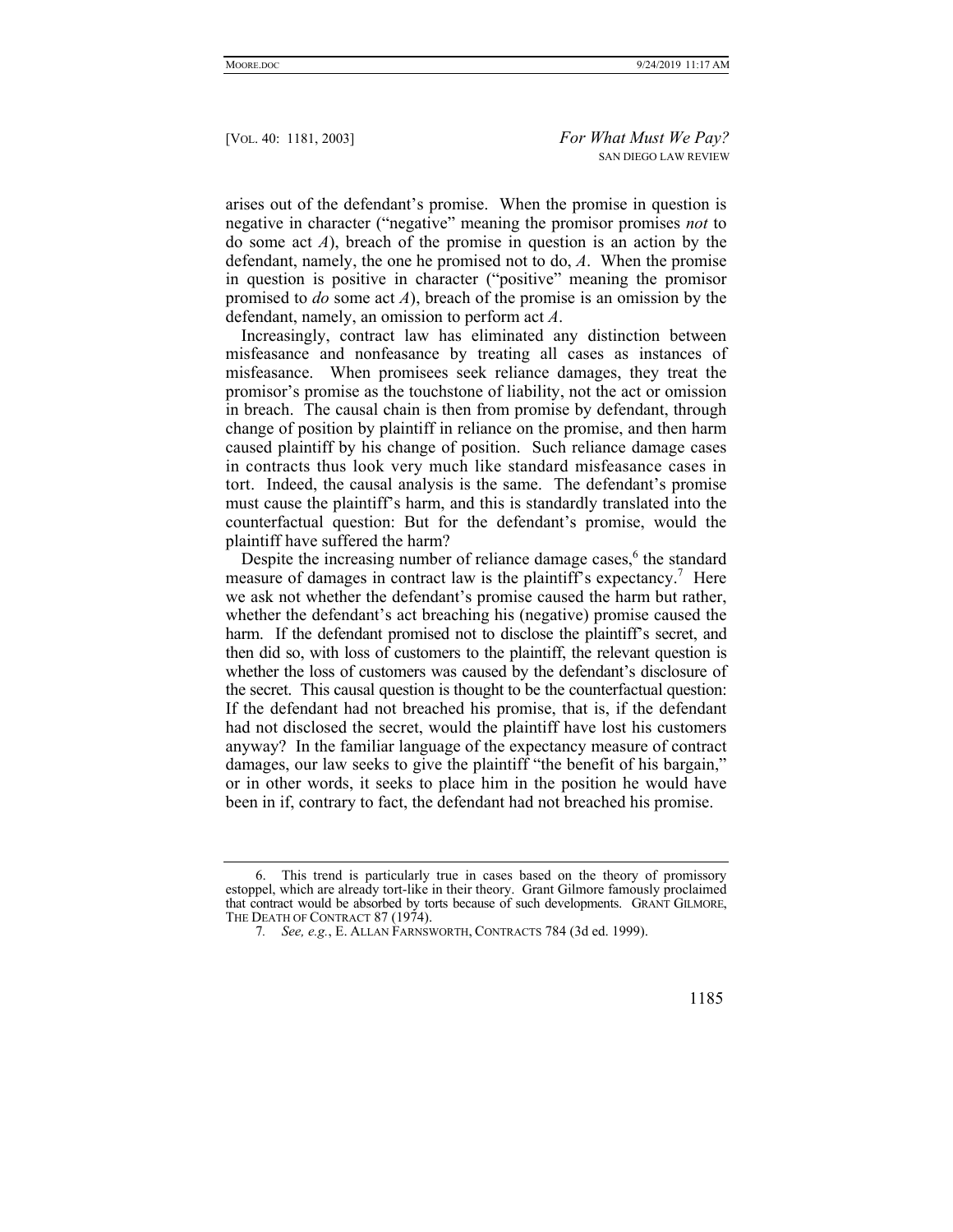#### *3. The Occasional Liability for Nonfeasance in Tort*

As is well-known, Anglo-American tort law only occasionally imposes liability for breach of nonpromissory, positive obligations.<sup>8</sup> While we do have a general duty not to cause certain harms by our actions, tort law does not recognize a similarly general duty to prevent the same harms. Still, there are some pockets of true omission liability in tort law. These are based on relationships of various kinds, voluntary undertakings, or causal responsibility for the predicament of the plaintiff.<sup>9</sup>

In such cases of occasional liability for a defendant's nonfeasance, liability is standardly said to turn on the question of whether the defendant's omission caused the plaintiff's harm. If I starve another to death by not feeding him when I have a duty to do so, I am said to have caused his death by my omission. Again, such causation is standardly unpacked in terms of the counterfactual: If I had not omitted to feed the victim, that is, if I had fed him, would he have died?

#### *4. The Basic Case of Nonfeasance in Contract*

Unlike in torts, there is no reluctance to hold parties liable for nonfeasance in contracts. After all, the duty not to omit is readily supplied by the defendant's promise to do the action he later omits to do. Here again, the defendant must pay for losses caused by the omission to perform, and here again, such causation is cashed out in counterfactual terms: The plaintiff is entitled to the benefit of his bargain, in other words, the position he would have been in if, contrary to fact, the defendant had done what he had promised to do.

## *5. Limitation on Liability in Tort for Misfeasance Recharacterized as Nonfeasance*

Sometimes, we draw a distinction between doing something, such as killing Jones, and merely allowing something, such as allowing Jones to die.10 This is not the act-omission distinction because cases of allowing an event to occur may well involve active misfeasance by a defendant, such as the act of turning off a respirator. Rather, the distinction is a causal one: In cases of mere allowing an event to occur, we, by our

<sup>10</sup>*. See* Philippa Foot, *The Problem of Abortion and the Doctrine of the Double Effect*, 5 OXFORD REV. 5 (1967), *reprinted in* PHILIPPA FOOT, VIRTUES AND VICES AND OTHER ESSAYS IN MORAL PHILOSOPHY 19 (1978); Warren S. Quinn, *Actions, Intentions, and Consequences: The Doctrine of Doing and Allowing*, 98 PHIL. REV. 287, 287–312 (1989).



<sup>8</sup>*. See, e.g.*, W. PAGE KEETON ET AL., PROSSER AND KEETON ON THE LAW OF TORTS § 56, at 373 (W. Page Keeton ed., 5th ed. 1984).

<sup>9</sup>*. Id*. at 376–82.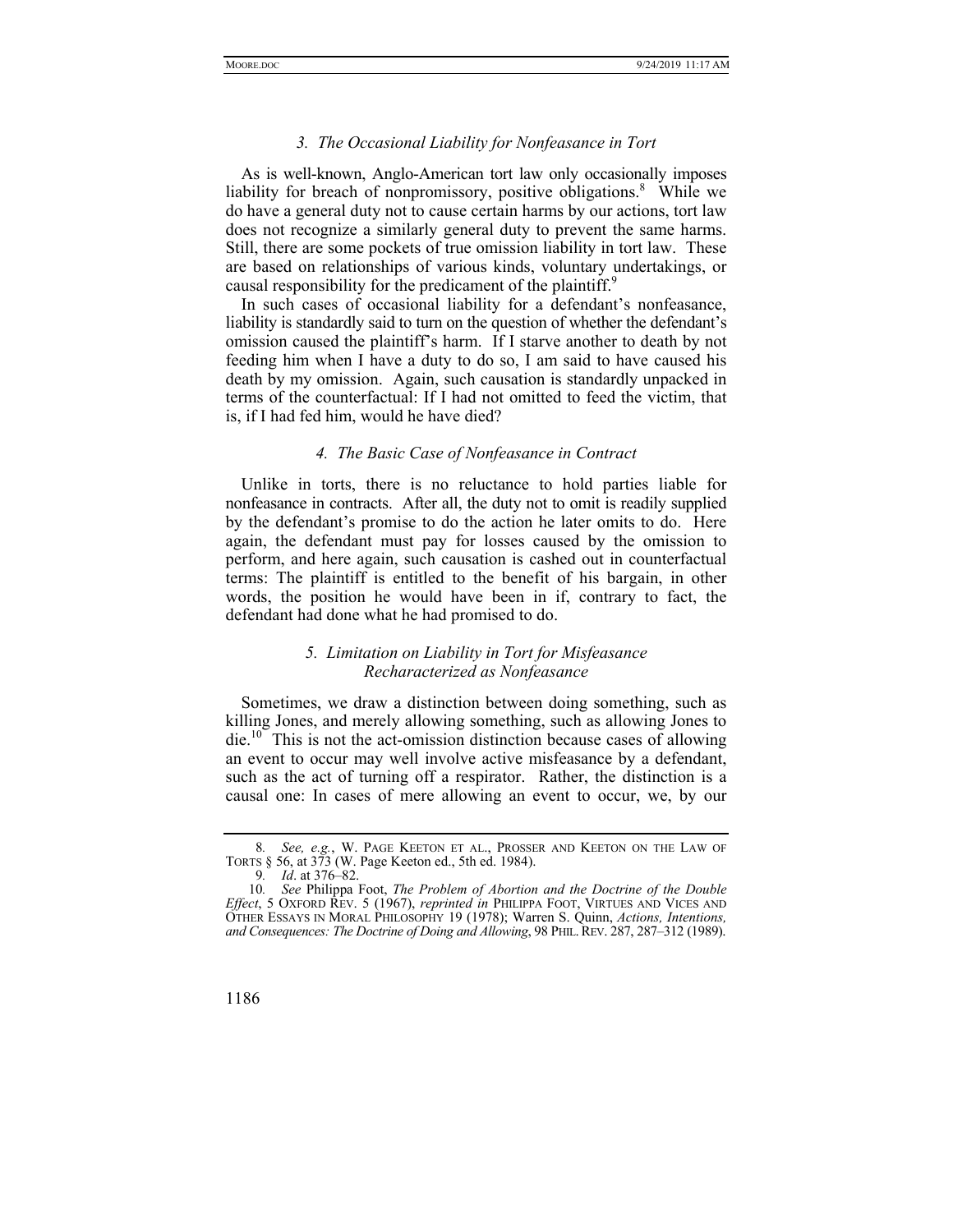action, remove some impediment that allows nature to cause some harm.<sup>11</sup> For example, we turn off the respirator, and in the natural course of affairs, the patient dies for lack of oxygen.

This causal distinction is picked up by the law of torts mostly in euthanasia cases.<sup>12</sup> "Passive euthanasia" involves allowing nature to take its course, whereas "active euthanasia" consists of killing people, that is, doing acts causing their deaths. This causal distinction in turn is translated into a counterfactual question: If the later act of the defendant (such as turning off the respirator) did no more than return the victim to the state he would have been in if, contrary to fact, the defendant had not first intervened (for example, by hooking the victim up to the respirator), then the defendant is not liable for the harm. The action of the defendant is classified as nonfeasance, even though it plainly is an act and not an omission.<sup>13</sup>

# *6. Permissions for Self-Help in Remedying Situations of Unjust Enrichment*

The notion of unjust enrichment cuts across torts, contracts, property, and even criminal law. The basic idea of unjust enrichment is that whenever we are strongly entitled to something, and another gains by using or possessing our entitlement, that other is "unjustly enriched" and must disgorge what is not his. Thus, if my personal property ends up in your possession through no fault of your own, you must give it back. If I justifiably destroy your dock in a storm in order to save my ship, I just pay you the value of your dock (since I cannot give it back).<sup>14</sup> If you justifiably rescind a contract with me, you must give back benefits conferred upon you by me pursuant to the contract prior to its rescission.

Of interest in the present context are unjust enrichment cases where the aggrieved party engages in self-help to retrieve what is hers. Judy Thomson's famous example in the context of the abortion debate is of this kind.<sup>15</sup> While you are a spectator at the performance of the local

<sup>11</sup>*. See* Moore, *Causation and Responsibility*, *supra* note \*, at 19, 41–42.

 <sup>12.</sup> Barber v. Superior Court, 195 Cal. Rptr. 484 (Ct. App. 1983) (holding the removal of both extraordinary and ordinary life sustaining machines to be passive euthanasia in a criminal case).

 <sup>13.</sup> So analyzed in MICHAEL S. MOORE, ACT AND CRIME: THE PHILOSOPHY OF ACTION AND ITS IMPLICATIONS FOR CRIMINAL LAW 26–27 (1993).

 <sup>14.</sup> Vincent v. Lake Erie Transp. Co*.*, 124 N.W. 221, 221 (Minn. 1910).

 <sup>15.</sup> Judith Jarvis Thomson, *A Defense of Abortion*, 1 PHIL.&PUB.AFF. 47, 47–66 (1971).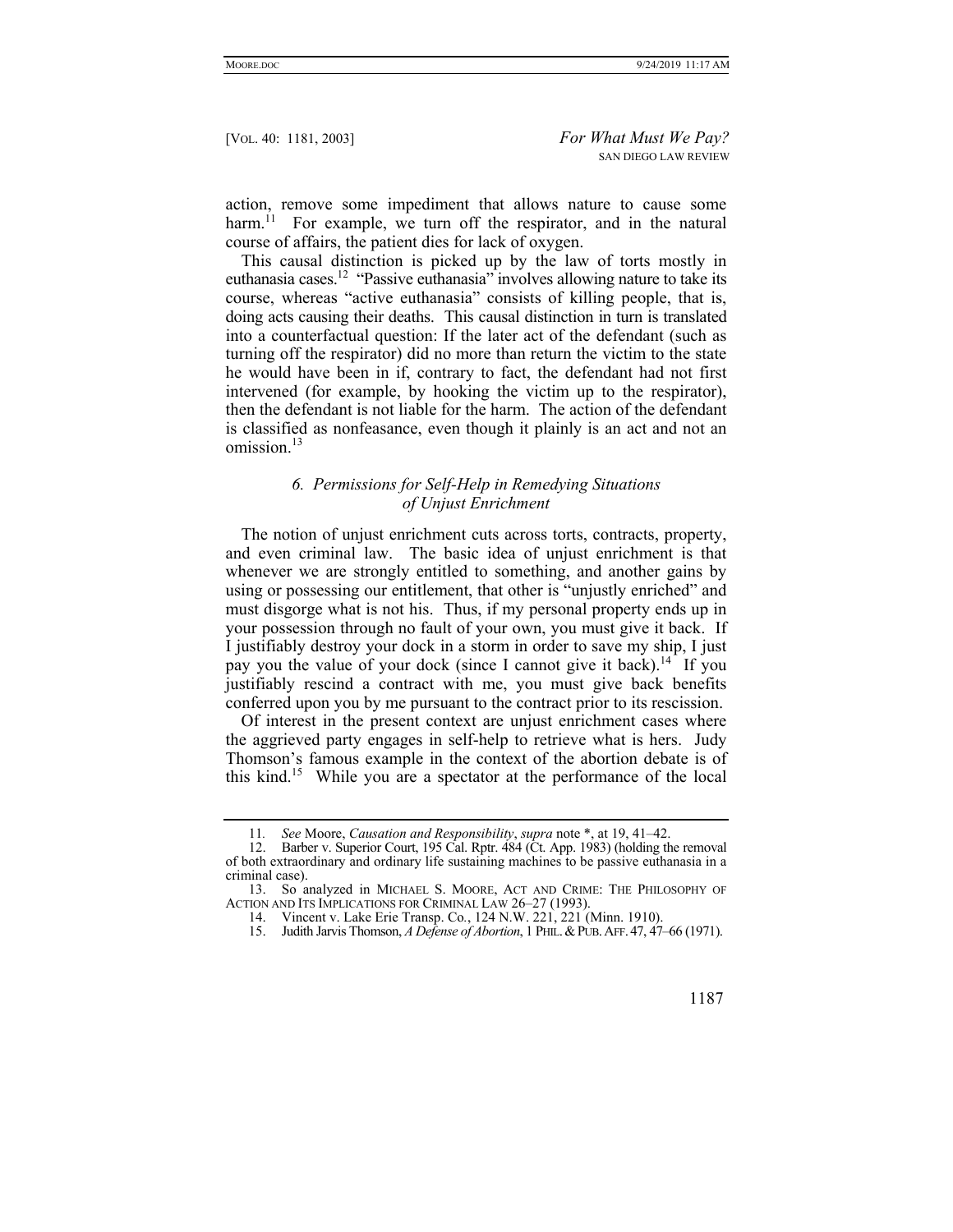symphony, you pass out and awaken to find yourself medically hooked up to the lead violinist of the symphony; you cannot be unhooked before nine months have run without ending his life; you unhook, and the violinist dies. Thomson intends that you intuit that you are not responsible for his death. This libertarian intuition might be built on the assumptions that you are not killing the violinist when you unhook him, you are not killing him because you are not causing his death, and you are not causing his death because you are only allowing him to die. This is a mere allowing of death rather than a causing of death because you are merely returning him to the situation he would have been in if, contrary to fact, he had not been hooked up to you in the first place. The violinist merely dies the death after being unhooked that he would have died had he never been hooked up to start with.

This way of supporting the libertarian justification for self-help returns us to the doing-allowing distinction. An alternative way of supporting the libertarian's conclusion here is by way of an agent-relative permission: When you unhook the violinist, you are admittedly causing his death, but you are entitled to do so by your strong right to the control of your own body. This alternative justification seems the more plausible one in actual cases of abortion, where many abortion procedures are too active to be plausibly cast as merely allowing nature to take its course. Nevertheless, this alternative justification still depends quite obviously on a counterfactual judgment: You are permitted to return the violinist (fetus) to the state he (it) would have been in but for the misappropriation of your body. In the example given, that is a state where there is no use of your body by another, even though in that state there is death of that other. Again, the death he later suffers is no worse than the death he would have suffered if, contrary to fact, there had been no violation of your bodily integrity to start with.

# *7. Limitations on Negligence Liability in Tort for Harms Not "Within the Risk"*

A celebrated issue in American negligence law is whether a defendant is liable for harm he causes that is not within the risk, the taking of which made the defendant's act negligent.<sup>16</sup> For example, *A* hands a loaded gun to a child, who drops it on *B*'s foot. The injury to *B*'s foot is commonly said not to be within the type of injuries (like shooting) the risk of which made it negligent to do what  $A$  did.<sup>17</sup> The still-prevailing

 <sup>17.</sup> A simplified version of the illustration is exemplified in the *Restatement of Torts*. *See* RESTATEMENT OF TORTS § 281 (1934).



<sup>16</sup>*. See generally* Hurd & Moore, *supra* note \*.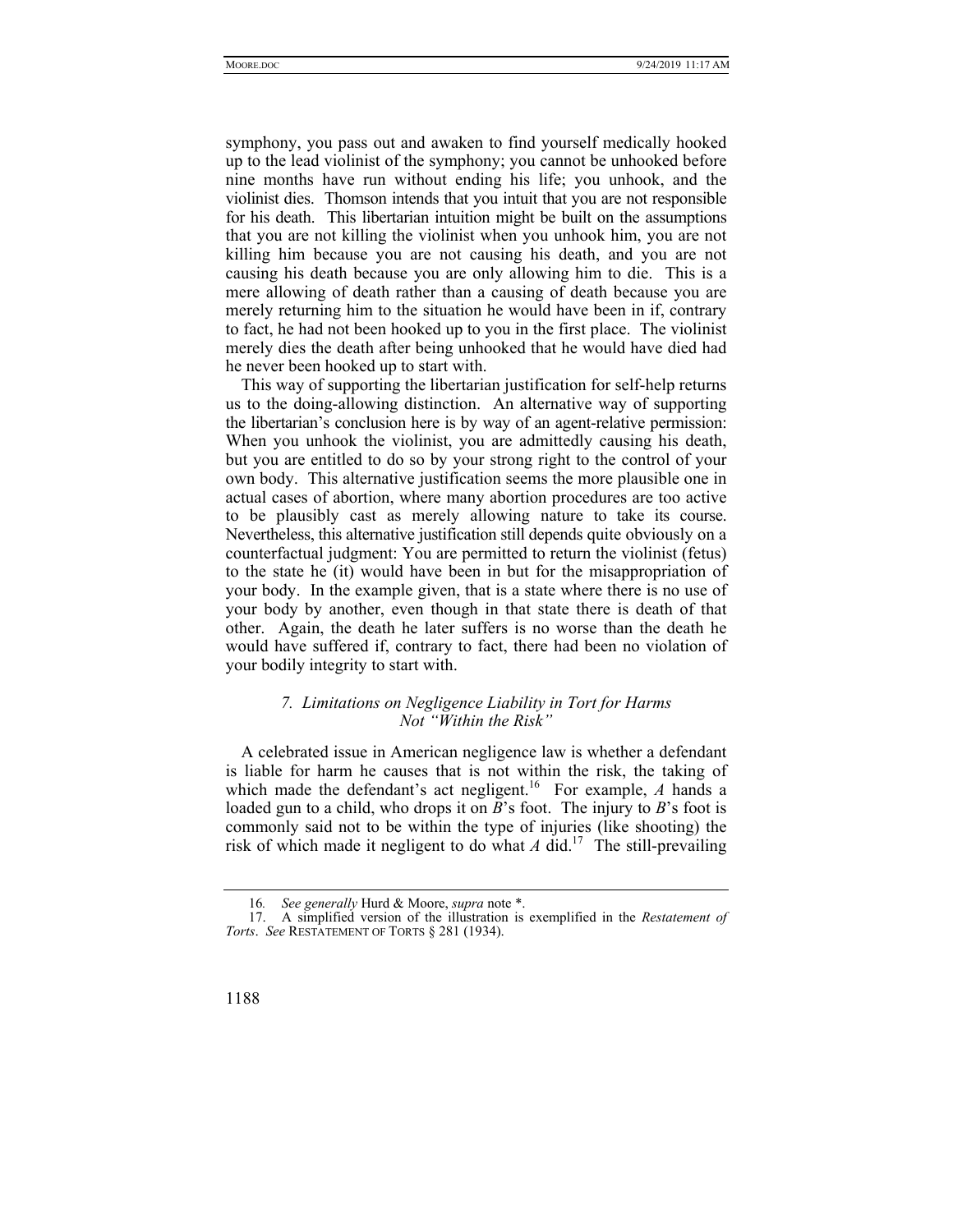view in American tort law is that a negligent defendant is not liable for harms he causes that were outside the risks that made his act negligent.<sup>18</sup> This is often, but far from invariably, translated into a causal question: Did the aspect of his action that made him negligent, that is, the riskcreating aspect, cause the harm?<sup>19</sup> Or as courts sometimes put it, even where we grant that his negligent *action* caused the harm, nonetheless it is another question whether the *fact* that that action was negligent caused the harm. A chiropractor who has no license to practice medicine may, by his acts of treatment, cause injury to another. Yet, the fact that his action was done without a license may be causally irrelevant to the occurrence of the harm.<sup>20</sup>

This causally framed limitation of liability is then usually cashed out in counterfactual terms: Even if the *acts* of medical treatment were clearly a necessary condition of the harm, nonetheless it is a separate question whether the *fact* that those acts were unlicensed was a necessary condition of the harm. Furthermore, courts often answer this counterfactual in the negative: Even if the medical practitioner had been licensed, it would have made no difference, that is, he still would have injured the plaintiff, and so there is no liability.

# *8. Absence of Liability in Overdetermination, Concurrent Cause Cases Where the Other Cause Is a Natural Event*

Overdetermination cases have long been a puzzle for legal systems. An overdetermination case is one where two putative causal factors are in play and either is sufficient, by itself, to cause some single injury. A concurrent overdetermination case is one where such causal factors operate simultaneously. In torts, for example, two fires are burning their way towards the plaintiff's house. Either fire, by itself, will be sufficient to both reach the plaintiff's house and burn it to the ground.<sup>21</sup> As it happens, the two fires join, and it is the larger, resultant fire that destroys the plaintiff's house. Suppose the defendant has negligently started one of the two fires, but the other fire is of natural origin caused, for example, by lightning, spontaneous combustion, or the like. A minority of

 <sup>21.</sup> Anderson v. Minneapolis, St. Paul & Sault Ste. Marie Ry. Co., 179 N.W. 45 (Minn. 1920); Kingston v. Chi. & N.W. Ry., 211 N.W. 913 (Wis. 1927).



<sup>18</sup>*. See* Hurd & Moore, *supra* note \*, at 339–47.

<sup>19</sup>*. See generally* ROBERT E. KEETON, LEGAL CAUSE IN THE LAW OF TORTS (1963); Richard W. Wright, *Causation in Tort Law*, 73 CAL. L. REV. 1735 (1985).

 <sup>20.</sup> Brown v. Shyne, 151 N.E. 197 (N.Y. 1926).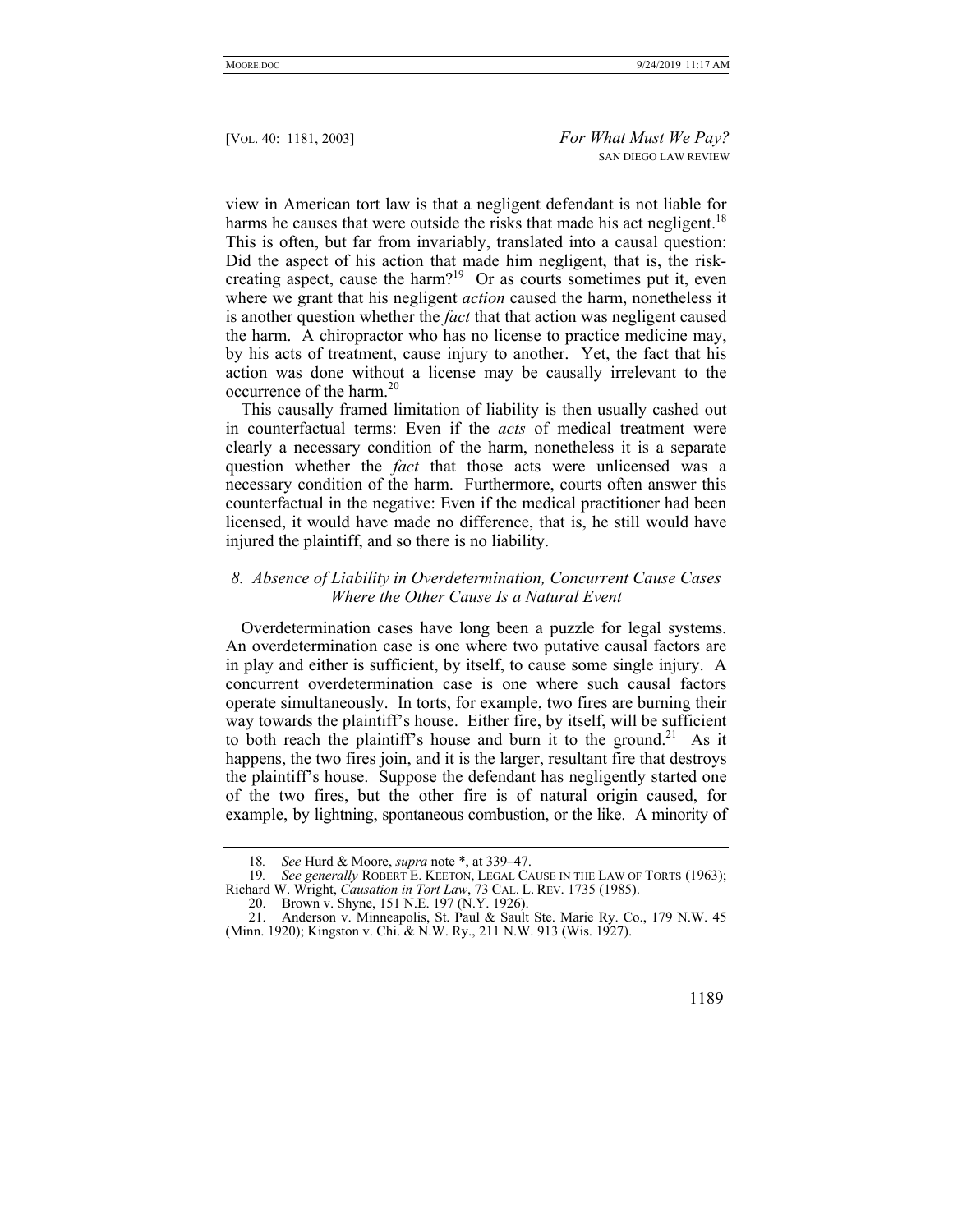American courts deny liability of the defendant to the plaintiff for his house.22

The rationale for this result is that the defendant's act of starting his fire didn't cause the destruction of the plaintiff's house. And the rationale for that causal conclusion lies in the truth of this counterfactual: If the defendant had not started his fire, the plaintiff's house would have been burnt to the ground regardless. The defendant's action, in other words, made no difference to what was going to happen anyway in the ordinary course of nature.

# *9. Absence of Liability in Asymmetrical, Concurrent, Overdetermination Cases*

An asymmetrical, concurrent, overdetermination case is one where there is one big cause ("big" meaning sufficient, by itself, to cause the harm), joined by one or more little causes ("little" meaning not big enough to cause the harm alone, either individually or jointly with the other little causes).<sup>23</sup> Some examples include the following: the defendant's small fire joins a much bigger fire, and the resultant fire destroys the plaintiff's house; the defendant's acts stop up the drainage wickets in a flood control levy, but such a big flood occurs that the harm to the plaintiff would have occurred even with unstopped drainage wickets;  $24$ the defendant nicks a cable holding the plaintiff's cable car, a large force well in excess of the original carrying capacity of the cable without the nick causes the cable to break, but it nonetheless breaks at the nicked point, sending the plaintiff to his doom.<sup>25</sup>

The standard view is that there is no liability in these cases.<sup>26</sup> This is because it is held that the defendant did not cause the injuries, and he did not cause the injuries because these injuries would have happened anyway in the natural course of events. If, contrary to fact, the defendant had not started his small fire, stopped up the drainage wickets, or nicked the cable, these injuries would still have occurred. Therefore, the defendant did not cause these injuries, and the defendant cannot be made to pay for them.

 <sup>22.</sup> Cook v. Minneapolis, St. Paul & Sault Ste. Marie Ry. Co., 74 N.W. 561 (Wis. 1898). This appears to be the majority rule in the English Commonwealth. *See* PETER CANE, RESPONSIBILITY IN LAW AND MORALITY 121–22 (2002).

<sup>23</sup>*. See generally* Moore, *Causation and Responsibility*, *supra* note \*, at 10–11.

 <sup>24.</sup> City of Piqua v. Morris, 120 N.E. 300 (Ohio 1918).

 <sup>25.</sup> For a variation of the example, see Wright, *supra* note 19, at 1794, 1800.

<sup>26</sup>*. See, e.g*., *Morris*, 120 N.E. at 303.

<sup>1190</sup>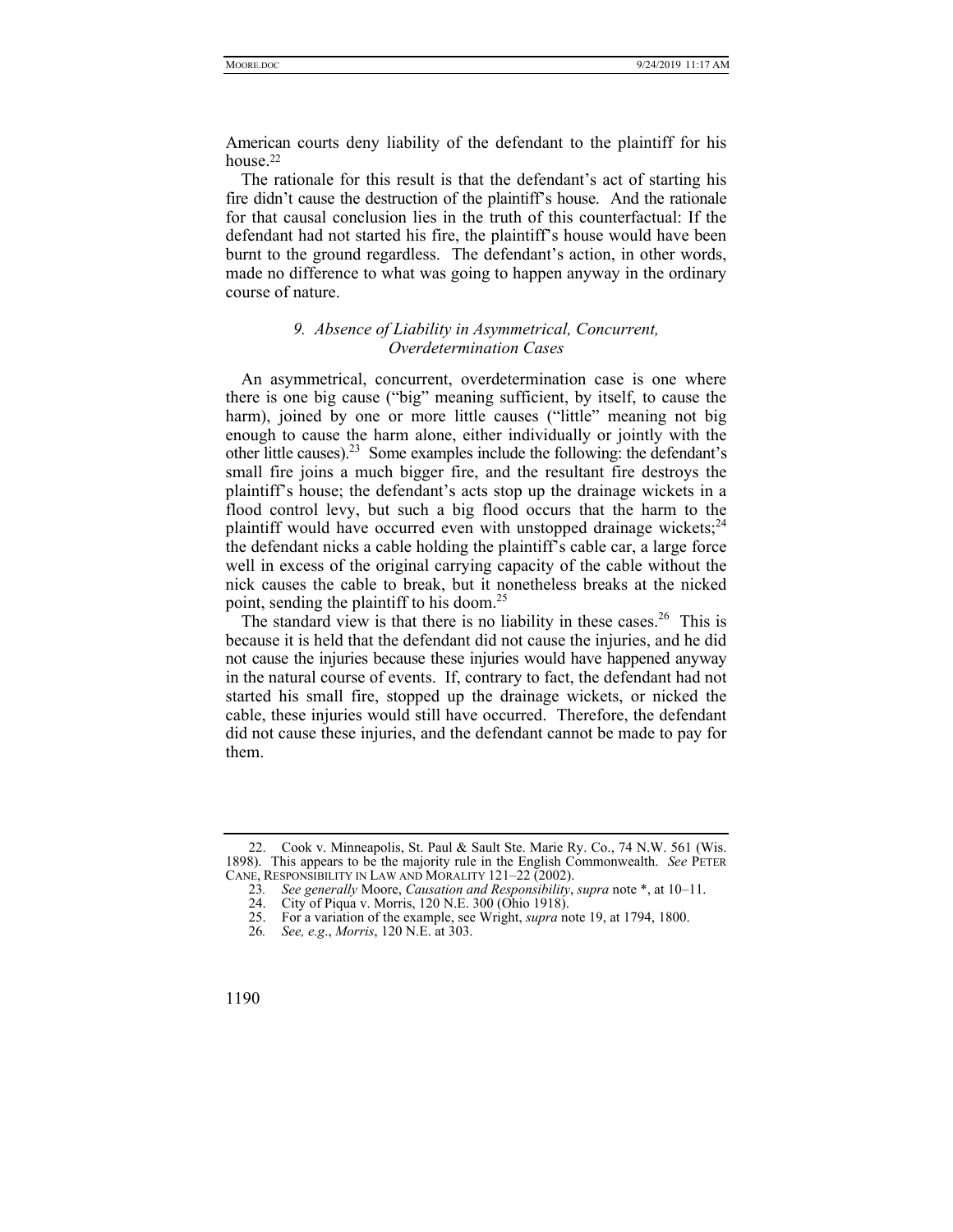# *10. Limitations on Damages in Preemptive Overdetermination Cases*

A preemptive overdetermination case is one where once again there are two events, each of which could be sufficient to cause some injury, yet unlike the concurrent cause cases, here one event preempts the other from becoming a cause of such injury.<sup>27</sup> In the two fires example, suppose the fires do not join and that the defendant's fire burns the plaintiff's house to the ground before the other fire arrives. The first fire preempts the second, so the first fire is universally held to be the cause of the harm. However, often damages are limited to just those caused by the first fire.<sup>28</sup> In such a case, the damage limitation is temporal, not spatial. In other words, it is not that only (a spatial) part of the plaintiff's house was burned by the defendant's fire; admittedly, all of it *was* burned by that fire. Rather, the idea is that defendant's fire only caused the loss of the use of the house during the interval of time between its destruction and when it would have been destroyed by the second fire. We measure, in other words, the amount of loss caused by the defendant by comparing what did happen to what would have happened had the defendant not started his fire.

In criminal law, of course, there are no damages recoverable by the victim to be limited in this way. Still, even in the criminal context, preemptive causation limits the liability of the preempting causer in the following way: If the harm that the defendant caused was about to be caused anyway by some natural occurrence, then the defendant may have a justification defense for his behavior that would otherwise be unavailable. In the lifeboat cases, for example, many find the result in *Dudley & Stephens*<sup>29</sup> to be wrong. Many agree with Glanville Williams, and they do so for the reason that he pointed out: that the cabin boy, who was killed and eaten so the rest could survive until rescued, was about to die anyway of natural causes.<sup>30</sup> Really, the argument is, those who

<sup>27</sup>*. See generally* Moore, *Causation and Responsibility*, *supra* note \*, at 9–13.

 <sup>28.</sup> Dillon v. Twin State Gas & Elec. Co*.*, 163 A. 111, 115 (N.H. 1932); Jobling v. Associated Dairies Ltd*.*, [1982] A.C. 794 (H.L. 1981) (appeal taken from Eng.).

 <sup>29.</sup> The Queen v. Dudley & Stephens, 14 Q.B.D. 273 (Eng. C.A. 1884).

 <sup>30.</sup> GLANVILLE WILLIAMS, CRIMINAL LAW 739–41 (2d ed. 1961). Williams's conclusion is an old one, reflecting the considered judgments of Cicero, Kant, Bacon, Holmes, and the drafters of the Model Penal Code. For discussion and citations, see Michael S. Moore, *Torture and the Balance of Evils*, 23 ISR. L. REV. 280, 303 (1989),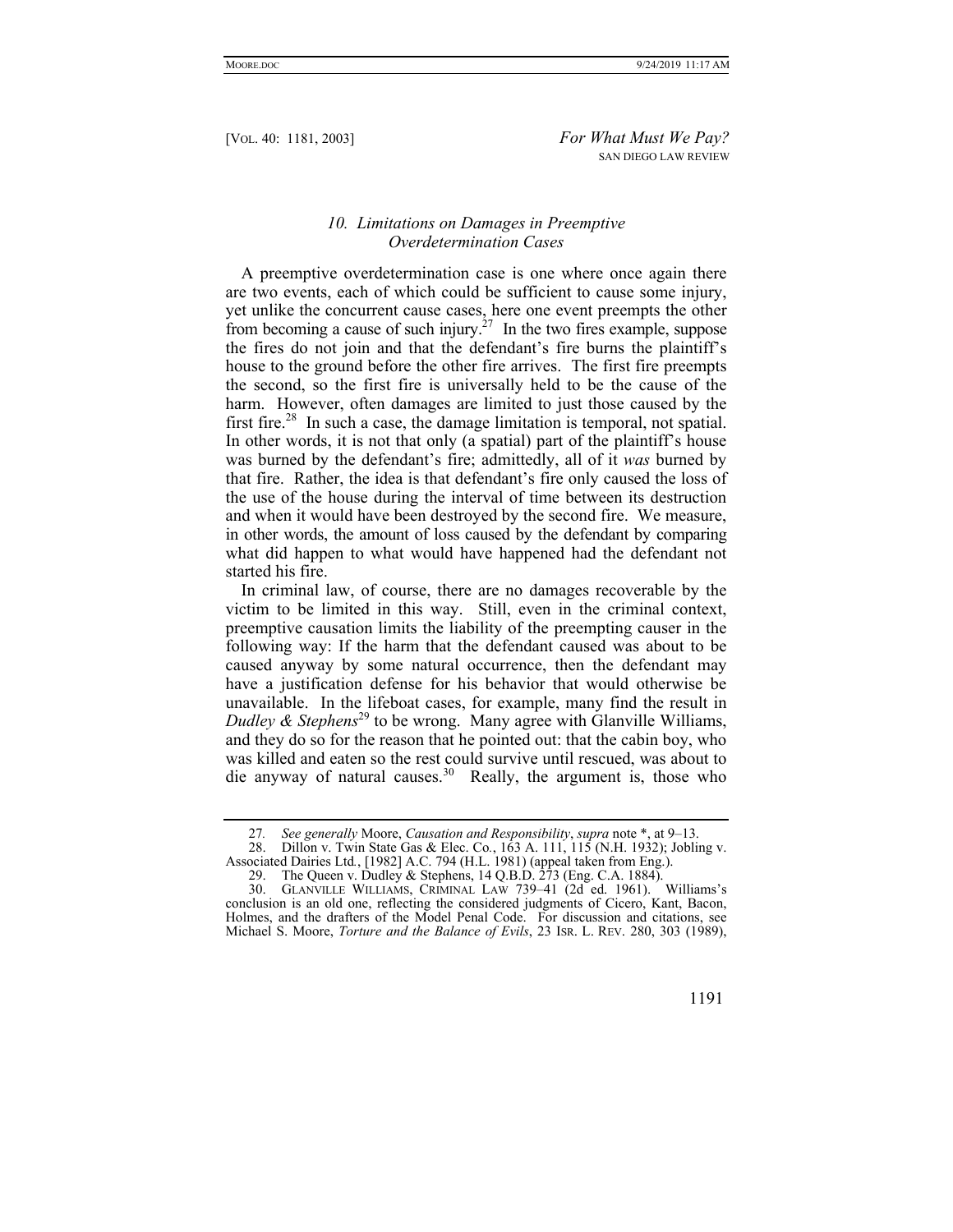stabbed the cabin boy did not fully cause his death. Rather, they only accelerated it. This supposedly lessening of causal contribution is then cashed out in counterfactual terms: If the defendants had not stabbed the cabin boy, he would have died shortly anyway.

I shall argue in what follows that none of these legal results can be justified in causal terms. This is because counterfactuals are not to be equated with causation. This does not mean that the results themselves are erroneous. In some of these cases I shall argue that the results are erroneous, but in others the results may be justified by what I shall call counterfactual baseline tests for liability, tests that have nothing to do with causation.

If one sees that counterfactual dependence and causation are quite distinct, and sees further that there are at least pockets of liability (for example, omissions) which are properly tested by counterfactuals, then one can see the issue of whether or not tort and contract law are simply mistaken by their general asking of causal questions; perhaps the correct general criterion of liability is counterfactual and not causal. I close with speculations about the desirability of generally limiting liability by counterfactuals and not by causation.<sup>31</sup> Before coming to any of these issues, however, I shall begin with the nature of counterfactual judgments themselves. Being at the center of this analysis, it would be helpful if we had a good understanding of what we will be talking about. Unfortunately,

*reprinted in* MICHAEL MOORE, PLACING BLAME: A GENERAL THEORY OF THE CRIMINAL LAW 669, 693 (1997).

 <sup>31.</sup> This general relational question, about whether causal dependency or counterfactual dependency better captures the moral and legal basis for liability, is to be distinguished from the question that interests Stephen Perry in his submission to the symposium. Stephen Perry, *Harm, Counterfactuals, and Compensation*, 40 SAN DIEGO L. REV. 1283 (2003). Perry's question, like that of Joel Feinberg and Seana Shiffrin, regards what states of affairs are properly characterized as "harms." *See* JOEL FEINBERG, *Wrongful Life and the Counterfactual Element in Harming*, *in* FREEDOM AND FULFILLMENT 3 (1992); *see also* Seana Valentine Shiffrin, *Wrongful Life, Procreative Responsibility, and the Significance of Harm*, 5 LEGAL THEORY 117, 120 (1999). My relational question is different and asks what relation must exist between the defendant's action and some state of affairs for liability to attach *if* that state of affairs comes to be characterized as a harm. Notice that there are also two competing answers to Professor Perry's characterization question, one of which is also counterfactual. The counterfactual answer competes with an historical worsening answer, comparing, respectively, the victim's present condition to the condition he would have been in, on some baseline notion, or the condition he was in fact in prior to the defendant's wrongful action. Notice also that, given the independence of the questions, to reject the counterfactual analysis of the general relational question will not necessarily entail the rejection of the counterfactual analysis of the characterization-as-a-harm question. One might, for example, require causation of some state *S* for liability, and then assess whether, or to what extent, *S* is a harm by counterfactual judgments involving both *S* and other more beneficial states. This is the gist of the issue in the very interesting offsetting benefit cases discussed by both Perry and Feinberg.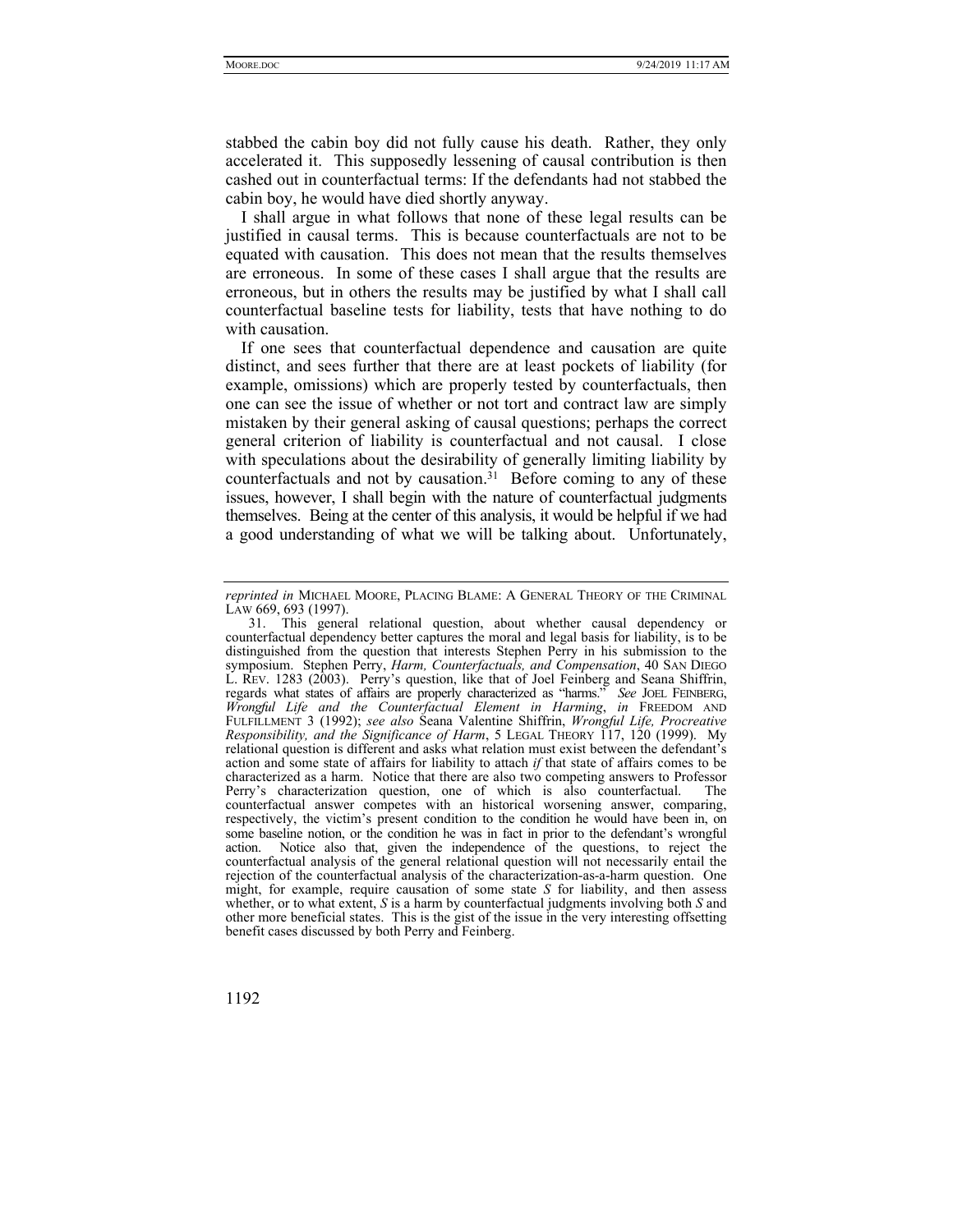such an understanding is much more elusive than it might seem.

#### II. COUNTERFACTUAL CONDITIONALS

## *A. The Class of Counterfactual Statements*

In light of the thorny philosophical thickets through which we must tread,32 one hardly knows where to start. Perhaps we should first isolate the class of counterfactual statements. Usually the very name elicits the following sort of example:

(1) If the rocket were to have gone less than 18,000 miles per hour, it would not have escaped the Earth's gravitational pull.

It is tempting to think that we can define the class of such statements by their grammar, namely, by the fact that they are framed in the subjunctive mood. Yet such a grammatical demarcation of the class of counterfactual statements is an unreliable guide.<sup>33</sup> Some subjunctive conditionals are not counterfactual conditionals, and some indicative conditionals are.

More promising is to frame the class of statements in which we are interested in terms of their conditional form conjoined with the falsity of both their antecedent and their consequent clauses.<sup>34</sup> With regard to  $(1)$ , the rocket in question did not go less than 18,000 miles per hour, and it did escape the Earth's gravitational pull. Therefore, when considered separately, both the antecedent and the consequent clauses of the conditional statement are false.<sup>35</sup> The statement is thus doubly contrary

 <sup>35.</sup> It takes some grammatical alteration to get determinate truth values to each clause of a counterfactual statement because such statements are usually put in the subjunctive mood and in the past tense. I follow convention here in translating the clauses into the indicative mood, and in rendering them tenselessly, thusly: "The rocket goes less than 18,000 miles per hour" (the antecedent clause); and, "The rocket does not



 <sup>32.</sup> The preliminary thickets consist of the complexity of the issues, the amount of philosophical attention to such issues, and yet the lack of any consensus as to their resolution, on basic questions about conditionals. For example, do they have some unitary, general nature? Are there two basic kinds of conditionals, indicative and subjunctive? If so, how does one draw the line between them? See generally two recent monographs which build upon a quite extensive body of literature: WILLIAM G. LYCAN, REAL CONDITIONALS (2001); MICHAEL WOODS, CONDITIONALS (David Wiggins ed., 1997).

 <sup>33.</sup> See WOODS, *supra* note 32, at 5 ("The subjunctive exists at best only vestigially in English  $\ldots$ .").

<sup>34</sup>*. See, e.g*., J.L. MACKIE, TRUTH PROBABILITY AND PARADOX 65 (1973). More exactly, as Mackie also notes, *id.* at 71, counterfactual statements typically express the speaker's *belief* that the antecedent and consequent clauses of such statements are false.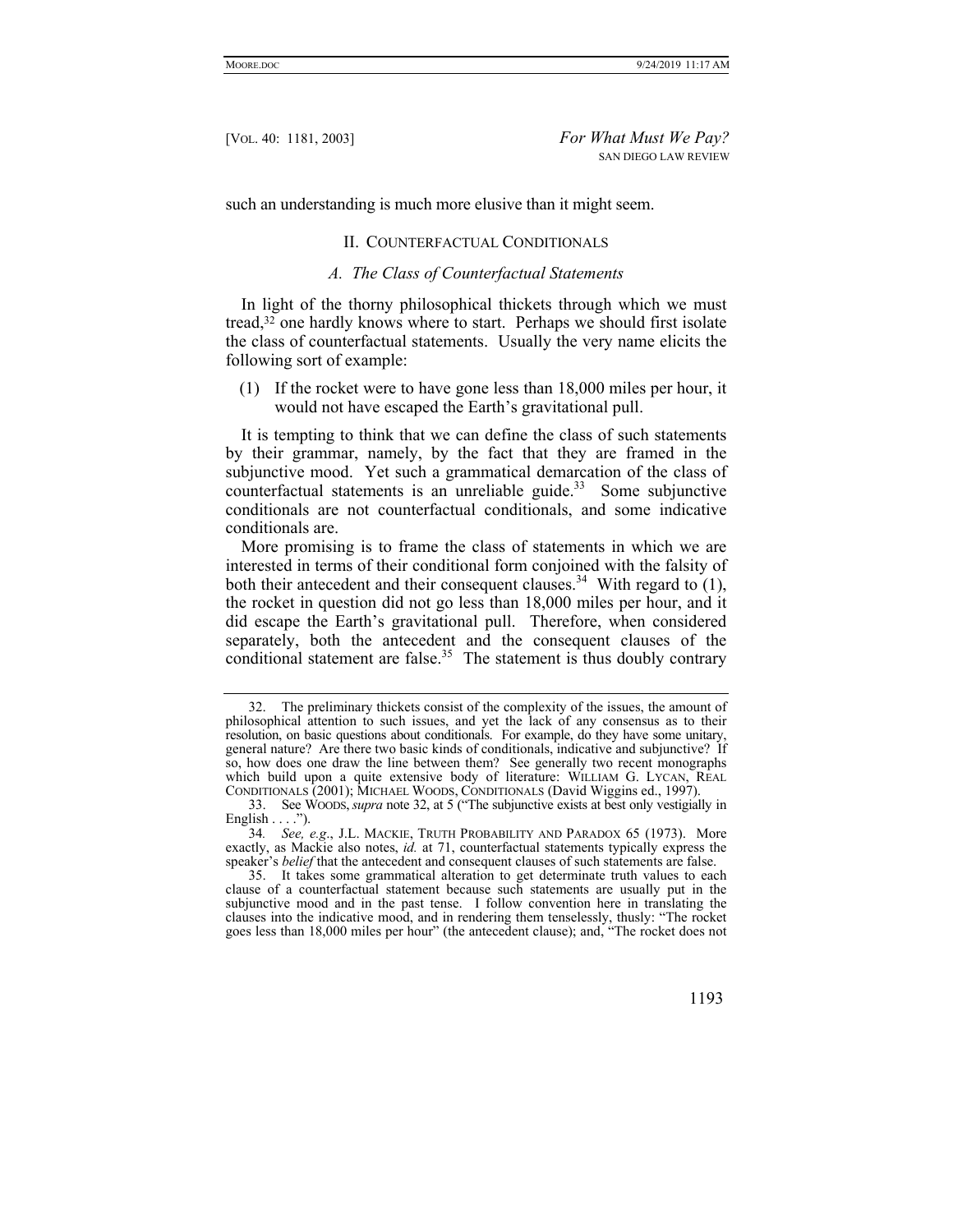to fact and is the classic sort of counterfactual conditional statement.

Suppose another massive body came close to the Earth just where and when the rocket was speeding away from Earth. Then this statement could be true:

(2) Even if, contrary to fact, the rocket did go less than 18,000 miles per hour, it would have escaped the Earth's gravitational pull.

Unlike the classic example of counterfactuals, here the antecedent is false, but the consequent is true. Nelson Goodman calls these statements "semifactuals."<sup>36</sup> Notice that the truth of (2) makes the truth of (1) impossible. As Goodman puts it, "[A] semifactual conditional has the force of denying what is affirmed by the opposite, fully counterfactual conditional."37 We thus cannot leave out semifactuals from our analysis of counterfactuals, for they seem to be one rendering of the contradictory, or at least the contrary, of counterfactuals.<sup>38</sup>

Nor can we leave out what Goodman calls factual conditionals.<sup>39</sup> which are conditional statements where both the antecedent and the consequent are true. For example:

(3) If the rocket escaped the Earth's gravitational pull, then it did not go less than 18,000 miles per hour.

Note that  $(3)$  is just the contrapositive of  $(1)$ ; it is true if  $(1)$  is true, and it is false if (1) is false. (It is a tricky question when contrapositives of true counterfactuals are themselves true, but this one is.) Since counterfactuals like (1) can often be transformed into a factual like (3), such factual conditionals can no more be left out of an analysis of counterfactuals than can semifactuals.

The statements in which we are interested will thus not necessarily appear in explicitly counterfactual form. Still, it is the counterfactual form that highlights what seems most puzzling about this class of statements: What is it in the world that makes true a conditional statement, both clauses of which are false? What connects rockets that did not fall to Earth with velocities that were never attained?

39*. Id*. at 4.

escape the Earth's gravitational pull" (the consequent clause). The convention is quite controversial. *See* WOODS, *supra* note 32, at 9–10. But my use of it here is harmless because the very point of reformulating these clauses is to see if, so construed, the entire statement can be taken truth functionally. The conclusion being that it cannot, the mood and tense shifts are merely by way of arguendo concession.

 <sup>36.</sup> Nelson Goodman, *The Problem of Counterfactual Conditionals*, 44 J. PHIL. 113, 114 (1947), *reprinted in* NELSON GOODMAN, FACT, FICTION, AND FORECAST 3 (4th ed. 1983).

 <sup>37.</sup> *Id.* at 5*.*

 <sup>38.</sup> This is Goodman's assumption. *Id.* at 5–6.

<sup>1194</sup>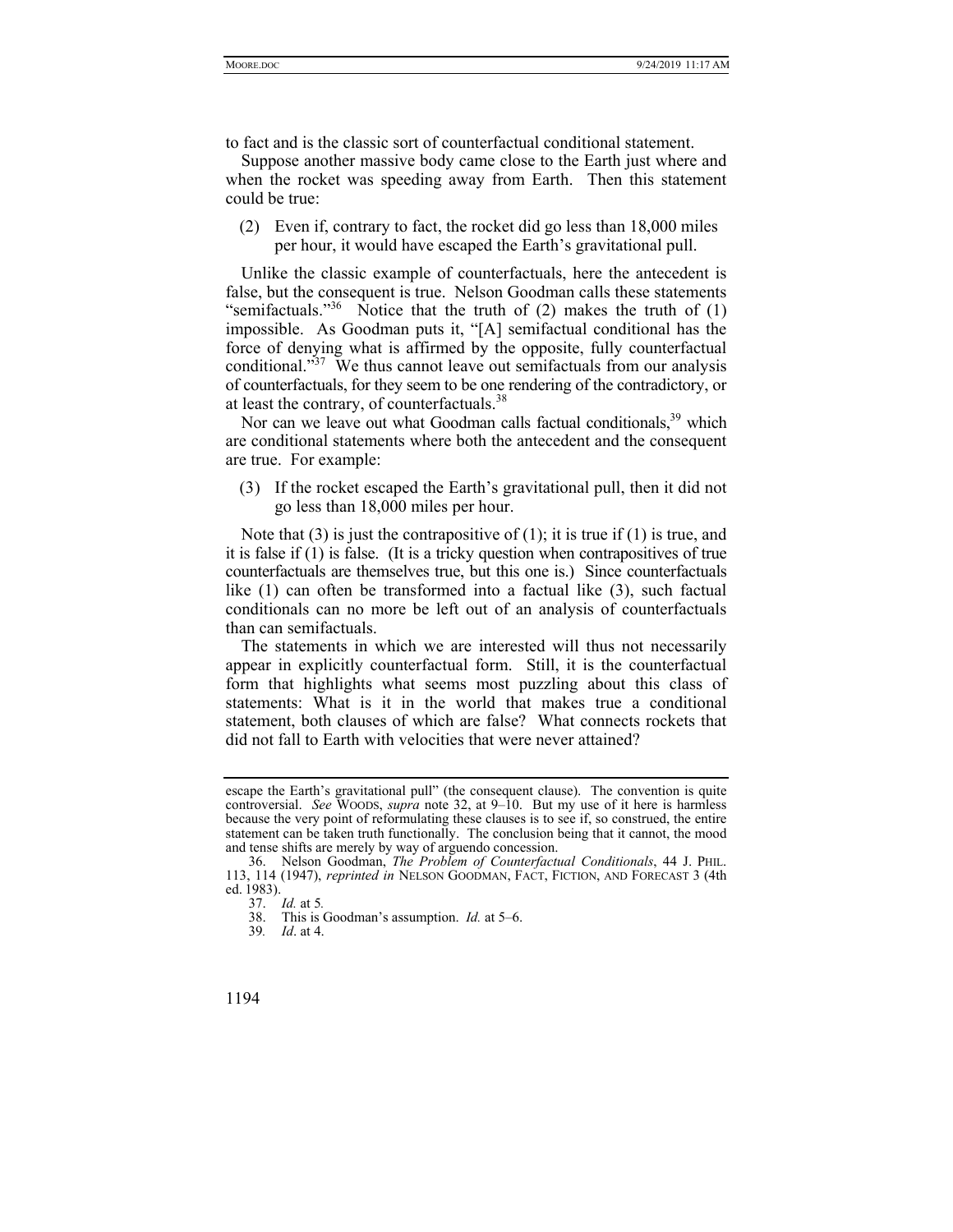## *B. The Covering Law Account of Counterfactuals*

Very generally speaking, there are two answers in the considerable literature of postwar, Anglo-American philosophy on counterfactuals.<sup>40</sup> One is given by the covering law view. On this view, if statement (1) is true, it is made true at least in part by the truth of the general law that no object going less than 18,000 miles per hour escapes the Earth's gravitational pull. The exact role of this general law in contributing to the truth of the singular counterfactual statement in (1) is a matter of some dispute. F.H. Bradley, at least as Roderick Chisholm once interpreted him, took the whole point of asserting a singular counterfactual like (1) to be to draw attention to, to emphasize, or to describe the underlying covering law.41 Yet Chisholm himself declined this exclusive a role for covering laws in explicating singular counterfactual statements. Rather, Chisholm urged that the assertion of a singular counterfactual statement presupposes the law statement without either describing it or having as the whole point of the assertion the drawing of attention to its existence.<sup>42</sup>

On the covering law view, the truth of the law statement is one item that makes the singular counterfactual statement in (1) true. However, also necessary to the latter's truth are the truths of a variety of other singular statements, statements that rule out conditions wherein the law does not hold.<sup>43</sup> One such condition to be ruled out, for example, is that states of affairs making the semifactual in (2) true, namely, that another body of large mass is near the rocket's path as it ascends from Earth. On this enriched covering law view, the point in making singular counterfactual statements like (1) is to apply the covering law to the imagined situation described in the antecedent clause in (1): "Supposing that this rocket is going less than 18,000 miles per hour, and supposing that certain other conditions  $C_1, C_2, \ldots, C_n$  remain true, then we can infer that this rocket will not escape the Earth's gravitational pull." In other words, we use, but do not mention, the covering law which licenses the inference we wish to draw.

 <sup>43.</sup> Goodman, *supra* note 36, at 8.



<sup>40</sup>*. See generally* DAVID H. SANFORD, IF P, THEN Q: CONDITIONALS AND THE FOUNDATIONS OF REASONING 76–86, 101–18 (1989); MICHAEL TOOLEY, CAUSATION: A REALIST APPROACH 64 (1987).

 <sup>41.</sup> Roderick M. Chisholm, *Law Statements and Counterfactual Inference*, 15 ANALYSIS 97, 102 (1955), *reprinted in* CAUSATION AND CONDITIONALS 147, 151–52 (Ernest Sosa ed., 1975) [hereinafter Chisholm, *Law Statements*]. This is a revisiting of Chisholm's influential article, Roderick M. Chisholm, *The Contrary-to-Fact Conditional*, 55 MIND 289 (1946) [hereinafter Chisholm, *The Contrary-to-Fact Conditional*].

 <sup>42.</sup> Chisholm, *Law Statements*, *supra* note 41, at 152.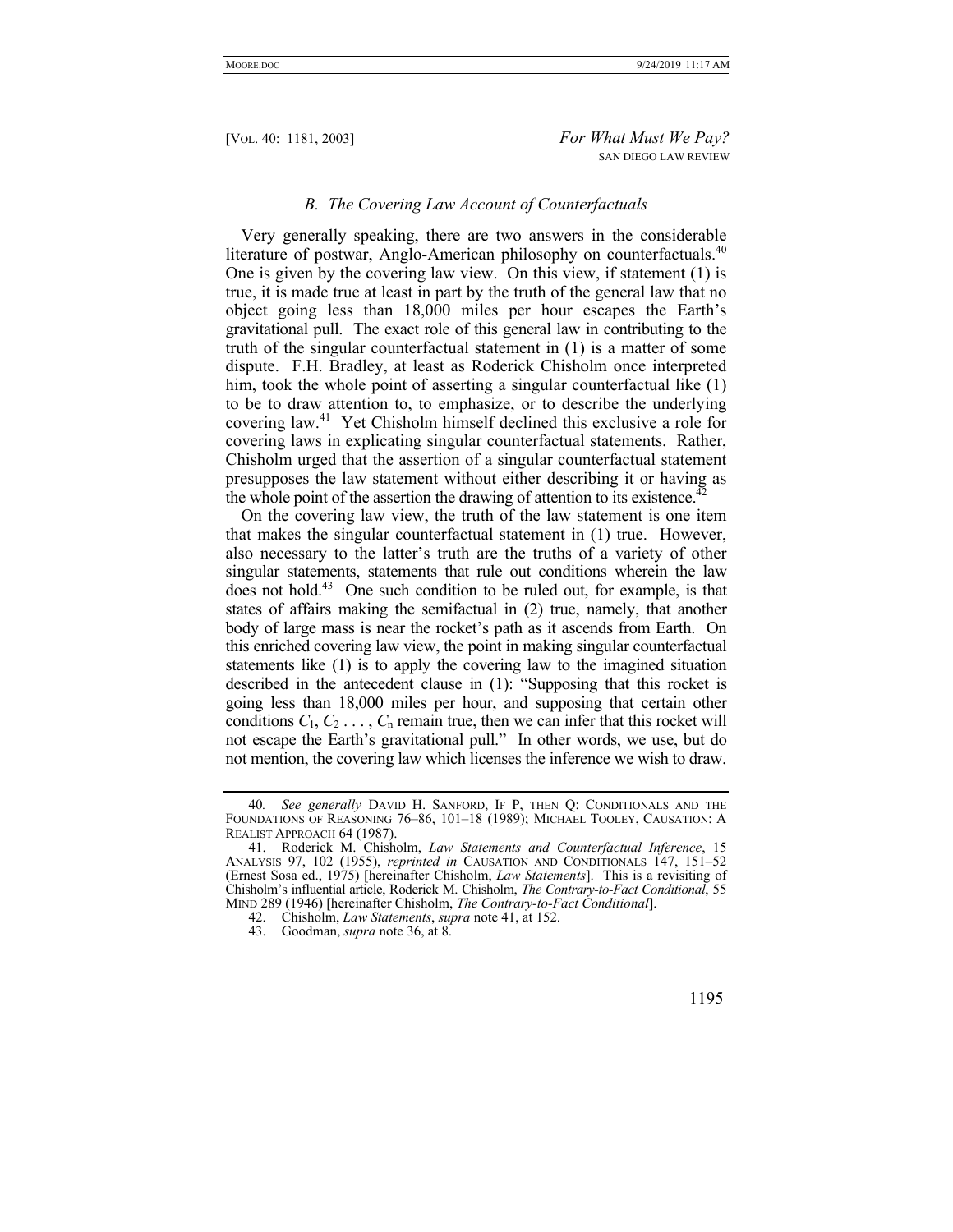The covering law analysis of counterfactuals should not be taken to imply that we can translate counterfactual statements like (1) into the covering law(s) on whom the truth of (1) depends. The suggested translation would be arrived at by taking the covering law to be expressed in truth functional form as:

(4) (*x*)  $(Fx \supset \sim Gx)$ 

where  $F$  is the predicate, "is traveling less than  $18,000$  miles per hour," and *G* is the predicate, "escapes from the Earth's gravitational pull." The singular counterfactual statement would then be translated as an open sentence instantiating the relevant law, namely:

(5)  $Fx \supset Gx$ 

(If the rocket is traveling less than 18,000 miles per hour, then the rocket does not escape from the Earth's gravitational pull.)

What makes such a translation tempting is that it translates the troublesome counterfactual conditional into the familiar material conditional of modern logic.

Such a translation will not go through, however, because of the lack of connection between *F* and *G* in (4) and (5). The material conditional is a truth functional connective, meaning that the truth of  $Fx \supset \sim Gx$  turns exclusively on the truth of  $Fx$  and of  $\sim Gx$ . This gives rise to the wellknown "paradoxes of material conditionals," paradoxes making it difficult to translate any "if . . . then . . ." conditional in English into the material conditional of logic.<sup>44</sup> It is sufficient for the truth of  $Fx \supset \sim Gx$ , if either: (a)  $Fx$  is false or (b)  $Gx$  is false (meaning  $\sim Gx$  is true). This leaves out what seems essential to counterfactual conditional statements, namely, that their truth depends on there being some connection between *x* being *F* and *x* being *G*. Only if such a connection exists is the counterfactual in (1) true, which is not at all captured by attempted translations like (5). Moreover, notice that because all counterfactual and semifactual statements like (1) and (2) have false antecedents, translating them into the material conditional would make all of them true. This is bad enough by itself, but it is particularly troublesome that (1) and (2) could both be true since they seem to be contradictories of one another.

The obvious suggestion to repair these difficulties is to turn to strict conditionals for the translation. This would be to translate (1) into the following:

<sup>44</sup>*. See, e.g*., WESLEY C. SALMON, LOGIC 38 (2d ed. 1973).

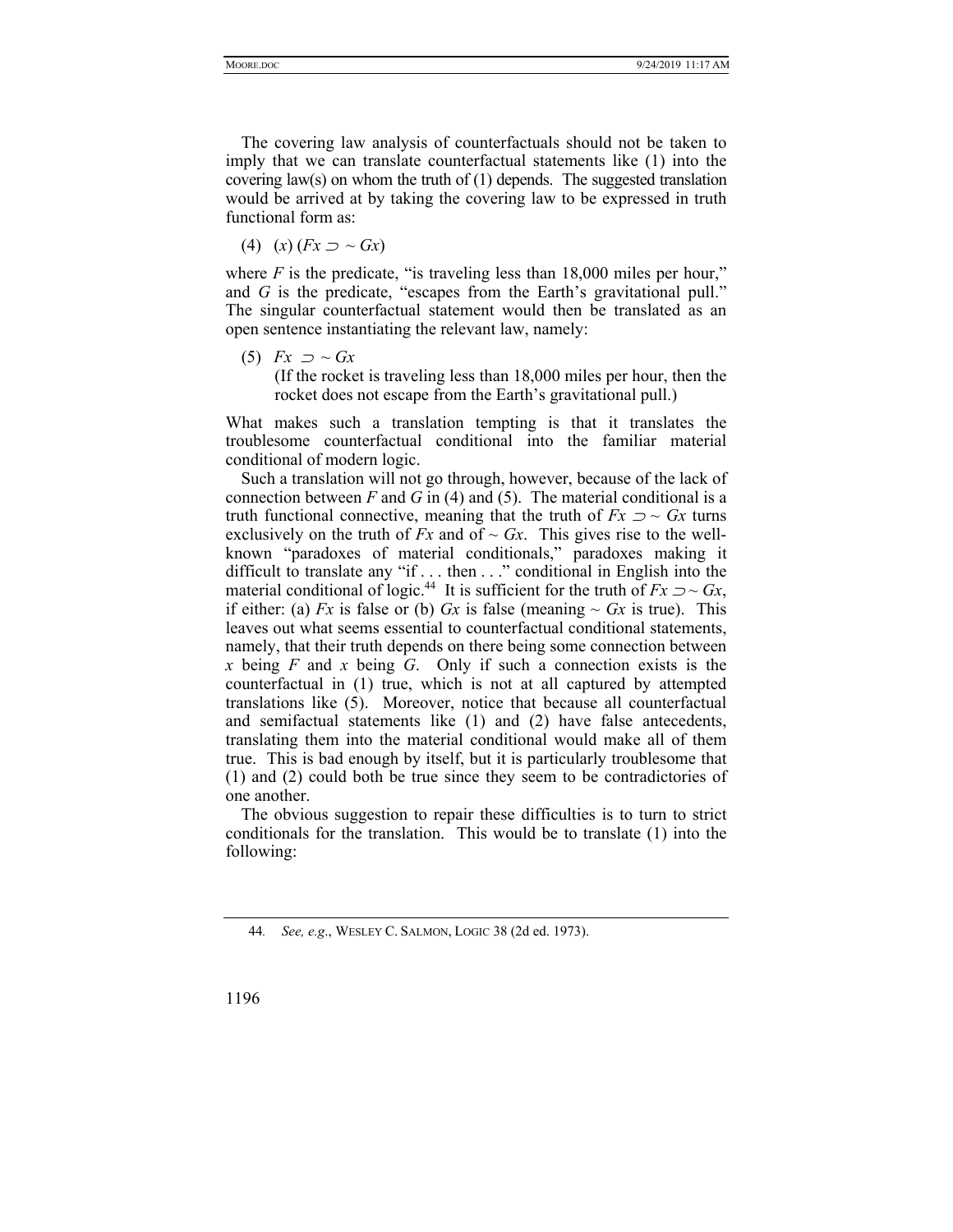$(6) \square (Fx \square \sim Gx)$ 

(Necessarily, if the rocket is traveling less than 18,000 miles per hour, the rocket does not escape the Earth's gravitational pull.)

The strict conditional is almost as familiar to us as the material conditional,<sup>45</sup> so if counterfactual conditionals like  $(1)$  could be translated into strict conditionals like (6), that would lessen their uniqueness. Yet (6) suffers from the same defect as (5) in that it fails to capture the connectedness of *F* and *G*. The statement,  $\Box$  (*Fx*  $\Box \sim Gx$ ), will be true (1) if x being F is impossible, or (2) if x being G is impossible (making " $\sim Gx$ " necessary). No connection between being *F* and being *G* is needed for the truth of the strict conditional in (6).

On the covering law account, one can use the strict conditional to show that a statement of the antecedent (*Fx*), a statement of other conditions (*S*), and a statement of the relevant law  $((x)((Fx \cdot S) \supset \sim Gx))$ entail the statement of the consequent, as in:

(7) 
$$
\Box ((x) ((Fx \cdot S) \supset \sim Gx) \cdot S \cdot Fx) \supset \sim Gx)
$$

Yet this is not to translate the counterfactual conditional in (1) into the strict conditional in (6). Statement (7) is no more than the logical truth known as modus poneus.

 The covering law account of counterfactuals thus cannot avail itself of the two familiar conditionals we know for any direct translations. Counterfactuals like (1) license us to infer  $\sim$  *Gx* from *Fx* (together with other conditions and the covering law), yet the counterfactual conditionals themselves resist reduction to some statement of that law.

 One of the pluses of the covering law analysis of counterfactual statements is its ontological economy. Laws are ontologically no more mysterious than are universals generally—which is to say, a problem for nominalists perhaps, but not the kind of problem besetting the alternative, possible worlds account, to be discussed shortly. On the covering law model there are no ghostly particulars existing in some other world related to particulars in this world in some recherché manner. Rather, there are only properties, kinds, and relations, and the laws that connect them.

 Despite the plausibility of the covering law account, both generally and in terms of its ontology, there are a number of objections to the

<sup>45</sup>*. See generally* SANFORD, *supra* note 40, at 87–100.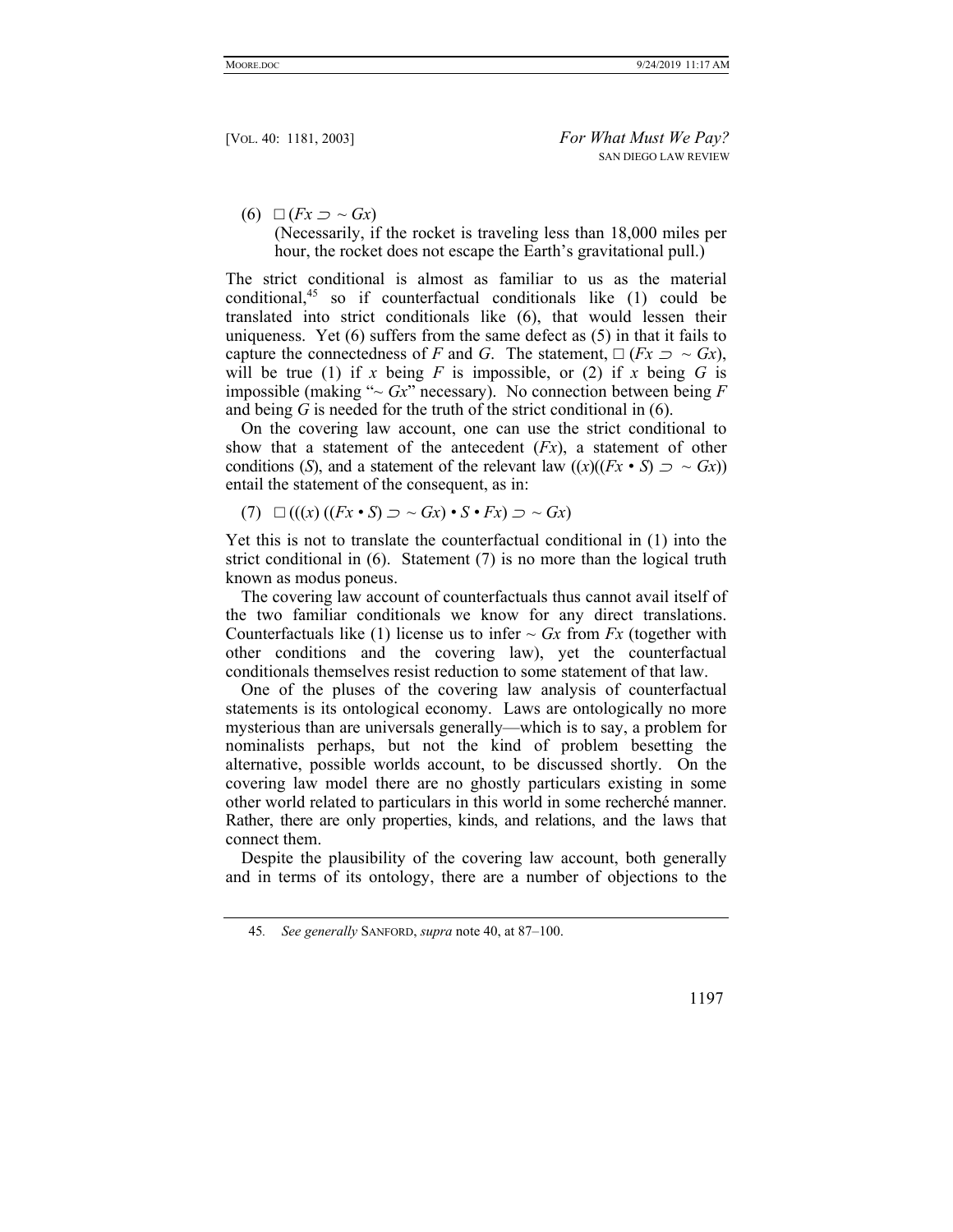account. One is the objection that some counterfactuals seem to involve no covering laws in the background. Consider David Sanford's example:

(8) If I had waited four more days to take out my loan, I could have borrowed at a lower interest rate.<sup>46</sup>

As Sanford points out, there seems to be no law connecting the antecedent to the consequent. My taking the loan out early, for example, did not cause lower interest rates. It is true that a high volume of delayed loan applications should have the required effect by creating a lesser demand for loans, and thus, a lower price in terms of a lower interest rate. Yet this law is not invoked by (4). Rather, there simply were lower interest rates four days later, due to some causes no doubt, but not necessarily due to a drop in demand.

A defender of the covering law account of counterfactuals might reply that there are laws in such examples, even though they are not laws connecting the state of affairs referred to in the antecedent to those referred to in the consequent. Rather, the laws are those connecting the rate I will get to the rates generally prevailing in the relevant loan market, and the conditions include that prevailing rate together with those things that have to be true in order for me to receive the prevailing market rate. Yet these laws do not license us to infer the consequent from the antecedent in (8). Rather, this only allows us to infer the consequent from some fact independent of the antecedent, namely, the fact about the prevailing interest rate. Thus, these laws do not help us to make out the covering law analysis for counterfactuals like (8).

What Sanford is plainly after is an example of a counterfactual that uses one "just so" fact, such as the interest rate on a given date, as the basis for inferring the state of affairs described in the consequent clause, such as the interest rate on my loan. Yet to move from his example of a "just so" fact to the desired conclusion in examples like (8), some laws seem to be necessary, although not laws connecting consequent to antecedent. A better counterexample would be:

(9) If I had waited four more days to take out my loan, the interest rate would still have been 100 basis points lower than it was when I, in fact, took out my loan.

Now the consequent refers to a "just so" fact, the fact about the lower interest rate, so no laws are needed to infer a statement of the fact from statements of some other fact. Yet notice that (9) is a semifactual. That is, its antecedent is false, while its consequent is true. As we have seen, such

46*. Id.* at 86.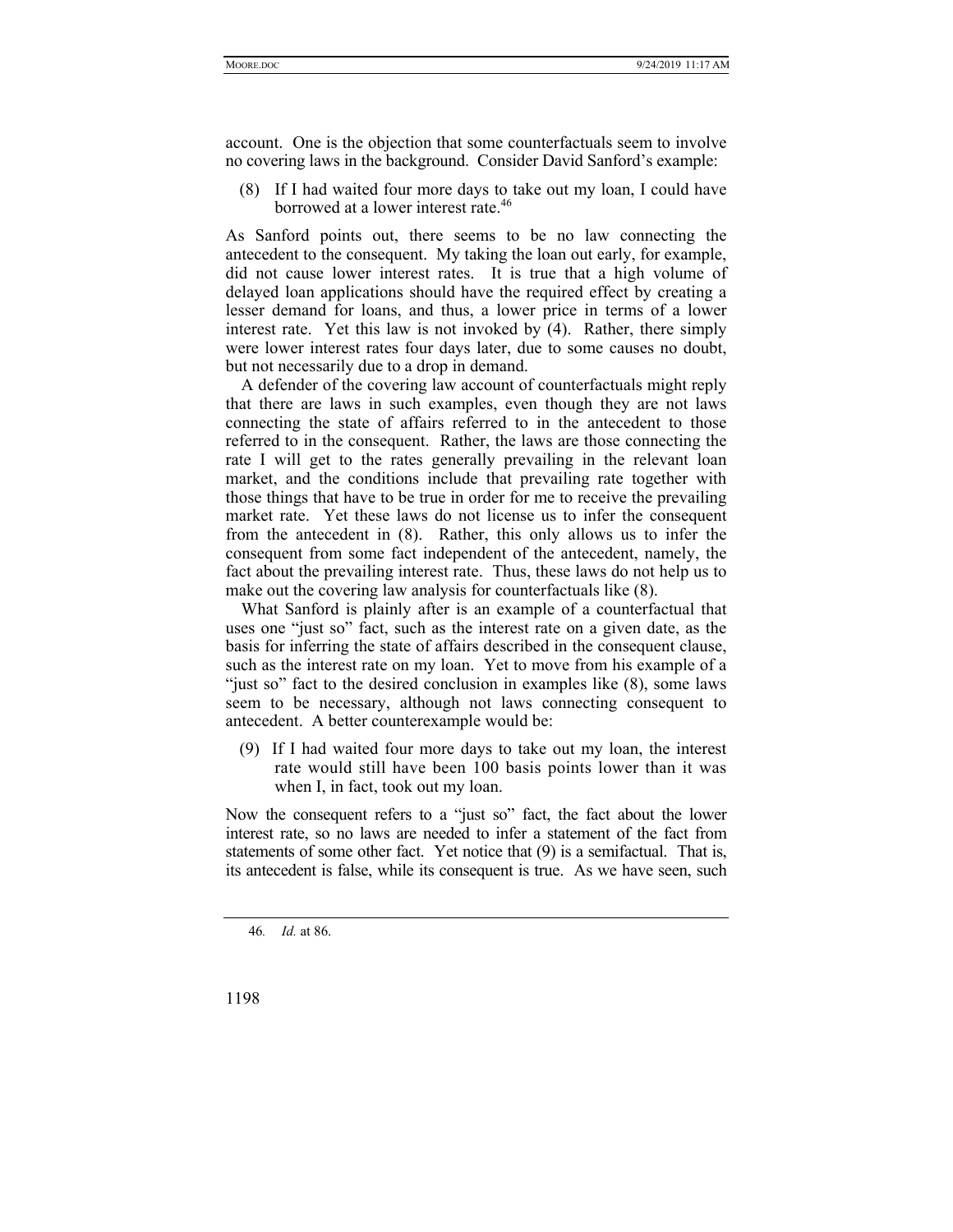semifactuals are the contradictories of counterfactuals like the following:

(10) If I had waited four more days to take out my loan, the interest rate would not have dropped 100 basis points but would have remained where it was four days earlier.

If (10) were true, it would only be true because of some law connecting my loan application to the interest rate. Similarly, if (9) is true and (10) is false, that will only be because of the laws determining interest rates, laws under which my single loan application makes no difference.

Consider another of example of Sanford's:

(11) If we had bought one more artichoke this morning, we would have had one for everyone at dinner tonight.<sup>47</sup>

Suppose we bought eight artichokes this morning, but nine people were at dinner tonight. Then what (11) is really saying is that:

(12) If we had bought 1 plus 8 artichokes this morning, we would have had 9 artichokes for dinner tonight.

Note that (12) is just the arithmetic analogue of noncausal counterfactuals, such as:

(13) If this rectangle were a triangle, then it would have one less side;

or

(14) If this man were immortal, then he would live forever.

The laws behind such statements are not causal laws, to be sure. Yet, there are truths of a general sort at work in such statements.

There is a class of counterfactuals that Nicholas Rescher has dubbed "purely hypothetical counterfactuals" that do not seem to involve any laws or other generalizations.<sup>48</sup> For example (from Quine):

(15) If Bizet and Verdi were compatriots, Bizet would be an Italian.

But the law-less character of such counterfactuals seems to be at one with the complete indeterminacy of such counterfactuals. One way Bizet and Verdi could have been compatriots would be for Bizet to have been

 <sup>48.</sup> Nicholas Rescher, *Belief-Contravening Suppositions*, 70 PHIL. REV. 176, 193–94 (1961), *reprinted in* CAUSATION AND CONDITIONALS, *supra* note 41, at 156, 162 .



<sup>47</sup>*. Id*. at 173.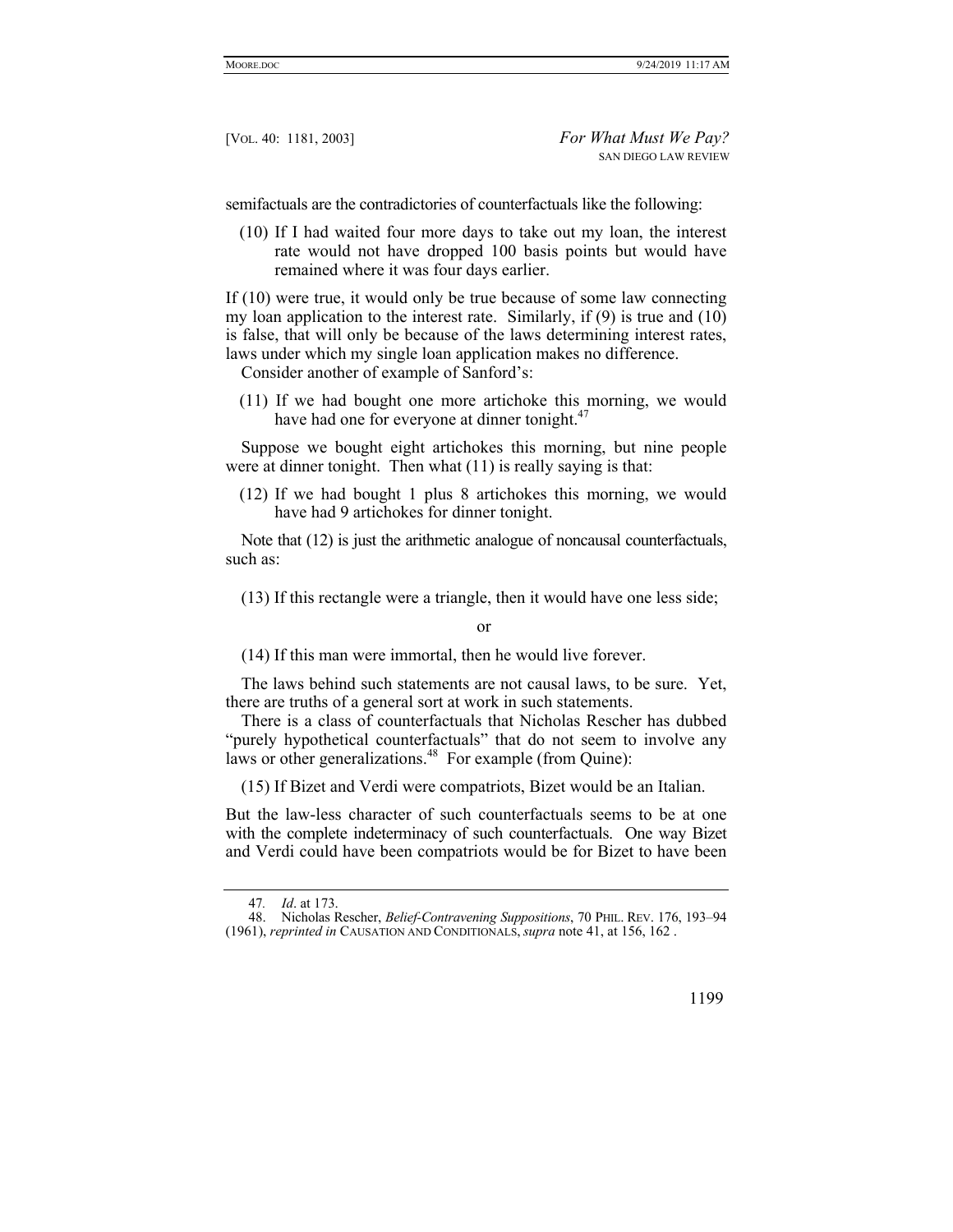an Italian. However, another would be for Verdi to have been a Frenchman. Yet another would have been for both to have been Argentineans, etc. If we eliminate the indeterminacy by supposing that only Italy allowed two such famous composers to be citizens of the same country, then (15) is true, and the other suggestions are false. Yet the determinacy of such purely hypothetical counterfactuals is purchased by the law mentioned: Only Italy allowed such famous compatriot composers.

I conclude that it is more difficult than is commonly supposed to find nonanalytic, determinate counterfactuals that have no covering law as part of their truth conditions. This fact prepares the way for a second objection to the covering law view, however. The objection is that the very idea of a law has the idea of counterfactuals built into it.<sup>49</sup> The worry is that the covering law account of counterfactuals is circular, depending as it does on laws that themselves depend on counterfactuals.

The circularity worry begins by asking, how do we distinguish an accidental generalization from a covering law? An accidental generalization shares with true laws a logically general form. For example:

(16) All pieces of pure gold are less than one cubic mile in size.<sup>50</sup>

This is universal in form predicating of anything, if it is a piece of gold, then it is less than one cubic mile in size. Yet such a generalization, while true, is true by the happenstance that no pieces of gold that large have ever formed. However, there is no reason that such huge pieces of gold could never have formed. Rather, it just so happens they didn't. Contrast (16) to:

(17) All pieces of pure uranium-235 are less than one cubic mile in size.<sup>51</sup>

From what we know about the critical mass of uranium-235, there cannot be a cubic mile of the stuff. Note that (17) is a law of nature, whereas (16), while universal in form and true, is not.

The worry over circularity stems from the fact that the most obvious way to distinguish laws like (17) from accidentally true generalizations like  $(16)$  is via counterfactuals.<sup>52</sup> If, contrary to fact, geologic processes had occurred in certain ways, then there would be a cubic mile of gold. However, if analogous geologic processes had occurred with respect to

<sup>52</sup>*. See* William Kneale, *Natural Laws and Contrary-to-Fact Conditionals*, 10 ANALYSIS 121 (1950), *reprinted in* PHILOSOPHY AND ANALYSIS 226 (Margaret MacDonald ed., 1954).



 <sup>49.</sup> Goodman called this "the problem of law" for counterfactual conditionals. *See*  Goodman, *supra* note 36, at 17–27.

 <sup>50.</sup> This example is taken from D.M. ARMSTRONG, WHAT IS A LAW OF NATURE? 17–18 (1983).

<sup>51</sup>*. Id.*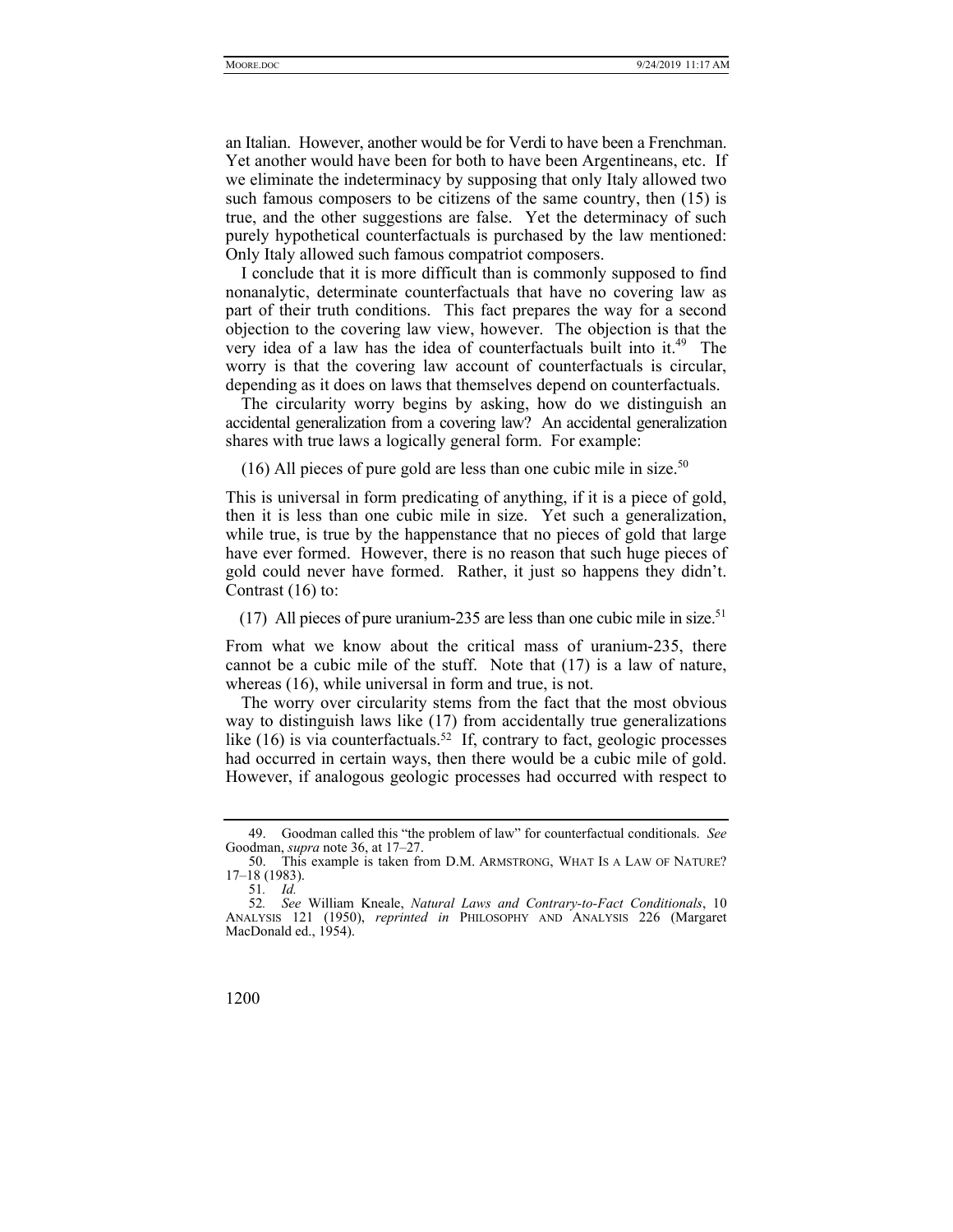uranium, there would not be a cubic mile of uranium. The causal law seems in some sense to be necessarily true, whereas the accidental generalization is not. Furthermore, that necessity is tested by hypothetical cases that have not occurred.

To draw the sting from the circularity worry is to give an account of laws that does not depend on counterfactuals. If such an account is given, then we can use that notion of laws to explicate counterfactuals without circularity. Nelson Goodman's solution, to what may fairly be called his own problem, satisfies almost no one:

What then does distinguish a law ... from a true and general non-law ...? Primarily, I would like to suggest, the fact that the first is accepted as true while many cases of it remain to be determined, the further, unexamined cases being predicted to conform with it. The second . . . is accepted as a description of . . . all cases, no prediction of any of its instances being based upon it.53

This social fact of acceptance, in the face of less than total data, is in turn based on the predicates contained within a generalization: If the predicate is "projectable," the generalization is a law that can be used to predict unexamined cases. The projectability of a predicate, in turn, is a function of another social fact, namely, how "entrenched" in past practice is the predicate?<sup>54</sup>

To be blunt, this amounts to saying that a law differs from an accidentally true generalization because we treat it as such. Anyone with a less conventionalist or relativist metaphysics will find this unhelpful. Realists about universals will have a quite different solution. Realists will suggest that laws describe relations between universals, whereas accidental generalizations do not.<sup>55</sup> On this view, there is a relation between the size of a chunk of uranium and its existence, whereas there is no such relationship between the size of a chunk of gold and its existence. Of course, the realist has no more resources with which to verify the existence of a true law than does his relativist cousin. Nevertheless, at least he is not defining a law as simply the psycho-social fact that many

<sup>55</sup>*. E.g*., ARMSTRONG, *supra* note 50, at 16. When discussing singular causal relations, realists will also have a non-question-begging answer to Goodman's "problem of law." The distinction between a genuine law and an accidental generalization is already built into the distinction between a genuine singular causal relationship and a mere coincidence of spatio-temporal succession; induction over the former produces a general law, whereas generalization over the latter produces an accidentally true generalization at best. I owe this point to Professor Richard Fumerton.



 <sup>53.</sup> Goodman, *supra* note 36, at 20.

<sup>54</sup>*. Id*.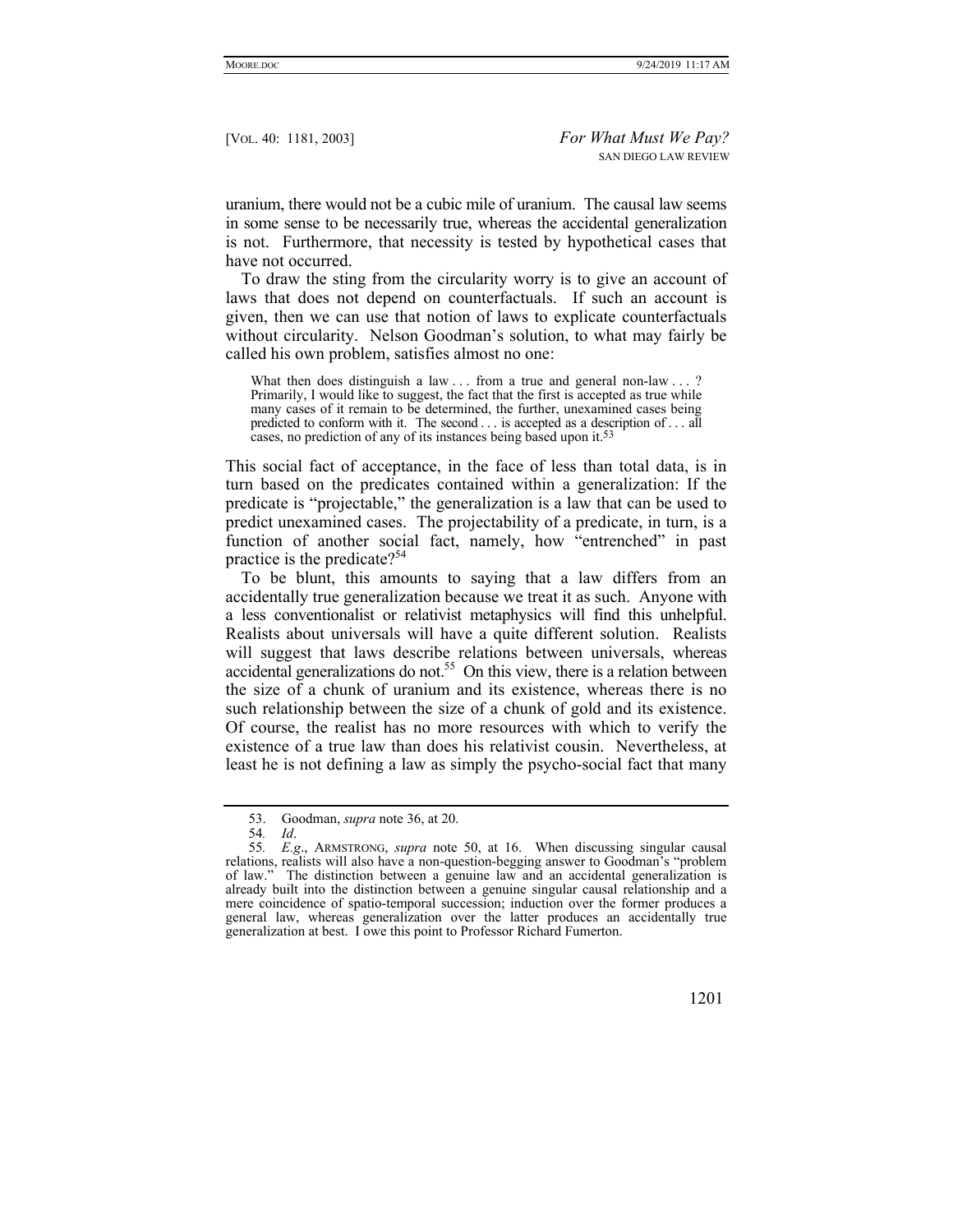have a willingness to project because they accept past projections.

Laws do sustain counterfactual judgments, whereas accidental generalizations do not. Yet if laws describe relations between properties, then what a law is is not given by counterfactuals describing projections onto unexamined cases. Then one can say, as the covering law view of counterfactuals does, that a genuine law is part of the truth conditions for a counterfactual statement, without having the embarrassment that what makes the law in question a law is just its support of some counterfactual statements.

The third objection to the covering law view of counterfactuals is perhaps the most discussed. I shall call this the problem of "incomplete specification." Nelson Goodman's famous example is of a match being struck.<sup>56</sup> There is some law to the effect that a match, if dry, made a certain way, oxygen is present, etc., will light if scratched on an abrasive surface. The law supports the counterfactual:

(18) If the match were struck, it would light.

Yet, as Goodman points out, the law equally as well supports the counterfactual:<sup>57</sup>

(19) If the match were struck, it would be damp.

To see this, reformulate the "law of matches" as:

 $(20)$  ~ (struck • well made • oxygen present • dry • unlit).

If a match were struck, then the law is equally satisfied by it being dry and lighting (18), and by it being wet and not lighting (19). What is it, Goodman asked, that justifies us in placing dryness in *S* (the set of conditions statements) and litness in the consequent, rather than unlitness in *S* and wetness in the consequent?

In retrospect it is puzzling that a generation or two of philosophers puzzled about this problem, conceiving the problem to be one of finding some formal characteristics of statements that made them assignable to the statement of conditions or to the consequent clause of the counterfactual.<sup>58</sup> It seems obvious that there can be no such formal characteristics and that the solution is wholly pragmatic.<sup>59</sup> Formally, the law in  $(20)$ , together with an antecedent clause supposing a match to be struck, supports

 <sup>56.</sup> Goodman, *supra* note 36, at 8–17.

<sup>57</sup>*. Id.* at 14.

<sup>58</sup>*.* For an example, see Wilfrid Sellars, *Counterfactuals, Dispositions, and the Causal Modalities*, *in* 2 MINNESOTA STUDIES IN THE PHILOSOPHY OF SCIENCE 225, 227–48 (Herbert Feigl et al. eds., 1958), *reprinted in* CAUSATION AND CONDITIONALS, *supra* note 41, at 126 .

<sup>59</sup>*. See* Rescher, *supra* note 48.

<sup>1202</sup>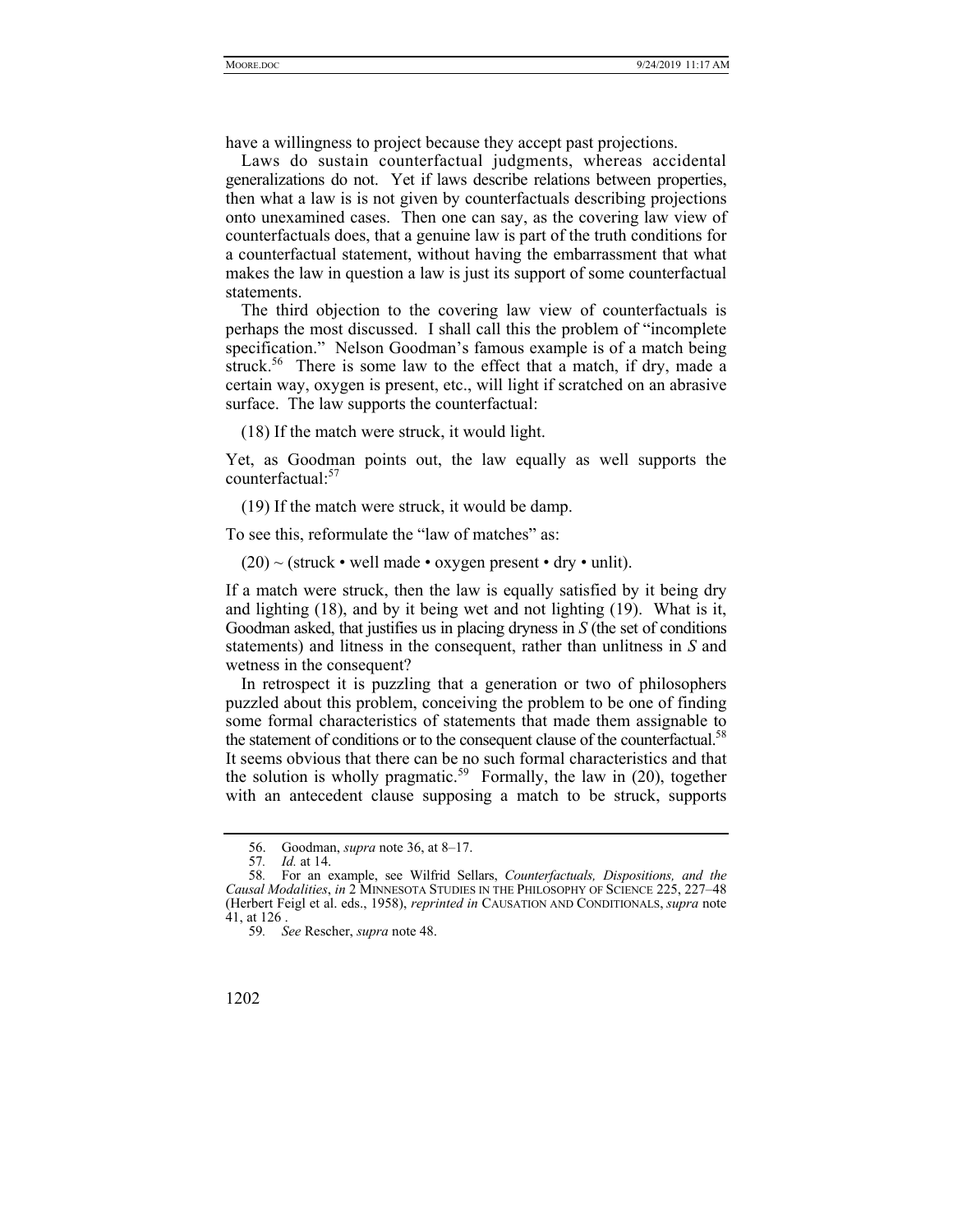equally as well (18) and (19), together with other counterfactuals like the following:

(21) If the match were struck, then there was no oxygen present.

If (18) seems like the counterfactual, that is because most times the question we ask about a struck match is whether it lit or not. If matches were used as wetting agents, then struck but unlit matches would be our assumptions, and wetness, the state of affairs we cared about, would be in the consequent. We would then most typically derive some counterfactual other than (18) from the match law. Perhaps not (19), but:

(22) If the match were unlit (when struck, well made, with oxygen present), then it would be wet.

What Goodman's puzzle really reveals is the indeterminateness of our question when we ask after the truth of some counterfactual. Note that *S*, the crucial set of statements about background conditions being held constant, is not explicitly specified. What goes into *S* depends on the asserter of the counterfactual statement. Given the law of matches, if "is dry" is put into *S*, then (18) is true. However, if "is wet" is put into *S*, then the contrary semifactual:

(23) If the match were struck, it would not have lit

is true and (18) is false. Only by making assumptions about what the speaker intends to place in *S* on the occasion of his utterance of (18) do we get determinate truth values to the statement uttered.

Even if only a problem in pragmatics, the problem thus revealed is a major one for counterfactuals. What goes into *S* to give determinateness to counterfactuals like:

(24) If Jefferson were alive today, he would disapprove of electronic eavesdropping.

or

(25) If Kaiser Wilhelm II were not so stupid, World War I would never have happened.

The truth of these counterfactuals is so uncertain because what they assert is so indeterminate. How are we to unpack what is changed, and what is left the same, when we move Jefferson to today or when we up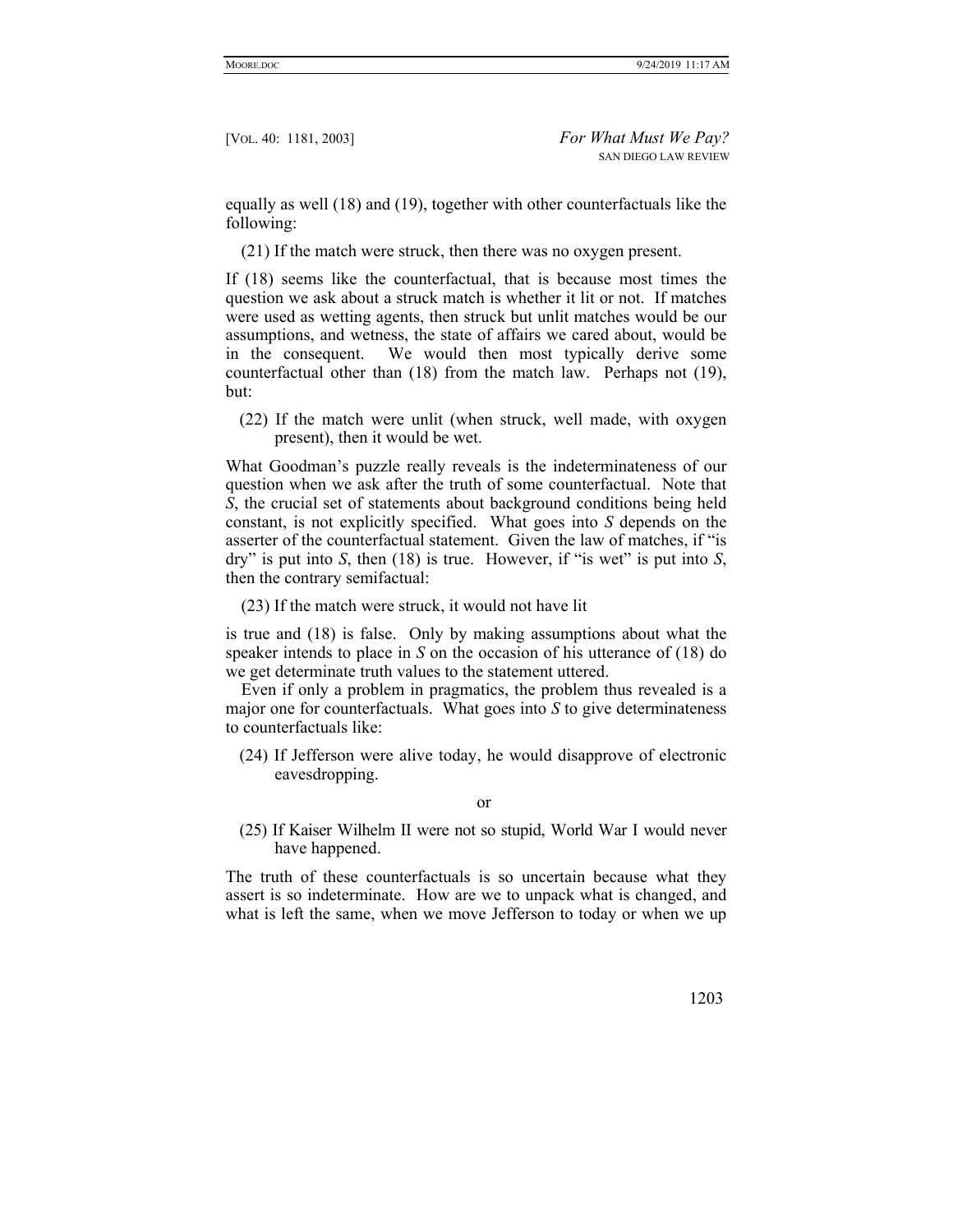the Kaiser's IQ? For example, what are we picturing about Jefferson's education about the world of today? With no education, Jefferson's response to electronic eavesdropping is probably no more than a stupefied silence. However, with exactly our education, Jefferson's response is probably our own.

The problem of indeterminacy does not uniquely bedevil the covering law account of counterfactuals. The problem is endemic to counterfactuals and thus besets all accounts of them. Yet with what resources an account may attack the problem differs between accounts. On the covering law account, Goodman's point should be construed as this: Laws, as such, do little to resolve such indeterminacies.

## *C. The Possible Worlds Account of Counterfactuals*

The second account of counterfactuals often begins with an analysis of conditional statements generally. According to this analysis, an assertion of a conditional is construed to be a conditional assertion.<sup>60</sup> The idea is to break apart all conditional statements, including counterfactual statements like (1), into a statement of the consequent by itself, with a condition attached to the assertion of the statement. As Von Wright described this approach, "I shall never speak of the conditional as a proposition which is being asserted, but only of propositions being asserted conditionally . . . ."61 Likewise, as Quine has stated, "[a]n affirmation of the form 'if  $p$  then  $q$ ' is commonly felt less as an affirmation of a conditional than as a conditional affirmation of the consequent."62 In effect, "if  $p$ , then  $q$ " is taken to be " $q$ ," asserted whenever  $p$  is true.

One might well wonder how this general account of conditional statements could be applied to counterfactual conditional statements, that is, to statements where we know  $p$  is false. On its face, it would appear that such conditionals are all senseless because the speaker knows that the condition of asserting either the consequent or its negation, namely *p*, does not obtain. As Frank Ramsey put it:

If two people are arguing "If  $p$  will  $q$ ?" and are both in doubt as to  $p$ , they are adding *p* hypothetically to their stock of knowledge and arguing on that basis about q.... [I]n a sense, "If  $p$ ,  $q$ " and "If  $p$ ,  $[\sim q]$ " are contradictories. . . . If *p* turns out false, these degrees of belief [in q given p] are rendered *void*. If either party believes  $\left[\sim \rho\right]$  for certain, the question ceases to mean anything to him except . . . what follows from certain laws or hypotheses.63

<sup>60</sup>*. See* WOODS, *supra* note 32, at 14.

 <sup>61.</sup> GEORG HENRIK VON WRIGHT, LOGICAL STUDIES 131 (1957).

 <sup>62.</sup> W.V. QUINE, METHODS OF LOGIC 21 (4th ed. 1982).

 <sup>63.</sup> FRANK PLUMPTON RAMSEY, THE FOUNDATIONS OF MATHEMATICS 247 n.1 (R.B.

<sup>1204</sup>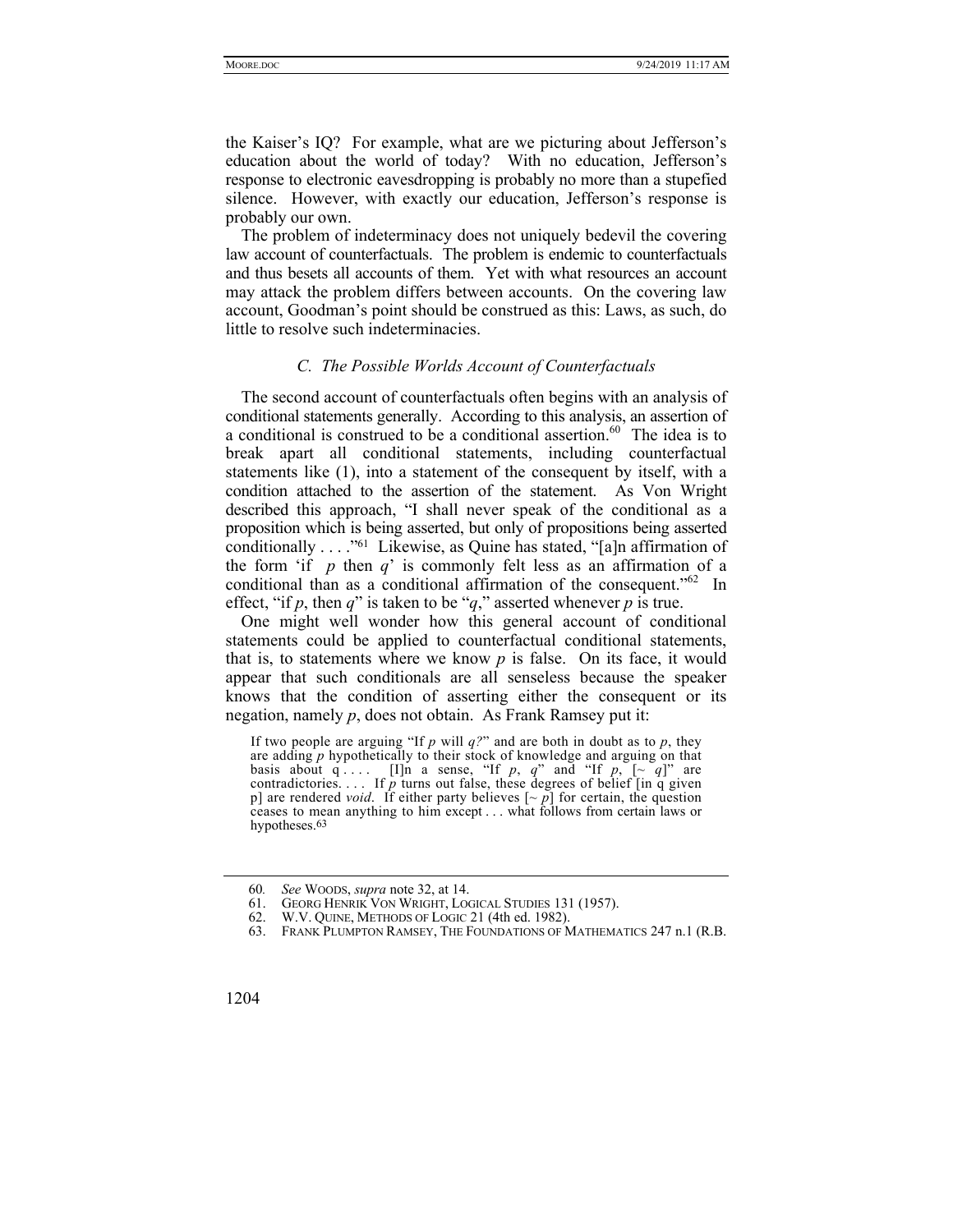For Ramsey, then, the conditional-assertion-of-the-consequent view of conditionals generally reverts to the covering law view for counterfactual conditionals.64

In order to avoid this reverting back to the covering law view, what is needed is something in the world to which the consequent clause *q* can refer. If so, then  $q$ 's truth value can be determined separately from its law-like connection to the antecedent clause *p*. Robert Stalnaker approached this problem by first asking after the justification for beliefs in counterfactuals.<sup>65</sup> Following this approach, one finds the justification conditions for belief in *q* by repairing to the total set of one's beliefs. As Stalnaker has stated, "First, add the antecedent (hypothetically) to your stock of beliefs; second, make whatever adjustments are required to maintain consistency (without modifying the hypothetical belief in the antecedent); finally, consider whether or not the consequent is then true."<sup>66</sup> The totality of our beliefs, when revised in the way Stalnaker suggests, in effect creates a kind of world that Leibnitz called a "possible world." It is in that imagined world, created by our revised total beliefs, that we are to test the truth of the consequent of a counterfactual like (1).

If these are the conditions under which we are justified in believing in or asserting a counterfactual, then it is but a short step to the truth conditions for counterfactual statements. All we need is to move from the psychological notion of hypothetical beliefs to the ontological notion of the possible worlds such beliefs are about. As Stalnaker notes, "The concept of a *possible world* is just what we need . . . since a possible world is the ontological analogue of a stock of hypothetical beliefs."<sup>67</sup> The truth test is then analogous to the belief test quoted above. To paraphrase Stalnaker's earlier quoted statement, we must, first, add the state of affairs described in the antecedent of a counterfactual to the actually existing states of affairs of the world; second, make whatever adjustments are required to maintain consistency without denying the existence of the state of affairs added by the antecedent; and finally, look to see whether the consequent is true in that possible world. As Stalnaker adds, when adjusting the actual world into a possible world in

Braithwaite ed., 1954).

 <sup>64.</sup> For this interpretation of Ramsey, see WOODS, *supra* note 32, at 20.

 <sup>65.</sup> Robert C. Stalnaker, *A Theory of Conditionals*, *in* STUDIES IN LOGICAL THEORY 98 (Nicholas Rescher ed., 1968), *reprinted in* CAUSATION AND CONDITIONALS, *supra* note 41, at 165.

<sup>66</sup>*. Id.* at 169.

<sup>67</sup>*. Id.*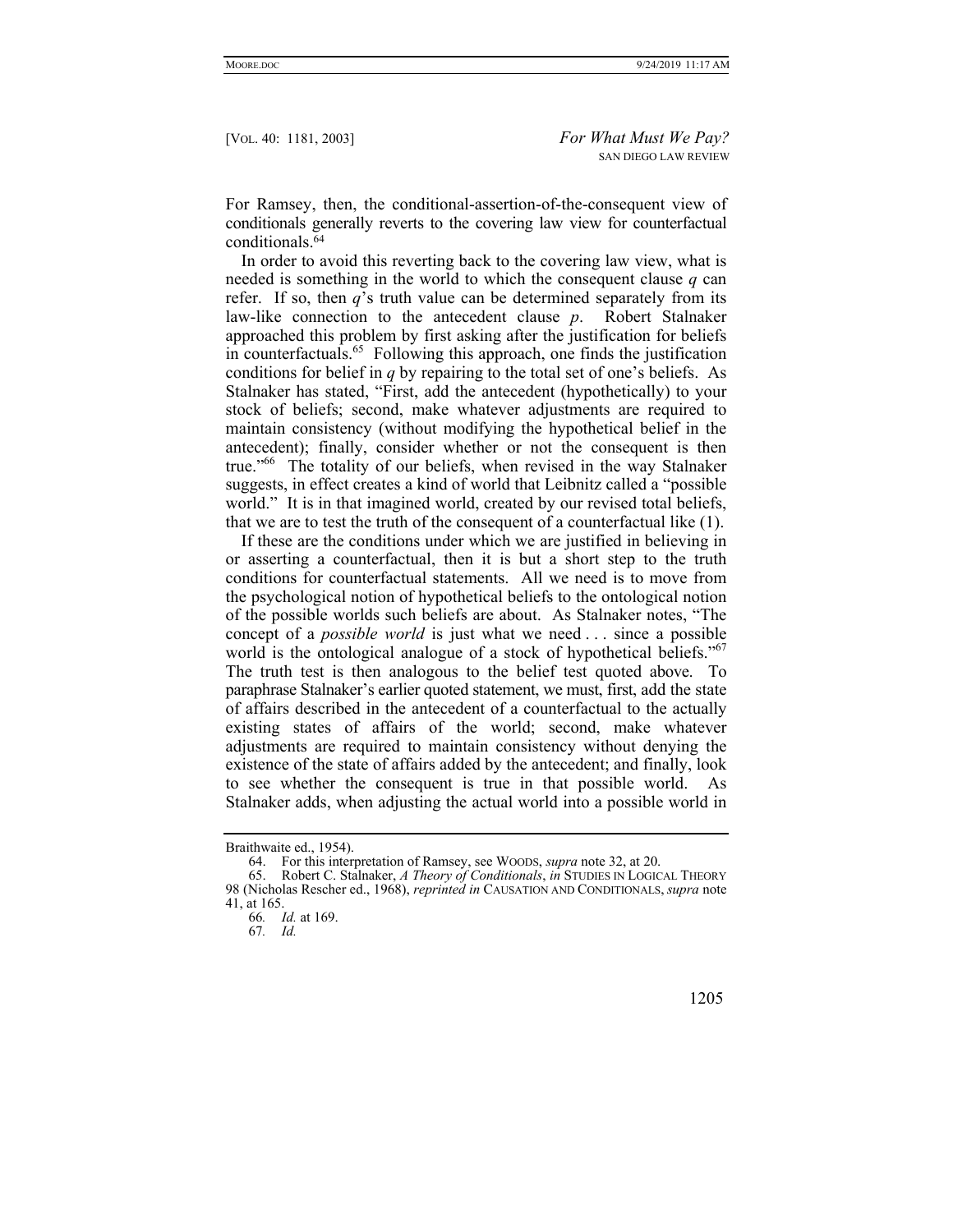which the state of affairs described in the antecedent exists, we should look for a possible world "which otherwise differs minimally from the actual world."68 It is in that minimally different possible world that we test the truth of "if p, then  $q$ ," by seeing if  $q$  is true.

It is worth emphasizing how different this view is from the covering law view. On the covering law view, it is the lawful connection of *p* to *q* that governs the truth of, "if  $p$ , then  $q$ ." On the possible world view, it is the truth of *q* alone that governs the truth of this conditional, with the caveat that it is the truth of *q* not in this world, but in a merely possible world. Consider for example how the two accounts differ in their treatment of semifactuals, where *q* is true in the actual world. On the possible world account, adding *p*, which is false, to the actual world results in a possible world, but in that world *q* is true as it is in the actual world, so that "if  $p$ , then  $q$ " is true. On the covering law account, "if  $p$ , then *q*" must depend on the connection between *p* and *q*. However, there is no connection. Those insisting on such a connection are forced to Goodman and Chisholm's assertion that the content of semifactuals is to *deny* a lawful connection between *p* and *q*. 69

There are two very large problems with the possible world conception of counterfactuals. One is the ontology demanded by the theory. The theory defines the truth of some counterfactual, "if  $p$ , then  $q$ ," in terms of the truth of *q* alone, in some possible world consistent with *p*. This seems to require that such possible worlds be quite real, real enough for us to ask whether  $q$  is true in them (even though false in the actual world). David Lewis has been quite up front about the "modal realism" required by the possible worlds interpretation of counterfactuals:

When I profess realism about possible worlds, I mean to be taken literally.... ... Our actual world is only one world among others. We call it alone actual not because it differs in kind from all the rest but because it is the world we inhabit. The inhabitants of other worlds may truly call their own worlds actual, if they mean by "actual" what we do  $\dots$ .<sup>70</sup>

It is because such worlds are as real as the actual world which allows us to seek the truths of counterfactuals in those worlds.

As Lewis recognizes, many philosophers meet suggestions of such

 <sup>70.</sup> DAVID LEWIS, COUNTERFACTUALS 85–86 (1973) [hereinafter LEWIS, COUNTERFACTUALS]. Lewis's more sustained defense of modal realism will be found in DAVID LEWIS, ON THE PLURALITY OF WORLDS (1986) [hereinafter LEWIS, ON THE PLURALITY OF WORLDS]. Further defense is provided by JOHN DIVERS, POSSIBLE WORLDS (2002).



<sup>68</sup>*. Id.*

 <sup>69.</sup> Chisholm, *The Contrary-to-Fact Conditional*, *supra* note 41, at 298, *revised and reprinted in* READINGS IN PHILOSOPHICAL ANALYSIS 492 (H. Fiegl & W. Sellars eds., 1949); Goodman, *supra* note 36, at 6.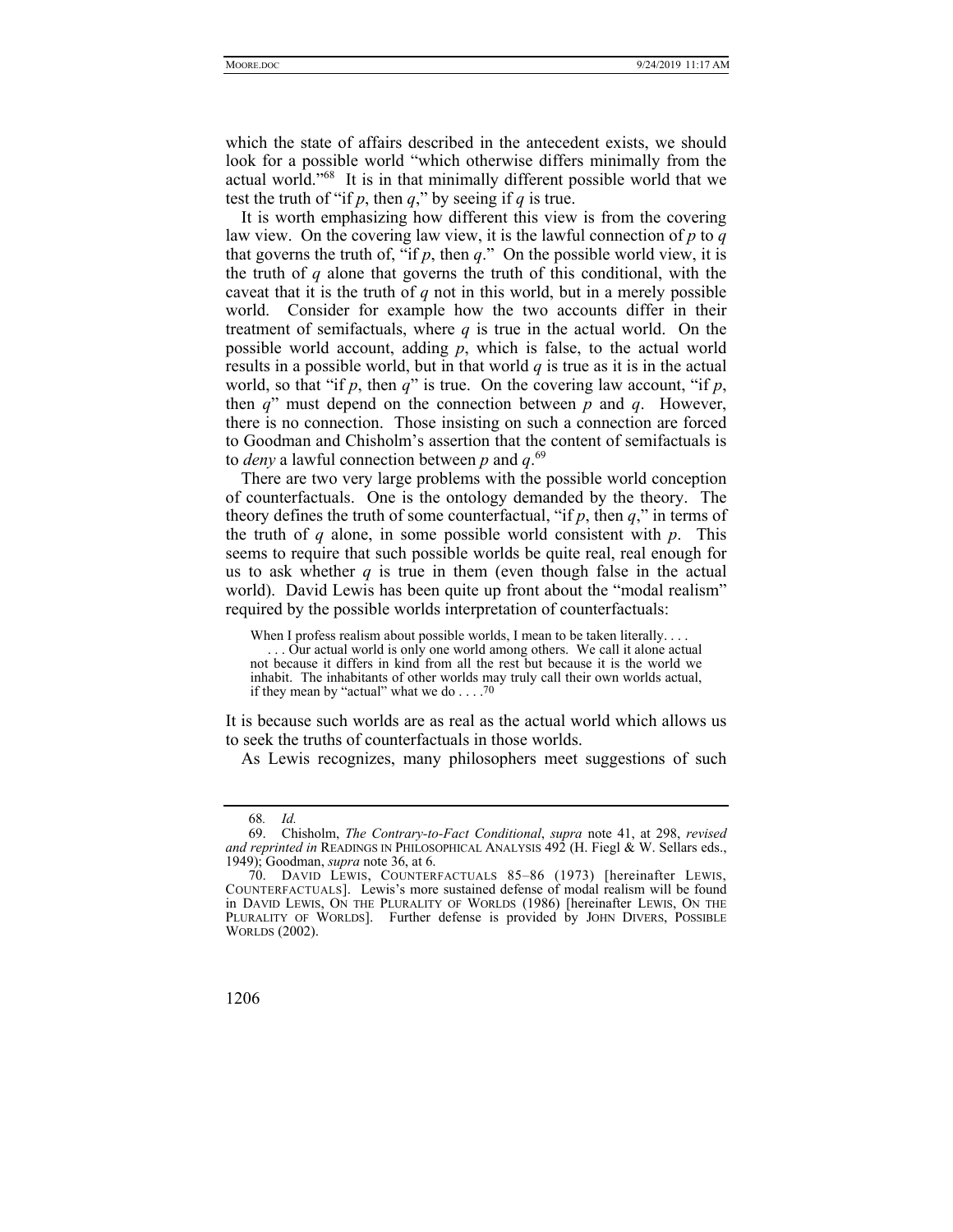modal realism with "incredulous stares."<sup>71</sup> Such stares reflect a judgment that the doctrine is so counterintuitive that it ought to be rejected out of hand. Hilary Putnam, for example, dismisses such realism as no more than a "dotty idea."72 Admittedly, the idea is a difficult one to accept, even for those of us with quite strong stomachs for supposedly queer ontologies.

A natural thought is that perhaps the possible world interpretation of counterfactuals could make do with a less extravagant ontology. David Armstrong, for example, being unable to "believe in the literal reality of possible worlds" but knowing of no other way to deal with laws of nature except by considering possible worlds "cling[s] to the hope that an account of 'possible worlds' can be given which does not assume the existence of *possibilia*."<sup>73</sup> While Lewis has spent some time dashing various versions of such hope,<sup>74</sup> perhaps some such, less expensive, account of possible worlds will be found. I leave that question open, with some skepticism that a nonconnectivist account of counterfactuals, one whereby we define the truth of the conditional solely in terms of the truth of its consequent clause in a possible world, can make do with anything less than Lewis's full-blown modal realism.

The second problem with the possible worlds view of counterfactuals is the problem of incomplete specification that we encountered before in our discussion of the covering law theory. To put this problem into the language of possible world semantics, it is the problem of specifying the possible world in which we are to test the truth of the consequent of some counterfactual like (1). Stalnaker, as we saw, required that the possible world selected "differ minimally" from the actual world.<sup>75</sup> We know that the possible world selected has to differ somewhat from the actual world, for in the actual world the antecedent is false, whereas we need a possible world in which it is true. Yet what changes in this selected world where we find, contrary to actual fact, that this rocket is going less than 18,000 miles per hour? Did it suddenly stop going 18,000 miles per hour? If so, was this an ad hoc violation of the laws of inertia? If not, did it slow gradually for some reason? What reason? Moreover, there is even vagueness in specifying just what it is in the

 <sup>71.</sup> LEWIS, COUNTERFACTUALS, *supra* note 70, at 86.

<sup>72.</sup> HILARY PUTNAM, REALISM AND REASON 218 (1983).<br>73. ARMSTRONG, *supra* note 50, at 163.

ARMSTRONG, *supra* note 50, at 163.

<sup>74.</sup> LEWIS, ON THE PLURALITY OF WORLDS, *supra* note 70, at 136–42.<br>75. Stalnaker, *supra* note 65, at 169.

Stalnaker, *supra* note 65, at 169.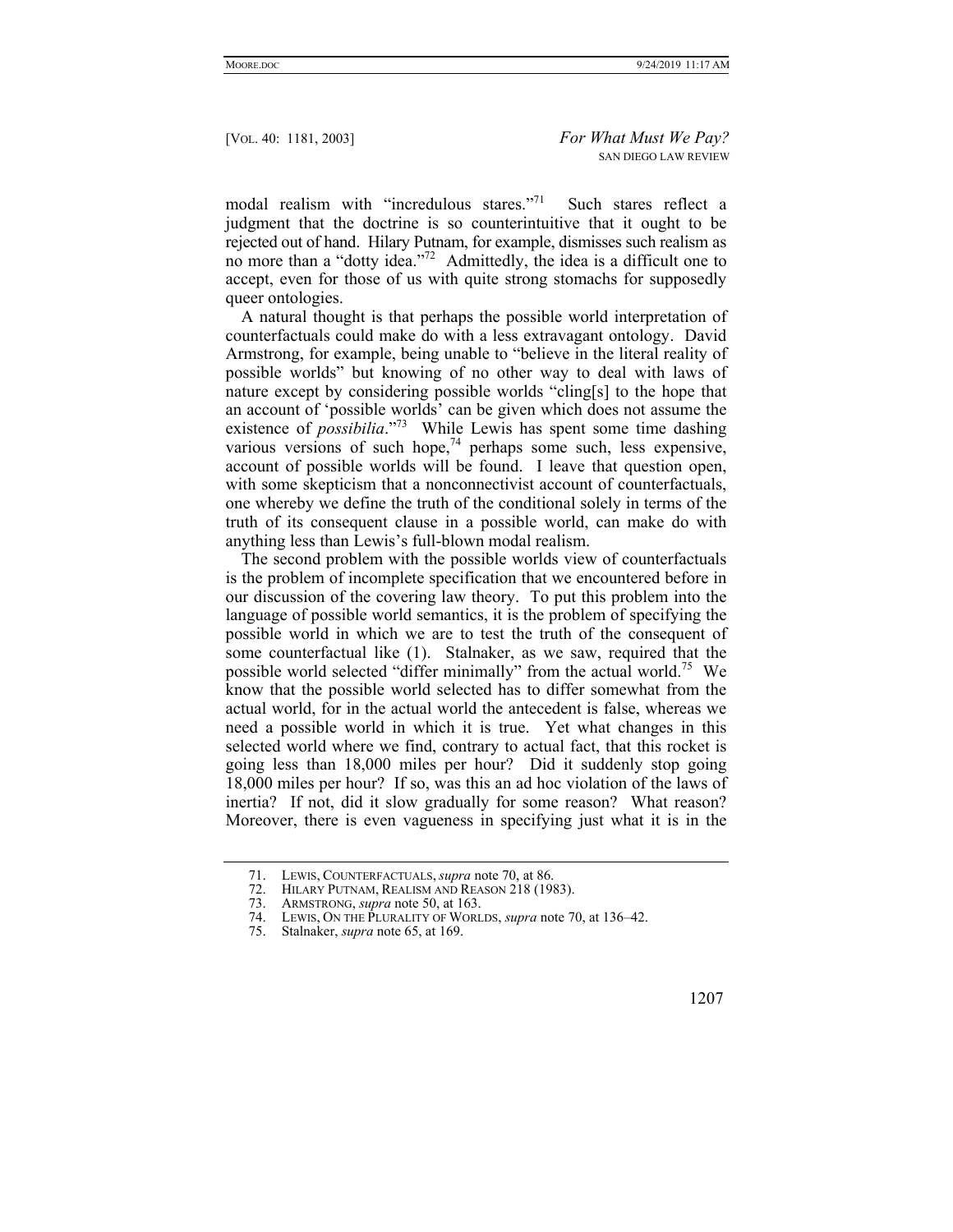antecedent that changes. When we say, "Contrary to fact, the rocket slowed to less than 18,000 miles per hour," how much did it slow? When we say, "If that hand-waving had not occurred, the auctioneer wouldn't have thought you were bidding,"<sup>76</sup> how much of that handwave are we removing in the possible world we are to use? All of it? Half of it horizontally? Two-thirds of it vertically? That part of it necessary for the hand-wave to have been recognized by the auctioneer as a bid? Or, when we say, "But for the hammer blow, the chestnut would not have been flattened,"<sup>77</sup> how much of the hammer blow is removed in the possible world we are to use? The whole blow? The actual contact only? The full force, or only the part of it necessary for the flattening of the chestnut?

With regard to the last mentioned vagueness problem of specifying what in the antecedent we are supposing to change, J.L. Mackie urged that in ordinary speech:

we regard the hammer-blow as a unit, and simply do not consider parts or subdivisions of it or quantitative alterations to it. The alternatives considered are that I strike the chestnut in the way described and that I do not. In constructing possible worlds, in considering what might or would have happened, we either plug in the hammer-blow as a whole or leave it out as a whole.<sup>78</sup>

Similarly, David Lewis thought that in ordinary uses of "*c* caused *e*," when supposing counterfactually that *c* does not occur, "we imagine that *c* is completely and cleanly excised from history, leaving behind no fragment or approximation of itself."<sup>79</sup>

 <sup>76.</sup> Jonathan Bennett, *Event Causation: The Counterfactual Analysis*, *in* PHILOSOPHICAL PERSPECTIVES, 1, METAPHYSICS 367, 369 (James E. Tomberlin ed., 1987), *reprinted in* CAUSATION 217, 219 (Ernest Sosa & Michael Tooley eds., 1993).

 <sup>77.</sup> J.L. MACKIE, THE CEMENT OF THE UNIVERSE 43–44 (1974).

<sup>78</sup>*. Id.* at 44. Mackie recognizes that a scientific reconstruction of ordinary speech might require some abandonment of this "whole event" convention. Where strength of hammer-blows and flattening of chestnuts are matters of continuous variation that are functionally related (greater strength of blow, greater flattening, in some relation other than direct proportion), we could take "*c* causes *e*" to refer to this law of functional dependence; then there would be no worry about how precisely to specify how much of *c* to subtract in constructing a possible world in which to test the truth of the proposition "e occurs." For there would be a range of possible worlds equally relevant to the truth of the causal judgment, varying by how much of *c* is subtracted from the antecedent.

 <sup>79.</sup> David Lewis, *Causation as Influence*, 97 J. PHIL. 182, 190 (2000). Lewis, like Mackie, *see* MACKIE, *supra* note 77, would ultimately regiment ordinary usage of counterfactuals so as to excise this whole event convention. Also, like Mackie, Lewis came to urge that (at least for counterfactuals involved in causation) we should be taken to be specifying a range of variation in the antecedent. Lewis, *supra*, at 189–90. When verifying such counterfactuals, we are then looking at a range of events in the consequent, hoping to discover a pattern of counterfactual dependence between the range of properties of consequent-events and the range of properties of antecedent events. Unlike Mackie, Lewis's "pattern of counterfactual dependence" would be metaphysically prior to any causal law and not a product of it. This is because of the independence of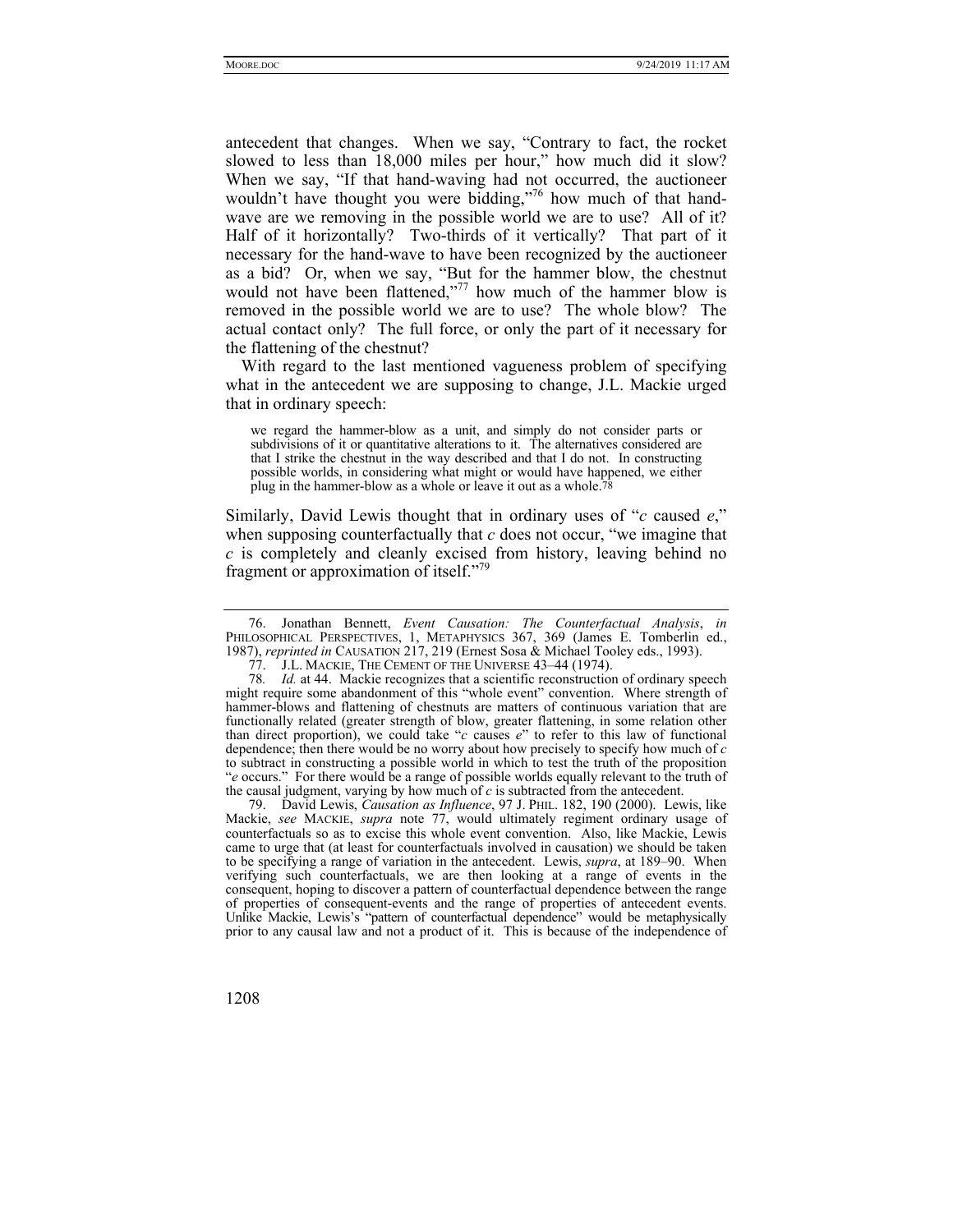If we adopt this "whole event" convention for what we are subtracting when we frame the antecedent of a counterfactual, that leaves the larger problem of specifying the possible world in which we are to test the consequent. Stalnaker tells us that we select a possible world where "there are no differences between the actual world and the selected world except those that are required, implicitly or explicitly, by the antecedent. $\mathbf{R}^{380}$  Alternatively, as Stalnaker puts it, "among the alternative ways of making the required changes, one must choose one that does the least violence to the correct description and explanation of the actual world."<sup>81</sup> Such lesser violence is done when a possible world is selected that more closely resembles the actual world than does any other possible world in which the antecedent is true.

Lewis relies on a similar criterion for selecting the possible world(s) consistent with the antecedent of some counterfactual, in which we are to seek the truth value of the consequent of that counterfactual. We are to rely on an ordering of overall similarity between possible worlds consistent with the antecedent, and test the consequent in a possible world that is high up in the ordering of possible worlds. In constructing this ordering of overall comparative similarity to the actual world, we trade off (1) changes of particular fact against (2) ad hoc violations of laws, what Lewis refers to as "small miracles," and both against (3) wholesale changes in spatio-temporal regions of particular fact, and against (4) wholesale overturning of laws.82

It is an illusion to think that the possible world that is overall closest to the actual world is one where only the state of affairs referred to in the antecedent changes. In the example of (1), this would be to think that the rocket just is going much slower in this possible world, but in all other respects that world is the same as the actual world. For this to be the case, at the very least we need some laws not to hold in this possible world, namely, all the laws that connect the rocket going over 18,000

Lewis's possible worlds analysis of counterfactuals from Mackie's analysis of counterfactuals in terms of nomic sufficiency.

 <sup>80.</sup> Stalnaker, *supra* note 65, at 171.

<sup>81</sup>*. Id.*

 <sup>82.</sup> David Lewis, *Causation*, 70 J. PHIL. 556, 556–67 (1973), *reprinted in* CAUSATION AND CONDITIONALS, *supra* note 41, at 180, 184 [hereinafter Lewis, *Causation*]. Lewis more explicitly orders these four aspects of similarity in David Lewis, *Counterfactual Dependence and Time's Arrow*, 13 NOÛS 455, 472 (1979), *reprinted in* 2 DAVID LEWIS, PHILOSOPHICAL PAPERS 32, 47–48 (1986) [hereinafter Lewis, *Counterfactual Dependence and Time's Arrow*].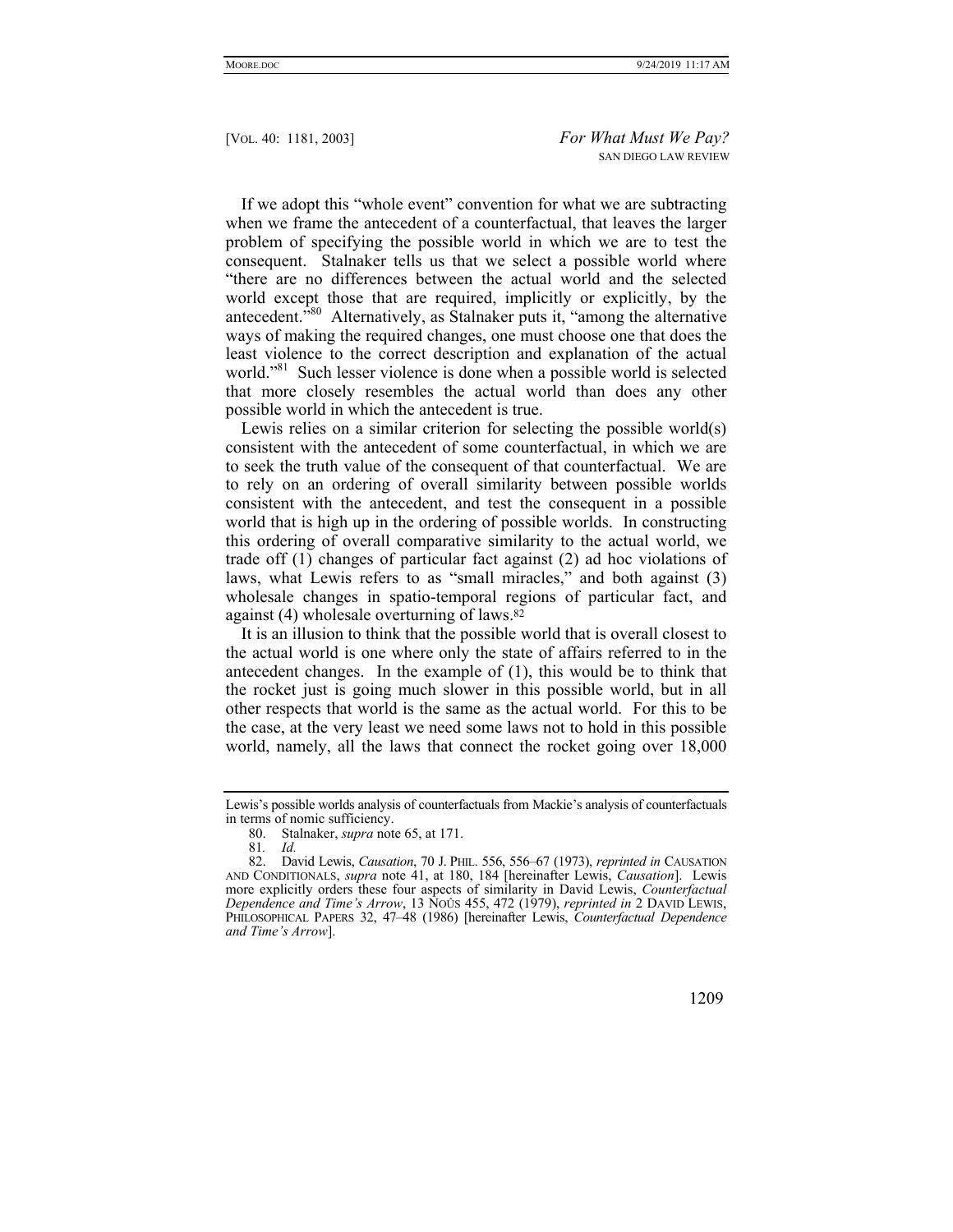miles per hour in the actual world to earlier events that caused it to go that fast in the actual world. For, remember, if those earlier events all occurred in this "closest" possible world too, then it must have been the laws that changed to produce the lesser speed of the rocket in this possible world. Once we grasp this fact, we will most likely withdraw the view that all other events being the same makes for a more similar world, given that so many laws are miraculously suspended in that world.

Heavy lifting is done on this account of counterfactuals by the notion of overall similarity. It is a real question whether the notion is up to the work assigned to it. To begin with, similarity, like qualitative identity, is not a primitive relation. It is not, that is, primitive like the relation "redder than," which is parasitic on no property save redness itself. There is no simple property of similarity. Rather, one item is similar to another with respect to certain other properties. One diamond may be similar to another in that they both have the same cut, clarity, and so on.

So, if the idea of overall similarity is to make sense, it must be done in terms of some combinatory function over the properties that two particulars share. There are two possibilities for such a function. One would be to utilize our ordinary notion of similarity, which is a highly contextualized notion. It takes a context of utterance to find the truth of statements of the form " $x$  is similar to  $y$ " inasmuch as every particular is similar to any other particular in some respects and is dissimilar in others. It requires a context of utterance to isolate what the relevant respect(s) is for any given similarity statement.

Lewis recognizes the contextual nature of ordinary similarity judgments and at times urges that counterfactual utterances provide the needed clues about salient versus not-so-salient similarities between possible worlds.<sup>83</sup> Yet the utterance of counterfactuals like (1) does not seem context-dependent as do ordinary similarity statements. Consider the statement, "This diamond is similar to that diamond," and imagine different contexts of utterance, for example, by a husband replacing his wife's lost engagement stone, by an expert diamond cutter reporting on his copying of some cut on another diamond, or by an insurance executive assessing the value of a stolen diamond. The context may well reveal relevant respects by which similarity is to be judged, such as overall appearance to the naked eye, cut, value, respectively. By contrast, when one utters counterfactuals about rockets falling to Earth when traveling at less than escape velocity, matches lighting when struck, chestnuts flattening when struck by a hammer, and the like, the relevant likenesses all seem to be drawn from the relevant scientific law.

 <sup>83.</sup> LEWIS, COUNTERFACTUALS, *supra* note 70, at 91.

<sup>1210</sup>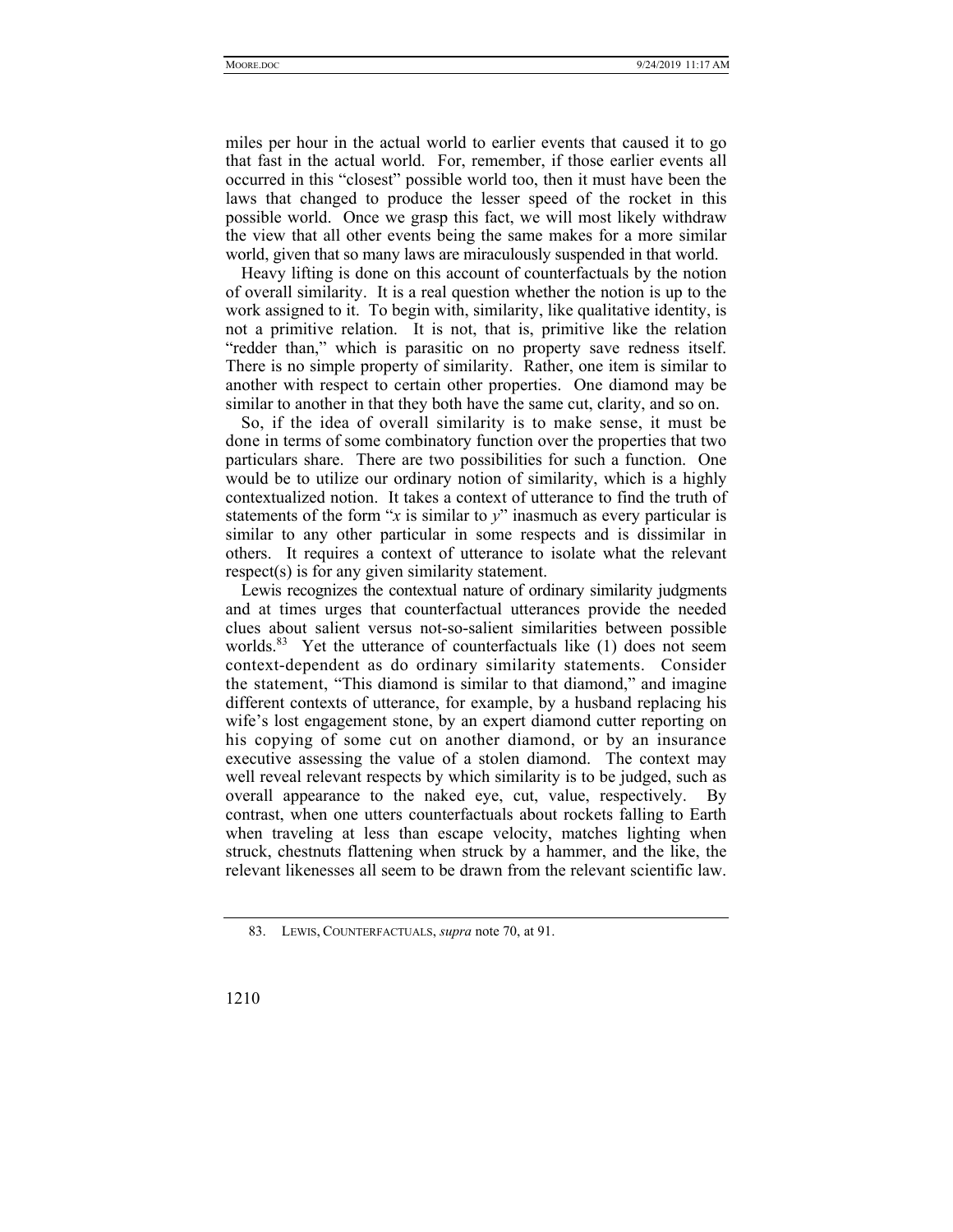In which case, the possible world approach just is the covering law approach, albeit with a heavy-duty ontology as the proffered solution to the law problem.

The other possibility for making sense of similarity judgments about possible worlds would be to take the "overall comparative similarity" of such worlds literally. Literally, overall similarity is a function of all the properties there are and a summing of how many of them are shared by the two particulars being compared for similarity. More properties shared, more similar, would be the metric here. One has to be a realist about universals to make much sense of this proposed similarity metric, but for some of us, that is not a problem. $84$  Nevertheless, the calculability of such similarity is, to say the least, more than a bit mind-boggling. While recognizing this, Lewis nonetheless urges that "[s]omehow, we *do* have a familiar notion of comparative overall similarity<sup>385</sup> and that we form this notion "by balancing off many respects of similarity and difference."86

I think it is problematic whether we ever employ such an overall notion of similarity. But even if we do not, perhaps Lewis is entitled to construct such a notion. Arguably, that is exactly what he does when he prioritizes likeness of large spatio-temporal regions over likeness of laws over likeness of isolated, particular events.<sup>87</sup> This, however, leads to two further questions. One is the question of motivation: What motivates the selection of a nonordinary notion of similarity? Is it just an intuitive sense of how counterfactuals should come out in their truth values that drives a notion of similarity to achieve that result? In this case "similarity" would be doing no epistemic work,<sup>88</sup> although it could denote the correct metaphysics of counterfactuals.

The second question is one of correctness. By Lewis's notion of similarity, what is the truth value of this counterfactual?

<sup>88</sup>*. See* PAUL HORWICH, ASYMMETRIES IN TIME: PROBLEMS IN THE PHILOSOPHY OF SCIENCE 167 (1987), *reprinted in* CAUSATION, *supra* note 76, at 208, 213.



 <sup>84. 2</sup> D.M. ARMSTRONG, A THEORY OF UNIVERSALS: UNIVERSALS AND SCIENTIFIC REALISM 13 (1978). Realism about universals is presupposed because, for nominalists, every particular shares exactly the same number of properties with every other particular. *See* NELSON GOODMAN, *Seven Strictures on Similarity*, *in* PROBLEMS AND PROJECTS 437, 443 (1972).

 <sup>85.</sup> LEWIS, COUNTERFACTUALS, *supra* note 70, at 92.

 <sup>86.</sup> Lewis, *Causation*, *supra* note 82, at 184.

<sup>87</sup>*. Id.*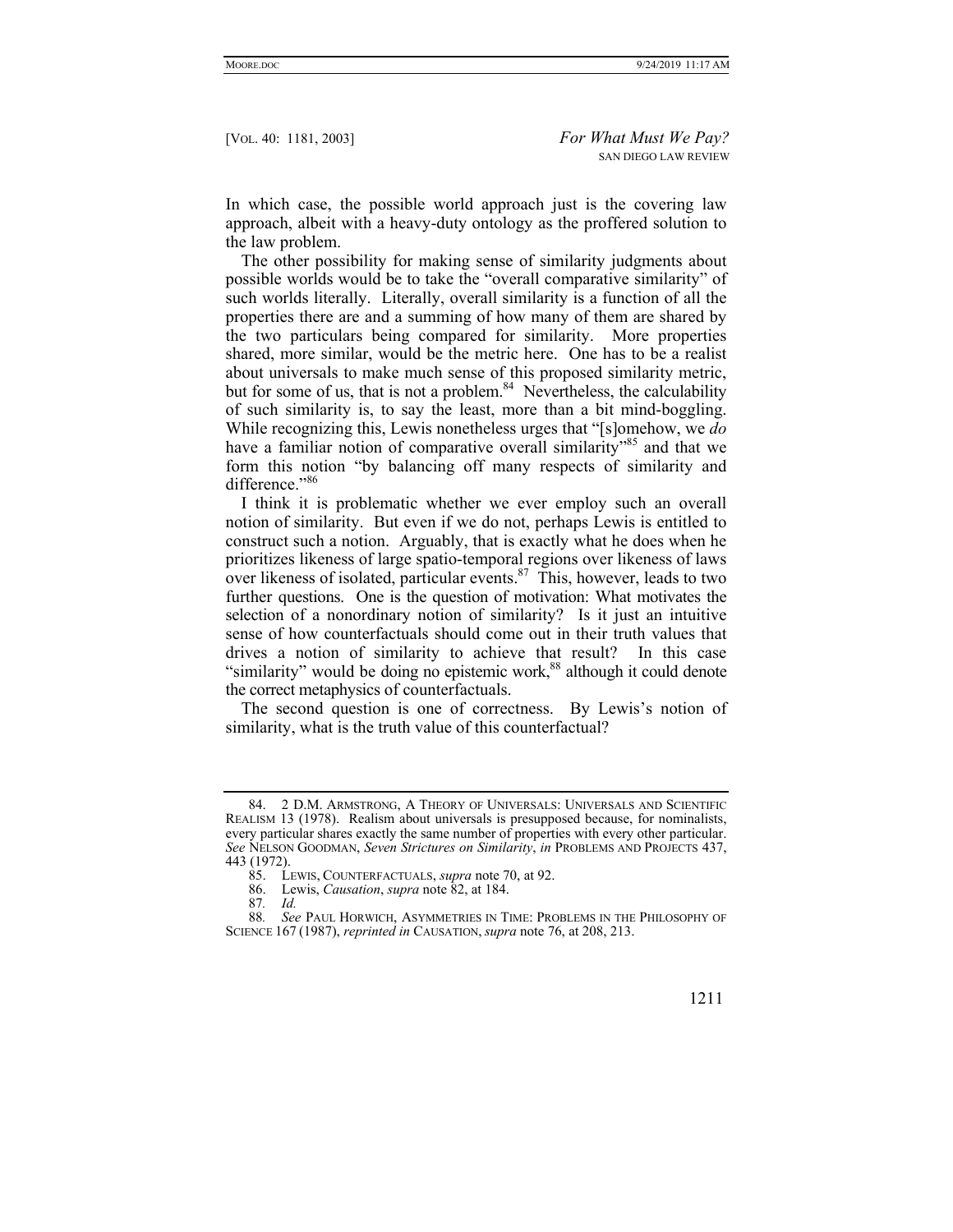(26) If the Soviets had pushed the button to unleash a nuclear response to the blockade of Cuba in 1962, the world would have experienced nuclear winter.<sup>89</sup>

What is the set of closest possible worlds in which we should see if the consequent is true? Is it one where the nuclear trigger was pulled but none of the systems worked—on the ground that this is closer to the actual world than one where the systems worked, and as a result, the world as we know it is gone forever? Doesn't Lewis's stipulated criteria of similarity favor maintaining whole swatches of space and time regions over the "small miracle" or two required for a nuclear trigger to  $\overline{\text{fail}}$ ?<sup>90</sup>

These are serious problems for the possible worlds account of counterfactual conditionals. I raise them, however, not to reject the theory but to clarify it. In fact, in what follows I shall use the possible worlds understanding of counterfactuals as we examine the counterfactual theory of causation. I do this partly because the counterfactual theory of causation is best worked out using the possible worlds conception of counterfactuals.<sup>91</sup> In addition, in the covering law conception, counterfactuals are part and parcel of a larger theory about laws, raising issues extraneous to our present concerns.<sup>92</sup> In any case,

91*. Id.*

<sup>89</sup>*. Id.* Like examples are provided by Kit Fine, *Critical Notice*, 84 MIND 451, 452 (1975) (reviewing LEWIS, COUNTERFACTUALS, *supra* note 70); *see also* Jonathan Bennett, *Counterfactuals and Possible Worlds*, 4 CANADIAN J. PHIL. 381, 395 (1974). The general form of such counterfactuals is where a small difference in what actually occurred would make a very big difference to the world.

 <sup>90.</sup> It may seem that we do not have to take the changes from the actual world described in the consequent into account when judging whether that consequent would be true in the sufficiently similar possible world. Rather, the thought might be, we are testing the consequent in a possible world constructed from changes worked by the antecedent clause alone. The problem with this thought is that the states of affairs described in the antecedent in  $(26)$  are connected by causal laws to the many other states of affairs (nuclear winter, etc.) which make the world very different. Why wouldn't a minimally different possible world be one where such laws are suspended but no nuclear winter takes place? David Lewis invites precisely this tradeoff when he reformulates his test for counterfactuals this way: "In other words, a counterfactual is non-vacuously true iff it takes less of a departure from actuality to make the consequent true along with the antecedent than it does to make the antecedent true without the consequent." Lewis, *Causation*, *supra* note 82, at 184–85.

 <sup>92.</sup> Counterfactuals, under the covering law view of them, are something of a mere tail on the dog insofar as causation is concerned. On the neo-Humean theory of causation, for example, *see* ARMSTRONG, *supra* note 50, MACKIE, *supra* note 77, Wright, *supra* note 19, singular causal statements are reduced to a combination of causal generalizations (laws) together with space-time locaters. Such laws are then analyzed in terms of sufficient conditions for the happening of certain events ("effects"). Counterfactuals enter because they are an implication of the idea of laws and sufficient conditions. Some neo-Humeans, such as Wright and Mackie, find a slightly larger role

<sup>1212</sup>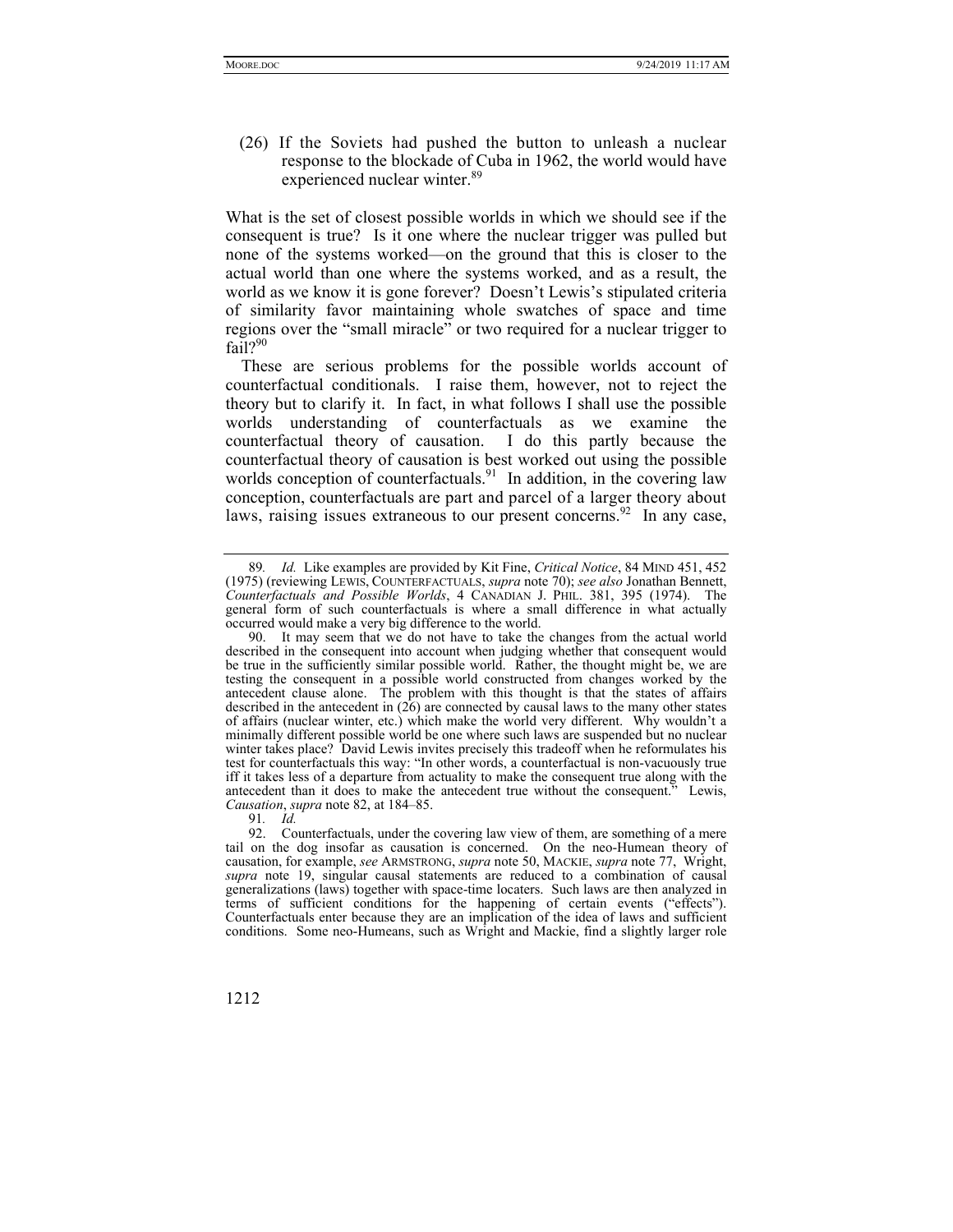much of what I shall say (in possible worlds talk) about counterfactuals and their relation to causation and responsibility can be applied mutatis mutandis to the covering law version of counterfactuals.

## III. THE COUNTERFACTUAL THEORY OF CAUSATION

# *A. The Nature of the Counterfactual Theory of Causation*

The counterfactual theory of causation consists of two distinct parts. The first is showing that causation can be analyzed in terms of counterfactuals. The second is showing what makes counterfactuals themselves true. We have already addressed the second of these topics. Now, I shall address the first.

The counterfactual theory of causation is one of a family of theories of causation that may broadly be described as Humean. The label is appropriate because of the following characterization of causation by Hume: "[W]e may define a cause to be an object followed by another, and where all the objects, similar to the first, are followed by objects similar to the second. Or, in other words, where, if the first object had not been, the second never had existed.<sup>"93</sup> In quoting this passage, David Lewis urged that "Hume defined causation twice over."<sup>94</sup> Whether this is so depends on which theory of counterfactuals one adopts.

 On the covering law view of counterfactuals, Hume defined "causation" but once. A singular causal statement such as, "*a* caused *b*," is analyzed in terms of the statements, "*a* occurred," "*b* occurred," "*b* did not occur prior to *a*," and "*a* is an instance of some kind of event *A*, *b* is an instance of some kind of event *B*, where there is a covering law of the form,  $(x)$  ( $Ax \supset Bx$ )."<sup>95</sup> Because, under the covering law view, the truth of the *A*/*B* law requires the truth of the counterfactual, "If *a* had not occurred, *b* would not have occurred," Hume's purportedly second definition of cause would, in reality, be no more than a restatement of his first.

 <sup>95.</sup> On the reductionist program of Hume, see Moore, *Causation and Responsibility*, *supra* note \*, at 45–46.



for counterfactuals in this theory of causation, by adding that a cause must be a necessary element in the set of sufficient conditions that together form the antecedent of causal laws. Still, the main thrust of the neo-Humean theory of causation is nomic sufficiency, and the main problems for the theory stem from that dominant aspect of it.

 <sup>93.</sup> DAVID HUME, AN INQUIRY CONCERNING HUMAN UNDERSTANDING 87 (Charles W. Hendel ed., Bobbs-Merrill Co. 1955) (1748) (emphases omitted).

 <sup>94.</sup> Lewis, *Causation*, *supra* note 82, at 556.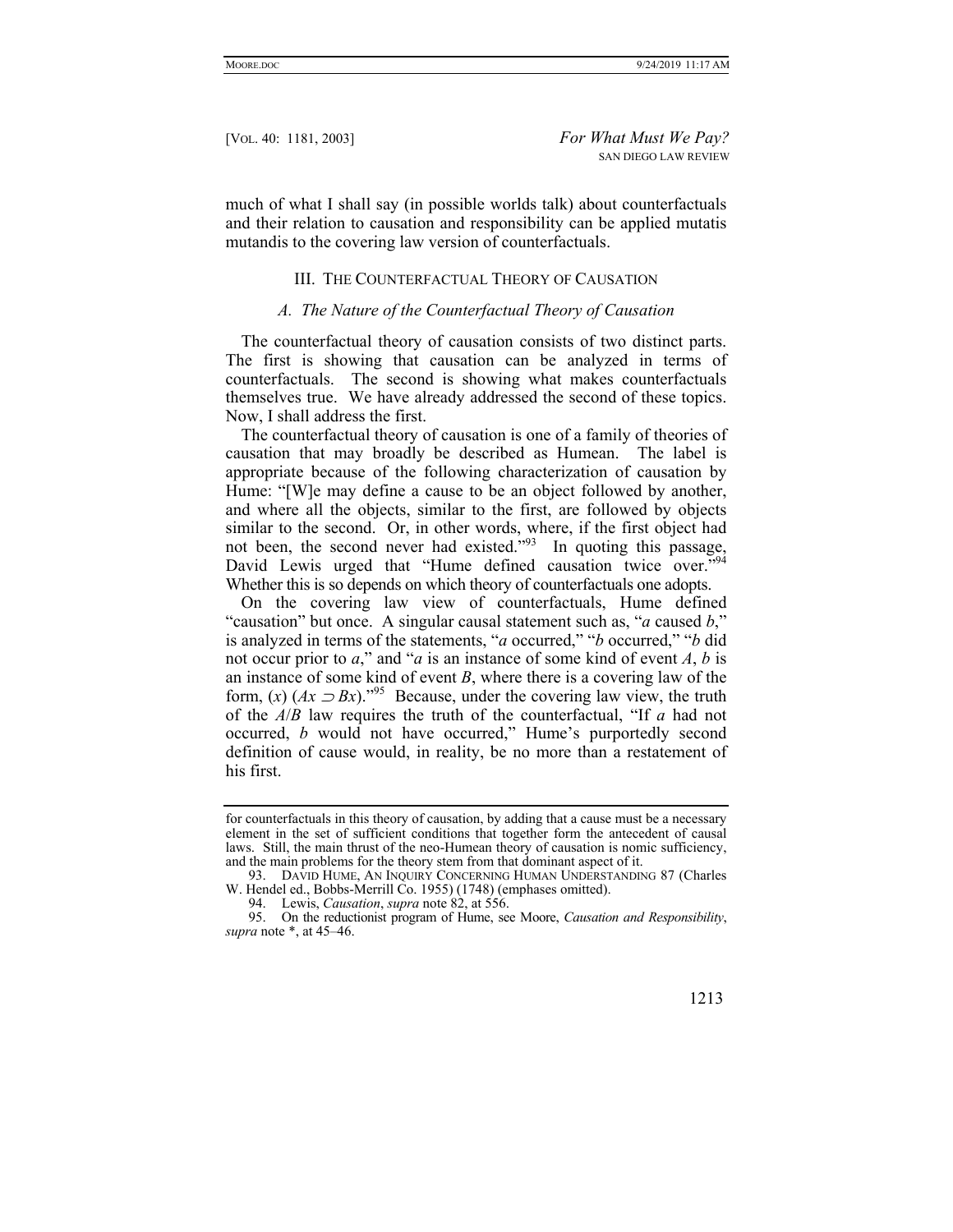Construing the counterfactual theory of causation in this way makes it less interesting because then the counterfactual implications of causal statements are but an aspect of the causal laws to which singular causal statements are to be reduced. These laws can be variously analyzed as mere regularities of nature (standard issue Hume), relations between universals (neo-Humeans), or relations of conditional probability (the probabilistic Hume). The problems that beset any of these reduction bases for singular causal statements then predominate in any discussion of the counterfactual theory of causation,<sup>96</sup> and problems unique to counterfactuals fade into the background. To avoid this, I shall focus on the possible worlds construal of counterfactual conditionals and the reduction of causation to these.

On the possible worlds construal of counterfactuals, Lewis is right to assert that Hume's second quoted statement gives a second and independent definition of causation. Again, "if the first object had not been, the second never had existed." $\frac{97}{7}$  This is close to the law's dominant test for cause in fact in torts, criminal law, and contracts: But for the defendant's action, the harm would never have occurred.<sup>98</sup>

David Lewis approximates this legal test for causation through some preliminary moves.<sup>99</sup> The first is to relate a notion Lewis invents, causal dependence, to causation. Causal dependence operates in the reverse direction from causation, so that when *y* causally depends on *x*, *x* causes *y.* Causal dependence is sufficient for causation, although Lewis denies that it is necessary: There can be causation without causal dependence. Lewis then analyzes causal dependence in terms of counterfactual dependence, so that  $\nu$  causally depends on  $\chi$  if  $\nu$  counterfactually depends on *x* (with counterfactual dependence then being spelled out in the possible worlds manner before described). This allows Lewis to say that counterfactual dependence is sufficient for causation, although it is not necessary.

Lewis then introduces the notion of a causal chain.<sup>100</sup> Suppose  $x$ causes  $v$ , and  $v$  causes  $z$ . Lewis staunchly held to the view that the causal relation is transitive, so that in the situation suggested, *x* necessarily causes *z*. Lewis recognized that the relation of counterfactual dependence is *not* transitive. This is because the possible world in which one would test the counterfactual "but for *x*, would *z* have occurred?" is different from the possible world in which one would test

<sup>96</sup>*. See id.* at 45–48.

<sup>97.</sup> HUME, *supra* note 93.<br>98. See. e.g., MODEL PENA

See, e.g., MODEL PENAL CODE § 2.03(1) (1962).

 <sup>99.</sup> Lewis, *Causation*, *supra* note 82, at 185–87.

<sup>100</sup>*. Id*. at 187.

<sup>1214</sup>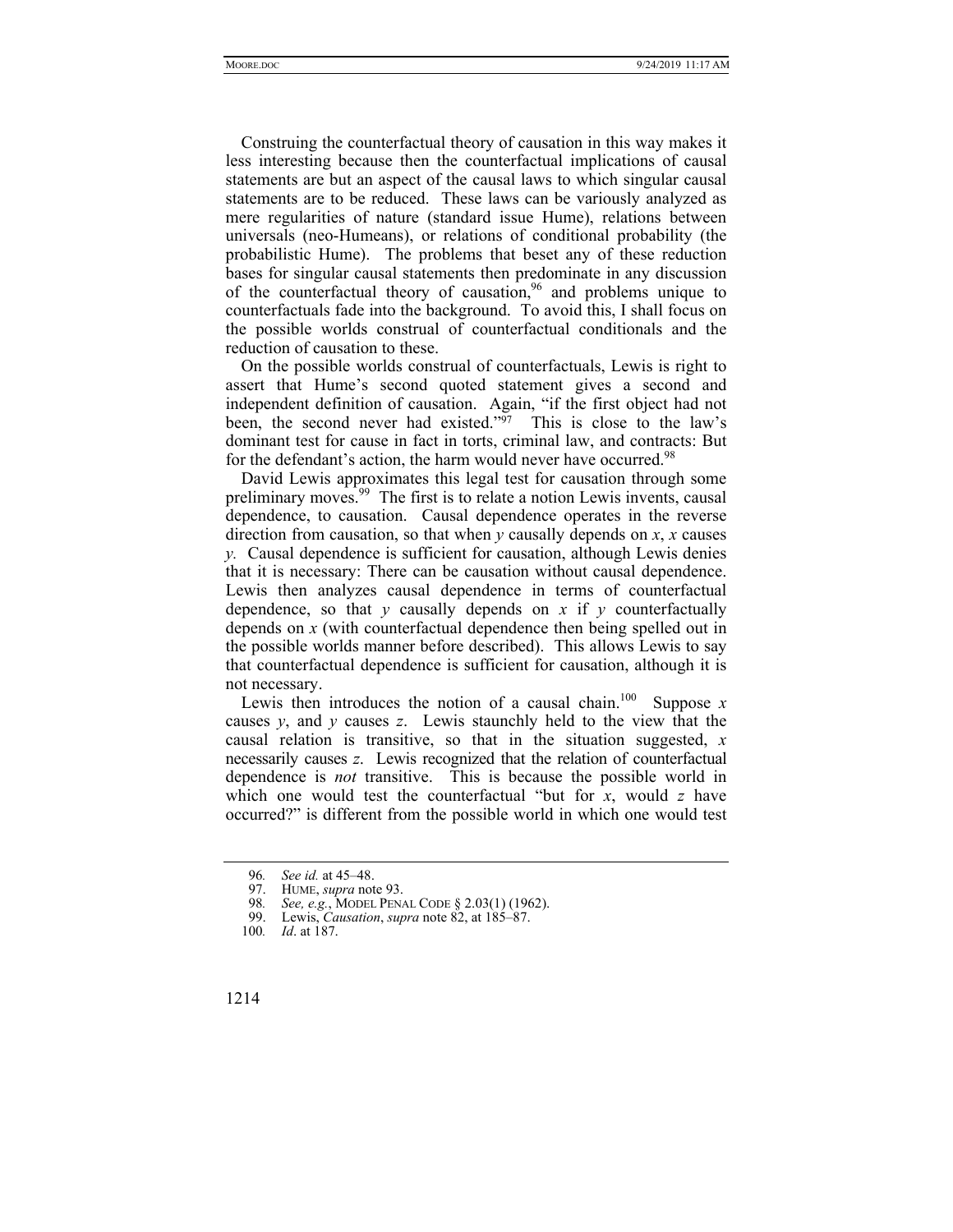the linking counterfactuals, "but for *x*, would *y* have occurred?" and "but for *y* would *z* have occurred?" Thus, under Lewis's view of possible worlds, it may be that in the closest possible world in which *x* does not occur, *z* does occur. This could be the case because *z* could be caused other than by *y*. In this case, *z* does not counterfactually depend on *x* even though, on Lewis's transitive view of the causal relation, *x* causes *z*. So Lewis does not require for the truth of "*x* causes *z*" that there be direct counterfactual dependence of *z* on *x*. Rather, *z* causally depends on *x* if within each pair of events  $(x, y)$  and  $(y, z)$  there is counterfactual dependence. That is, so long as *z* counterfactually depends on *y*, and *y* counterfactually depends on *x*, then *z* causally depends on *x*. So it is also sufficient for *x* to cause *z* that there be stepwise (or indirect) counterfactual dependence of *z* on *x*,even though *z* does not counterfactually depend on *x* directly. Finally, Lewis holds that one of these kinds of counterfactual dependence (direct or stepwise) is necessary for causal dependency.

# *B. The Fit of the Counterfactual Theory of Causation to the Law's Uses of Causal Judgments*

The counterfactual theory of causation prima facie fits very well with the ten demands made by the law on the concept of causation outlined earlier. That is, in using causation as one of the basic touchstones of responsibility for misfeasance, legal usages (1) and (2) above, the counterfactual theory seems to isolate the bad states of affairs we cause from those that merely follow upon our actions. On this theory, the ones we cause are, by and large, the ones that would not have occurred without our actions. The counterfactual theory of causation thus reinforces the idea that it is causation that measures the core of our moral and legal obligations not to make the world a worse place. For, on the counterfactual theory, it is causation that measures directly whether we have made the world a worse place by our actions.

Similarly, insofar as the law uses causation to identify those omissions for which we are liable from those which are immune from liability, legal usages (3) and (4) above, the counterfactual theory seems to fit the bill nicely. For counterfactual questions are indifferent to the valence of events. Whether positive or negative, the counterfactual question is equally well formed. We can ask whether a given harm *H* would have occurred if the defendant had not omitted to do some action *A* as easily as we can ask whether *H* would have occurred if the defendant had not done *A*. Insofar as "acts of omission" can be causes no less than "acts of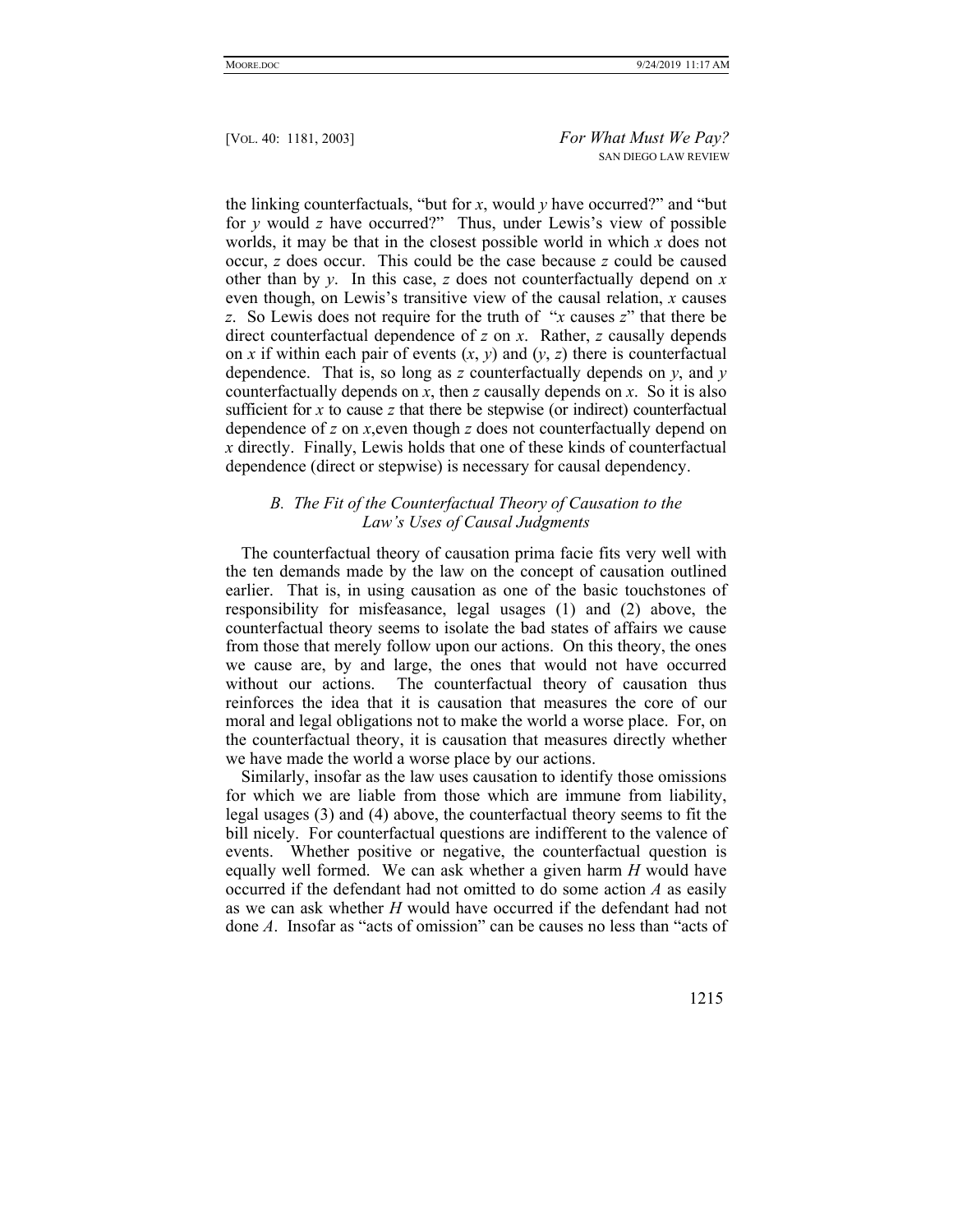commission," and insofar as the law imposes liability on omissions that cause harms, the counterfactual theory of causation seems to be just what is needed by way of a theory of causation.

In treating the doing-allowing distinction as a causal distinction, legal usages (5) and (6) above, the law also presupposes the counterfactual theory of causation. For example, in cases of passive euthanasia we are said not to cause death when we turn off the respirator that we had turned on at some earlier point in time. If this is true, causation had better mean "not making the patient worse off than he would have been if we had never turned on the respirator to start with." In order to do the work demanded of it by such uses of the doing-allowing distinction, causation needs to be unpacked counterfactually.

As we have also seen, the law sometimes frames its harm-within-therisk limitation of liability in causal terms. For there to be tort liability, it is often said that it is not enough for the act that is negligent to be a cause of the harm. Rather, in addition, the negligence itself must cause the harm. What courts mean by this last statement is that the aspect(s) of the action that made it negligent have to stand in a causal relationship to the harm. Not the acts of medical treatment by an unlicensed practitioner, but certain negligent-making aspects of those acts, such as that they were unlicensed acts. Although it is neither obvious nor uncontentious, the best notion of causation able to do the work demanded of it by the law here is the counterfactual notion.<sup>101</sup> This is because other notions of causation tend to take whole events as causal relata, whereas the counterfactual theory can easily raise the type of question (about aspects of events) asked by the law here. One can ask whether the harm would have occurred if the defendant's acts had possessed the property of being licensed acts as easily as one can ask whether the harm would have occurred if the defendant had not done the acts at all. Perhaps one can ask causal questions using facts as causal relata on other theories of causation, but on the counterfactual theory there is no doubt about it.

Although legal liability in the overdetermination cases, and the causal intuitions that underlie such liability, generally raise havoc for the counterfactual theory of causation, the three aspects of legal liability on which we earlier focused, legal usages (8), (9), and (10), fit the counterfactual theory nicely. If the defendant's fire does not cause the harm because it was joined by a fire of natural origin, as in the symmetrical concurrent cause cases in legal usage (8), then causation had better mean counterfactual dependence. After all, it is the truth of the

<sup>101</sup>*. See generally* HELEN STEWARD, THE ONTOLOGY OF MIND 168–69 (1997) (urging that "causal relevance" is counterfactual in nature and that it is only this counterfactual relation that can take facts, not events, as its relata).

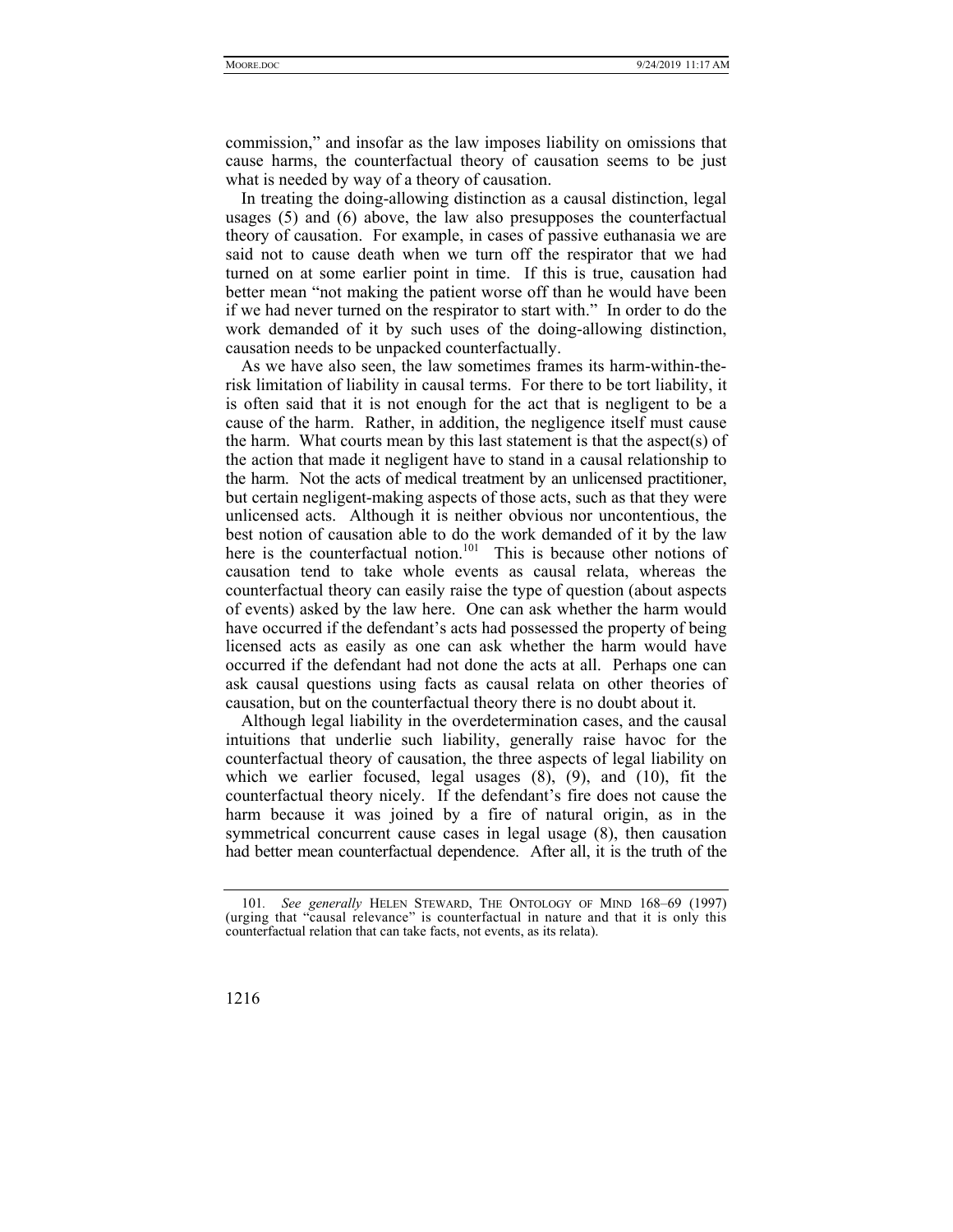counterfactual, that the harm would have happened anyway where and when it did, even without the defendant's fire, that alone supports the causal judgment on which the absence of liability depends. Similarly, in asymmetrical concurrent overdetermination cases, which was legal usage (9), the law's conclusion that smaller potential causes are not causes at all is most plausibly true on the counterfactual theory of causation. It is because the harm would have happened anyway that supports the causal judgment on which the absence of liability depends in such cases. Finally, a defendant can be said not to cause much of the harm in preemptive overdetermination cases, legal usage (10), only on a counterfactual understanding of causation. It is because the harm was about to happen anyway, even if the defendant had not done what he did, that supports the causal judgment on which this limitation on damage depends.

In these ten ways the law thus seemingly presupposes the counterfactual theory of causation. Whether causation is, in fact, the same as counterfactual dependence is the question we shall want to examine next. Just because the law wants it to be so does not make it so, for metaphysics does not answer to legal needs. Indeed, since I shall next argue that the theory is false root and branch as a theory of causation, we will be left in something of a quandary as to what sense to make of these legal doctrines.

#### *C. Causation Is Not Counterfactual Dependence*

The counterfactual theory of causation is subject to two sorts of objections. The first set of objections questions the sufficiency of direct or stepwise counterfactual dependence for causation; the second questions the necessity of either kind of counterfactual dependence for causal dependence. I shall consider each set of objections in turn.

#### *1. The Sufficiency of Counterfactual Dependence for Causation*

## *a. The Existence of Noncausal Counterfactuals*

The counterfactual theory is met initially by the observation that "counterfactual dependency is too broad to pin down causal dependency."<sup>102</sup> We saw examples of this in considering the covering law account of

 <sup>102.</sup> Jaegwon Kim, *Causes and Counterfactuals*, 70 J. PHIL. 570, 570–72 (1973), *reprinted in* CAUSATION, *supra* note 76, at 206.

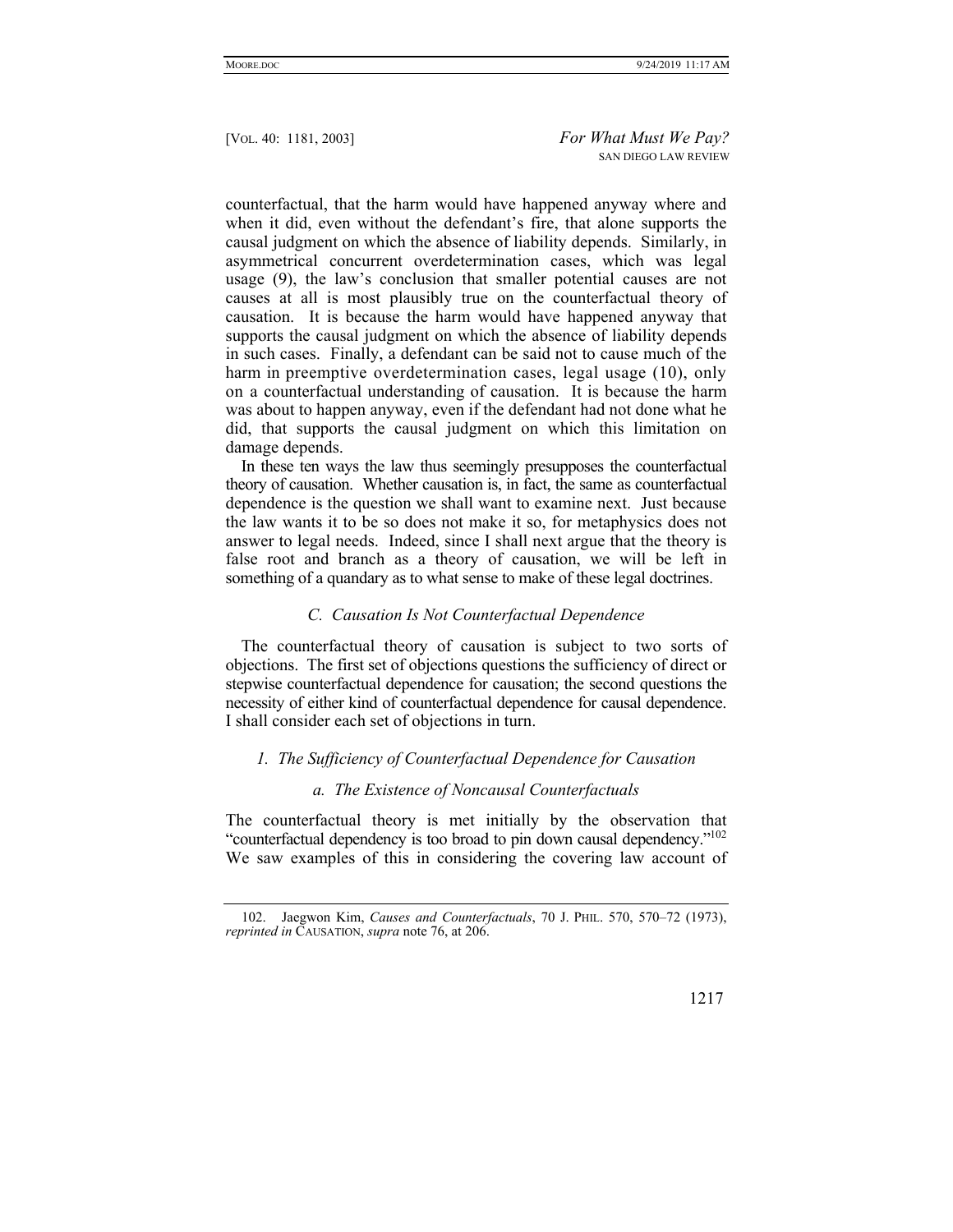counterfactuals. In statements (9) through (15) we concluded that there is counterfactual dependence between consequent events and antecedent events, but there are no causal laws connecting such events. We should now add that there is also no causal relationship between such events. In a phrase, counterfactual dependence cannot be sufficient for causation. Something must be added for the account to rid it of these troublesome counterexamples.

Or so it seems. Just as the covering law theorist may seek to discover hidden laws for all apparent counterexamples to his counterfactual theory, so the counterfactual theorist may seek to discover causal relations in such counterexamples. Consider this mereological counterexample of Jaegwon Kim:

(27) If I had not written "r" twice in succession, I would not have written "Larry."<sup>103</sup>

Kim fails to "see a causal relation between these events,"<sup>104</sup> but a defender of the counterfactual theory might purport to find a "type of causation involved in mereological generation," what Ernst Sosa calls "material causation."105 Indeed, one might seek to accommodate all purported counterexamples (9) through (15) as instances of "a form of necessary causation to be distinguished from its more familiar contingent counterpart."<sup>106</sup>

I am with Kim here. It is unhelpful to invent special kinds of causation in order to deal with otherwise troublesome counterexamples. That is an old game smacking of the same irrationality that Bentham railed against in his attack on legal fictions.<sup>107</sup> It is all too easy to save a generalization from troublesome counterexamples by changing the meaning of the terms used in the generalization. The strategy is as unjustified here as it is in the hands of other causal dualists like Antony  $F$ lew<sup>108</sup> or Herbert Hart and Tony Honore.<sup>109</sup> Nothing can be justified by such ad hoc "discovery" of special senses of terms that do not seem on

<sup>103</sup>*. Id.*

<sup>104</sup>*. Id.* 105. Ernest Sosa, *Varieties of Causation*, 11 GRAZER PHILOSOPHISCHE STUDIEN 93, 99–100 (1980), *reprinted in* CAUSATION, *supra* note 76, at 240.

<sup>106</sup>*. Id.*

 <sup>107.</sup> C.K. OGDEN, BENTHAM'S THEORY OF FICTIONS 7–12 (1959).

<sup>108</sup>*. See generally* Antony Flew, *Psychiatry, Law, and Responsibility*, 35 PHIL. Q. 425 (1985) (reviewing MICHAEL MOORE, LAW AND PSYCHIATRY: RETHINKING THE RELATIONSHIP (1984) (distinguishing "inclining" or "predisposing" causation from deterministic causation)).

<sup>109</sup>*. See generally* H.L.A. HART & TONY HONORE, CAUSATION IN THE LAW 186–204 (2d ed. 1985) (finding there to be two types of weaker causal connection in addition to the "standard case" of causing harm).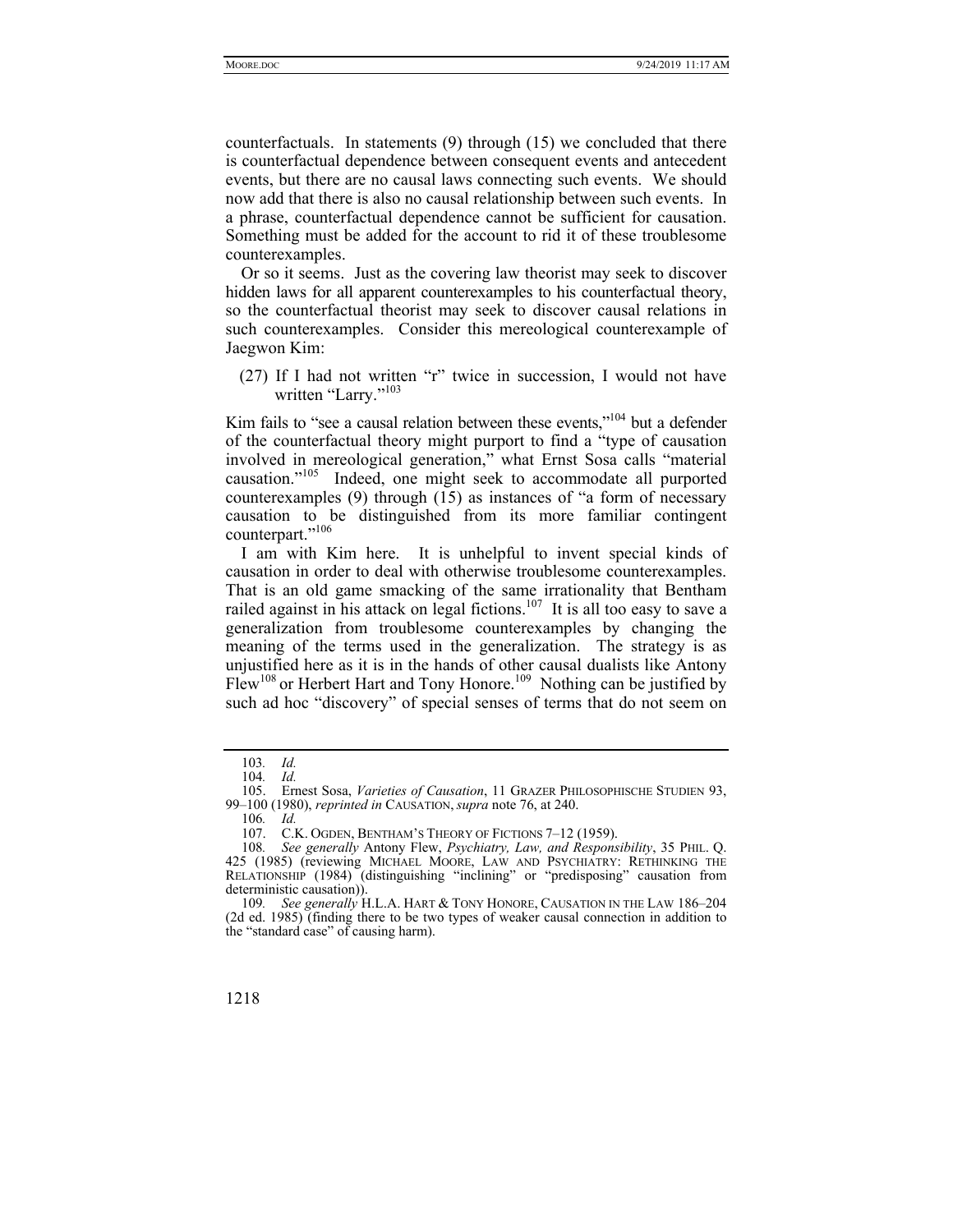the face of their usage to be ambiguous.

It is better to do one's repair work at the other end. Instead of playing with what causation is, redefine the idea of counterfactual dependence. What is wanted is some exclusionary clause keeping out unwanted counterfactuals where what is driving them is an analytic necessity. Although not easy, perhaps the counterfactual theory can be supplemented by some requirement of nonanalytic necessity. If so, the unwanted counterexamples, while being examples of counterfactual dependence tout cour, would not be examples of nonanalytic counterfactual dependence. The danger, of course, is that "nonanalytic necessity" can only be cashed out in causal terms, rendering the counterfactual theory so viciously circular that it says no more than "causation is a causal kind of counterfactual dependence." I leave the issue open, $110$  turning to more conclusive objections.

# *b. The Continued Overbreadth of Even Nonanalytic Counterfactual Dependence*

A long recognized problem for the counterfactual theory of causation is the extremely nondiscriminating notion of causation it generates. This is so even though we rule out examples based on analytic necessity. I have earlier called this the "promiscuity" objection to the counterfactual theory.111

There are two versions of this objection, the at-a-time version and the over-time version. To illustrate the at-a-time version, reconsider Nelson Goodman's example of a match lighting because it was struck. As we saw, the causal law involved in such examples includes more than striking the match in the conditions necessary for the match to light. In addition, the match needs to be dry, well-made, and struck in the presence of oxygen. On the counterfactual theory of causation, these equally necessary conditions have equal title with the striking of the match to be called the cause of the match lighting. Some find it absurd to think that the cause of the match lighting is as much due to the presence of oxygen, or the dryness of the match, as it is the striking of the match.

Lewis joins John Stuart Mill in not finding this absurd at all. On

 <sup>110.</sup> For further explanation of issue left open, see T. Yagisawa, *Counterfactual Analysis of Causation and Kim's Examples*, 39 ANALYSIS 100, 101 (1979).

 <sup>111.</sup> MOORE, *supra* note 13, at 269.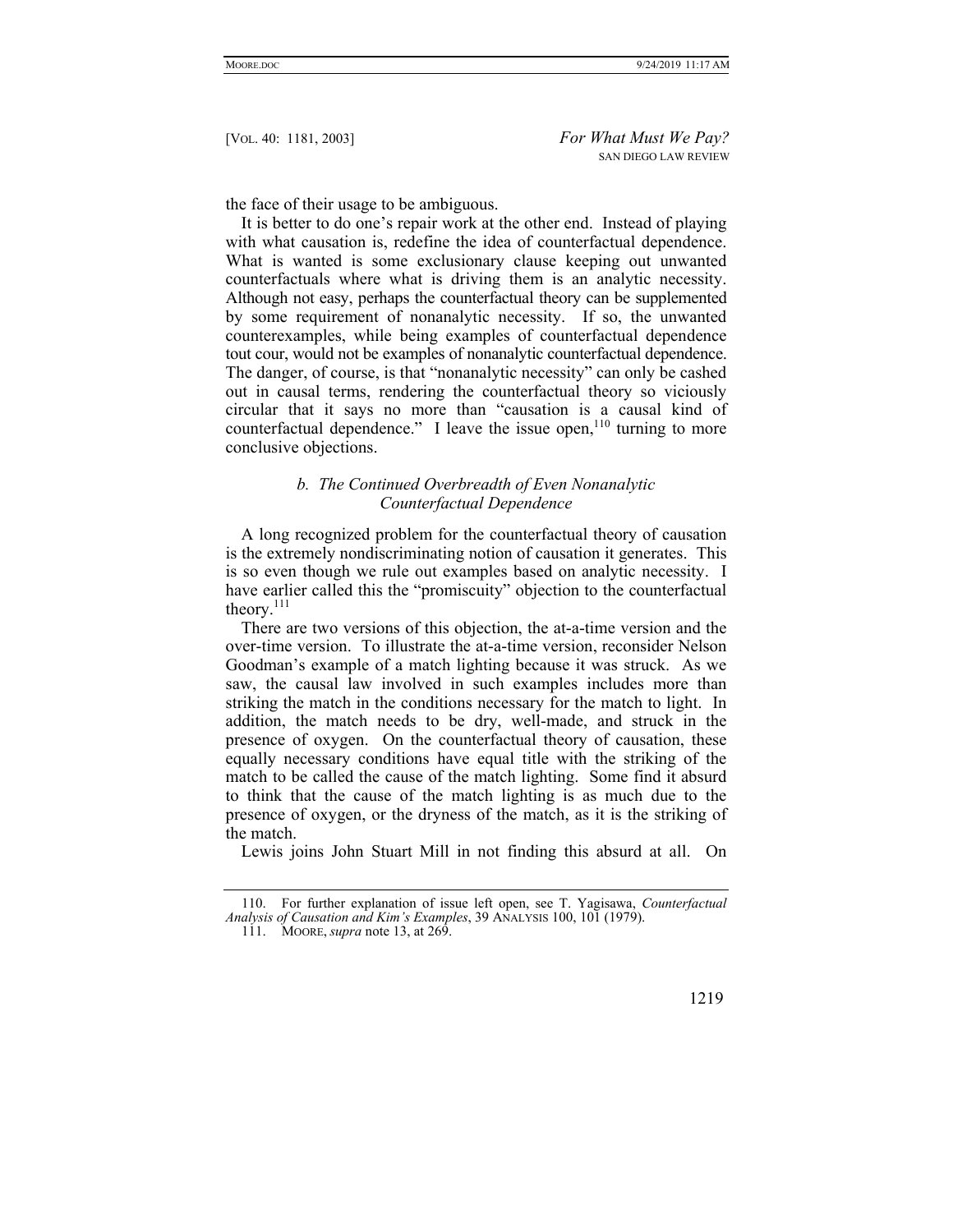Mill's view, the "whole cause" includes all of these equally necessary conditions.<sup>112</sup> It is only pragmatic features of causal utterances that single out, say, the striking as "the cause" of the lighting.<sup>113</sup> The striking is something we can perhaps control better, or it is the least expected and thus most surprising feature, or it is blameworthy because a human action, and so on. Yet none of these pragmatic features of causal utterance go to the nature of the causal relationship itself. That, Mill said, is a relation holding equally between each of these conditions and their common effect. Indeed, as Lewis explicitly says, "[M]y analysis is meant to capture a broad and non-discriminatory concept of causation."114

Lewis and Mill are on solid ground in refusing to grant semantic status to the discriminatory principles by which we select amongst the various causes of the match lighting and thereby honoring one as "the cause." These are merely pragmatic features of causal utterances, dependant on the context of the utterance and the speaker's intent for their justifications. As we recognized earlier with respect to the covering law account of counterfactuals, they are features that are irrelevant to causation itself.

More troublesome for the counterfactual theorist is the over-time version of the objection. As we have seen, on Lewis's view causation is a fully transitive relation, so that if *e* counterfactually depends on *d* (so *d* causes *e*), and *d* counterfactually depends on *c* (so *c* caused *d*), then *c* causes *e*. 115 This means that the number of causes for any given event *e* is staggeringly large, in each case reaching back to the big bang that apparently began this whole show. This *does* strike me as absurd.

Our ordinary, and legal, conception of causation avoids this absurdity through three sorts of judgments, those of proximateness, those of breaks in causal chains, and those of coincidence.<sup>116</sup> Caesar's crossing

 <sup>112.</sup> JOHN STUART MILL, A SYSTEM OF LOGIC: RATIOCINATIVE AND INDUCTIVE bk. 3, ch. 5, § 3, at 214–18 (Longman Group Ltd. 1970) (1843).

 <sup>113.</sup> Joel Feinberg nicely taxonomizes some of these pragmatic features in JOEL FEINBERG, DOING AND DESERVING 143-47 (1970).

 <sup>114.</sup> Lewis, *Causation*, *supra* note 82, at 183.

 <sup>115.</sup> However, this is not to say that *e* counterfactually depends on *c*. Counterfactual dependence is not transitive because the possible worlds in which one tests for *e* supposing the absence of *c* differ from the possible worlds in which one tests for *e* supposing the absence of *d*, and for *d* supposing the absence of *c*. *See* WOODS, *supra* note 32, at 44. Still, the *chains* of counterfactual dependence generate a fully transitive notion of causation, and that is the problem here.

 <sup>116.</sup> I discuss one of these in detail in Michael S. Moore, *The Metaphysics of Causal Intervention*, 88 CAL. L. REV. 827 (2000). All these are discussed in Moore, *Causation and Responsibility*, *supra* note \*, and in Hurd & Moore, *supra* note \*. My general take on these limitations on causation is that they are all trying to separate instances of de minimus causal contributions (by the remote, the preintervening, and the coincidental events) from instances of causal contributions substantial enough to be causes. This allows the causal relation to be considered transitive if one counts de

<sup>1220</sup>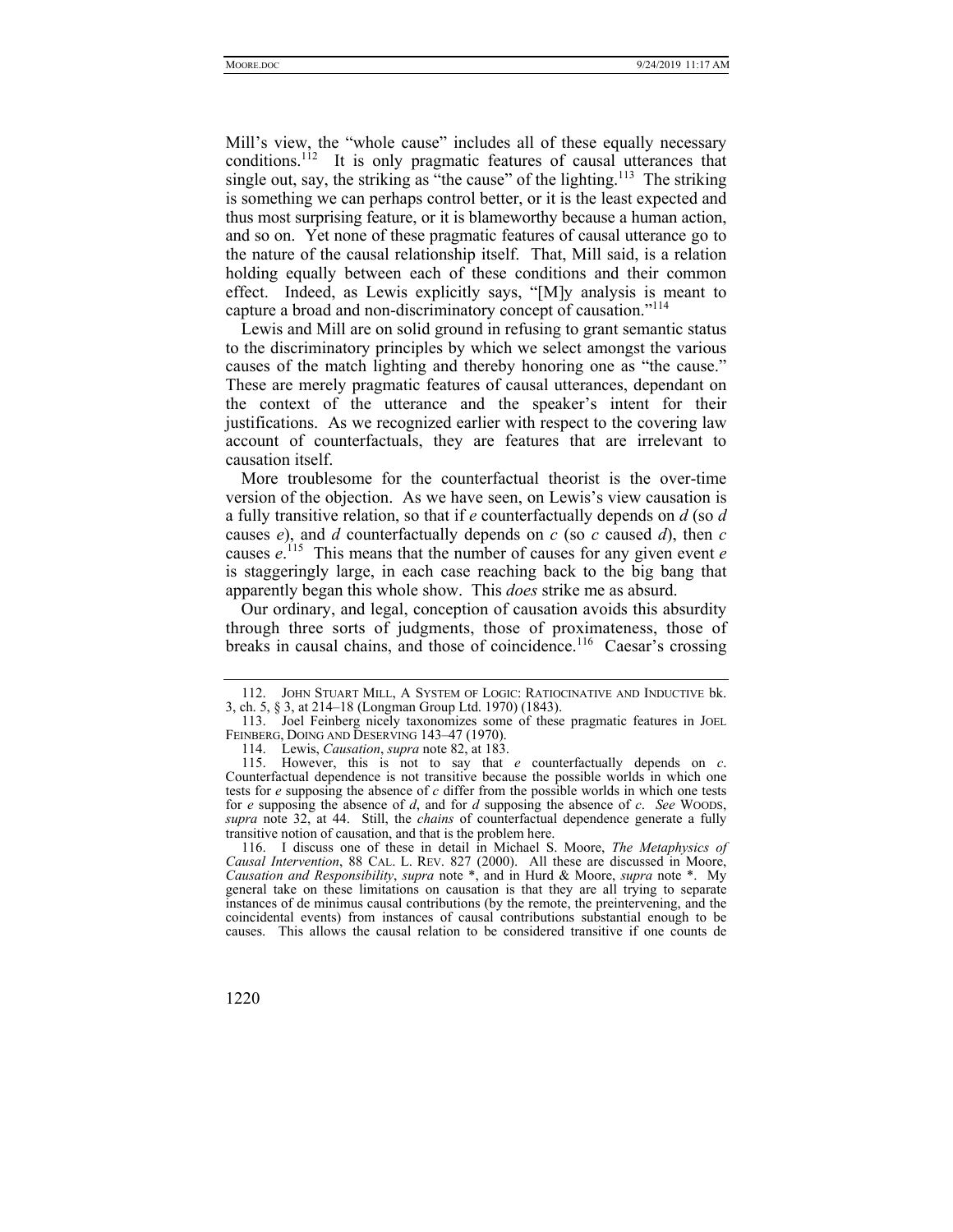of the Rubicon may well be a necessary condition for your loss of business on a given occasion, but that event will compete poorly with another, more proximate event, such as my breach of contract by revealing trade secrets, as the cause of that loss. The sheer degree of temporal removal disqualifies Caesar's act as a cause. Likewise, my setting steak knives for dinner may be a necessary condition for Jones's death, but it is cut off from being a cause of that death by a dinner guest picking up the steak knife and plunging it into Jones's heart. The intentional exploitation of the situation by the dinner guest cuts off my earlier act as a potential cause, necessary though it was. Likewise, negligently speeding in my car may well be necessary to my being just where and when a child darts out into the street, and thus, also a necessary condition of the child's being hit. Yet speeding, and like events, such as stopping for lunch, are only coincidentally connected to the child's injuries. They are not causes of the injury.

Lewis no doubt would wish to relegate the discriminatory principles by which we make such judgments to the pragmatics of causal utterances, just as he did for the principles involved in the at-a-time version of the objection.<sup>117</sup> Yet that move is implausible here. What makes the move so plausible versus the at-a-time version of the objection is that we can imagine contexts of utterance where the dryness of the match or the presence of oxygen might well be appropriate

minimus causal contributors to be in some sense causes. *See* Ned Hall, *Causation and the Price of Transitivity*, 97 J. PHIL. 198, 203 (2000).

 <sup>117.</sup> Lewis takes this tack in *Causation as Influence*, *supra* note 79, at 196. To the suggestion that a cause of each of our deaths is our births, Lewis urges that even though this is indeed the case "it is understandable that we seldom say so. The counterfactual dependence of his death on his birth is just too obvious to be worth mentioning." *Id.* Often, Lewis takes another tack, urging that there is nothing odd in attributing causation in the cases mentioned in the text, in which event he has no need for discriminatory principles, be they semantic or pragmatic. *See id.* at 195 (urging that historians trace causation "over intervals of any length" and conclude "without more ado" that the beginning of the chain *caused* the end). Lewis earlier imagined such extended causal chains as, for example, linking my writing a letter of recommendation to every death that occurs because of it, concluding that "it would be strange to single out my acts as *the*  cause of all those deaths. But it is *a* cause of them, under my analysis and also according to our common usage." DAVID LEWIS, *Postscripts to 'Causation*,*' in* 2 PHILOSOPHICAL PAPERS 172, 184 (1986). Lewis goes on to adopt such discriminatory principles as part of the semantics of causative action verbs like "killing." *Id.* According to Lewis's analysis, I thus can cause death but not kill in these situations of extended causal chains. *Id.* My own view is that there is an equivalence between sentences using such causative action verbs and sentences using causation and that therefore the discriminatory principles that form a part of the former are also a part of the latter. MOORE,*supra* note 13, at 227.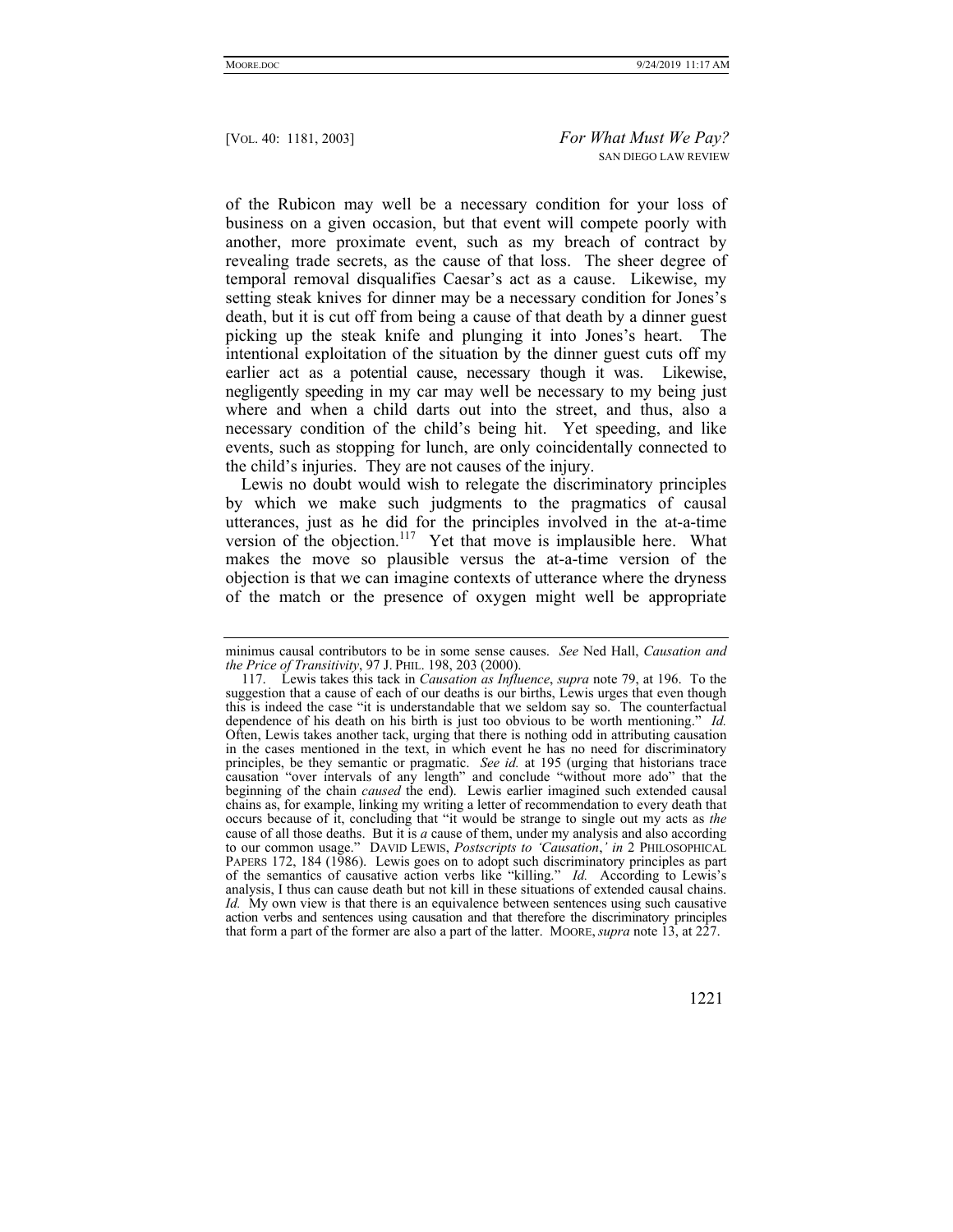answers to the question, "What caused the match to light?" For example, when there was a fire in an Apollo test capsule years ago, the presence of oxygen was cited as a cause of the fire. This was appropriate because that presence was surprising, given the oxygen-free environment usually required in such settings. There seems no analogous context of utterance making Caesar's crossing the Rubicon, my setting of steak knives, or my negligent speeding appropriate answers to the question of what caused the loss of business, the death of Jones, or the injury to the child, respectively.

The many lawyers who relegate problems of proximateness, intervention, and coincidence to noncausal matters of "policy" are making essentially the same kind of defensive move as the move to pragmatics by David Lewis. The common lawyerly thought here is to concede that causation, on the counterfactual theory of it, is very promiscuous, but then to urge noncausal limitations on both moral responsibility and legal liability. These are the supposed policy limitations on liability. Yet what are these policies? Suppose one has a corrective justice theory of tort and contract law under which one owes a legal and moral duty to correct the harm one has caused. If Caesar really did cause your loss of business, why is his estate not liable for that loss? What policy, in general, would justify leaving losses where they fall even when a culpable harm-causer causes harm to an innocent harm-sufferer? To my mind, the policy arguments offered here, in terms of the inefficiency, unfairness, or unforeseeably large liability, are so poor as to be but substitutes for what we actually believe on other grounds. No one really thinks that Caesar caused your losses, no matter how clearly his acts may have been necessary for them.

The upshot is that counterfactual dependence, by itself, cannot account for features causation seems to possess. Counterfactual dependence across chains of causes does not, as causation seems to, weaken or peter out. Also, it does not break off suddenly, as causation seems to, and it seems to be robustly present even in coincidences. One might supplement the counterfactual account with some other aspects of causation. However, for this to be anything other than ad hoc, such supplementary aspects had better flow from the supposed counterfactual nature of causation. No such showing comes to mind as at all plausible.

## *c. More Overbreadth of the Counterfactual Theory: Omissions as Causes*

Like the three generalist theories of causation (the Humean, neo-Humean, and probabilistic theories), the counterfactual theory is blind to the difference between acts and omissions, and more generally, to the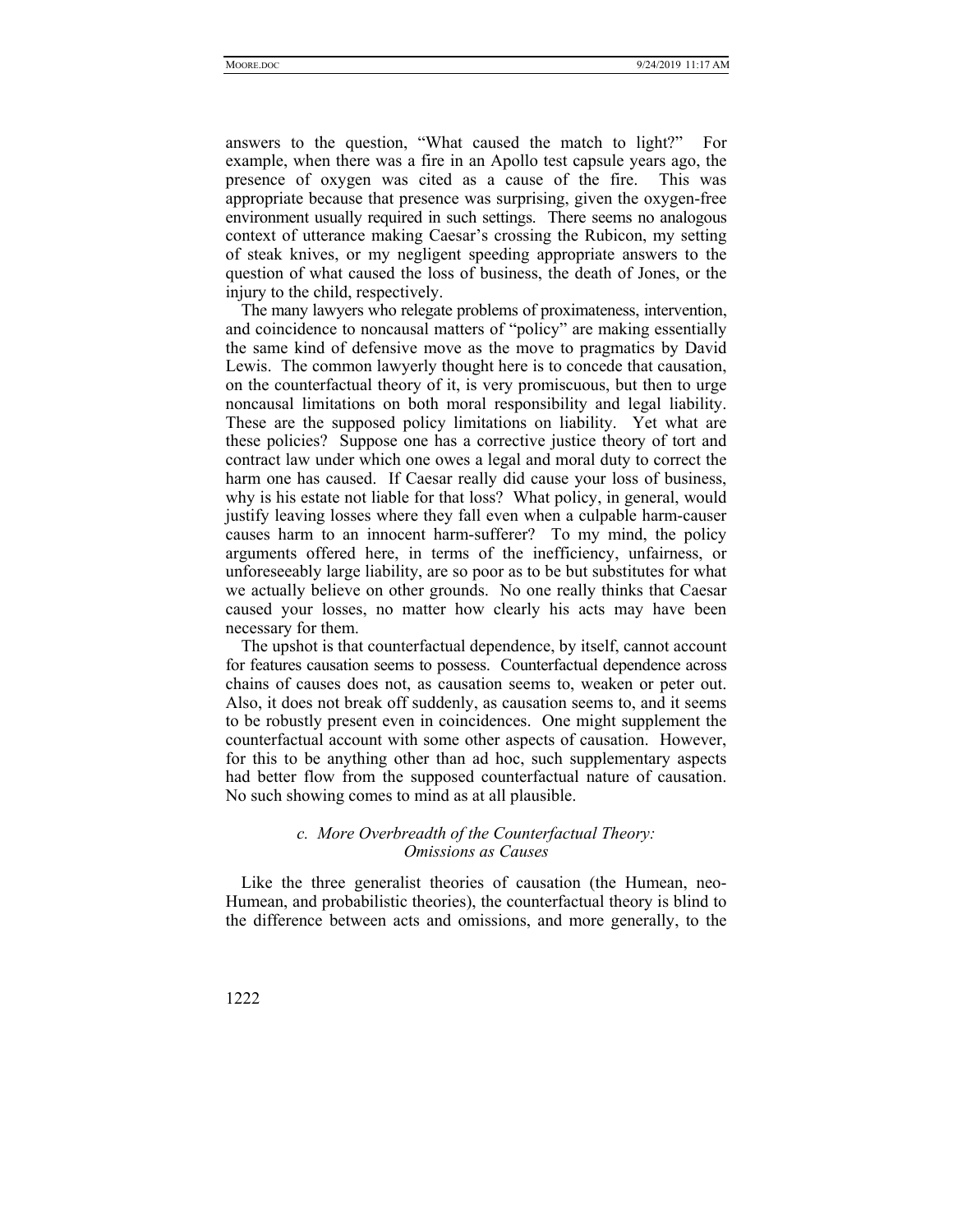difference between actual and absent events. There can be counterfactual dependence of a harm on my omission to do some act preventing that harm as easily as there can be counterfactual dependence of a harm on some positive action of mine. For example, "Had I not omitted to throw you the rope—had I thrown you the rope—you would not have drowned," is a perfectly well formed counterfactual. As good as the counterfactual, "Had I not pushed you in, you would not have drowned." More generally, there can be counterfactual dependence of some event on the absence, as well as on the presence, of certain other events. In this blindness, counterfactual dependence is different than causation.

At least, that is how it seems to me. In truth, many philosophers and legal theorists are receptive to the idea that omissions, and other "negative events," can be causes, in which case counterfactual dependence is not overbroad in this dimension. Yet this is a temptation to be resisted. The temptation to regard omissions as causes stems from a number of confusions. One is about the nature of omissions themselves. The thought is that omissions are a kind of particular event, a negative event. On this view there are acts of omission just as there are acts of commission. So there is nothing odd about either kind of event or action standing in causal relationships.

Yet omissions are not events or actions of any kind. My omitting to throw you the rope at time *t* is not an intentional choice by me not to throw the rope, nor is it any other kind of event, mental or physical. Nor is such an omission the state of my remaining motionless. I can omit to throw you the rope by dancing a jig, throwing a party, and so on, as well as by standing stock still. My omission to throw the rope at *t* is just the absence at *t* of any acts by me of the type, throwing you a rope. An omission is thus like an absent elephant—not a ghostly rope-throwing or ghostly elephant, but simply the absence of the relevant type of thing.118

Once one fully appreciates that there is no such thing as a negative event as a particular, that there are only uninstantiated *types* of events, most of the temptation to regard omissions as causes should evaporate. As Julie Andrews said in *The Sound of Music*, "Nothing comes from nothing, and nothing ever can."<sup>119</sup> Absent elephants trample no grass, and absent rope-throwings drown no one.

For those who persist, there is a second confusion motivating them.

 <sup>119.</sup> THE SOUND OF MUSIC (20th Century Fox 1965).



 <sup>118.</sup> I argue for this conception of an omission in MOORE, *supra* note 13, at 24–31, 276–77.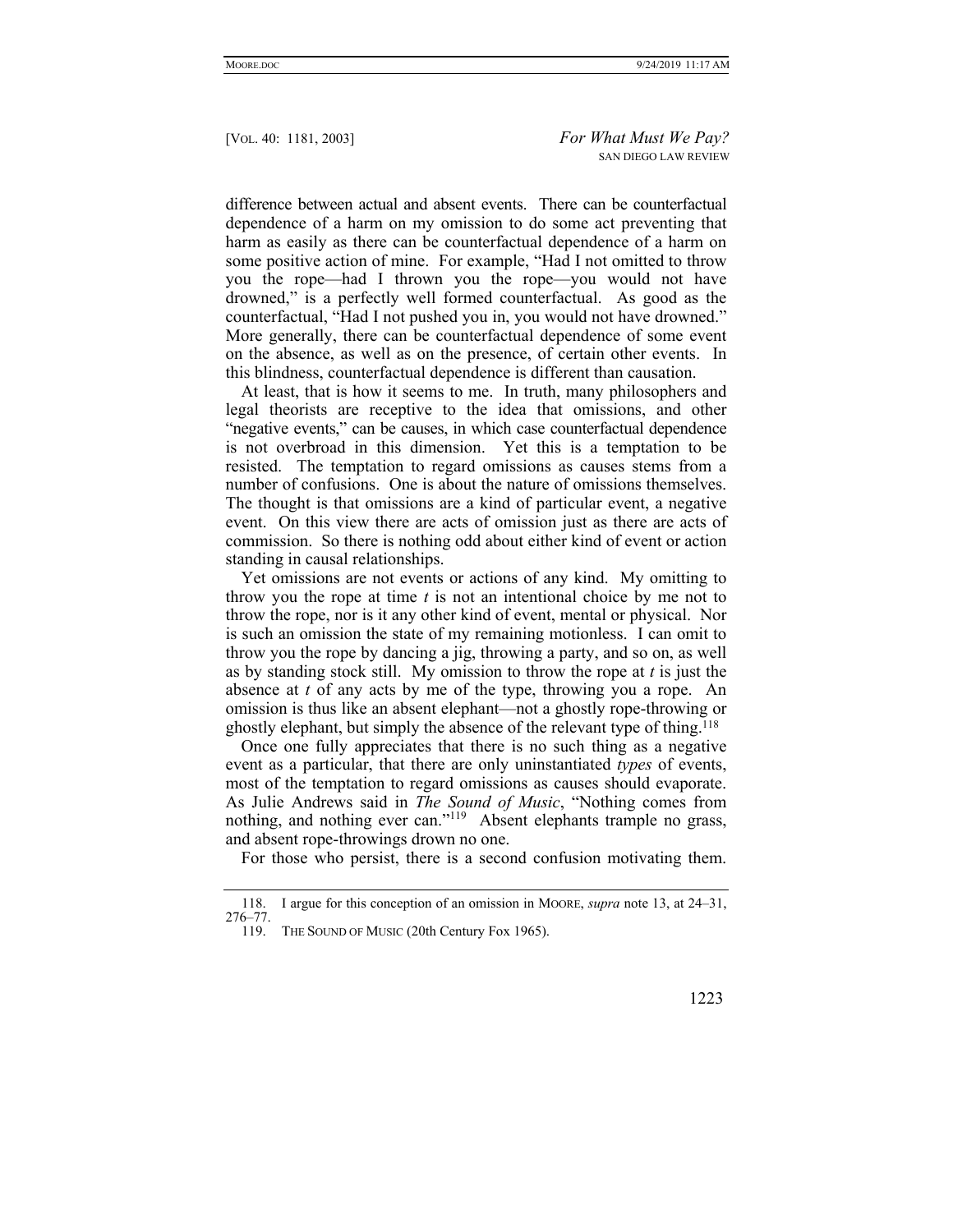This is the confusion of singular causal relations, on the one hand, with causal generalizations and the explanations made possible by them, on the other. The statement, "His act of pushing *V* caused *V* to drown," describes a singular causal relationship existing between two eventtokens, my act of pushing and the death of *V* by drowning. By contrast, the statement, "Pushing those who cannot swim into deep water causes them to drown," describes a causal law; its relata are types of events, not tokens, and it describes a general, not singular, relationship between these universals.

It is well-known that explanations framed in terms of causal generalizations operate differently than do explanations framed in terms of singular causal statements. One difference is the presence of negative conditions in causal laws. Just as matches need not to be wet in order to light, so victims in the water need not to be thrown a rope if they are to drown. Roughly, the causal law is:

 $(28)$  ~ (*V* pushed into water • water deep • no rope thrown within reach of  $V \cdot V$  cannot swim  $\cdot V$  not drown).

Either *V* drowns or one of the other conditions is not fulfilled, and these conditions may as easily be negative as positive.

It is perfectly idiomatic to use such a generalization to explain why some particular victim drowned. "He wasn't thrown the rope on the dock" is as acceptable as "he couldn't swim," or "he was pushed in." Yet such appropriate use of omissions in explanations goes no distance towards establishing that some omission, taken singularly, caused *V* to drown—it didn't.

A third confusion making it difficult to see the obvious here is the confusion between facts and events.<sup>120</sup> On the Davidsonian view<sup>121</sup> that I have defended elsewhere, $122$  an event is a particular consisting of a change in an object over an interval of time. A fact is an actual state of affairs, such as the possession by an event of a certain property or the absence of a certain type of event at a certain time. The killing of Smith by Jones yesterday is an event, whereas the fact that it was a particularly cruel killing, and the fact that Jones did not kill Smith quickly, are facts about that event. This distinction muddies the waters about omissions as causes in the following way: Statements using facts about omitted events to explain other events are perfectly idiomatic. For instance, "Smith

 <sup>122.</sup> MOORE, *supra* note 13.



<sup>120</sup>*. See generally* JONATHAN BENNETT, EVENTS AND THEIR NAMES (1988) (clearly describing the distinction between facts and events). Bennett incidentally comes out the other way on facts, not events, being causal relata.

 <sup>121.</sup> DONALD DAVIDSON, ESSAYS ON ACTIONS AND EVENTS 135 (1980).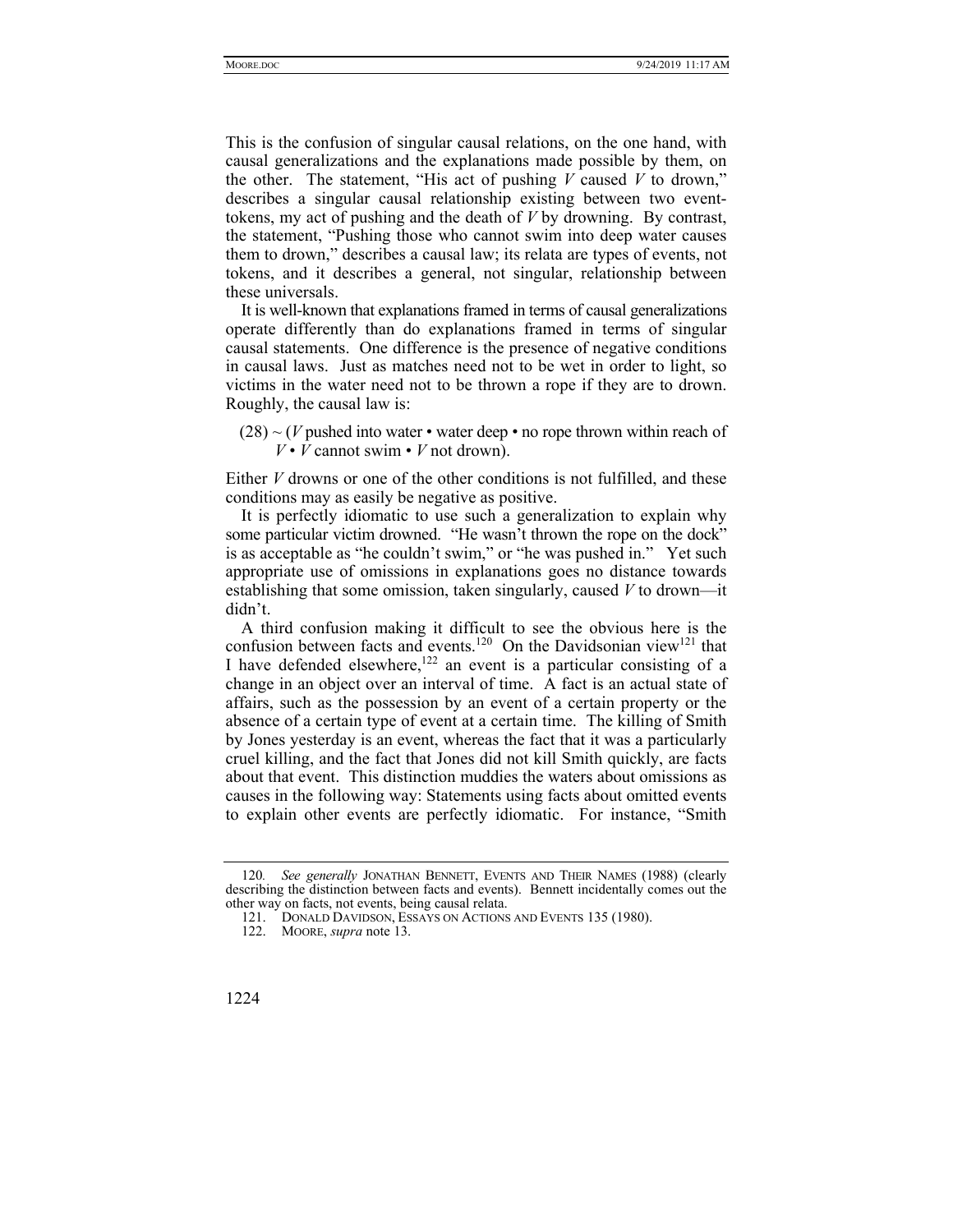drowned because of the fact that James failed to throw him a rope." If one takes such facts to be the relata of singular causal relations, then the idea that omissions can be causes will seem unproblematic.

My own view is that the relata of singular causal relations are whole events, not those aspects of events we call facts. On this view, the perfectly idiomatic fact statements like the one quoted above are elliptically stated generalizations; the aspect of an event they pick out is the property making for a true causal law. It is thus no surprise that factbased singular statements, like statements of causal laws, make use of omissions in explanations. The appropriateness of omissions in such explanations, however, goes no distance towards showing that omissions can be causes, that is, that omissions can stand in singular causal relations.

The fourth and last confusion is about the distinction discussed earlier, between doings and causings on the one hand, and mere allowings on the other.<sup>123</sup> Consider an earlier example of mine,<sup>124</sup> where some victim *V* is drowning, some rescuer *R* is about to throw *V* the rope that will surely save  $\overline{V}$ , and defendant  $\overline{D}$  tackles  $\overline{R}$ , successfully preventing the rope from being thrown. "As a result," we might say, *V* drowns. Counterfactualists like Lewis argue that we must treat omissions as causes, on pain of the absurd conclusion that individuals like *D* do not cause the death of victims like *V*. How could they, the argument goes, if *D*'s causation of *V*'s death is only by virtue of causation through *R*'s omission?<sup>125</sup> Yet we can swallow the conclusion of *D* not causing  $V$ 's death, without absurdity, if we see two things. First, that *D*'s act of removing the only thing that could save *V* merely *allowed V* to die. Second, not all allowings lessen one's responsibility for the harm allowed. On the latter point, as I shall argue later,<sup>126</sup> whether  $D$  has some responsibility for *V*'s death depends on what we think the acceptable baseline is. If the baseline is *V* drowning with no rescue

<sup>126</sup>*. See infra* text accompanying notes 196–99.



<sup>123</sup>*. See supra* text accompanying notes 10–11.

 <sup>124.</sup> MOORE, *supra* note 13, at 278 n.42.

<sup>125</sup>*. See* Lewis, *supra* note 79, at 196. John Collins calls such cases "causation by double prevention," concluding with Lewis that there must be causation by omissions in such cases. John Collins, *Preemptive Prevention*, 97 J. PHIL. 223, 226 (2000). To like effect, see also Michael McDermott, *Redundant Causation*, 46 BRITISH J. PHIL. SCI. 523, 529 (1995). Compare the extremely detailed analysis of Ned Hall, who concludes of such cases of "double prevention" that there is no causal connection because there is no causal process between *D*'s act and *V*'s death. Hall, *supra* note 116.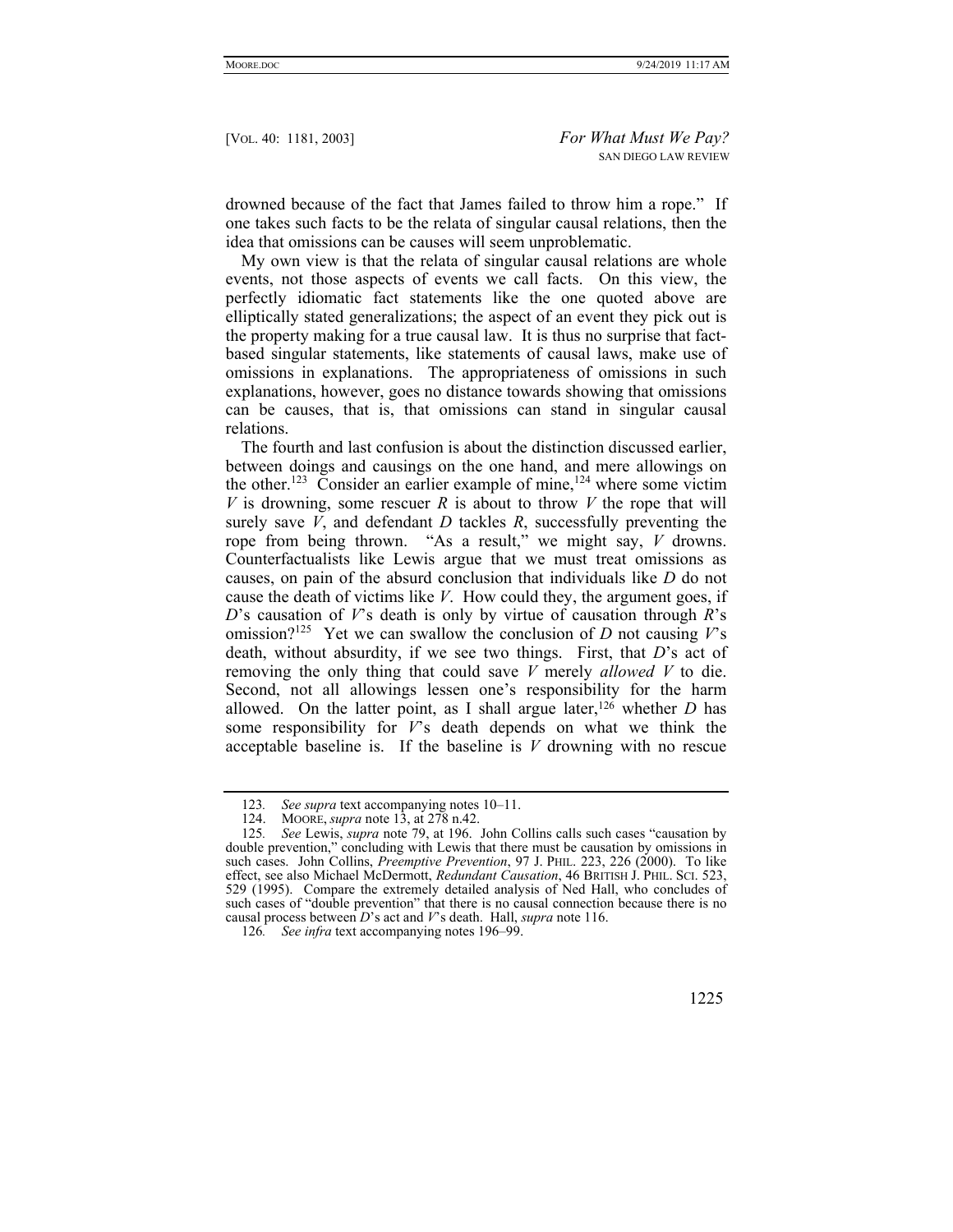about to be undertaken, then *D*'s act has made no difference. However, if the baseline is *V* being rescued by *R*, as seems plausible, then *D* has made *V* much worse off and is morally, but not causally, responsible for doing so. The trick is to see that that moral conclusion does not depend on granting causal efficacy to *D*'s acts, and, thus, to *R*'s omissions. Allowings for which we are morally blameworthy are just that, allowings, not to be confused with some supposed causing-by-omissions.

This lack of causal potency by omissions should be welcomed by anyone sharing the moral intuition that began this Article. That intuition was that the hard core of our most stringent moral and legal obligations is not to make the world worse, and that while we may have some obligation to make it better, such positive obligations are occasional and less stringent than their negative counterparts. If we adopt a theory of causation that is blind to the difference between acts and omissions, so that either can equally well be the cause of evils, how then are we to draw this distinction between negative and positive obligations? If my failing to prevent your death is just one way of causing it, no different in terms of causation from my shooting you, how can it be that I have a stringent obligation not to shoot you but only a less stringent, or no obligation to prevent someone else from shooting you? It would thus be no easier on our morality than on our metaphysics if causation were conceived so that omissions and other absent events could be causes.

Yet I see no escape route for the counterfactual theorist, other than to embrace omissions as causes.<sup>127</sup> His only other strategy would be to deny that there can be counterfactual dependence of any event on an omission. But how can he deny the obvious good sense of counterfactual conditional statements asserting precisely such a dependence? For instance, "If I had thrown the rope to Jones, Jones would not have drowned," is far too acceptable to be denied sense. I thus count it as a heavy mark against the counterfactual theory of causation that it cannot distinguish acts from omissions on causal grounds.

 <sup>127.</sup> This is where Lewis appeared to rest, concluding that "it is not to be denied that there is causation by omission ." LEWIS, *supra* note 117, at 191. Lewis distinguished three conceptions of omissions, one of which is "that there are no events of omission" and that therefore the relevant counterfactuals are about types of actions, not tokens. *Id.* at 191–92. Lewis later appeared to adopt this (correct) view of omissions, seeing clearly that "absences are not events" and that "absences are bogus entities." Despite this clearheaded avoidance of the first confusion referenced earlier in the text, Lewis nonetheless was driven by his analysis to the conclusion that "absences can be causes." Lewis, *supra* note 79, at 195.

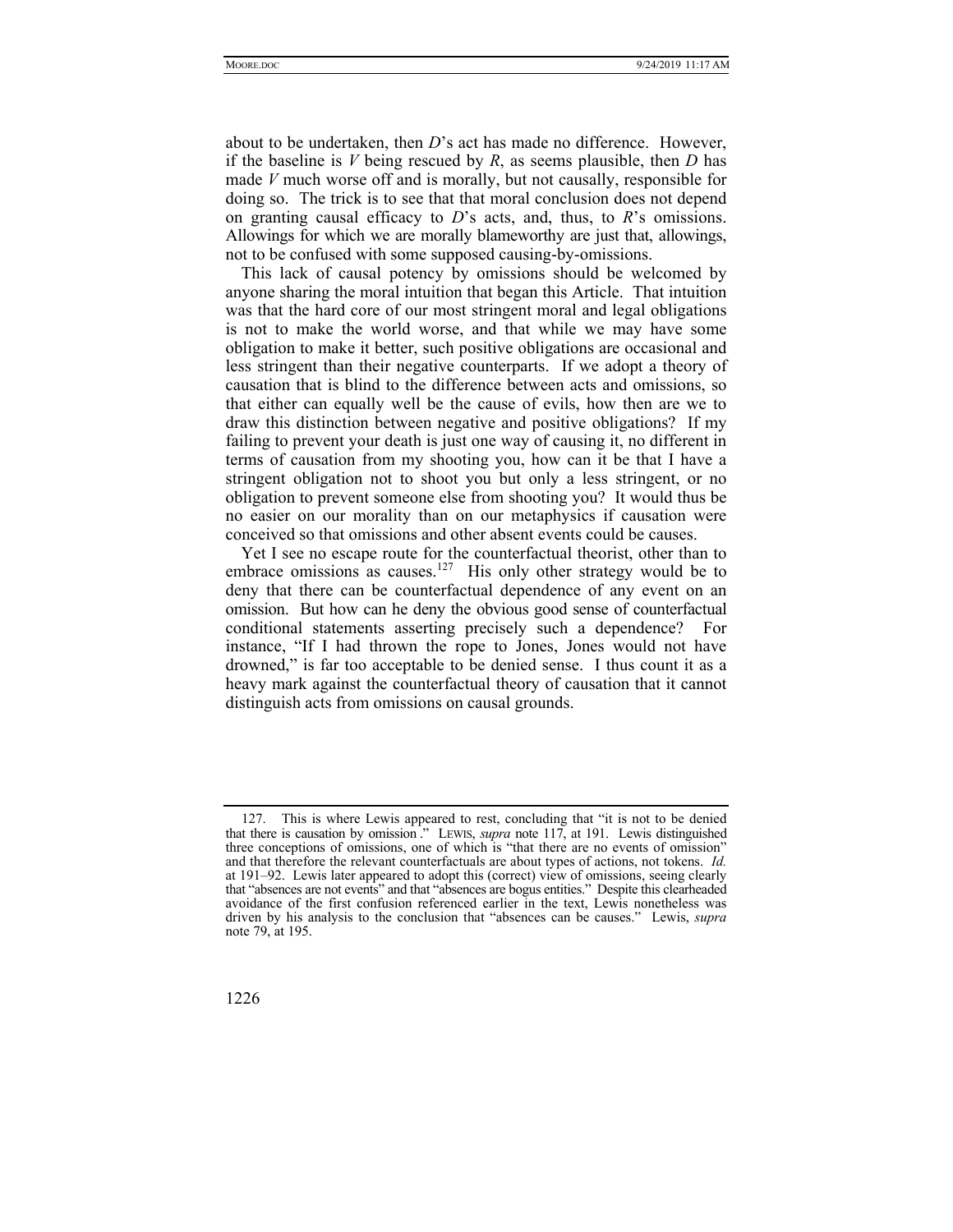# *d. Still More Overbreadth: The Counterfactual Dependence Between Epiphenomenal Events*

The epiphenomenal objection is an old one, first developed against generalist theories of causation. Suppose some event *c* causes *e* at *t*1, then *c* causes *f* at  $t_2$ , yet there is no causal relationship between *e* and *f*, which are merely epiphenomenal of one another. For example, I run in the morning with my dog; this quickly lowers my anxiety; it eventually makes my dog tired; lowering my anxiety did not tire my dog.

On the regularity theory of causation often attributed to Hume, events similar to *e* can regularly follow events similar to *c*, and events similar to *f* can regularly follow events similar to *c*. Unfortunately, events similar to *f* also can regularly follow events similar to *e*. Therefore, on the regularity theory, *e does* cause *f*, contrary to our supposition. Similarly, on the counterfactual theory, *c* causing *f* means that *c* was necessary to *f*. Suppose that *c* causing *e* on a given occasion means not only that *c* was necessary to *e* but also that, given the laws and circumstances other than *c*, *c* could not have failed to cause *e*. That means that *c*, together with the other circumstances, was sufficient for *e*. This means that *e* was necessary for *c*. But that means that *e* was also necessary for *f*—if *e* had not occurred, then *c* would not have occurred, and if *c* had not occurred, then *f* would not have occurred. Thus, on the counterfactual theory of causation, *e* did cause *f*, an embarrassing conclusion for that theory.

Lewis seeks to avoid this unwanted conclusion by getting rid of the sufficiency of *c* for *e* in the possible world(s) in which we are testing the counterfactual, "If *e* had not occurred, *c* would not have occurred." We rid ourselves of such sufficiency by giving up one or more of the other circumstances making *c* sufficient for *e*, or by giving up the law making *c* and these circumstances sufficient for *e*. Lewis argues that the possible world in which *c* occurs but *e* does not is closer to the actual world than is any possible world in which  $c$  occurs and  $e$  then occurs.<sup>128</sup> Lewis thus seeks to distinguish his account from generalist theories of causation and from the covering law account of counterfactuals. The regularity account of causation, for example, is stuck with there being a causal law, that is, regularity, between *c*-type events and *e*-type events.

 <sup>128.</sup> Lewis, *Causation*, *supra* note 82, at 190.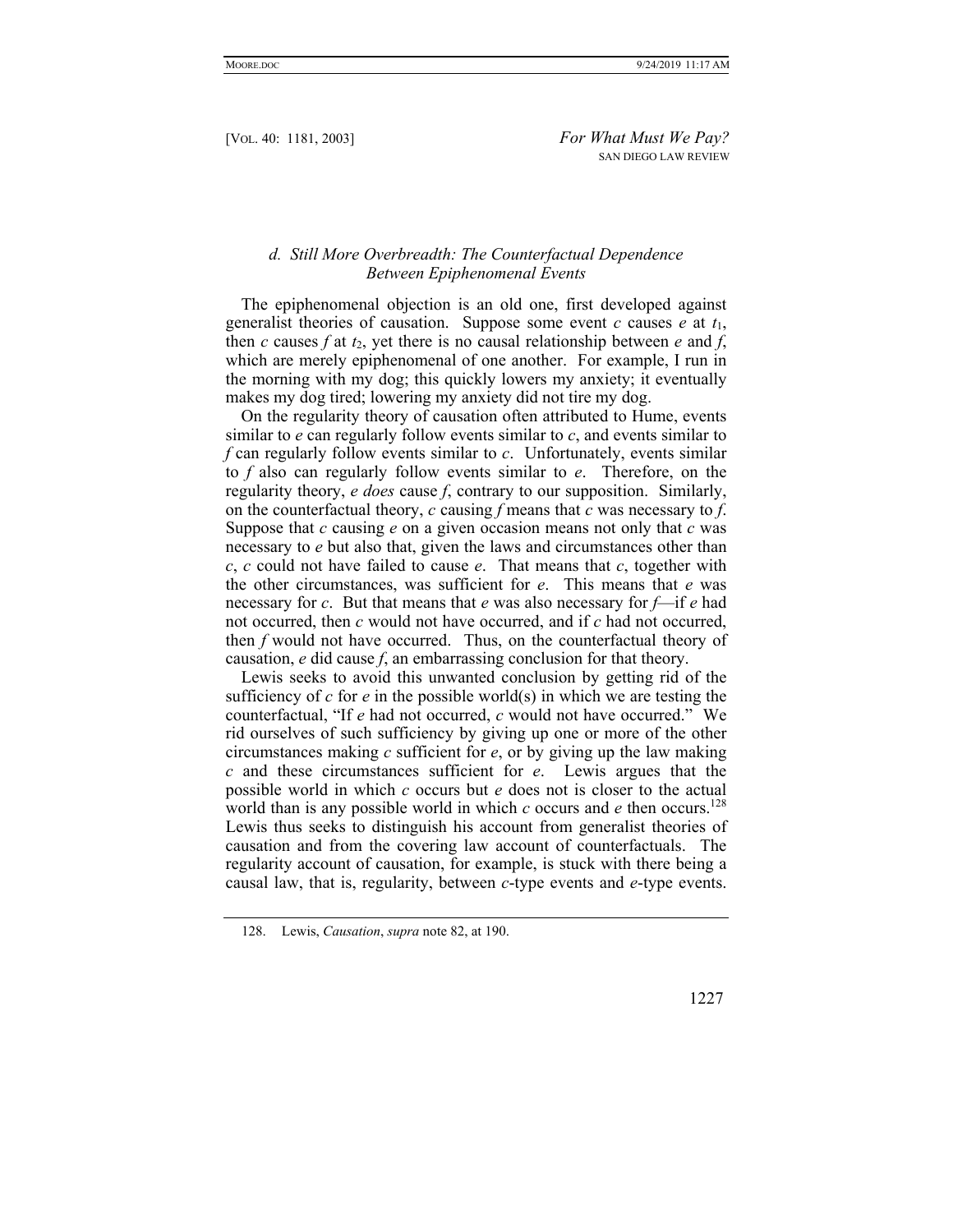Therefore, the troublesome sufficiency for *e* by *c* cannot be avoided, making *e* seemingly the cause of *f*. Lewis's possible worlds account of counterfactuals frees him from holding the *C*/*E* law invariant in his closest possible world. As Lewis writes, "the laws are not sacred."<sup>129</sup> Better to posit a minor miracle after *c* has occurred so that *e* does not occur, than to allow *f* to depend on *e* by stepwise counterfactual dependence.

The usual rejoinder to Lewis here is that he has gerrymandered his idea of "closest possible world" so as to get around the problem of epiphenomena. This may seem like a repeat of the "ad hoc" charge to Lewis's manipulation of "similarity" so as to get intuitively acceptable truth values for counterfactuals. As we saw there, Lewis was entitled to respond that he is free to construct a notion of similarity that squares with our pretheoretical intuitions about counterfactuals.

Here the charge is different, rendering that kind of answer much more problematic for Lewis. Notice that there is nothing counterintuitive about the counterfactuals "if *e* had not occurred, *c* would not have occurred" and "if *c* had not occurred, *f* would not have occurred" both being true. All we need is that *f* not occur in a possible world very much like the actual world, save that neither *e* nor *c* occurs. Lewis can stipulate that another possible world, one where *c* does not occur but *e* does, is closer to the actual world, because *e* occurs in both. However, what motivates the favoring of the retention of an event (*e*) over the retention of the *C*/*E* law? Why is Lewis's possible world closer to the actual world than my imagined possible world? Not because the earlier quoted counterfactuals are implausible by themselves, but only because they yield the wrong causal conclusion. Lewis may gerrymander his idea of closeness in order to get plausible counterfactuals, but surely he may not further gerrymander possible worlds in a way that eliminates independently plausible counterfactuals just to make the causal conclusion come out right. Such a secondary gerrymander of possible worlds would render the counterfactual analysis of causation vacuous. Indeed, one might as well define a cause as a cause and be done with it.

Lewis would, no doubt, deny that he is doubly gerrymandering his notion of similarity. Yet that is far from obvious. Recall that, as a criterion of similarity, third in importance was a violation of causal laws and fourth in importance, being of "little significance," was preservation of isolated events. Prima facie, that would favor retaining the *C*/*E* law over retaining the *c* event as we select a possible world consistent with *e*'s absence. Lewis's apparent view is that some law(s) will have to be violated anyway, so why not violate the *C*/*E* law, thus allowing retention

129*. Id.* at 191.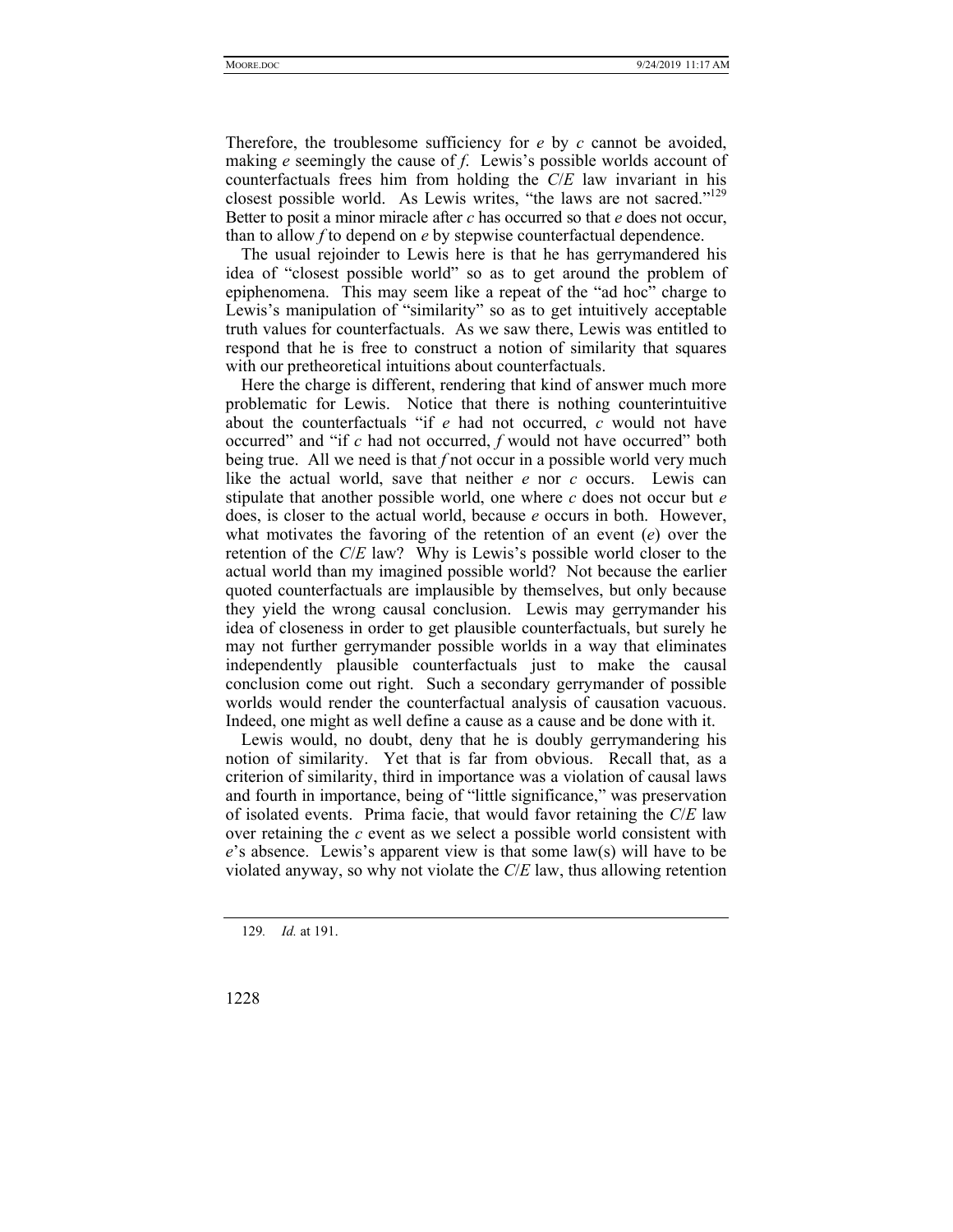of *c*? Yet why is the amount of law violation a constant here? True enough, some law(s) will have to be violated when we select the possible world where *e* does not occur. Yet, why choose the *C*/*E* law, rather than the laws connecting *c* to some earlier events? Because, Lewis replies, later violations are to be preferred to earlier ones:

To get rid of an actual event e with the least over-all departure from actuality, it will normally be best not to diverge at all from the actual course of events until just before the time of e. The longer we wait, the more we prolong the spatiotemporal region of perfect match between our actual world and the selected alternative. Why diverge sooner rather than later?130

Yet perhaps the *C*/*E* law is a basic law, so that suspending it is a bigger deal than suspending the law(s) that connect  $c$  to earlier events. If so, then it is not at all apparent that we should wait until the last possible moment to have a law violation.

At this point, one is entitled to feeling a bit at a loss. The vagaries in the notion of similarity between possible worlds are such that it is difficult to tell whether Lewis is smuggling causal conclusions into his selection of possible worlds. Examples such as this one certainly give the appearance of such illicit smuggling. And we shall see further examples of this later on, as we examine Lewis's response to other objections.

Perhaps we can bring the ad hoc nature of Lewis's constructions here into focus by imagining two contrasting scenarios. The first is the one with which we have been working: I run in the morning (*c*), this causes my anxiety to drop (*e*), and it (*c*) also causes (later) my dog to become tired (*f*). In the second scenario, my dog stays home, I run in the morning (*c*), and this causes my anxiety to drop (*e*). In the first scenario, Lewis, as we have seen, tests the supposed causal dependency of *f* on *e* by testing two counterfactual dependencies: "if not *e*, not *c*" and "if not *c*, not *f.*" The first of these links he holds to be false because it is a closer possible world where *c* occurs (I run) and *e* does not (my anxiety does not go down) than one in which neither *c* nor *e* occurs (I neither run nor have decreased anxiety). Would Lewis say the same in the second scenario, where my dog stays home? That is, by hypothesis, *c* causes *e*, and does so in a way that given *c*, together with other circumstances, *e* had to occur. Now when we test the counterfactual "if not *e*, not *c*," is the closest world one that suspends the *C*/*E* law (in which event the counterfactual is false—*c* exists in such a possible world even without

<sup>130</sup>*. Id.* at 190.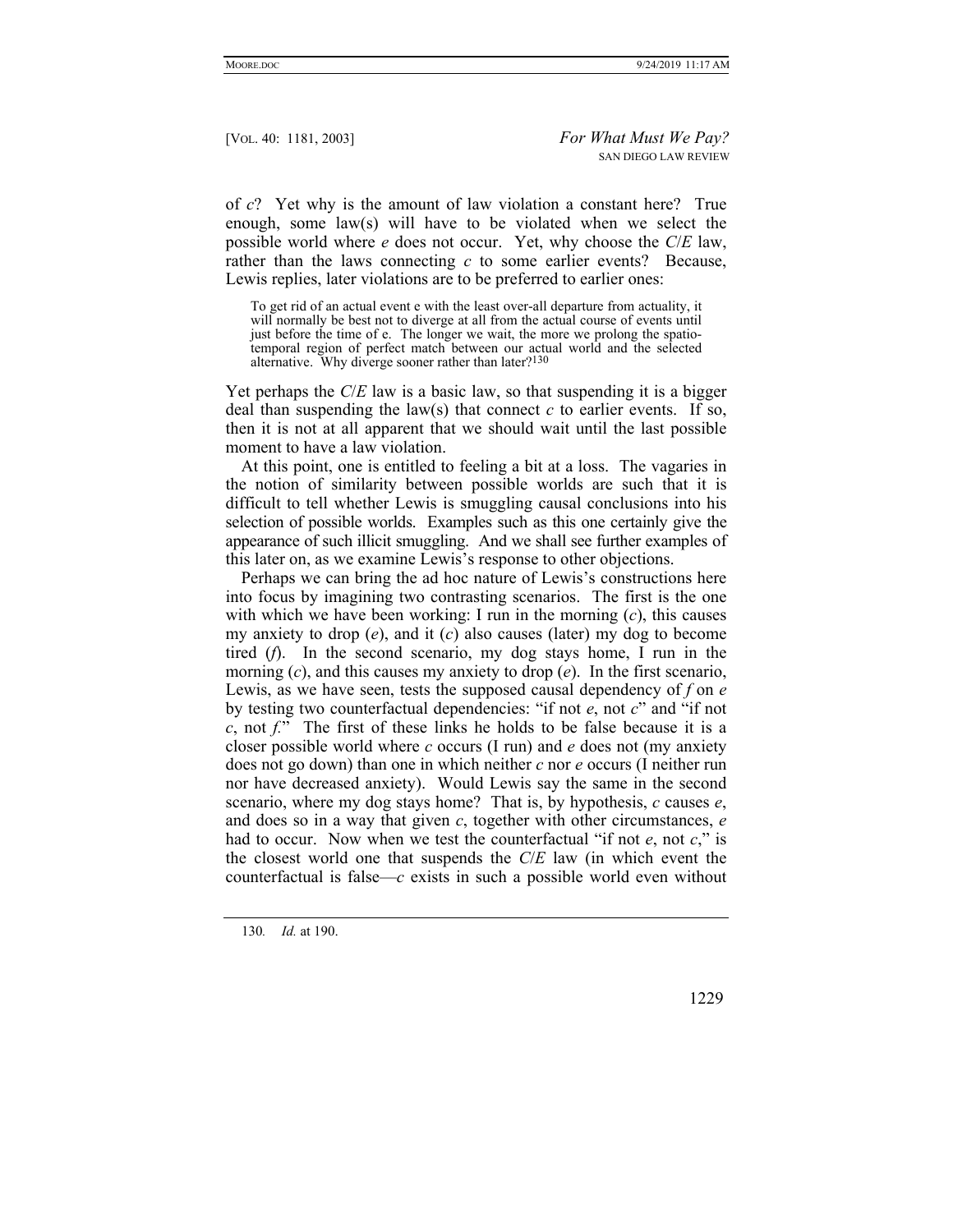*e*)? Or is the closest possible world one in which the law holds, and there is no  $c$  and no  $e$  (in which event the counterfactual is true)? If Lewis takes the latter option, then the fully ad hoc nature of these selections of possible worlds is naked for all to see.

Lewis has an alternative answer to the problem of epiphenomena, one that he in fact deploys, although not with any clear separation from the closeness machinations above described. This answer denies that the counterfactual, "if not *e*, not *c*," follows from the sufficiency of *c*, and other circumstances, for *e*. This answer denies that counterfactual dependence can backtrack through time, so that an earlier event (*c*) can counterfactually depend on a later event (*e*). This Lewis has to deny anyway in order to defuse the next objection. Thus, I shall consider this response in conjunction with a like response to the next objection.

## *e. Overbreadth Concluded: Backtracking Counterfactuals and the Temporal Asymmetry of Causation*

Two of our bedrock intuitions about causation are that it is asymmetrical (if *c* causes *e*, *e* does not cause *c*) and that it has a one-way direction in time (causes must not succeed their effects in time). An embarrassment for the counterfactual theory of causation is that, at least prima facie, counterfactual dependence does not seem to be bound by these limitations.<sup>131</sup> If some cause  $c$  is not only necessary but sufficient for some effect *e*, then *e* seems equally sufficient and necessary for *c*. To be at all plausible, the counterfactual theory has to deny this possibility.

It must issue such denial, moreover, as something more than an ad hoc add-on to counterfactual dependence. That is, one cannot plausibly modify the counterfactual theory by saying that causation is counterfactual dependence plus the temporal condition that causes neither succeed their effects nor can they simultaneously be an effect of their effects. To be plausible, these additional restrictions have to be shown to follow from the counterfactual nature of causation, together with other plausible suppositions about the world.

David Lewis's initial answer to this problem was of a piece with his answer to the epiphenomenal problem. By managing the four criteria of closeness with care, he denied the truth of backtracking counterfactuals.<sup>132</sup> Later, however, he supplemented this showing with an argument purporting to show why, in general, the closest possible worlds in which

 <sup>131.</sup> This is a problem noticed by P.B. Downing. *See generally* P.B. Downing, *Subjunctive Conditionals, Time Order, and Causation*, 59 PROCEEDINGS OF THE ARISTOTELIAN SOCIETY 125 (1959).

 <sup>132.</sup> Lewis, *Causation*, *supra* note 82, at 190.

<sup>1230</sup>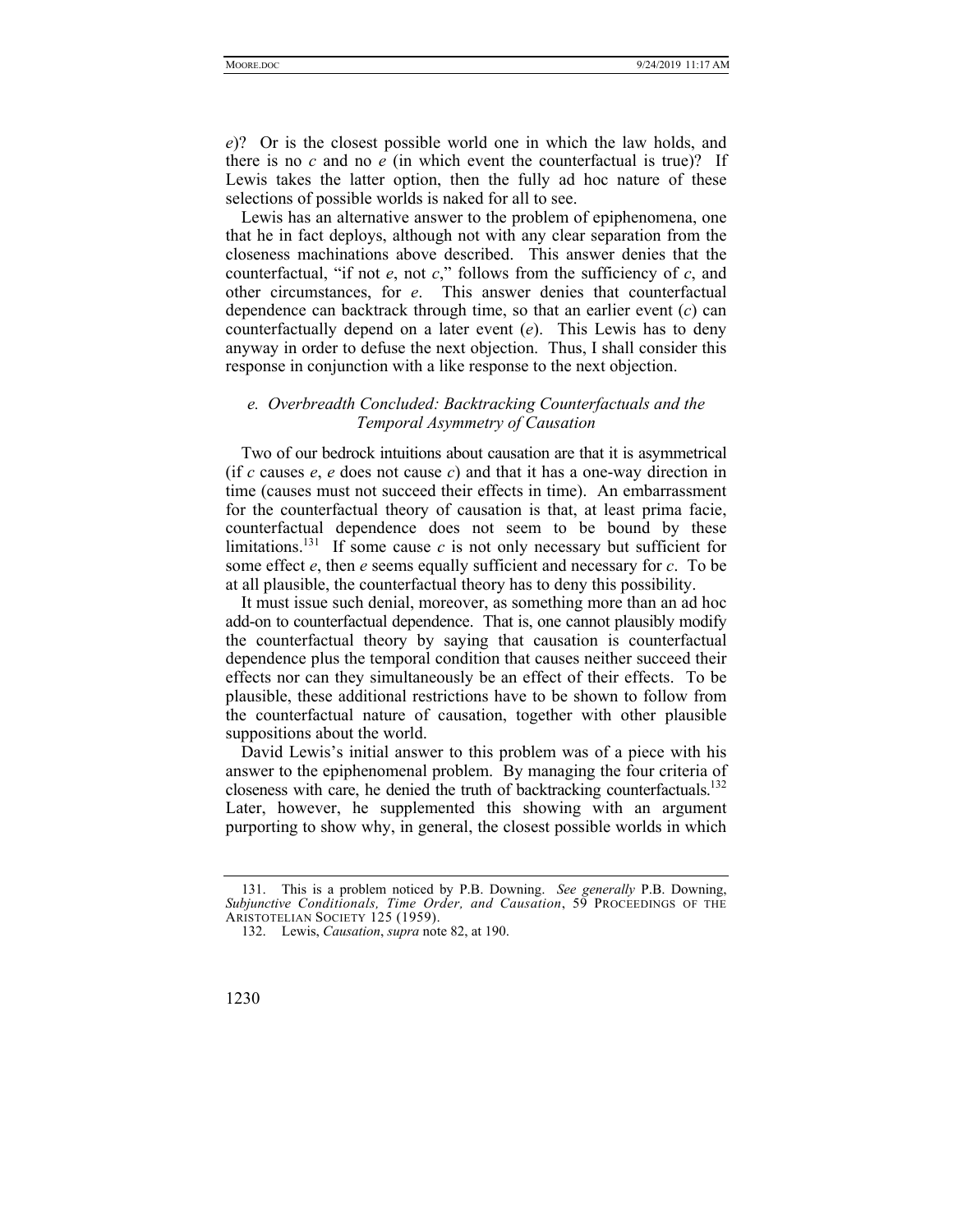we should test backtracking counterfactuals render them all false. I shall now explore this argument.

The conclusion of Lewis's argument here might be taken to be a kind of deliverance of common sense:

The literal truth is just that the future depends counterfactually on the present. It depends, partly, on what we do now.

. The past would be the same, however we acted now. The past does not at all depend on what we do now. It is counterfactually independent of the present.133

This bit of common sense is not, and cannot, be the basis for Lewis's argument here. For the persuasive power of the truism that you cannot change the past is already loaded with the asymmetry of the causal relation: It is precisely because causation does not work backwards through time that we cannot change the past. It is in that causal sense of "depend" that the future *depends* on the past in a way that the past does not *depend* on the future. Lewis cannot just help himself to this causebased deliverance of common sense. Rather, it is this causal conclusion that has to be matched by a like conclusion using "depend" in Lewis's counterfactual sense. That is what needs showing: that the past cannot counterfactually depend on the future.

Lewis begins the argument with an empirical hypothesis that the causal structure of the world is such that there is an asymmetry of overdetermination. An overdetermination case is one where there are two or more sets of conditions sufficient for the happening of some event. If two independent fires are headed for the same property, and either is sufficient (when conjoined with other circumstances) for the destruction of the property, the destruction of the property is said to be overdetermined. While Lewis acknowledges the existence of such cases of causal overdetermination (where the past overdetermines the future) he thinks the converse is much more common: The future typically overdetermines the past.<sup>134</sup>

The picture is that of a cone representing sufficient causes, each with many effects, but without overlap in the joint production of effects. Think of the proverbial stone dropped into a quiet pond, sufficient for many ripples and other effects (see Figure 30 below). Those effects are not typically overdetermined. That is, absent this stone being dropped,

<sup>134</sup>*. Id.* at 49–51.



 <sup>133.</sup> Lewis, *Counterfactual Dependence and Time's Arrow*, *supra* note 82, at 455–76.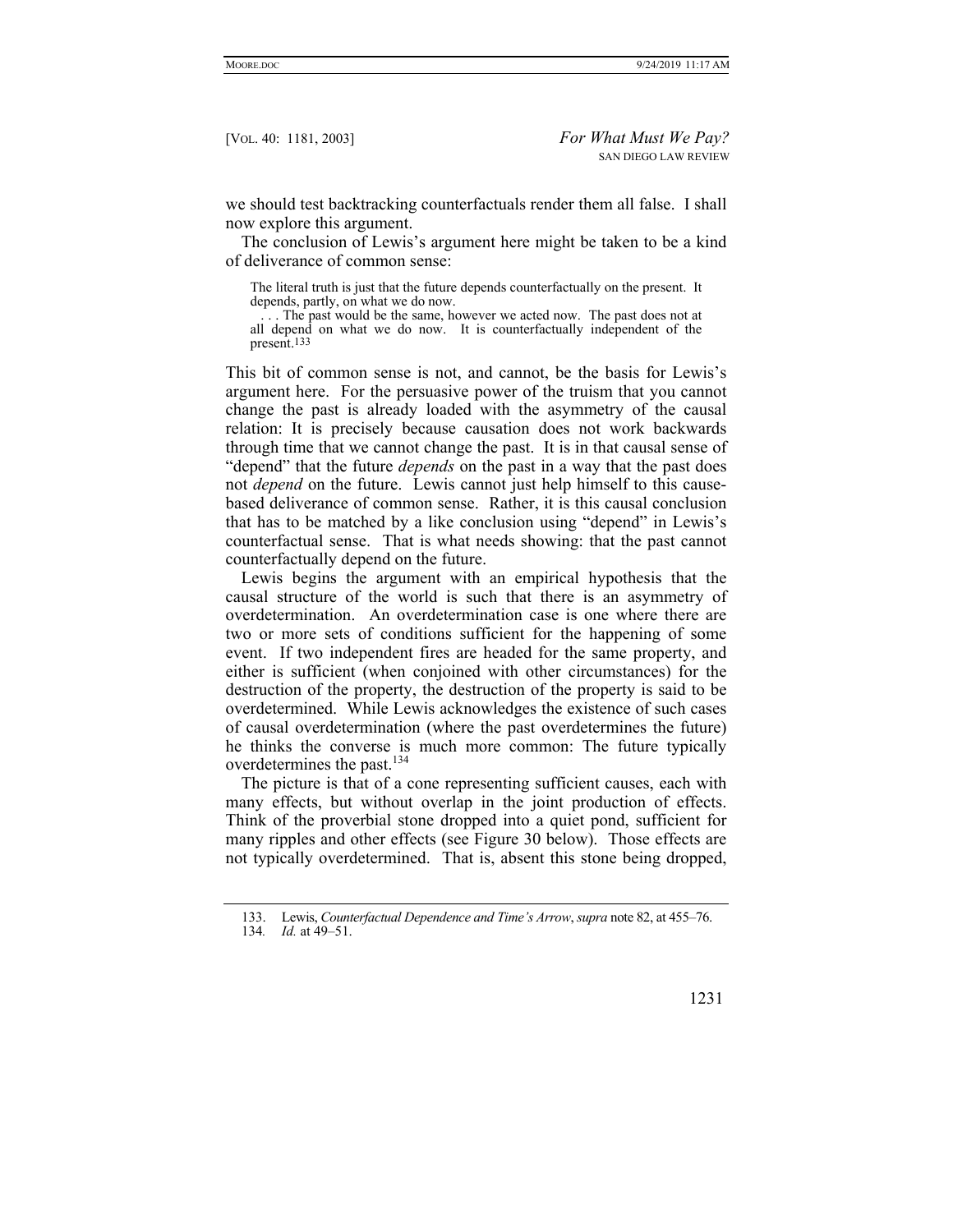there would have been no such ripples, for there were no ducks (or anything else) about to land in the pond. Furthermore, given each ripple,  $e_1, e_2, e_3, \ldots, e_n$ , there had to have been a stone dropped, for the ripples would have come about in no other way. Each effect, in other words, is sufficient for the common event that was its cause.

It is important to see that Lewis need not deny the common picture of causation as an *inverted* cone, where it takes many causes to produce a single effect. The picture is:



On the counterfactual conception of causation, there is no overdetermination by causes in this picture. There is one sufficient set for  $e$  ( $c_{10}$ ,  $c_{11}$ ,  $c_{12}$ ), each member of which is necessary for *e*, and one sufficient set for each of the member of that set, and so on back through time.

Nor is Lewis's overdetermination asymmetry thesis incompatible with the common view that every event has many effects, pictured as a cone of causation.

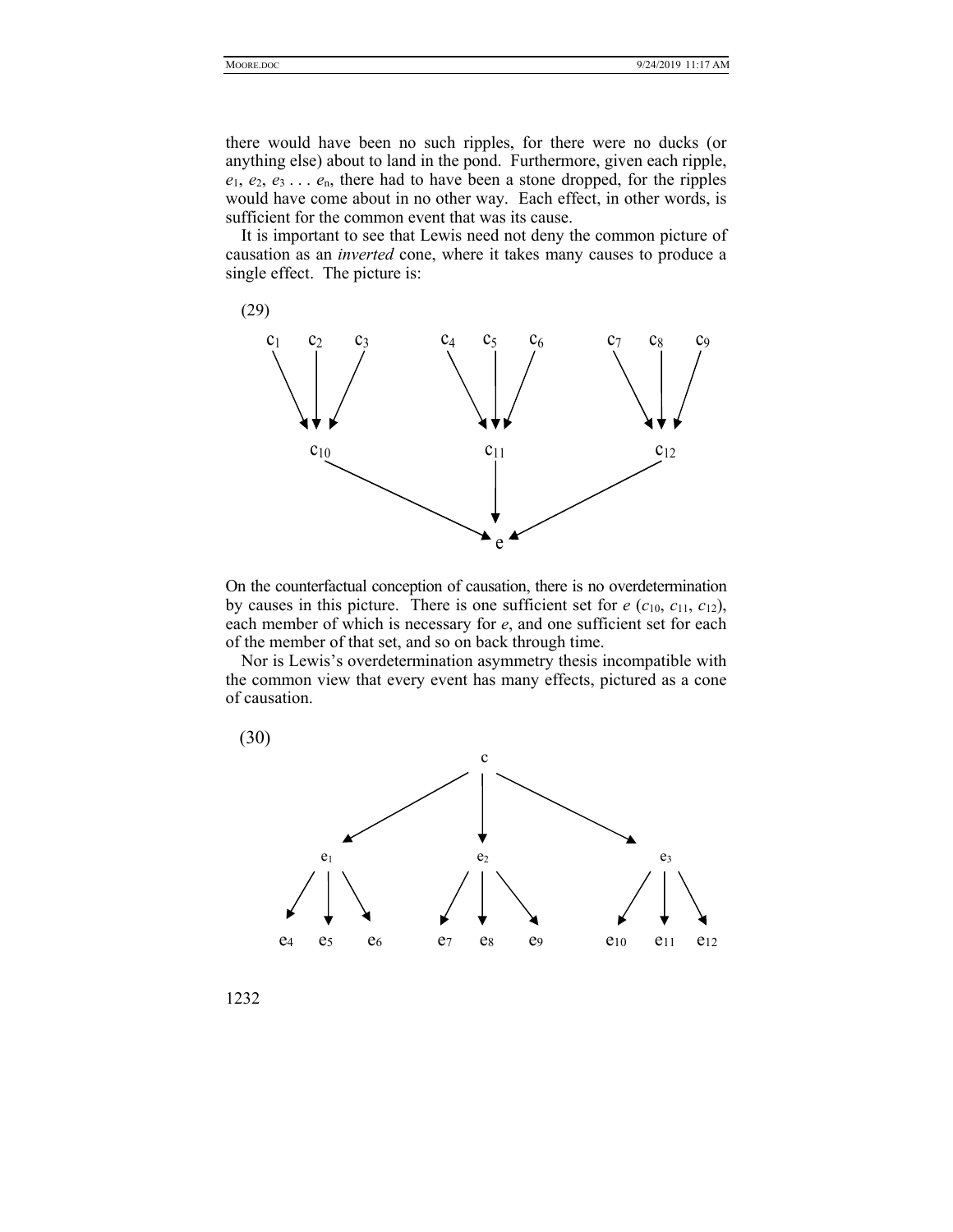This is just the stone  $(c)$  causing close-in ripples  $(e_1, e_2, e_3)$ , which in turn causes further and wider ripples (*e*4 through *e*12). Yet neither is Lewis's claim to be accepted just because one accepts this last view. Neither of these claims supports or refutes Lewis's claim here, which deals with an asymmetry of *sufficient* conditions.

Lewis's striking claim can be pictured by taking the arrows in Figures (29) and (31) to represent sufficient conditions rather than necessary conditions; the claim is that the world looks more like Figure (31) than like Figure (29):



Symmetry of overdetermination might sometimes be pictured as:



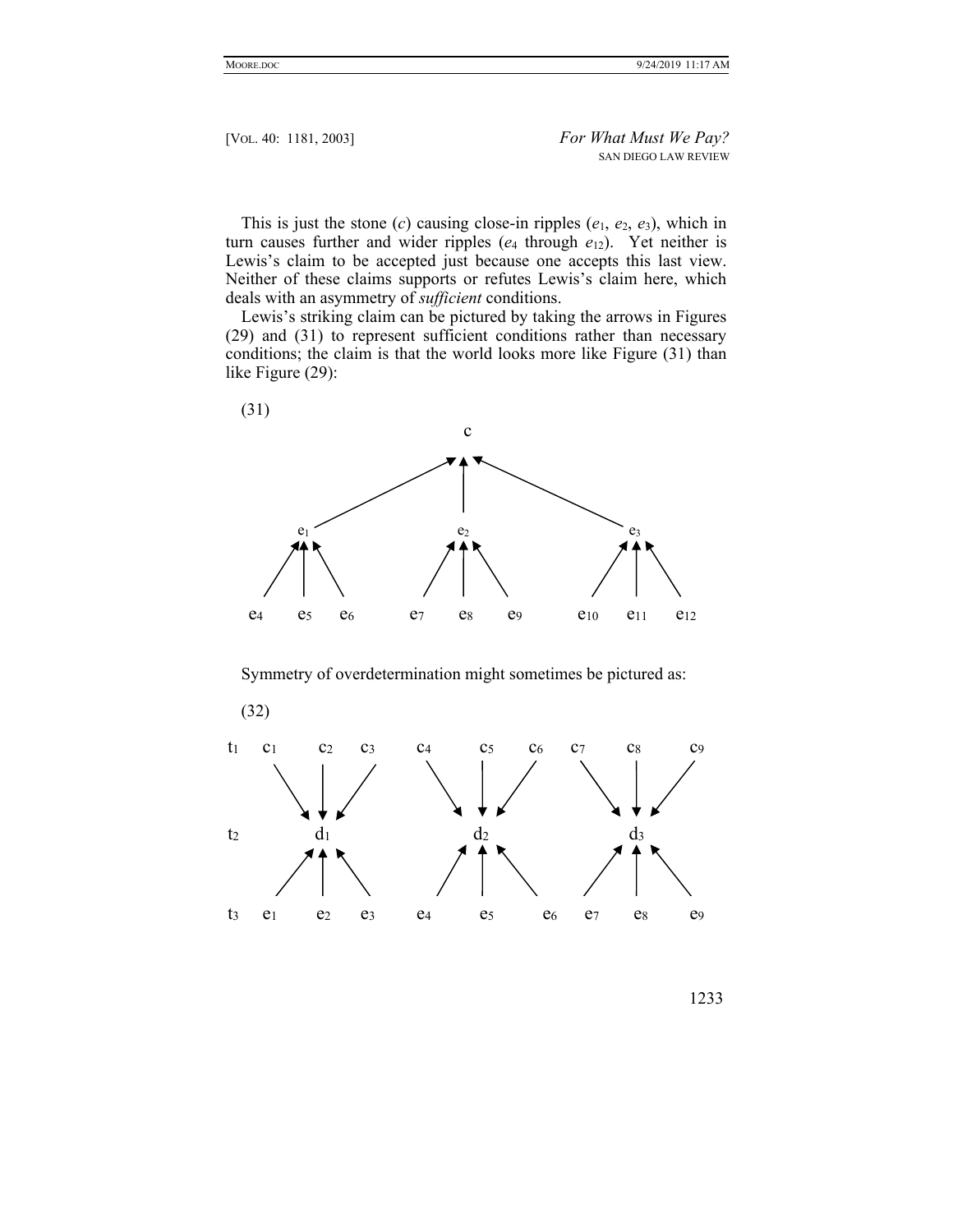where causal overdetermination during the interval  $t_1-t_2$  is matched by effect overdetermination during the interval  $t_2$ – $t_3$ . Lewis's further claim is that effects are sufficient for their causes. These two claims result in Lewis's conclusion that there are numerous effects for any given cause, each of which is sufficient for that cause, while for each such effect there is usually but one sufficient cause.

If there is an asymmetry of overdetermination in the world, then the second step of Lewis's argument against backtracking counterfactuals is to use that asymmetry to argue for the typical falsity of backtracking counterfactuals. Such counterfactuals are usually false because in the possible world(s) in which they could be true, we have to allow for multiple violations of causal laws. This, because when we test the counterfactual:

(33) If the ripple had not occurred, the stone would not have been dropped in the pond,

we must find a possible world in which the stone is not dropped. However, for such a world to exist, many links of nomic sufficiency will have to be broken, namely, the sufficiency of each effect from that common cause. There will be possible world(s) closer to the actual world where most of those links are preserved, so that the stone is still dropped; and in those possible worlds, backtracking counterfactuals like (33) come out false. Overdetermination thus feeds directly into Lewis's criteria of closeness of possible worlds. As Lewis puts it, "The more overdetermination, the more links need breaking and the more widespread and diverse must be a miracle if it is to break them all."<sup>135</sup>

Before questioning Lewis's account, we should pause to praise it. Not only is it ingenuous, but it is also the kind of account needed here. Notice there is no ad hoc stipulation just tacked onto counterfactual dependence so as to artificially inject temporal asymmetry into the account. Rather, it is the alleged nature of causation—counterfactual dependence—that is used to explain the asymmetry of causation through time, together with an empirical assumption.

Still, there is room to doubt either step of Lewis's argument here. With regard to the first step, the question is whether the empirical assumption is true. Recalling that there are two parts to this step, one might first question why we should think, in general, that effects are sufficient for their causes. Paul Horwich, for example, urges that "Lewis does not . . . give grounds for a thesis of such generality, and I see no

135*. Id.* at 50.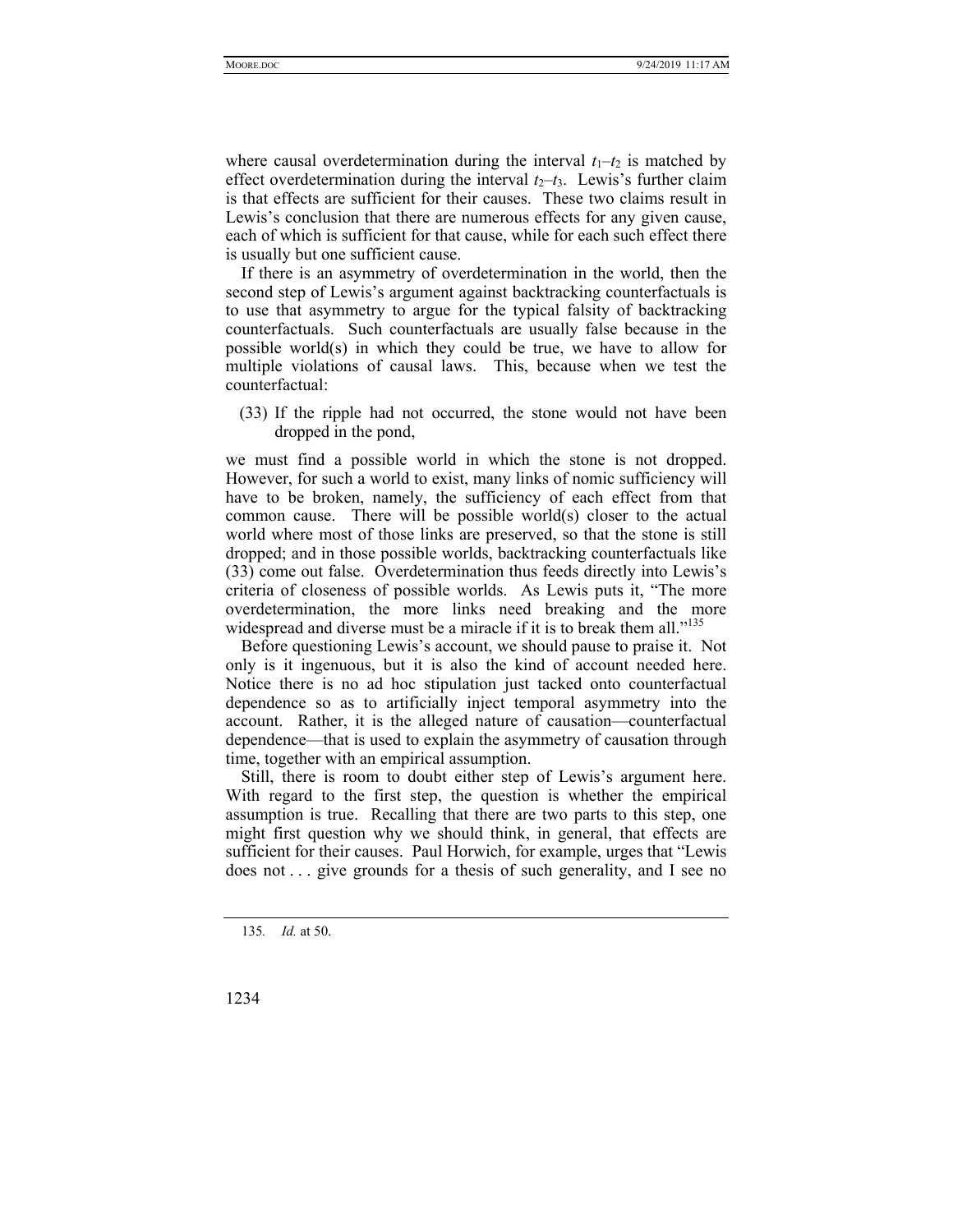reason to accept it."136 Yet on standard logic, if *c* is necessary for *e*, then *e* is sufficient for *c*. If the counterfactual theory of causation is true, then every effect is sufficient for its cause. It may seem that Lewis cannot assume the truth of his theory in order to argue for it; yet notice that the asymmetry argument is a kind of reductio argument against the counterfactual theory. Assume the counterfactual theory is true; if so, then it has the absurd consequence that effects cause their causes. Lewis is thus here entitled to assume the truth of his theory in order to show that it does not generate this absurd consequence.

If, on the counterfactual theory, effects are generally sufficient for their causes, then one is still left with the other part of the first step of the argument, that is, with the counting question of whether causes have multiple effects (each of which is sufficient for its cause) more often than effects have multiple *sufficient* causes. Notice that this is not the question of whether there are more causes than there are effects; it is rather the question of whether there are more *sufficient* causes than there are effects.

My own sense is with Lewis on this one. It is plausible that every cause has multiple effects and equally plausible that every effect has multiple causes. Yet on the counterfactual theory of causation each of these multiple effects is sufficient for its cause, whereas, on the same theory, that is not necessarily true of each of these multiple causes. In fact, only rarely do we find redundancy mechanisms that ensure the existence of some effect even if what in fact causes it were to fail to cause it. On the assumed theory, causal overdetermination cases are not the norm, but effect overdetermination cases are.

More troublesome for Lewis is the second step of his argument, the step that moves from asymmetry of overdetermination to the falsity of backtracking conditionals. Lewis's argument was that overdetermined events cannot easily be removed in selecting possible worlds because to do so involves numerous law violations.<sup>137</sup> Therefore, backtracking counterfactuals are almost always false, because the event referred to in

 <sup>137.</sup> Law violation is the only sense I can make of Lewis's notion of the "miracle" involved in breaking the "link" between events, one of which is nomically sufficient for the other. Lewis, *Counterfactual Dependence and Time's Arrow*, *supra* note 82, at 50. I am thus at a loss to understand Lewis's later remark that in assessing the size of miracles (and thus the closeness of worlds), "[i]t's a blind alley to count violated laws." DAVID LEWIS, *Postscripts to "Counterfactual Dependence and Time's Arrow*,*" in* PHILOSOPHICAL PAPERS, *supra* note 82, at 52, 55.



 <sup>136.</sup> HORWICH, *supra* note 88, at 215.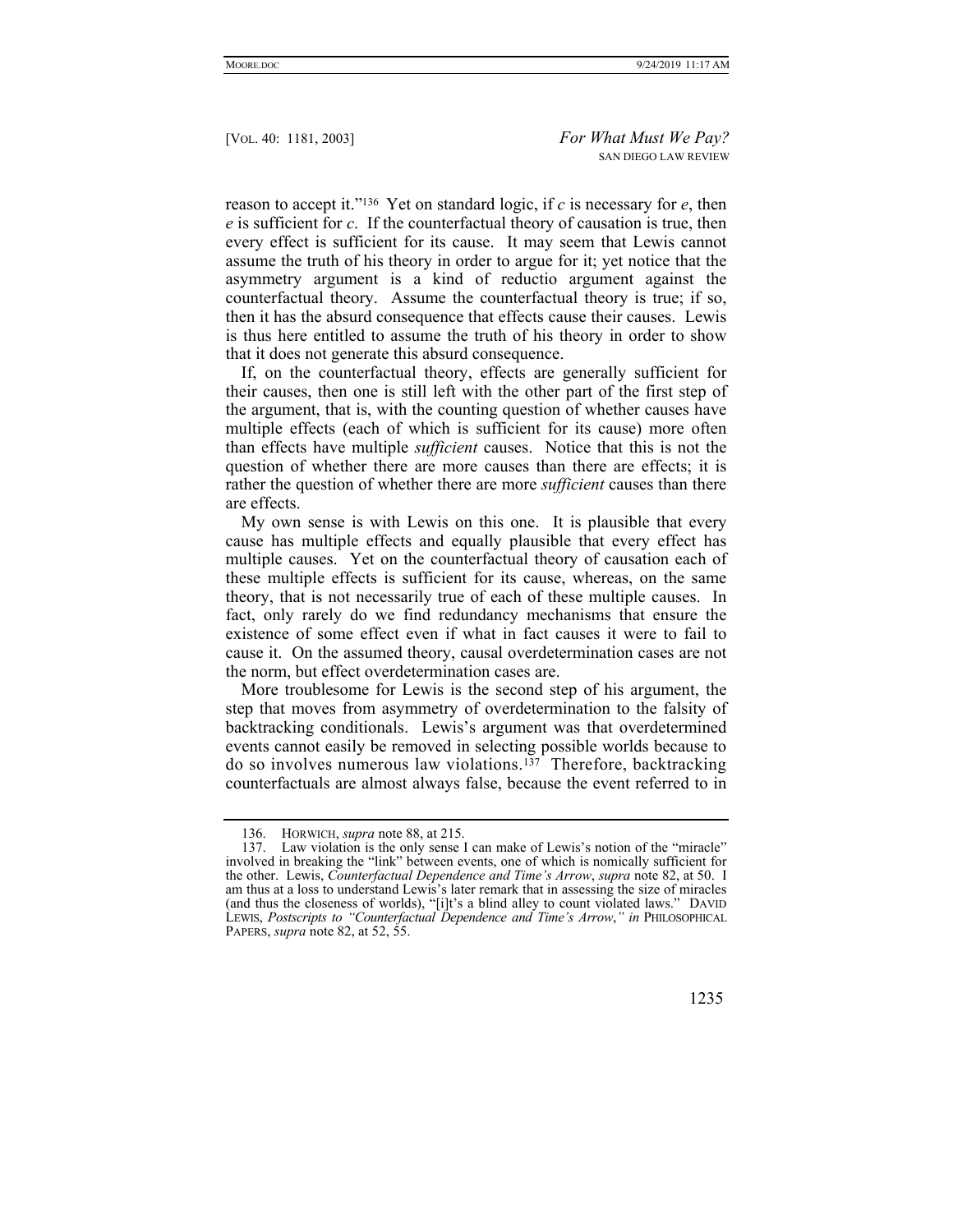their consequents must exist (given the sufficiency of other effects for it), despite the nonexistence of the event referred to in their antecedents. For example, even without the occurrence of some ripple  $R_1$ , the stone still must have been dropped, given the sufficiency for such stonedropping of each ripple  $R_2, R_3, \ldots, R_n$ .

If this is a good argument against backtracking counterfactuals ever being true, is it not an equally good argument against forward directed counterfactuals ever being true in causal overdetermination cases? In the concurrent overdetermination case of the two fires that join forces to burn down plaintiff's house, consider the counterfactual:

(34) If the defendant's fire had not been set, the plaintiff's house would not have been burned to the ground.

Since this is an overdetermination case, we should find the possible world where plaintiff's house would have been burned to the ground closer to the actual world than the possible world in which the house would not have been burned. Therefore, (34) is false, and the defendant's fire did not cause the destruction of the house (and neither did the other fire). This would stick Lewis with the extremely unacceptable conclusion that in all causal overdetermination cases there is no causation of the destruction by any single fire—not "too much causation," (that is, too many causes), but no causation at all. No theory of causation can accept this conclusion.

Worse, Lewis's theory also seems committed to backwards causation in the causally overdetermined cases. Imagine a possible world in which there is no burning of the plaintiff's house to the ground. Keeping that world as close as can be to the actual world means not having multiple law violations; therefore, in that world neither of the fires exist (if they did, given the sufficiency of each, there would have been a destruction). So the backtracking counterfactual:

(35) If plaintiff's house had not burned to the ground, there would not have existed either fire,

is true, and on the counterfactual theory of causation, the house burning caused each fire.<sup>138</sup>

The upshot is that Lewis needs a notion of closeness of possible worlds that does not take the minimization of law violations to make for a closer world per se. Perhaps there is a volume discount on multiple violations of the same law? If so, then perhaps Lewis can avoid these two absurd conclusions in the causal overdetermination cases. But by

 <sup>138.</sup> This is a point nicely made by HORWICH, *supra* note 88, at 215.

<sup>1236</sup>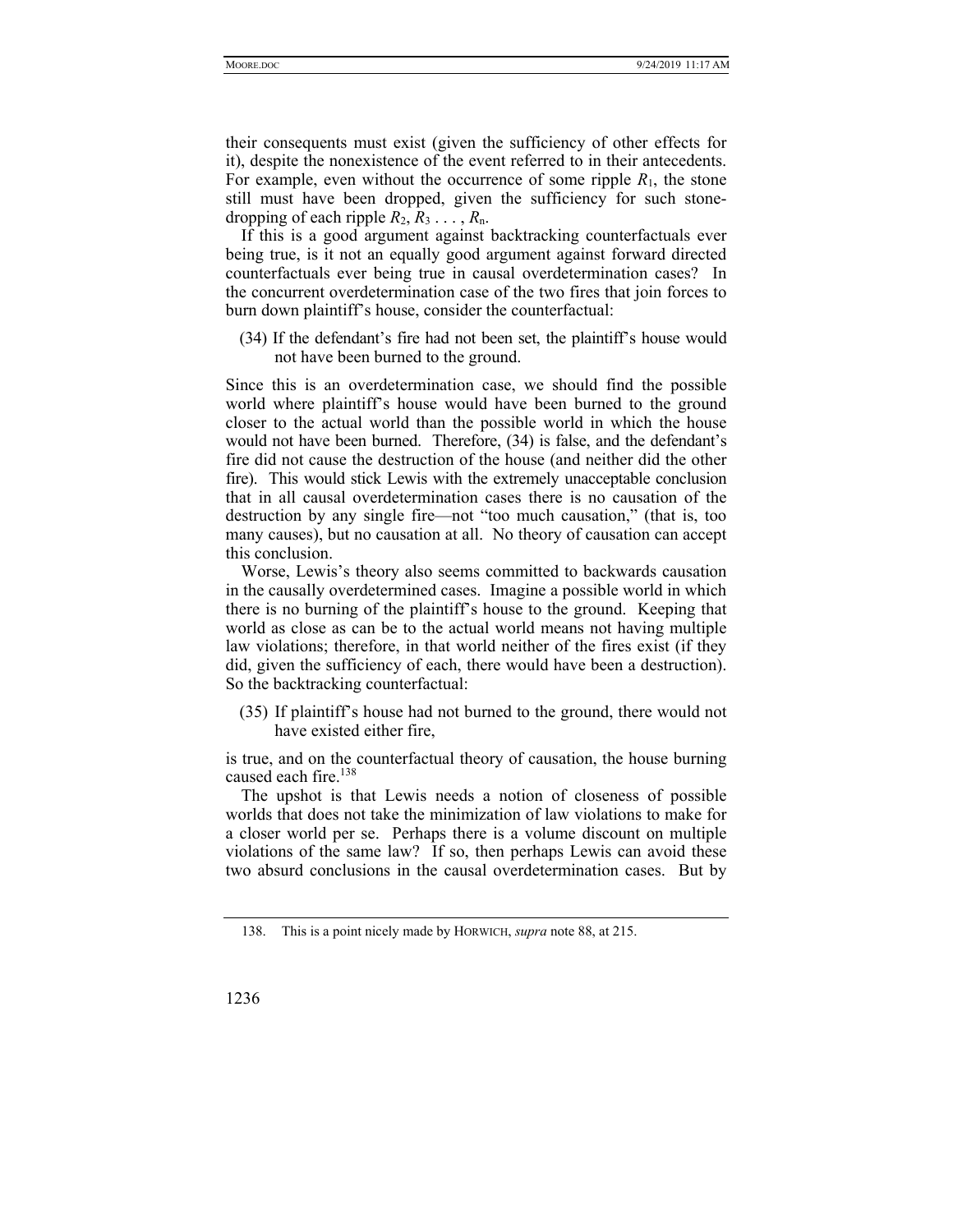the same token, he will not have solved the original worry about the temporal asymmetry of causation in nonoverdetermination cases.

What Lewis really needs is to argue that, appearances to the contrary notwithstanding, there are no true causal overdetermination cases. There is a very popular argument to this conclusion in both the legal and the philosophical literature.<sup>139</sup> It goes like this. If we look closely at supposed cases of causal overdetermination, we will see that there are never really duplicative sets of sufficient conditions for the same effect. There will always be differences in the effect if one or another of the sufficient conditions, or both together, cause "it" so that, really, "it" will not be numerically the same event at all.

In the two fires example, if fire one gets there first, that will be a different house destruction than if fire two gets there first, and both will be different destructions from the destruction that would occur from the fires joining and the resultant fire destroying the house. There will be qualitative differences in the destructions, for instance, different temporal locations or durations, different spatial occupations, different amounts of energy, and so on. These qualitative differences will then make for numerical differences in destruction events across the three possible worlds imagined.

As I shall examine in the next subsection, there are good reasons to believe that this argument is false, root and branch. The only point needed here is a more modest one: Lewis could not avail himself of such an argument without destroying the asymmetry of overdetermination on which his theory rests. For if fine-grained individuation of effects works to dissolve problems of causal overdetermination, then fine-grained individuation of causes will also dissolve the apparent overdetermination of causes by their multiple effects. A fire that destroyed but one house would be a different fire from one that destroyed two houses, three houses, or a whole town. Lewis must thus reject this supposed dissolution of causal overdetermination, and, in fact, he does so.<sup>140</sup>

 <sup>140.</sup> Sort of. *Compare* LEWIS, *supra* note 117, at 197–99, *with id*. at 205 n.26; *see also infra* notes 147, 149.



 <sup>139.</sup> Wright, *supra* note 19, at 1777–80, describes some of the legal literature on this strategy. The drafters of the Model Penal Code, for example, thought they could utilize this strategy to defuse the counterexamples presented by overdetermination cases. *See* MODEL PENAL CODE § 2.03(1) cmt. 2 (1985). In philosophy, this view is represented by MACKIE, *supra* note 77, at 46–47, and McDermott, *supra* note 125, at 539–44.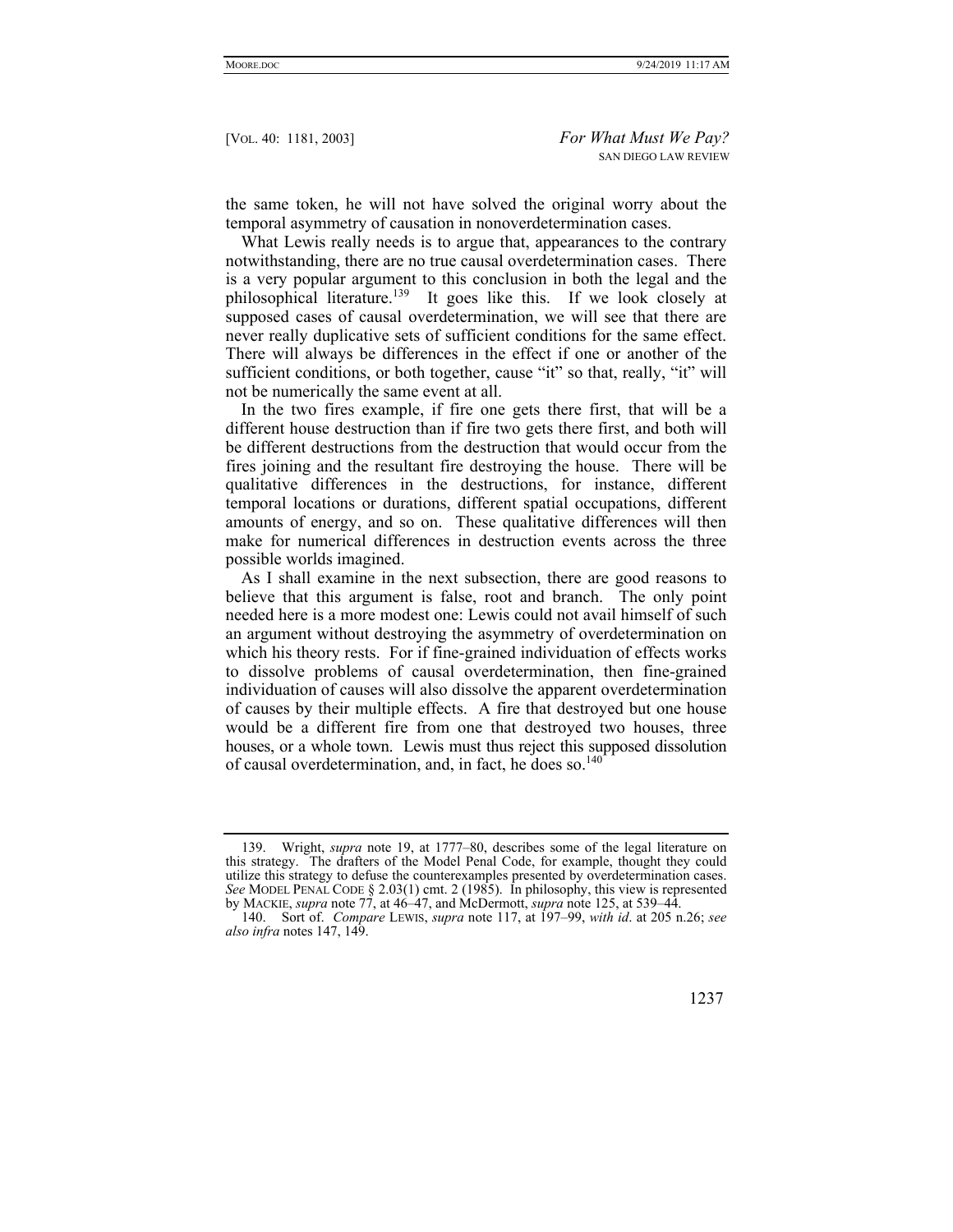## *2. The Necessity of Direct or Stepwise Counterfactual Dependence for Causal Dependence*

We have been considering the question of whether counterfactual dependence is sufficient for the existence of causation. I turn now to the question of whether counterfactual dependence is even necessary to causal dependence, the "ancestral" of causation. Is it, in other words, even a part of the story about the nature of causation?

The principal reason for thinking that direct or stepwise counterfactual dependence is not even necessary to causal dependence stems from the causal overdetermination cases. The general form of the worry is easily grasped. A causal overdetermination case is one where two or more sets of conditions are independently sufficient for the production of some harm. For example, if each of two fires is sufficient for the destruction of a house, then it follows that neither fire is independently necessary for the house's destruction. On the usual counterfactual theory of causation, where it is at least necessary that a cause be a necessary condition of its effects, that means that neither fire caused the destruction of the house! This is an unacceptable conclusion, both metaphysically, because it goes against firm causal intuitions, and morally and legally, because it exonerates two culpable fire-starters from liability for harm that they plainly caused.

 It is also unacceptable because such a conclusion is hard to square with another implication of the counterfactual theory in these overdetermination cases, namely, the implication that because the two fires together are jointly necessary, they, considered together as a disjunctive unit, did cause the destruction.<sup>141</sup> If neither fire alone caused the destruction, how can the inclusive disjunction of them cause the destruction? Our normal logic is that if fire<sub>1</sub> does not cause the destruction, and if fire<sub>2</sub> does not cause the destruction, then it is not the case that either fire<sub>1</sub> or fire<sub>2</sub> (or both) caused the destruction. Formally,  $({\sim C}x \cdot {\sim C}y) \supset ({\sim C}x \cdot y)$ .

 <sup>141.</sup> Lewis, like many other philosophers, *see, e.g.*, D.M. ARMSTRONG, UNIVERSALS 82–83 (1989), finds disjunctive combinations of events with causal powers to be counterintuitive. LEWIS, *supra* note 117, at 212; DAVID LEWIS, *Events*, *in* PHILOSOPHICAL PAPERS, *supra* note 82, at 266–69. Lewis thus proposes that we regard the two sufficient fires as parts of one larger event, "the fires of April," say. LEWIS, *supra* note 117, at 212. Then one can say that this larger event was necessary for the destruction of the house. Still, even as a matter of mereology, there is a puzzle here. Some larger event *c* is a cause even though no part of *c* is a cause. More exactly: Event *c* consists of two parts, *c*<sup>1</sup> and *c*2. There is no other part to *c*; *c*1 does not cause *e*; *c*2 does not cause *e*; yet *c* does cause *e*? Suppose a hammer blow (of more force than needed) causes a chestnut to be cracked. Surely the hammer blow causes the chestnut to be cracked only if some part of that blow causes the chestnut to be cracked. It is only in the limiting case where *c* is a minimally sufficient condition that there would be no mereological puzzle here. Yet in the cases here considered we know that  $c$  is not minimally sufficient.

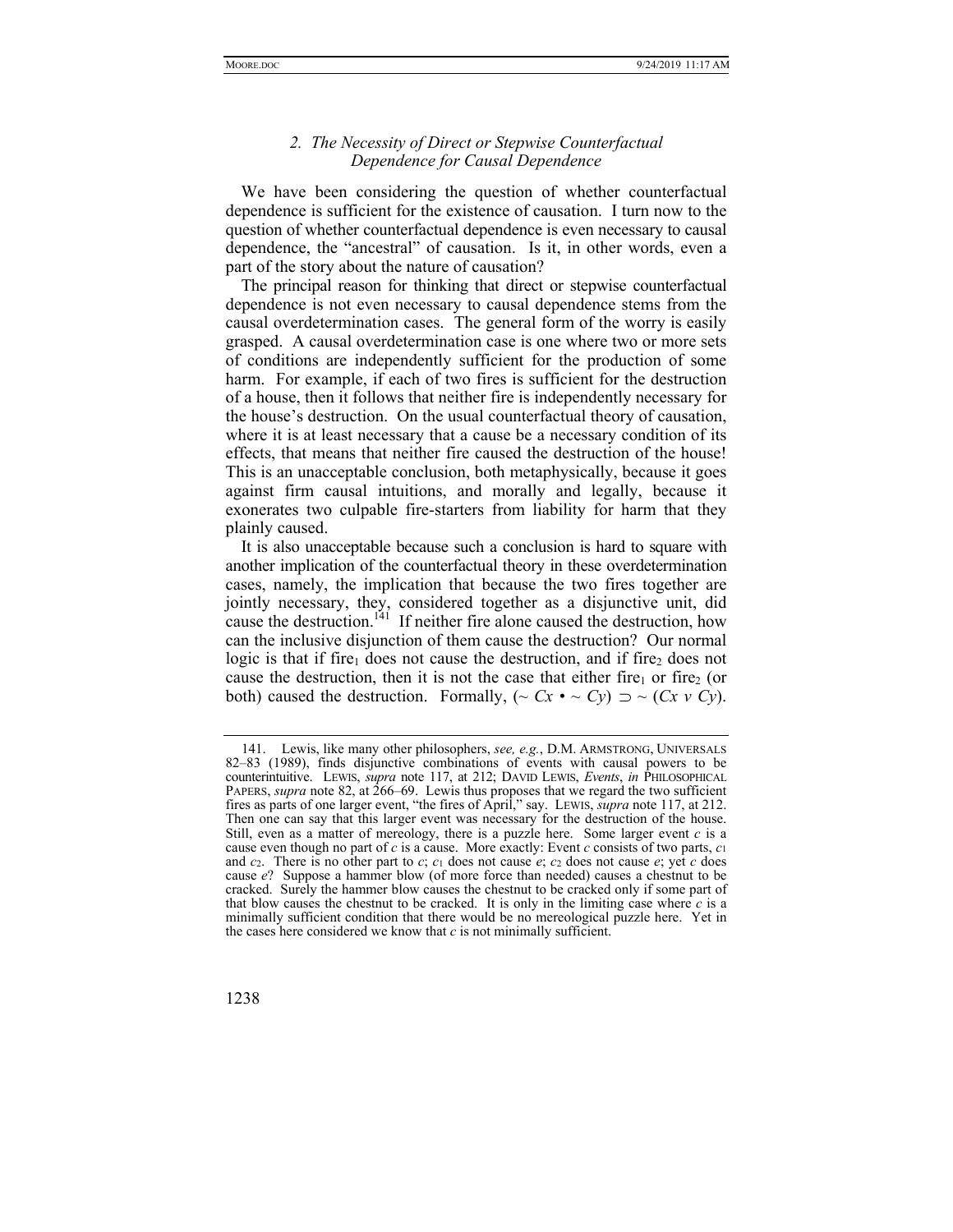This is no more than DeMorgan's Laws in logic. The counterfactual theory, however, contradicts this: The inclusive disjunction of the occurrence of fire<sub>1</sub> and the occurrence of fire<sub>2</sub> is a cause of the destruction (because that disjunction is necessary to that destruction), even though it is not the case that either fire caused the destruction (because neither fire was necessary to that destruction).

A common legal response to this well-known objection to the counterfactual theory of causation is by-and-large a puzzling response. Those many legal theorists who recognize that none of the defensive maneuvers, which we shall shortly examine, rescue the theory, nonetheless put aside the overdetermination cases as an unimportant and rare kind of aberrational side show. Yet the number of overdetermination cases that actually occur in real life is irrelevant to the problem they pose for the counterfactual theory. Unless appearances are deceiving, the overdetermination cases by themselves show that the counterfactual theory cannot be a theory of causation. At most, the theory could give a heuristic for the existence of causation. But what causation *is* would be untouched by the theory.

So I take such cases seriously as a challenge to the counterfactual theory. There are five kinds of cases that we should distinguish: ordinary garden-variety concurrent causation, symmetrically overdetermined concurrent, asymmetrically overdetermined concurrent, mixed concurrent overdetermination, and preemptive overdetermination. The ordinary, garden-variety concurrent cause cases are those numerous cases where several simultaneously present conditions are all individually necessary, and only jointly sufficient, for the production of some harm. Such cases are ordinary or garden-variety in that they are not overdetermination cases, and thus do not pose any problems for the counterfactual theory of causation. I mention them because they form a helpful background against which to see clearly the four kinds of overdetermination cases.

(1) A symmetrically overdetermined concurrent cause case is exemplified by the two fires, each sufficient by itself to burn the plaintiff's house, that join and together as one fire burn the house.<sup>142</sup> Simultaneously noisy motorcycles, the noise of each of which would scare the plaintiff's horse, $143$  flood waters that join to flood a farm, and mortal wounds simultaneously inflicted, are further examples of

<sup>142</sup>*. See* cases cited *supra* note 21.

 <sup>143.</sup> Corey v. Havener, 65 N.E. 69 (Mass. 1902).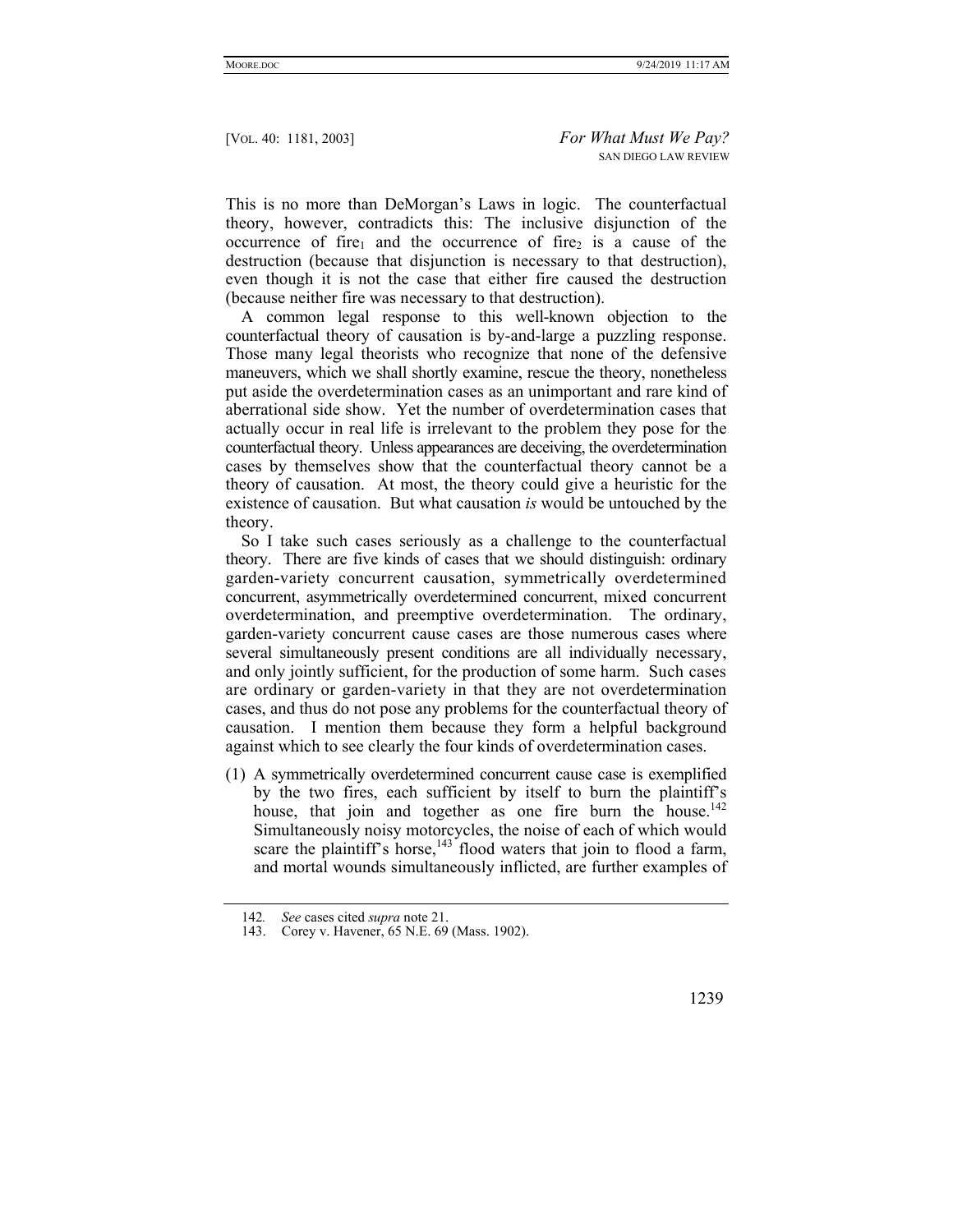such cases. Such cases are overdetermination cases because each fire, flood, and motorcycle, is individually sufficient to produce the effect in question. They are concurrent because they cause such an effect only commingled into one fire, one sound, one flood, one wound, or one blood loss, and they are symmetrical in that each fire, etc., is equally potent, that is, sufficient.

- (2) In an asymmetrically overdetermined concurrent cause case, by contrast, one or more sufficient fires merges with one or more fires that are not individually sufficient. Or a small flood, insufficient to damage the plaintiff's land, is joined by a big flood that would have been sufficient by itself to damage the plaintiff's land.<sup>144</sup> Or, one defendant inflicts a small wound, another defendant inflicts a major wound that causes such rapid loss of blood that the victim would have died from that alone, but the victim in fact dies from loss of blood from both wounds.<sup>145</sup>
- (3) A mixed concurrent cause case is one that stands halfway between the ordinary, garden-variety concurrent cause case and the symmetrically overdetermined concurrent cause case. For example, three equally sized fires join to burn the plaintiff's house, when any two of them would have been sufficient to do the job.
- (4) Finally, a preemptive overdetermined cause case is one where there are two conditions poised to do some damage, each being sufficient to do so, but one operates first, preempting the ability of the other to cause the harm. For instance, two independently set fires, each sufficient to burn the plaintiff's house, do not join. One fire reaches the house first and burns it to the ground, and then the second fire arrives, but there is no house to burn.146

Notice that all of these cases pose the same general problem for the counterfactual theory of causation: The presence of a sufficient condition renders the other condition not necessary, and thus, not a cause under the counterfactual theory. Still, the cases differ enough to have generated

 <sup>146.</sup> Perhaps the most famous preemptive cause case is the hypothetical one put by James Angell McLaughlin, *Proximate Cause*, 39 HARV. L. REV. 149, 155 n.25 (1925). *A* and *B* each independently intend to kill *V*, who is headed out into a desert; *A* drains *V*'s water keg, replacing the water with salt; *B* steals the keg not knowing of the substitution; *V* dies of thirst.



<sup>144</sup>*. See* City of Piqua v. Morris, 120 N.E. 300, 300 (Ohio 1918) (describing a situation where negligent maintenance of drainage wickets on a reservoir joined a flood so large that it would have overflowed the drainage wickets even if properly maintained).

 <sup>145.</sup> People v. Lewis, 57 P. 470, 473 (Cal. 1899) (concluding that where a murder victim died from the loss of blood caused by a major knife wound and a minor bullet wound, both wounds caused the death because "[d]rop by drop the life current went out from both wounds, and at the very instant of death the gunshot wound was contributing to the event").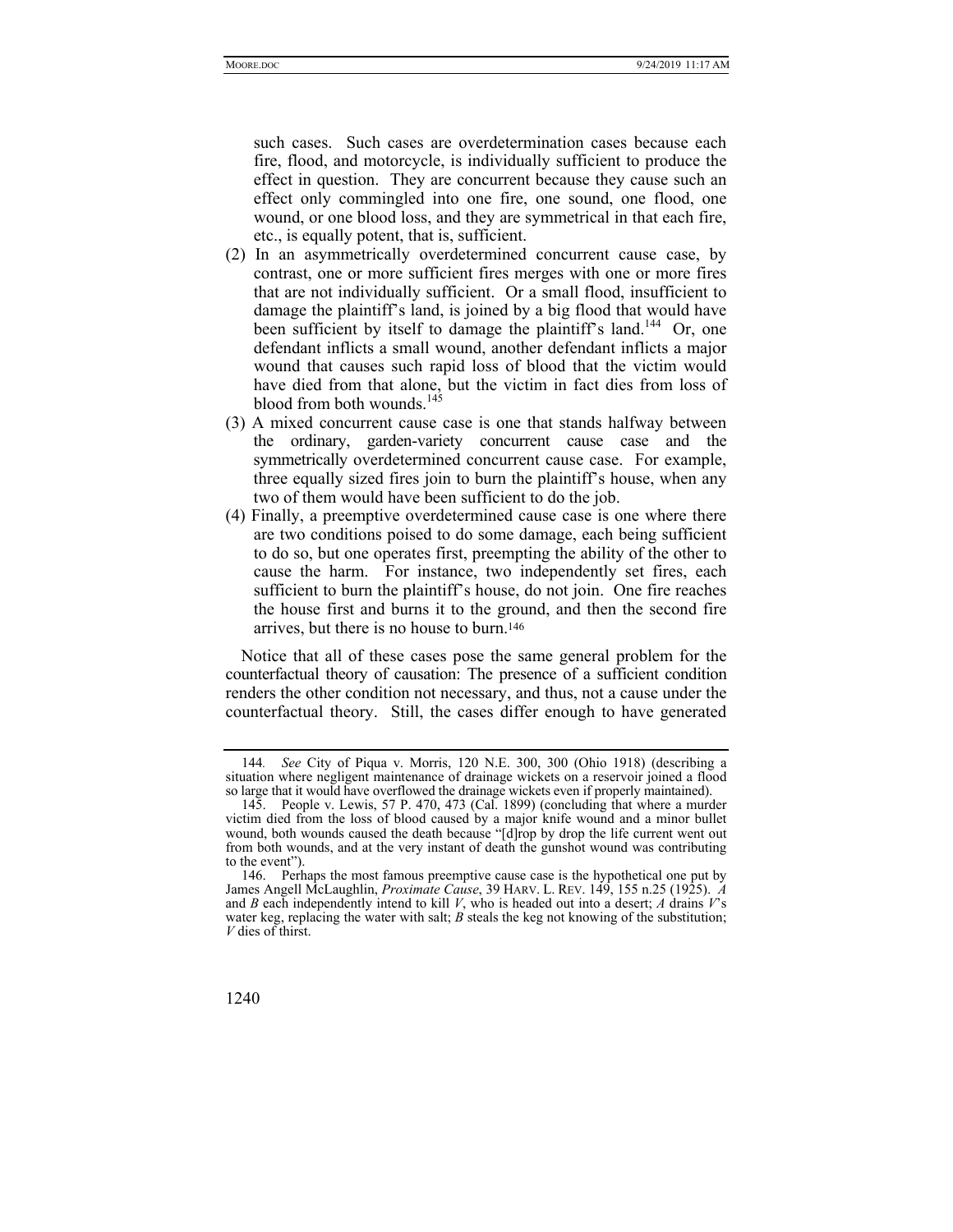different attempts to wiggle around them, so I shall treat the four kinds of overdetermination cases separately below.

Before doing so, however, I shall first address the general defensive strategy commonly applied to them all. This is the fine-grained individuation of effects strategy mentioned before, a strategy that seeks to show that there really are no overdetermination cases of any kind. Earlier I addressed only the usability of such a strategy by someone, such as David Lewis, who relies on overdetermination of causes by their effects to answer the problem of asymmetry though time. Now, I shall address the correctness of the move, considered by itself.

There are three reasons to reject the move. The first is the extraordinary promiscuity introduced into the counterfactual theory by the fine-grained defense of it.<sup>147</sup> If any difference in properties of an event, such as a house destruction, makes for a different event across possible worlds, then the number of conditions necessary for that event, with exactly these properties, is staggering. To begin with, if one allows any difference in relational properties to make a difference in event identity, then every event is a necessary condition for every other event. Consider the house destruction by fire. If this occurred three years after Princess Diana's death, then a relational property of the event is that it occurred three years after Princess Diana died. Princess Diana's death was necessary for the event to have this property, so Princess Diana's death was one of the causes of the house destruction.

Even if one stipulates away changes in relational properties, the finegrained move generates enormous promiscuity. Think of the conditions necessary for the house destruction that occurred to have had exactly the properties it did: the exact temporal duration of the burning of the house, the intensity of the heat generated, the sounds made by the destruction. Facts such as how the house was built, what age wood was selected, and

 <sup>147.</sup> David Lewis gave his own examples of promiscuity in (at one time) rejecting the move for this reason. *See* LEWIS, *supra* note 117, at 197–98. Yet Lewis ultimately came to think that there was no determinate answer to the question of event individuation across possible worlds and that one could rescue the counterfactual theory from overdetermination counterexamples with the extremely fine-grained theory of "event alterations." An event alteration is any change, no matter how minute, in the time, place, and manner of event occurrence. Lewis then made causation depend on event alterations and not on event identity. *See* Lewis, *supra* note 79, at 186–88. As Lewis recognized, his adoption of the fine-grained strategy leaves the counterfactual theory open to the objection that "almost everything that precedes an event will be counted among its causes." *Id*. at 188. Lewis hoped one could deal with the flood by pragmatic considerations ruling out small differences in most contexts.

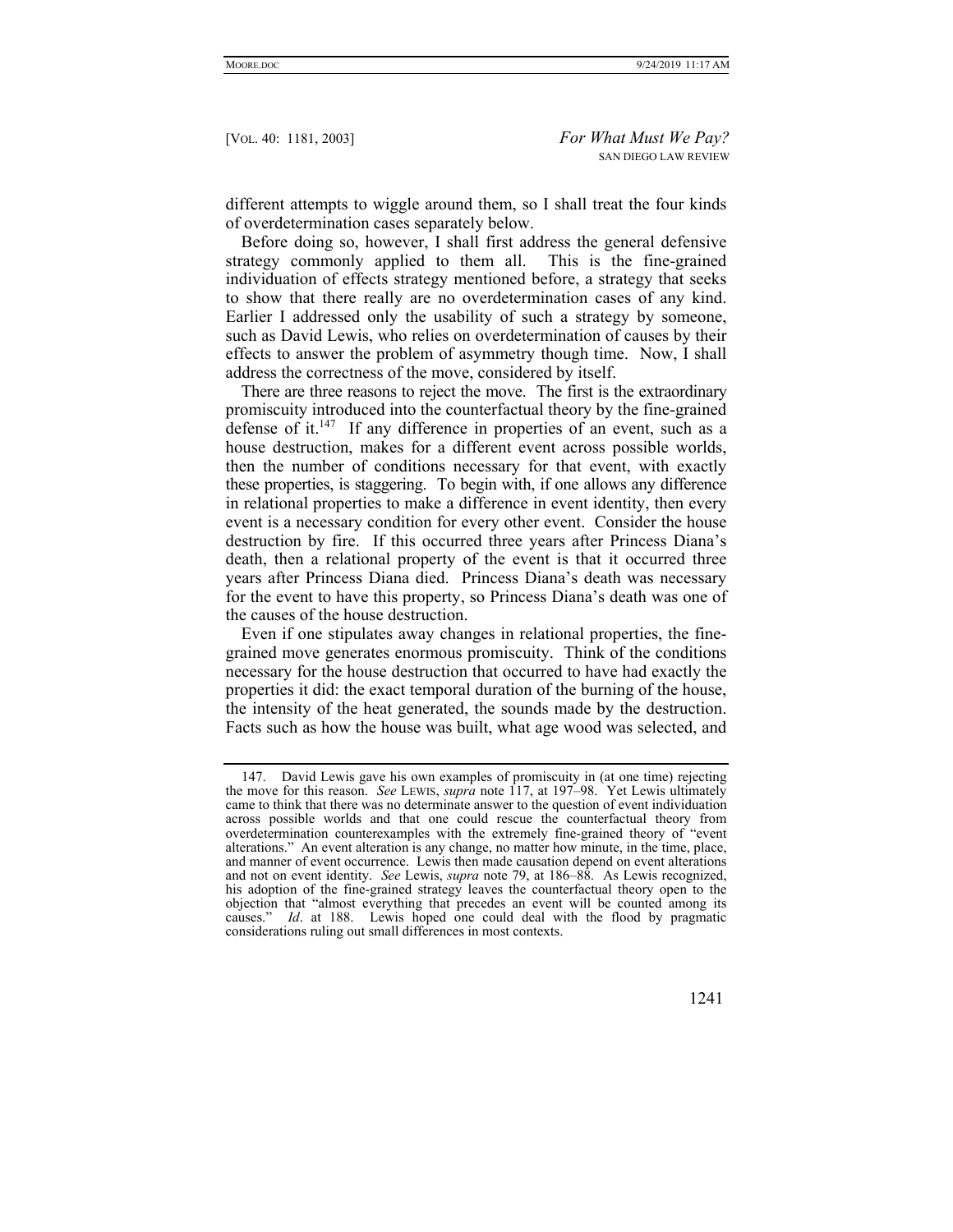the type of insulation material selected, join a million other items to generate precisely the intensity of heat the house burning possessed. So a cause of the house burning, along with the defendant's negligent starting of a fire, was the degree of termite infestation? Surely not.

Even worse, many of the necessary conditions for the effect to have exactly the properties it in fact had are conditions that retarded and delayed the effect and thus seem in no sense to be the cause of that effect. For example, you throw gasoline on my house and light it up. I desperately try to put out the fire by throwing water on it. My water slows the fire somewhat but does not extinguish it, and my house is destroyed. On the fine-grained view, my water-throwing is as much a necessary condition of my house's destruction as your gas-throwing and lighting. For, according to this view, that destruction would have been a different destruction had I not thrown the water.<sup>148</sup>

Second, the fine-grained move adopts a theory of numerical identity of event tokens across possible worlds that seems wrong on its face. In the actual world, it is true that at any one time, if two putatively distinct particulars do not share all of their properties, then they cannot be one and the same particular. This Leibnizian criterion of identity says that a difference in properties makes for a lack of identity between the particulars possessing such properties, and the principle is surely true at a given time in the actual world. However, it is just as surely false as a criterion of numerical identity over time. On the most plausible theories of personal identity, you are the same person now as you were two years ago even though the properties you possess differ somewhat. You are

As to just why common sense is correct (and the counterfactual theory thus incorrect) here is a matter of some philosophical puzzlement. *See* Bennett, *supra* note 76 (who first raised the asymmetry problem against the counterfactual theory); Lawrence Brian Lombard, Causes, Enablers, and the Counterfactual Analysis, 59 PHIL. STUD. 195 (1990); Penelope Mackie, *Causing, Delaying, and Hastening: Do Rains Cause Fires?*, 101 MIND 483 (1992). Despite this extensive literature, I do not raise the asymmetry between delayers and hasteners as a separate problem for the counterfactual theory. In truth, the problem is part and parcel of the problem posed for the counterfactual theory by omissions. In a nutshell, delayers (*c*) are mere preventions of events that, had they not been prevented by *c*, would themselves have caused some event *e*. Event *c* does not cause event *e* in such cases, not because *c* is an omission (which it is not), but rather because *c* would have to cause *e through* an omission (namely, the omission of some putative cause of *e*). *See* discussion *supra* notes 124–27.



 <sup>148.</sup> I am assuming that the counterfactual theorist adopts Jonathan Bennett's proffered solution to the apparent asymmetry between hasteners (which generally seem to cause what they hasten) and delayers (which generally seem not to cause what they delay). Bennett's solution is to deny the asymmetry, so that events that either hasten or delay some event *c* are among its causes. JONATHAN BENNETT, EVENTS AND THEIR NAMES 70 (1988). This, of course, exacerbates the promiscuity problem for the counterfactual theory by treating delayers as causers when common sense clearly rejects them as such.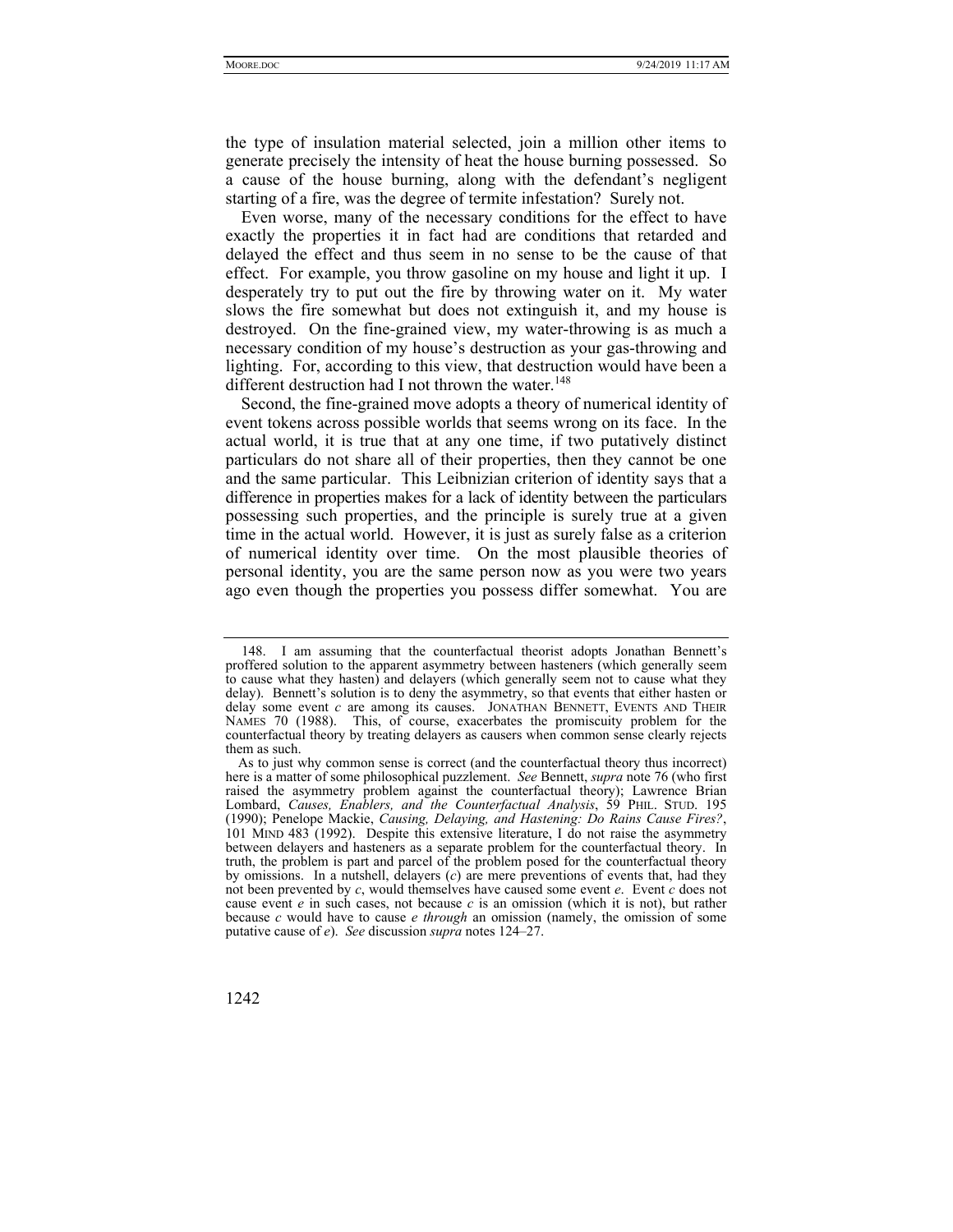taller, shorter, heavier, smarter, and nicer than you were then, but none of these are your essential properties. Over time it is only your essential properties that must remain unchanged for you to remain you.

The same is true for event identity across possible worlds. Grant for the moment that there would be minute differences in duration, intensity, and sound, in the house destruction(s) in three different possible worlds: one where the defendant's fire burns the house by itself, another where the other fire does the job by itself, and a third possible world where both fires join to burn down the house. Unless these minute differences in house burnings affect the essential properties, there is but one house burning event here.<sup>149</sup>

The third reason takes away the arguendo concession just made: Why must it be the case that there is any qualitative difference in the three house burnings imagined? Surely it is possible that in every detail, save causal genesis, the "three" house burnings are qualitatively identical. In which case, even granting the erroneous extension of Leibniz to identity across possible worlds, there would be the unwanted conclusion of no causation in the overdetermination cases.

I conclude that the attempt to dissolve the problem here by showing that there are no overdetermination cases fails entirely. There are such cases, and we should now see how the counterfactual theorist proposes to deal with them.

#### *a. Symmetrically Overdetermined Concurrent Cause Cases*

There is an old saying in philosophy to the effect that one person's reductio ad absurdum is another person's valid inference. One response of the counterfactual theorist is to admit that there is no causation in the symmetrically overdetermined concurrent cause cases. David Lewis came close to this when he professed to lack any firm pretheoretical intuitions about such cases.150 Even if this were true, still the counterfactual

 <sup>149.</sup> Lewis, *supra* note 79, at 185–88. Lewis attempted to sidestep this objection by granting its truth vis-à-vis actual event identity but substituting an extremely fine-grained notion of event alteration. An event is altered by any change in its time, manner of occurrence, or spatial location, across possible worlds so that even though it is the *same* event it still would be an *altered* event if it would change to any degree in any of these dimensions. This is fine as far as it goes. The rub comes when Lewis then sought to alter the counterfactual analysis of causation so that event alteration is important and event identity is not. *See generally infra* text accompanying notes 176–91 (rejecting this altered counterfactual analysis).

 <sup>150.</sup> Lewis, *Causation*, *supra* note 82, at 191 n.12. Lewis later disavowed the lack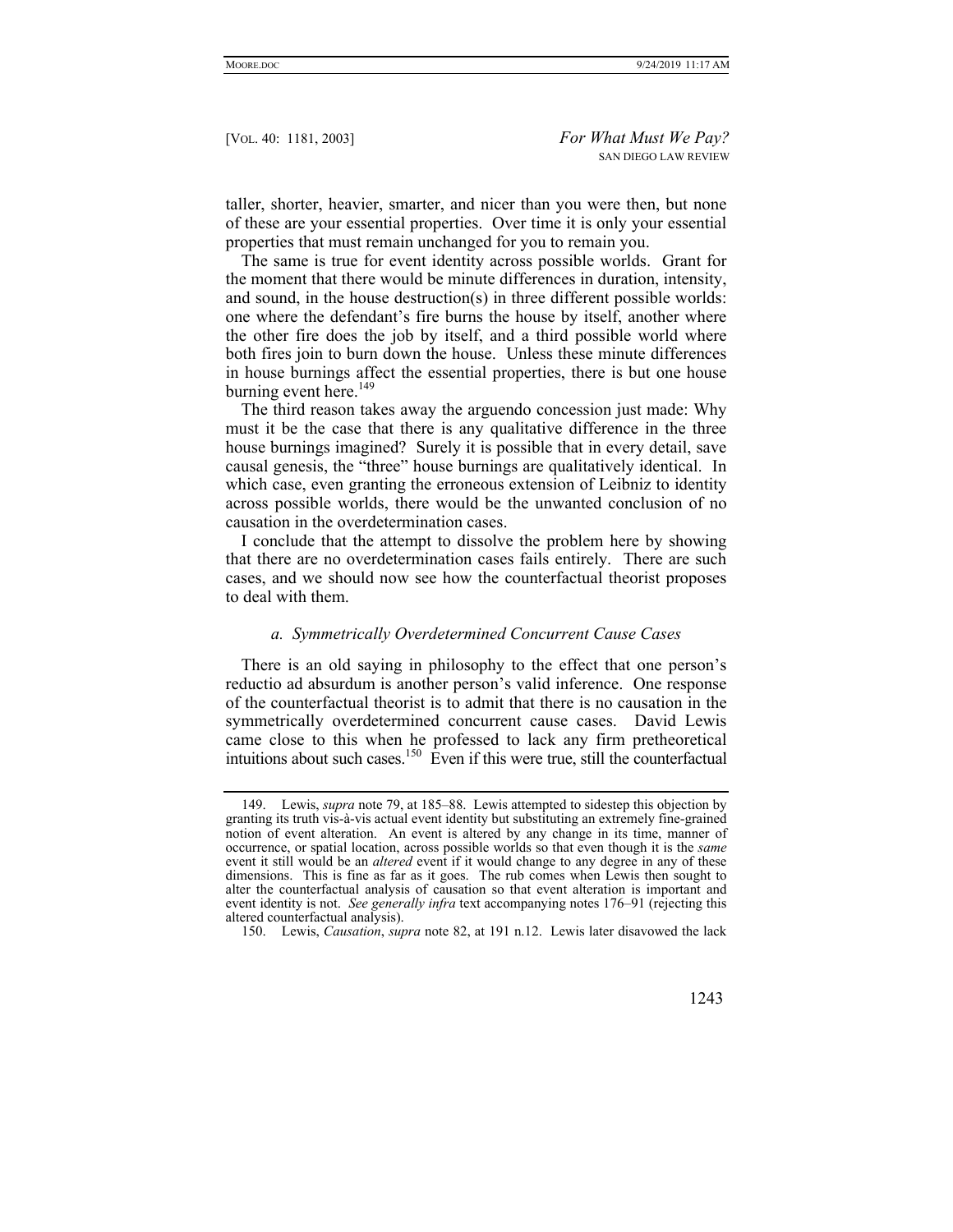theorist has to account for the fact that his theory does not lack firm conclusions here. On the counterfactual theory, it is plain that in these cases neither sufficient condition is necessary to the occurrence of the harm. Thus, on the counterfactual theory, a firm conclusion of no causation fails to match Lewis's unfirm intuitions, which should not happen if Lewis's theory is to match our pretheoretical intuitions about causation.151 In any case, no one really believes such denials. Of course there is causation in such cases, and a theory that cannot account for that fact cannot be an acceptable theory of causation. The law of torts and of crimes joins common sense in finding causation in almost all such cases.

If we accept as we must two facts: (1) there is causation between  $c_1$ and  $e$ , and between  $c_2$  and  $e$ , in the symmetrically overdetermined concurrent cause cases, and (2) neither  $c_1$  nor  $c_2$  is a necessary condition of  $e$  (even though the inclusive disjunction of the occurrence of  $c_1$  or  $c_2$ is a necessary condition of *e*), then the counterfactual theorist needs some way of rescuing his theory. Very few strategies come to mind.

One possible strategy is to build on the intuition that surely independently sufficient conditions, when *considered together*, are the cause in the joint fire cases. Therefore, when considered separately, they must each be in some sense a cause as well. A number of lawyers and philosophers have thought that they can salvage the counterfactual theory by building on this intuition.<sup>152</sup> They insist that the counterfactual test works in these cases just so long as one restricts the causal question asked to the two fires, the two noises, and so on, considered together. And of course, but for either fire occurring, there would have been no destruction of the house, so the counterfactual test yields the intuitively correct result. Yet how or why one imposes liability on the independent (not in concert) defendant without finding individual causation by that defendant, remains a mystery.

Perhaps one can demystify this proposal in this way: Alter the counterfactual test so that *c* is a cause of *e* if *Oc* ("*e* occurs") is a disjunct of the disjunction, *Oc* or *Od*, and (*Oc* or *Od*) is a necessary condition of *e*? This proposal will not work. Notice that every event is the cause of *e* under this definition. For if *d* is a necessary condition of *e*, then the disjunction is necessary too, whatever event "*c*" names. Let *e* equal the house destruction, *c* equal Princess Diana's death, and *d* equal the fire that burned the house. Then the disjunction is necessary to *e*, so

of any common sense judgments about such cases. LEWIS, *supra* note 117, at 208. The last word on this point by Lewis returned him to his earlier sense that we have no firm intuitions about these cases. *See* Lewis, *supra* note 79, at 182.

<sup>151</sup>*. See* HORWICH, *supra* note 88, at 210; McDermott, *supra* note 125, at 525–26.

<sup>152</sup>*. See, e.g.*, MACKIE, *supra* note 77, at 46–47.

<sup>1244</sup>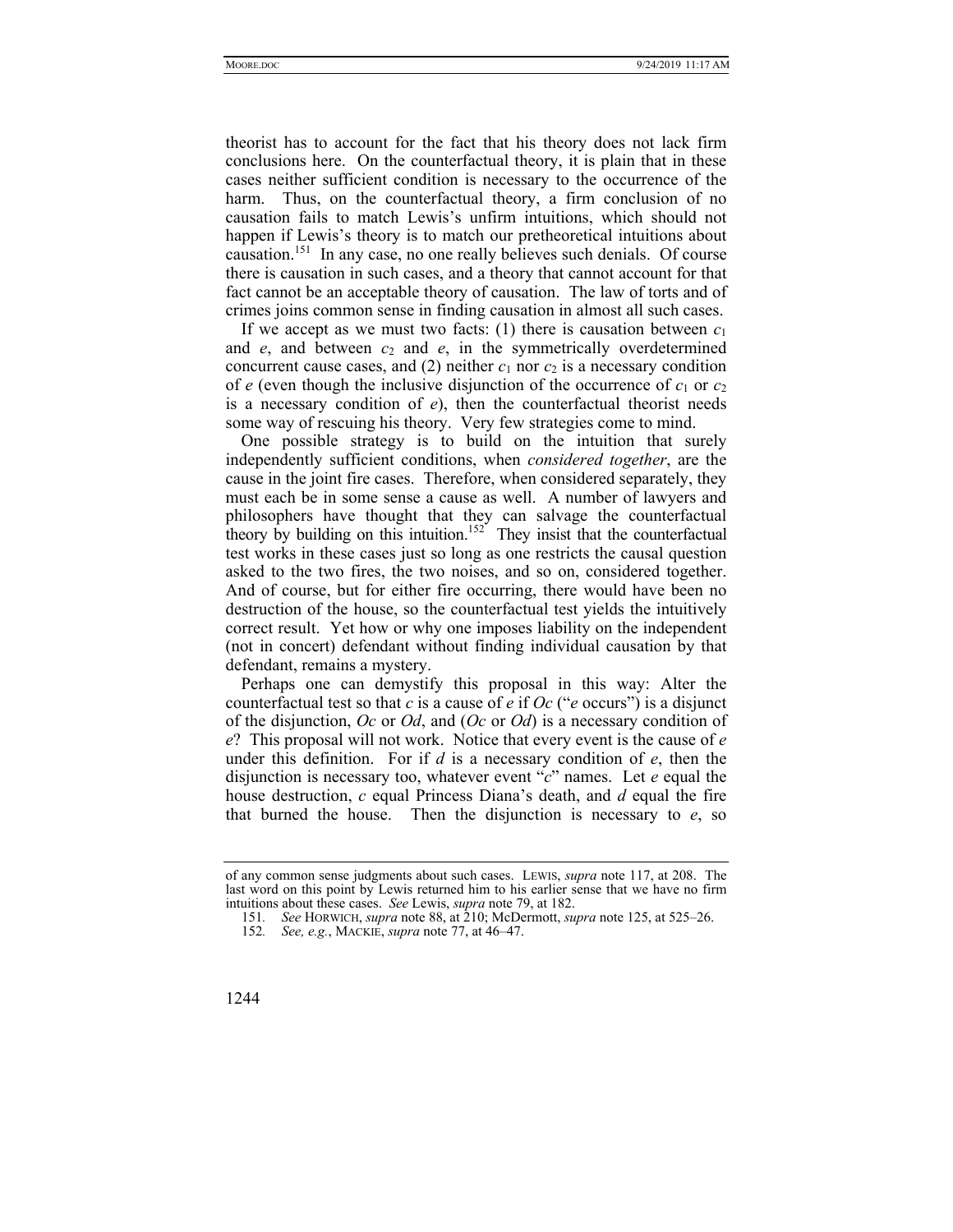Princess Diana's death is a cause of the destruction of the house. To avoid such an absurdity, we could restrict *d* in the above definition to events not themselves independently necessary to *e*. Then the definition works in the symmetrically overdetermined concurrent cause cases. The problem is that the definition excludes the common, garden-variety concurrent cause cases from being cases of causation at all. Let *c* be the electric spark, *e* be the explosion it causes, and  $d_1$ ,  $d_2$  be the presence of hydrogen and oxygen, respectively. On the revised definition, the spark did not cause the explosion because the other conditions  $(d_1, d_2)$  were independently necessary. Of course, *c* could be the cause if one were allowed to disjoin *c* to Princess Diana's death, because in that disjunction the "*d*" is not necessary!

Another approach might be to adapt the strategy by which David Lewis seeks to rescue the theory in the preemptive cause cases. This strategy utilizes his idea of a causal chain. Even if *c* is not a necessary condition of *e*, perhaps *c* is a necessary condition of *d*, and *d* is a necessary condition of *e*. Then there would be counterfactual dependence of *e* on *d*, and of *d* on *c*, and thus, links of causal dependence, and thus, causation between *c* and *e*. Consider the two fires again. Let  $c_1$ ,  $c_2$ , be the independent setting of the two fires, *d* be the burning of the joint fire just before it reaches plaintiff's house, and *e* be the destruction of plaintiff's house. Then neither  $c_1$  nor  $c_2$  is necessary to  $e$ , yet they cause it because they are individually necessary to *d*, and *d* is necessary to *e*. 153

The trick is to make sense of  $c_1$  and  $c_2$  being individually necessary to *d*, while  $c_1$  and  $c_2$  are not individually necessary to *e*. One would have to revert to the fine-grained individuation move put aside earlier. That is, here, one would be finely individuating the intermediate event, *d*, rather than the ultimate effect,  $e$ , but the game is the same.<sup>154</sup> One has to say that the fire after joinder in the actual world is not the same fire as the fire that exists in the possible worlds when there is no  $c<sub>1</sub>$ , or there is no  $c_2$ —the fire is bigger and stronger. The three reasons given for rejecting

 <sup>154.</sup> Thus, Bunzl (in a case where *d* is an electric shock that caused *e*, the death of a person) resorts to very fine-grained individuation of the microphysics of the shock produced by *c*1 (versus that produced by *c*2) in order to conclude that the shock (or is it shocks?) counterfactually depended on *c*1 individually (as well as on *c*2 individually). *Id.* at 141.



 <sup>153.</sup> In the terms of the trade, *d* is a "Bunzl event," an event that is nonredundantly but jointly caused by *c*1 and *c*2, and which itself then causes *e*. *See* Martin Bunzl, *Causal Overdetermination*, 76 J. PHIL. 134 (1979).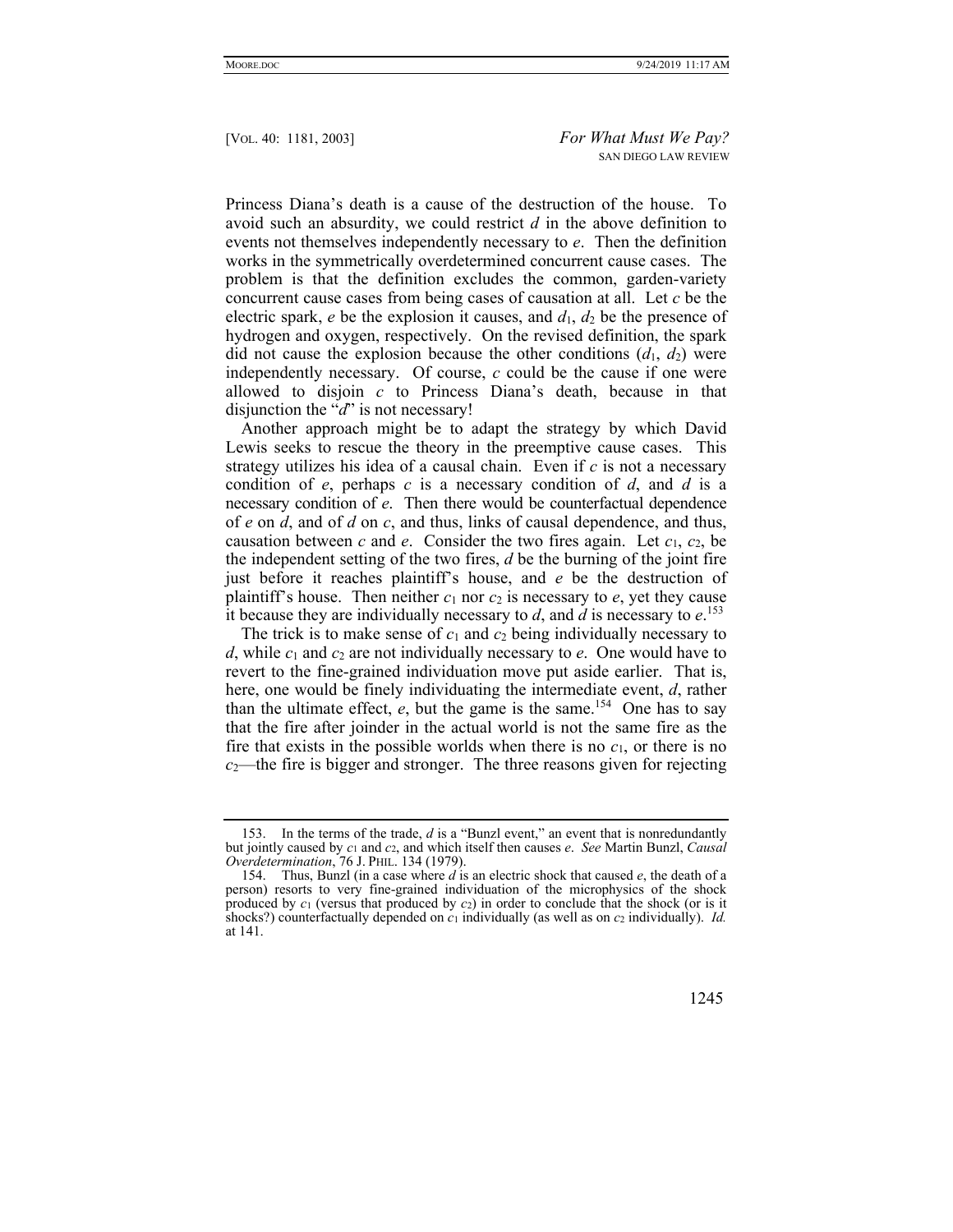this move earlier suffice to reject it here as well.<sup>155</sup> In particular, there is no reason to suppose that there will always be any qualitative difference between the *d* that actually occurred (the joint fire), and the *d* that would have occurred in the absence of  $c_1$  or in the absence of  $c_2$ .

In addition, there is no reason to think that there always will be an intermediate event *d* in such cases on which one can work this "Bunzling." Take Lewis's own example of two neurons,  $C_1$  and  $C_2$ , both firing and causing another neuron, *E*, to fire where the threshold for *E* to fire is below the energy level of the firing of either  $C_1$  or  $C_2$  considered individually.<sup>156</sup> Such cases of direct overdetermination seem not only conceivable but plentiful.<sup>157</sup> Thus, even if, contrary to fact, it worked when it was available, the Bunzl rescue of the counterfactual theory seems unavailable.

A third strategy is to retreat to John Mackie's "INUS" analysis of causation,158 under which each fire is an insufficient but necessary part of a set of conditions that is unnecessary but sufficient for the effect. An event can be a cause of some event *e*, on this view, if it is not necessary to *e* so long as it is a necessary element of a sufficient set of conditions. Each fire, the argument goes, is a necessary member of a set of conditions sufficient for destruction of the house, and the fact that there is more than one sufficient set does not matter because there is no requirement that each set be necessary as well as sufficient for *e*.

Notice that this is not a counterfactual theory of causation, for the account gives up the crucial idea that a cause must be necessary to its effect. Rather, a cause is essentially a sufficient set of conditions with the afterthought that causes are members of minimally sufficient sets of conditions, that is, each member must be necessary for the sufficiency of the set. The idea that causation is a matter of lawful sufficiency is the hallmark of the Humean and neo-Humean theories of causation. Such theories have problems of their own, particularly with respect to the asymmetrically overdetermined concurrent cause cases, the mixed concurrent cause cases, and the preemptive cause cases. Nevertheless, these are outside the domain of our present concern, which is the counterfactual theory of causation.

 <sup>158.</sup> J.L. Mackie, *Causes and Conditions*, 2 AM. PHIL. Q. 245 (1965). Wright's NESS test is essentially the same as Mackie's INUS test. *See* Wright, *supra* note 19.



 <sup>155.</sup> Lewis, puzzlingly enough, seems to favor a fine-grained solution to event identity here. *See* LEWIS, *supra* note 117, at 210–12.

<sup>156</sup>*. Id*. at 210. Lewis believed that we lack any clear intuitions in these cases. *See supra* note 150.

<sup>157</sup>*. See* McDermott, *supra* note 125, at 527–28. This point parallels the point to be made against Lewis's solution to cases of early preemption, *infra* text accompanying notes 166–69.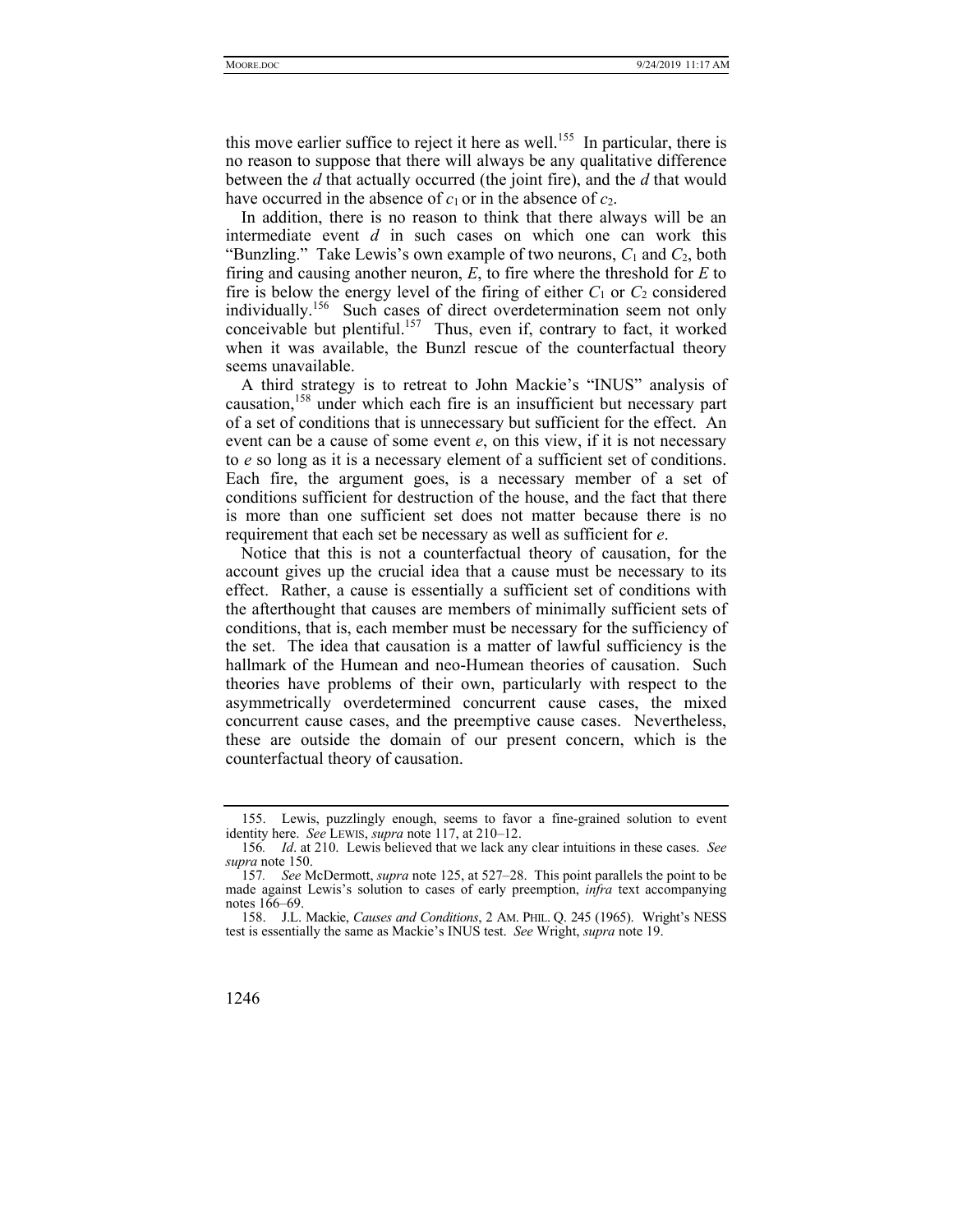I conclude that the counterfactual theory of causation has no way of dealing adequately with the symmetrically overdetermined concurrent cause cases, as long as it remains a truly counterfactual theory of causation.

#### *b. Asymmetrically Overdetermined Concurrent Cause Cases*

There are two varieties of asymmetrically overdetermined concurrent cause cases. In one, the smaller causes that are not individually sufficient are nonetheless jointly sufficient. This variety is much like the symmetrically overdetermined concurrent cause cases, the only difference being that one of the two or more individually sufficient conditions is an aggregate of smaller causes. For example, three smaller fires are set, each of which is necessary to form a fire sufficient to burn the plaintiff's house. These fires then join another fire sufficient by itself to burn the plaintiff's house, and the house is destroyed.

More interesting because more distinct are the second variety of asymmetrically overdetermined concurrent cause cases. Here the smaller causes do not add up to a sufficient condition of the harm. For instance, a victim suffers two wounds from two blows by two defendants acting independently of one another. One wound is sufficient to kill the victim by loss of blood, while the other wound is not. The victim dies from loss of blood, both wounds bleeding.

Here the initial response of David Lewis to the symmetrically overdetermined concurrent cause cases may be more tempting. Lewis suggests that we deny that the smaller wound is a cause, so that the fact that it was not a necessary condition of the victim's death does not present a counterexample. Yet the California Supreme Court's causal intuitions in this actual case seem persuasive here: "Drop by drop" the blood flowed out of the victim "from both wounds."<sup>159</sup>

One way of buttressing this otherwise rather naked intuition is by likening these cases to the mixed concurrent cause cases we shall consider shortly. One might think the two wounds example to be like this five wounds example: The victim dies from the loss of blood from five independently inflicted wounds, the loss of blood from each wound being exactly the same; the blood loss from any three of the wounds would have been sufficient for death, but no lesser number of wounds

 <sup>159.</sup> People v. Lewis, 57 P. 470, 473 (Cal. 1899).

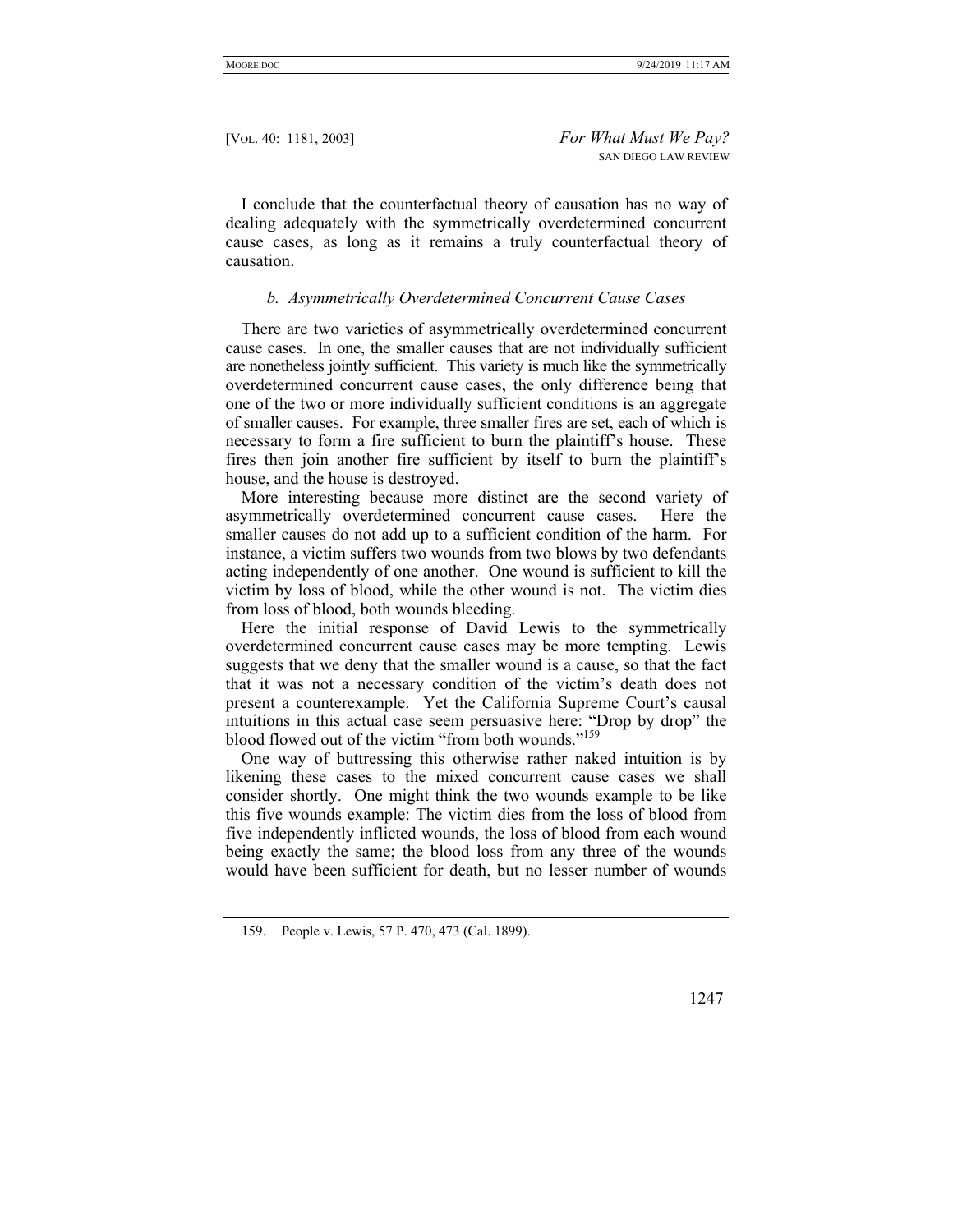would have sufficed. When the victim dies from loss of blood, surely each wounding is a cause of that death. If that is so, then view the actual case as one in which the one big wound is equivalent in causal effect to three of the previous wounds, and the smaller wound is equivalent in causal effect to two of the previous wounds. Surely, the smaller wound in the actual case, which is twice as big as each of the five wounds in the previous case, is also a cause. It shouldn't matter whether the other contributor to the death is one big wound or three smaller wounds, given that the blood loss caused by each set is the same.

If the smaller factor is a cause in both varieties of the asymmetrically overdetermined concurrent cause cases, then these cases present the same problem for the counterfactual theory as does the symmetrical kind of case: These factors are not necessary conditions of some harm and thus should not be causes on the counterfactual theory. In fact, of course, they are causes. So much the worse for the counterfactual theory.<sup>160</sup>

#### *c. Mixed Concurrent Cause Cases*

The unique feature that makes mixed concurrent cause cases of some interest is that none of the causes of some event *e* are either necessary or sufficient conditions for *e*. Consider, for example, the five wounds case imagined earlier, where it requires a minimum of three wounds to cause death. Surely no one wishes to deny that each wound caused the death in such a case. Imagine a nonmixed, garden-variety concurrent cause case, where each of five wounds is individually necessary, only jointly sufficient, for the bleeding to death of the victim. Holding everything else constant, these will be smaller wounds causing less loss of blood than in the mixed case. If no one denies causation by each wound in the garden-variety case, it is hard to see how they could deny causation by each wound in the mixed case.

As an alternative example, consider the causal role of individual votes in generating the outcome of an election in which such votes are cast.<sup>161</sup> A garden-variety concurrent cause case is one in which the election's outcome was decided by just one vote, which makes each vote for the winning side necessary for that outcome. Contrast this rare case with the mixed concurrent cause case in which there are multiple votes cast for

 <sup>160.</sup> Notice that the second variety of these cases poses equal problems for the Humean and neo-Humean theories because the smaller causes are not necessary elements in a set of conditions sufficient for the harm.

 <sup>161.</sup> This is an example nicely explored in Alvin I. Goldman, *Why Citizens Should Vote: A Causal Responsibility Approach*, 16 SOC. PHIL. & POL'Y 201 (1999), *reprinted in* RESPONSIBILITY, *supra* note \*, at 201.

<sup>1248</sup>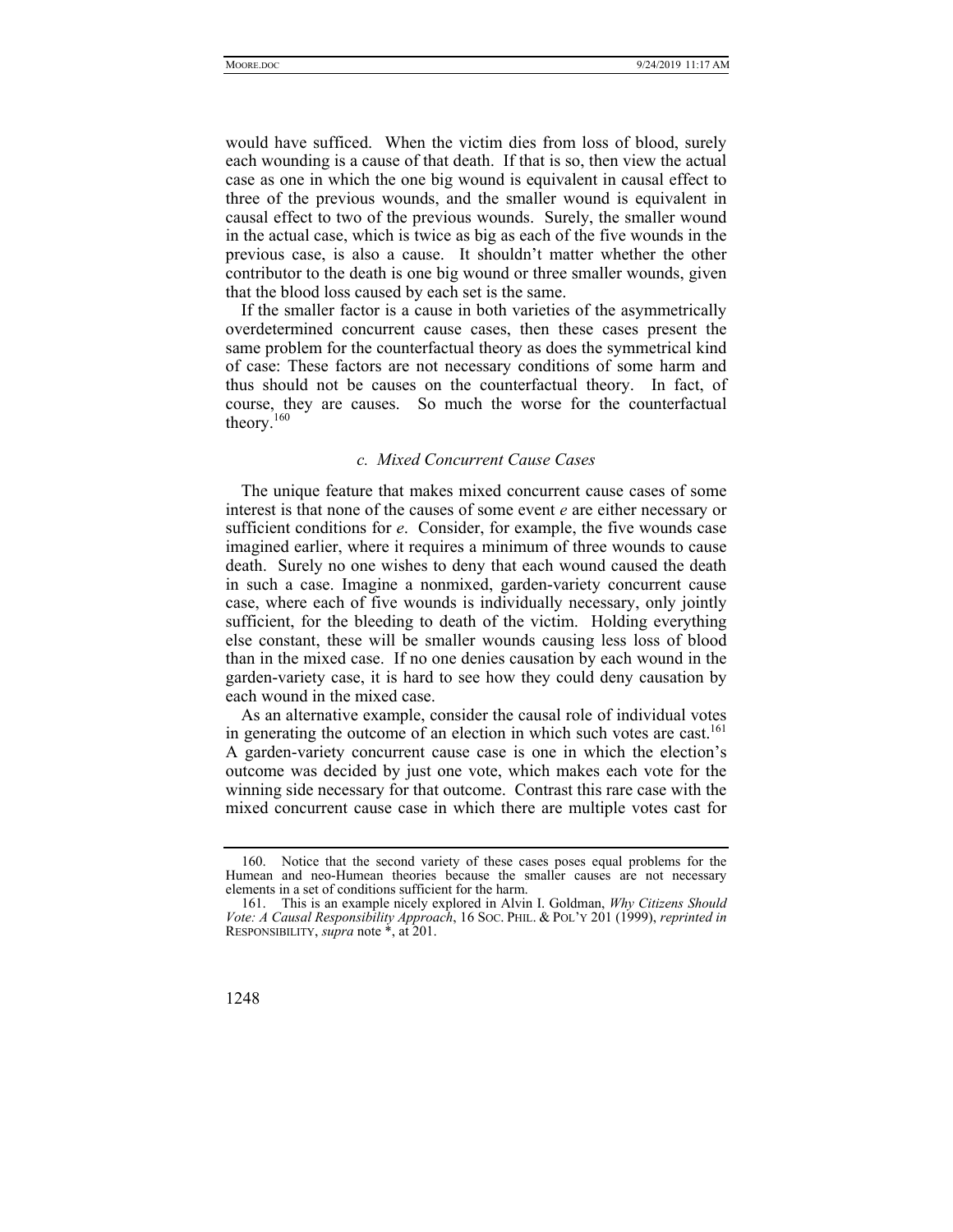the winning side in excess of what was needed for victory. In such a case no individual vote was necessary, or sufficient, to the election's outcome. Surely the causal role of each individual vote does not differ in these two kinds of cases. My vote is a cause of the outcome in both. The problem for the counterfactual theory of causation is that it discriminates between these pairs of cases in a way that causation does not.<sup>162</sup>

# *d. Preemptive Cause Cases*

In preemptive cause cases our causal intuitions are very clear: A preemptive cause causes all of the damage, and a preempted "cause" is no cause at all. In the two fires cases, when both fires are independently sufficient to burn the plaintiff's house, if the fires do not join, and one fire destroys the plaintiff's house before the other arrives, the first fire is the cause of the harm and the second is not. To my knowledge, no one denies these causal conclusions. The problem such conclusions present to the counterfactual theory is that prima facie neither fire is a cause under the theory. But for the first fire, the second would have burned down the plaintiff's house, and but for the second fire, the house still would have been burned to the ground by the first fire.

Preemptive causation cases present a rather distinctive challenge to theories of causation. Unlike all three kinds of the concurrent cause overdetermination cases we examined before, here there is an asymmetry between the putative causal factors—one is clearly the cause and one is equally clearly not. The problem for counterfactual and other theories of causation is that the facts on which they rely, facts of necessary or sufficient conditions, are symmetrical between the putative causal factors. On its face, this makes it tricky to line up the causal facts with the underlying facts to which causation is to be reduced. Counterfactual theorists, for example, find it easy to characterize the second fire as not necessary to the harm, yet that also seems to make the first fire not necessary either. As another example, Humean theorists who trade in nomic sufficiency find it easy to characterize the first fire as sufficient, but then the same characterization seems to apply to the second fire as well. $^{163}$ 

 <sup>163.</sup> See the discussion of this in Moore, *Causation and Responsibility*, *supra* note



 <sup>162.</sup> Incidentally, the Humean and neo-Humean theories fare no better with these cases because there is no nonarbitrary way to assign wounds or votes to sets of sufficient conditions such that any wound or vote is necessary to the sufficiency of that set.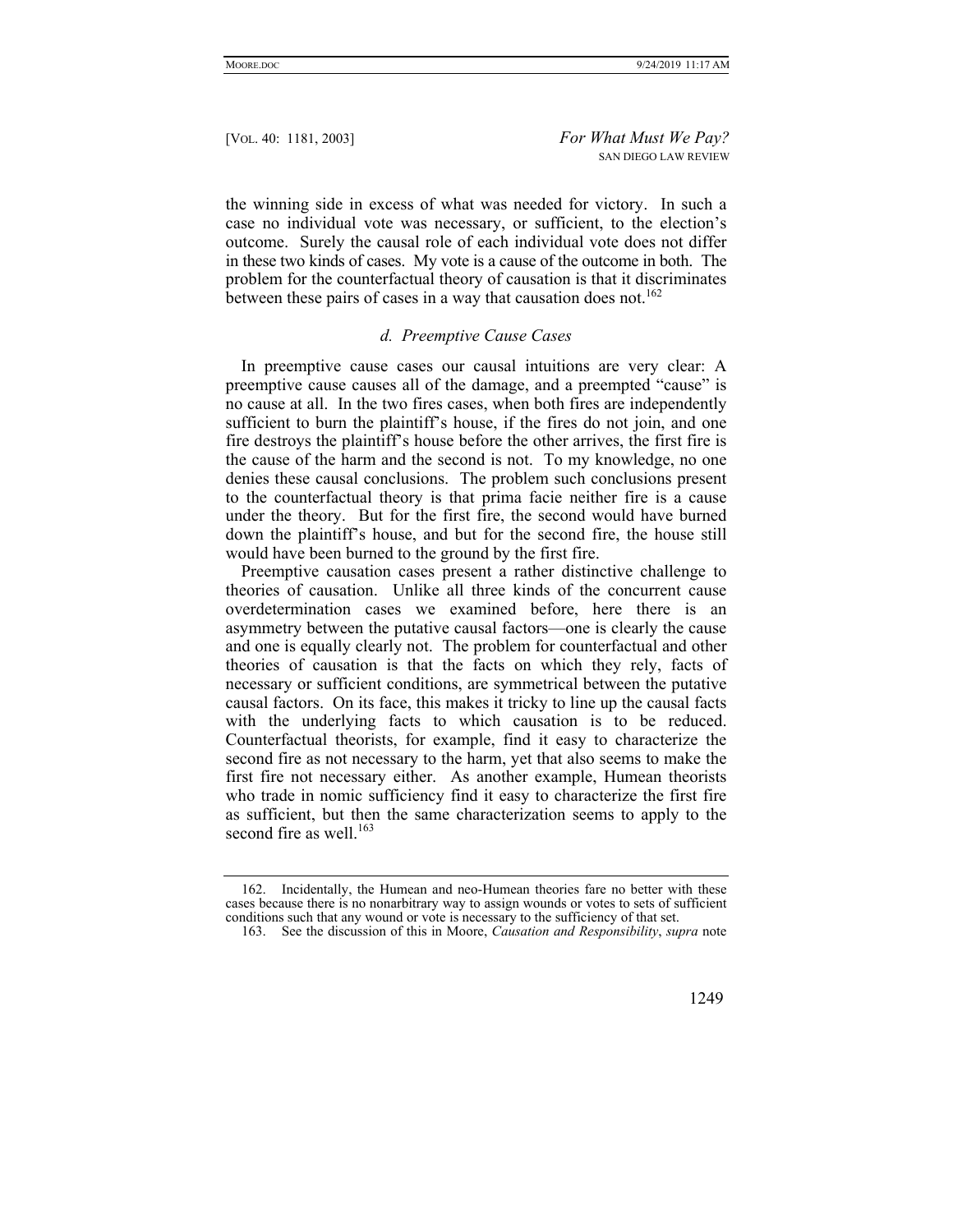Lewis's initial response to preemptive cause cases was to rely on the stepwise counterfactual dependence giving rise to a causal chain.<sup>164</sup> This allows him to concede that the first fire was not necessary to the destruction of the house while concluding that the first fire nonetheless caused that destruction. To see this, let  $c_1$  be the setting of the first fire, let *c*2 be the setting of the second fire, and let *e* be the destruction of the plaintiff's house. In Lewis's theory, *e* depends counterfactually not on  $c_1$ , but on some intermediate events  $d_1$ ,  $d_2$ ,  $d_3$ ;  $c_1$  causes *e* if *e* counterfactually depends on  $d_3$ ,  $d_3$  on  $d_2$ ,  $d_2$  on  $d_1$ , and  $d_1$  on  $c_1$ . The picture is then:



The direction of the arrows is that of counterfactual dependence, so the direction of causation is opposite. Notice that  $d_2$  is a blocking event, because *b* is caused to occur by  $d_2$ , and *b* is the absence of what  $c_2$  would need to cause *e*. For example, *d*2 might be the burning of certain material located between  $c_1$  and  $e$ , and it is this burning event  $(d_2)$  that both causes the material closest to the house to burn  $(d_3)$  and causes the destruction of material (*b*) needed by the second fire  $(c_2)$  in order for it to reach the house. Now, Lewis can concede that  $c_1$  is not necessary to  $e$ , for absent *c*1, *c*2 would have caused *e*. Yet *c*1 still causes *e* because causation is stepwise counterfactual dependence, which exists between  $c_1$  and *e*. There being no such dependence between  $c_2$  and  $e$ ,  $c_2$  does not cause *e*.

The trick to understanding this first stab at a solution of the preemption problem by Lewis is to see why  $d_3$  is necessary for  $e$ . One might think that it is not because if there were no  $d_3$ , then  $e$  would still occur because caused by the chain initiated by  $c_2$ . Yet notice that by the time  $d_3$  occurs, the  $c_2$  chain is already blocked by  $d_2$ 's causing of *b*. So without  $d_3$ , there

<sup>\*,</sup> at 46.

 <sup>164.</sup> Lewis, *Causation*, *supra* note 82, at 191.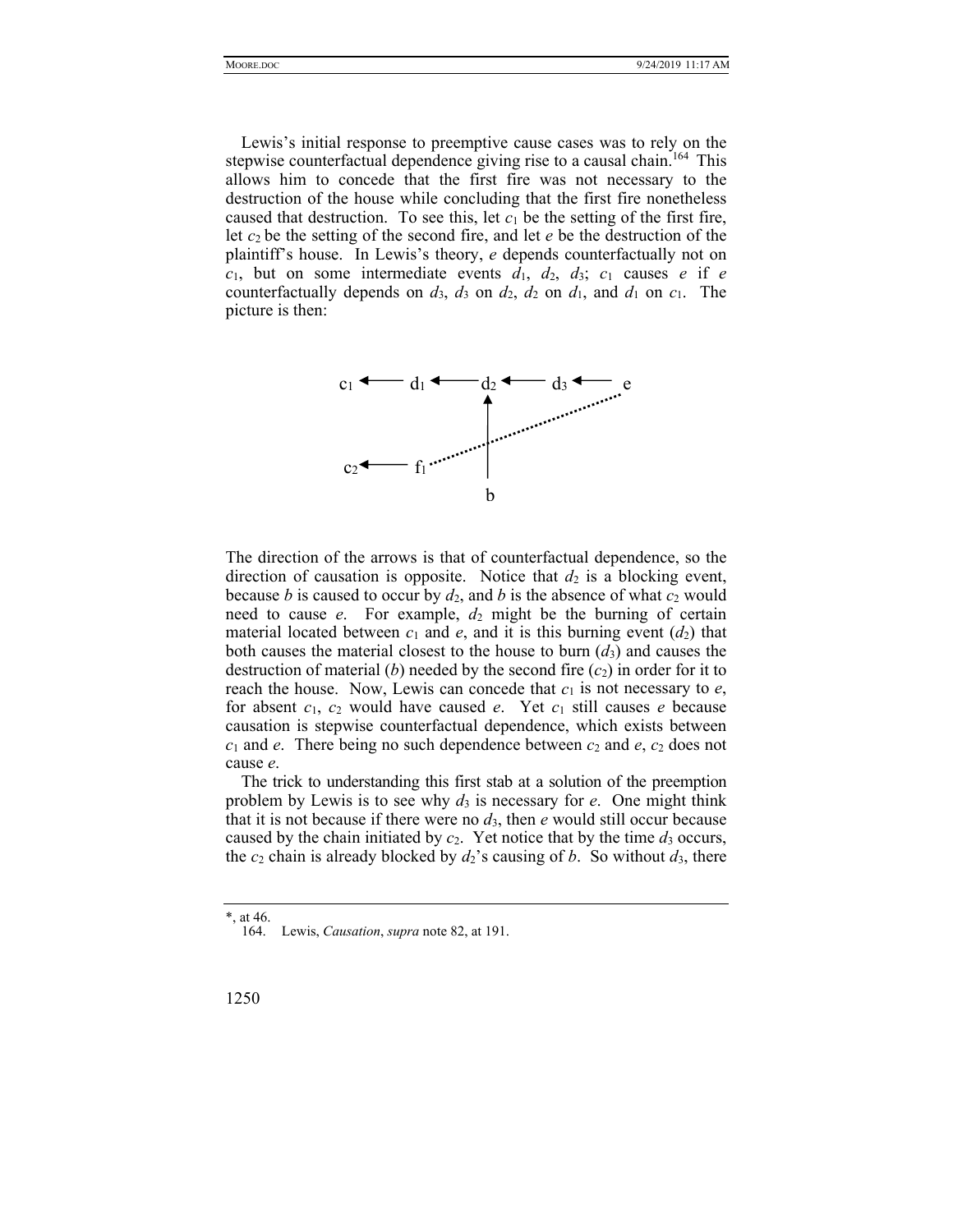will be no  $e$ , and the chain of counterfactual dependence from  $e$  to  $c_1$  is unbroken. This rather neat solution is undone if there can be backtracking counterfactual dependence. Look at what happens if  $d_3$  turns out to be necessary for  $d_2$ , so that if there were no  $d_3$ , there would be no  $d_2$ . Since  $d_2$  is necessary for *b*, the blocking event, without  $d_2$  the causal efficacy of  $c_2$  would not be blocked. This means that in the possible world where  $d_3$  does not occur, neither does  $d_2$  nor  $b$ , and in that world  $c_2$  produces *e* after all. So *e* does not counterfactually depend on *d*3, for *e* will come about even without  $d_3$ <sup>165</sup> This yields the unwanted conclusion that  $c_1$ does not cause *e* when we plainly know it does.

Lewis denies that  $d_3$  is necessary to  $d_2$ . This is a "backtracking" counterfactual which Lewis holds is always false. "If  $d_3$  had not occurred at  $t_5$ ,  $d_2$  would not have occurred at  $t_4$ " backtracks through time and is the converse of the counterfactual dependence Lewis needs to assert (of  $d_3$ ) on *d*2). His denial is based on the judgment that the possible world in which the truth of such backtracking counterfactuals is tested is one where the blocking-initiating event  $(d_2)$  occurs even if  $d_3$  does not occur; then  $b$  occurs,  $c_2$  does not cause  $e$ , and the counterfactual dependence of *e* on *d*<sub>3</sub> is preserved.

Notice that if Lewis allowed himself to test the counterfactual, "If  $d_1$ had not occurred,  $d_2$  would not have occurred" in the possible world in which he tests the backtracking counterfactuals, "If  $d_3$  had not occurred,  $d_2$  would not have occurred," then  $c_1$  would not be the cause of *e* (because  $d_2$  would not counterfactually depend on  $d_1$ , and the stepwise dependence of *e* on *c*1 would be broken). But Lewis does not test the former counterfactual in the same possible world in which he tests the backtracking counterfactual. To see why not is to see, again, why Lewis thinks backtracking counterfactuals are different.

Lewis thinks that it is of a piece with the asymmetry through time of counterfactual dependence;  $d_2$  counterfactually depends on a prior event like  $d_1$ , but  $d_2$  does not counterfactually depend on a later event like  $d_3$ . This is due to the greater commonality of the overdetermination of causes by their effects compared to the overdetermination of effects by their causes. This again turns on the impact of multiple law violations on the similarity of possible worlds. It would take more law violations to have  $d_2$  absent in a possible world where  $d_3$  was absent than it would to have  $d_2$  absent in a possible world where  $d_1$  was absent. Again,

<sup>165</sup>*. See id.*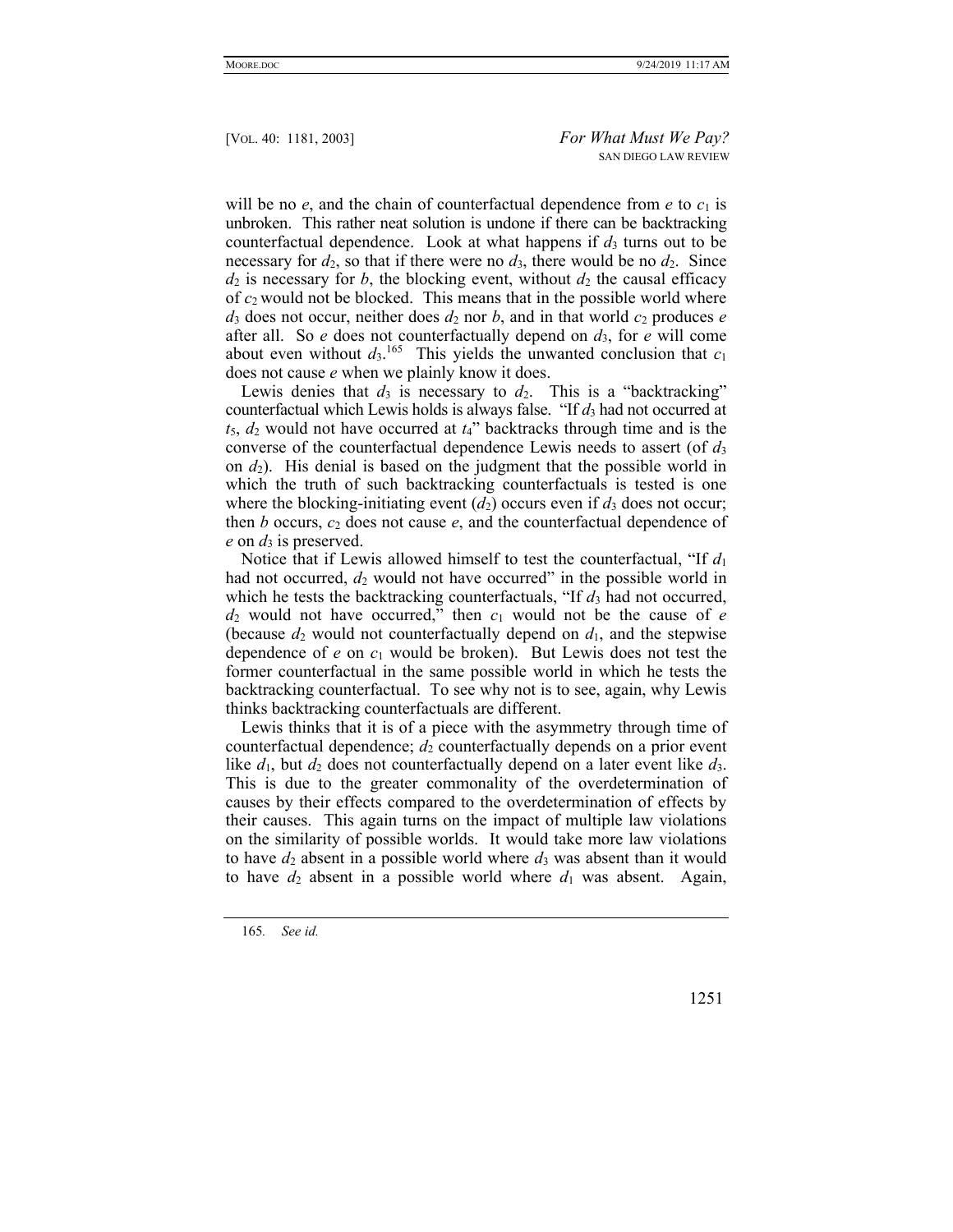however, the worry is whether sheer numbers of law violations can so consistently determine the similarity of possible worlds, without regard to the relative importance or centrality of the laws being violated.<sup>166</sup>

The killer problem for Lewis's stepwise solution to preemption stems from the fact that some preemptive overdetermination cases do not have the intermediary events,  $d_1$ ,  $d_2$ ,  $d_3$  on which Lewis's stepwise dependence solution depends. In the two fires scenario, suppose that the fires approach the plaintiff's house from opposite directions so that there is no consumption by the first fire of the fuel necessary for the second fire to reach the house. There is, thus, no blocking events  $d_2$  or  $b$ . Rather, the first fire preempts the ability of the second fire to burn the house simply by virtue of the fact that there is no house left to be burnt by the time the second fire arrives at its location. The picture is then a simple one:



Now, *e* does need to depend counterfactually on *c*1, while *e* should not depend counterfactually on *c*2. However, nothing we have said thus far goes any distance towards showing how this is possible.

Lewis's initial response to this problem was to deny the existence of such cases of "late preemption."<sup>167</sup> The argument was that the destruction of the house by fire two would have necessarily been a later destruction than the destruction that actually occurred because of fire one; and therefore a numerically distinct destruction; and therefore  $c_1$  was necessary to *e*, the actual destruction that occurred. Yet as Lewis later recognized, this fine-grained theory of event individuation across possible worlds is no better a solution in cases of late preemption than it  $\frac{1}{18}$  in cases of concurrent overdetermination.<sup>168</sup> In both cases such finegrained individuation multiplies the promiscuity problem to the point that "they will give us lots of spurious causal dependence,"169 as we saw before.

<sup>166</sup>*. See* discussion *supra* notes 130–31, 137–39.

LEWIS, *supra* note 117, at 204.

<sup>168</sup>*. Id*.

<sup>169</sup>*. Id*.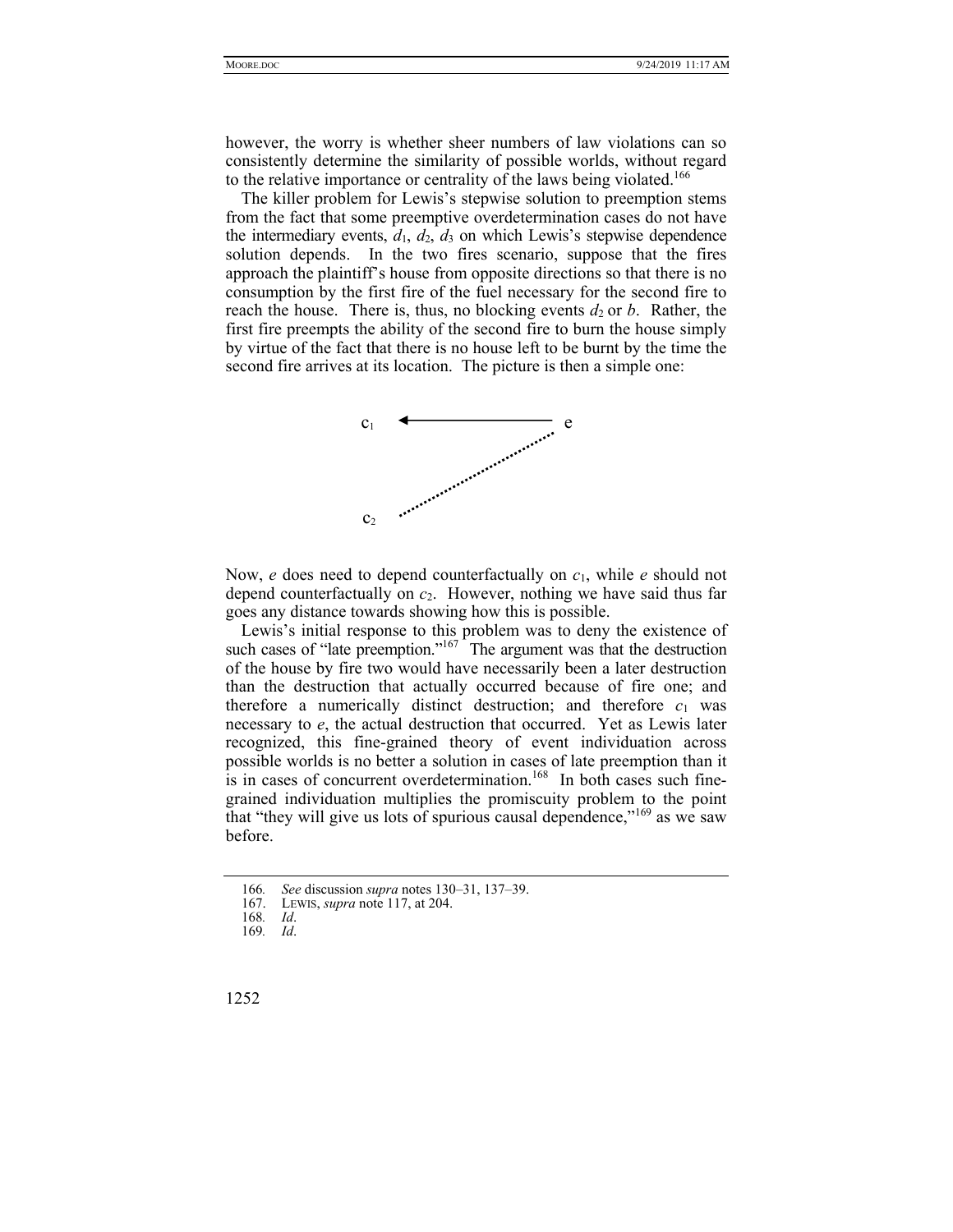Lewis then tried a different tack. On what he called his "extended analysis, $v<sup>170</sup>$  we are to imagine two spatio-temporal regions in which what goes on (the events) is exactly alike and where the laws of nature that govern the two regions are exactly the same. On our example, there is a fire just like fire one in both regions, and there is a destruction of a house by burning in both regions. Lewis's thought is that even though the regions differ in that in one of them there is a fire two that would burn the house down if fire one did not get there first, and in the other there is not, that difference should make no difference to our causal conclusions. If fire one caused the house destruction in the region *without* fire two, then the analogous fire one caused the analogous house destruction in the region *with* a fire two.<sup>171</sup>

This response, to my mind, abandons the counterfactual analysis of causation. Lewis himself conceded that his "extended analysis . . . is less purely a counterfactual analysis  $\dots$ ."<sup>172</sup> But it is a more radical departure than that. Now causation is not to be identified as stepwise counterfactual dependence. Rather, a causal relationship between *c* and *e* is to be identified with such stepwise counterfactual dependence as would exist in a region with events and laws relevantly like the actual region in which *c* and *e* exists. Lewis found it "intuitive" that the existence of a second, preempted causal factor is not a relevant difference between the actual world and this hypothetical world in which stepwise counterfactual dependence is to be sought. Yet if we look hard, surely the intuition about what makes the regions relevantly alike is wholly based on the laws in both regions, including the *C*/*E* law. It is these laws that make us so confident that if fire one caused the house destruction when there was no fire two, then fire one caused the house destruction when there was a (preempted) fire two.

This seems a wholesale abandonment of the possible world view of counterfactuals and a return to the covering law view. Moreover, by substituting the nomic sufficiency of the covering law model for the necessity of the counterfactual theory, Lewis's extended analysis suffers from the same problem as besets the neo-Humeans on preemption.<sup>173</sup>

<sup>173</sup>*. See supra* note 162.



<sup>170</sup>*. Id*. at 205–07.

 <sup>171.</sup> Lewis also thinks that this extended analysis can also save him from concurrent overdetermination counterexamples. *Id*. at 211. It does not for the reasons I will address later.

<sup>172</sup>*. Id*. at 207.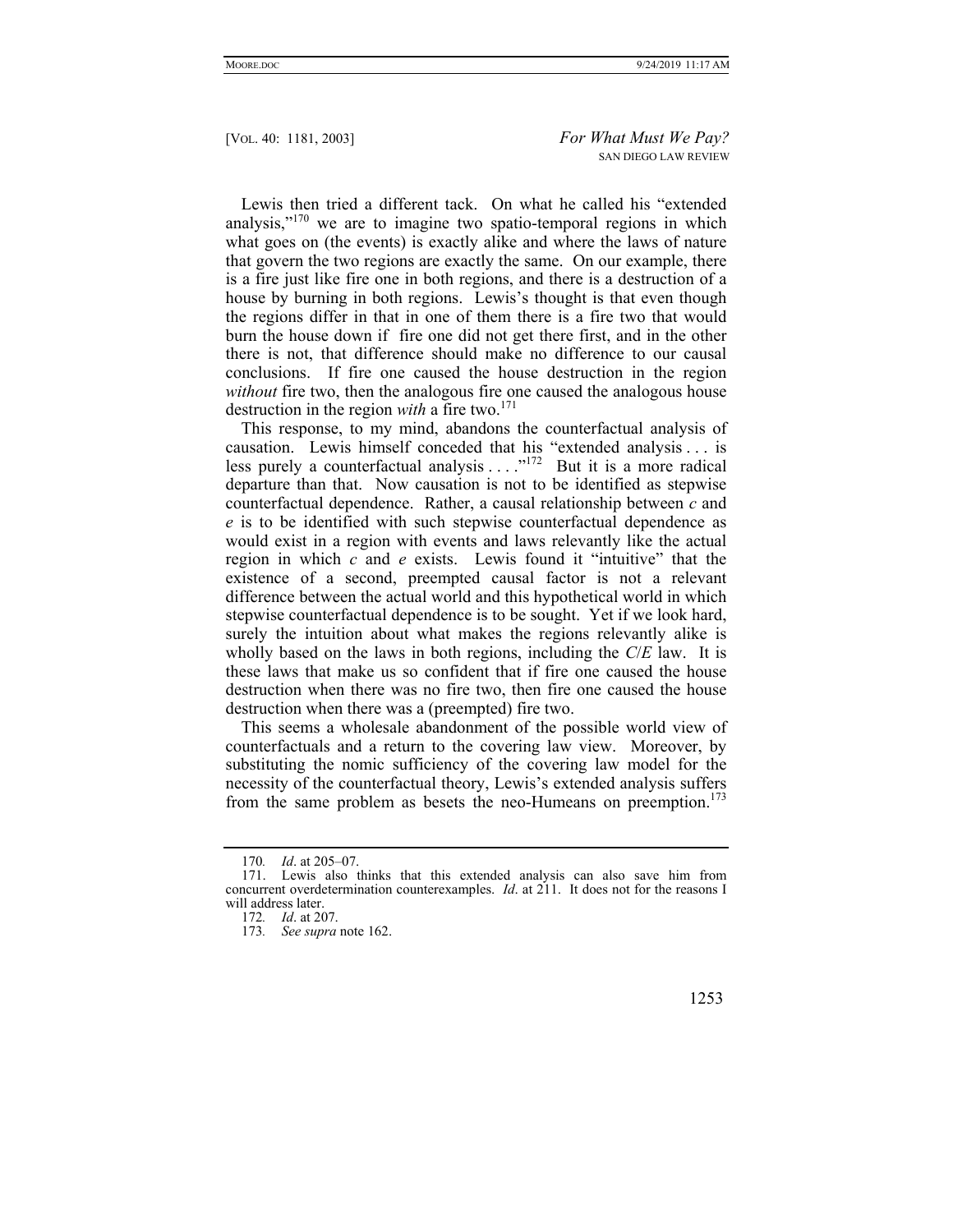Namely, if this analogy makes the preempting fire a cause, it equally makes the preempted fire a cause. After all, the preempted fire is just like a fire in another spatio-temporal region with the same relevant events and laws, save where there is no preempting fire, and in that region the preempted fire causes the destruction; therefore so does the preempted fire when there is a preempting fire? Can't be.

Lewis himself came to accept a version of this last criticism of his solution to cases of late preemption, although he thought the problem arose only in cases of "trumping preemption."174 Trumping preemptive cause cases are those where the preempted causal factor runs its whole course—a course that normally produces some event *e*—yet it does not cause *e* because some preempting cause "trumps" it. Lewis adopted an example from Jonathan Schaffner: A major and a sergeant both simultaneously order troops under their command to advance, which they do. Only the major's order causes the troops to advance since they always obey the higher ranked officer; the sergeant's order would have caused them to advance if, contrary to fact, there had been no order from the major. $175$ 

Lewis accepted the idea that such trumping cases differ from cases of late preemption. If there is a difference here, it does not lie in the completeness of the causal chains (of the preempted factor) in the former cases and not the latter. In the two fires case where there is no house to burn because the preempting fire burned it first, this is supposed to be only a case of late, not trumping, preemption. Whether trumping preemption truly differs from late preemption need not detain us, however, since it is Lewis's proposed solution to supposed "trumping preemption" cases that should interest us. If the solution works for such cases, then the fact that there is no real difference between these and late preemption cases generally would be grist for the counterfactualist's mill.

Lewis's proposed solution begins with the fine-grained approach to event alteration discussed before.<sup>176</sup> Every slight difference in the temporal duration, manner, or location of the troops' movement makes for an alteration in the event to be explained, namely the movement of the troops.<sup>177</sup> It is not that these changes would make it a different event. While sometimes that may be true, even when it is not, there is still an alteration in the very same event. Then notice, Lewis continues, that

 <sup>174.</sup> Lewis, *supra* note 79, at 183–84.

 <sup>175.</sup> The example is from Jonathan Schaffer, *Trumping Preemption*, 97 J. PHIL. 165, 175 (2000).

<sup>176</sup>*. See supra* notes 147, 149.

 <sup>177.</sup> For another example, see Lewis, *supra* note 79, at 185–86.

<sup>1254</sup>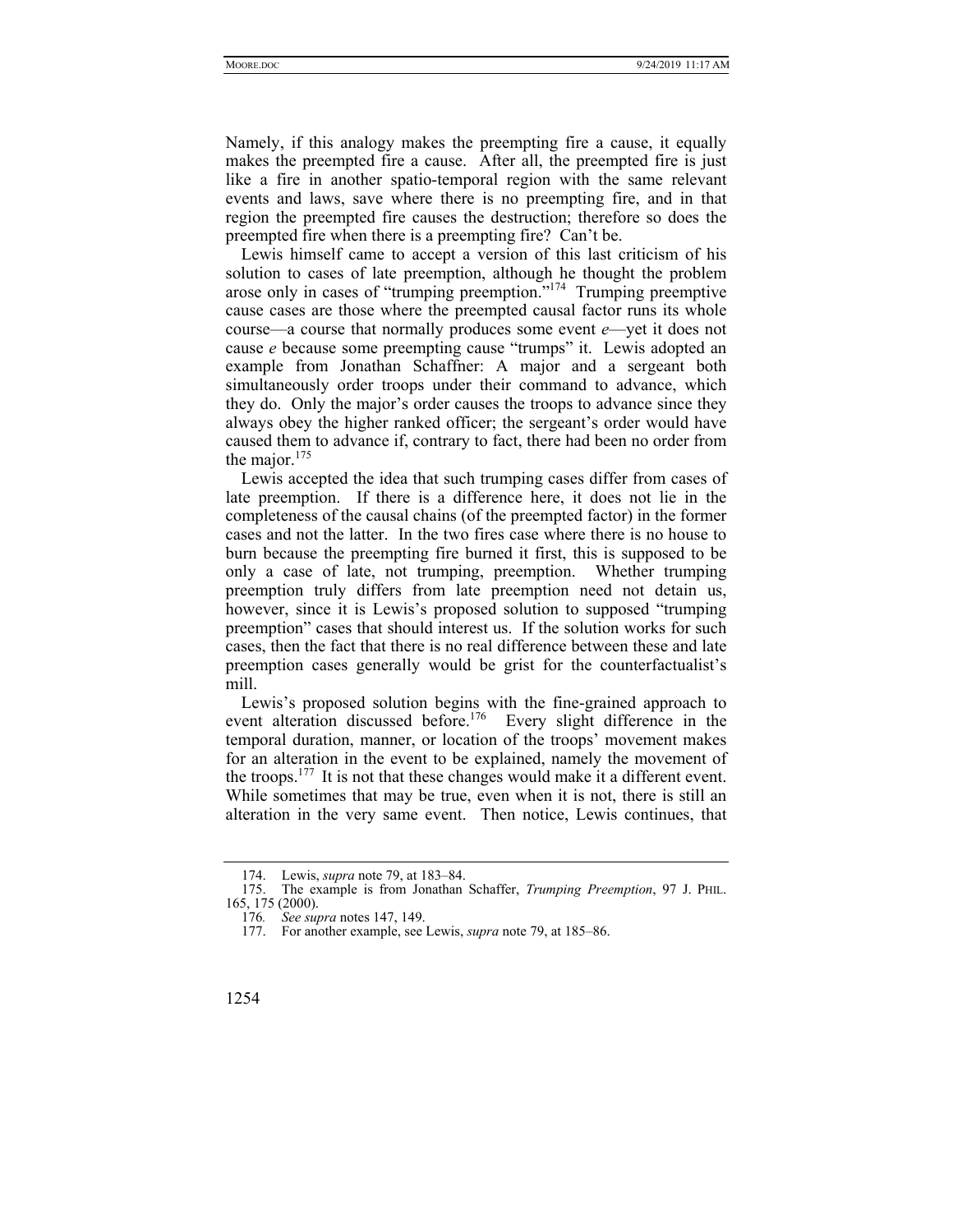when, how, and where the troop movement occurs does depend counterfactually on the major's giving his order—for if he had not, the troops still would have moved (in response to the sergeant's order) but that movement would have been an altered version of the movement that actually took place. Thus, the alteration of the troop movement counterfactually depends on the major's order even if the existence of the troop movement itself does not so depend.178 The final step in Lewis's solution is to urge the sufficiency of the former counterfactual dependence for causation. Specifically, Lewis insists that it is sometimes enough for the truth of the causal judgment, "The major's order caused the troop movement," that how, when, or where the troop movement occurred counterfactually depends on the giving of the order by the major.<sup>179</sup>

It will be recalled that I advanced three arguments against the finegrained dissolution of the overdetermination problem.<sup>180</sup> Lewis's ideas about alterations of events, and about what he calls "when, how, and where counterfactual dependence," speak only to the second of these problems, the problem of event identity across possible worlds. As I noted earlier,<sup>181</sup> Lewis's ideas here leave untouched the first problem, that of extreme promiscuity. Under such an analysis, as Lewis admits, "almost everything that precedes an event will be counted among its causes."<sup>182</sup> That strikes me as absurd, even if it does not so strike Lewis.

Also untouched is the third problem: Why should we suppose that there would be any alteration in *e* if it had been caused by the preempted factor rather than by the preempting factor?<sup>183</sup> Consider again the troop movement. The movement that would have been caused by the sergeant's order could have been qualitatively identical to the movement actually caused by the major's order. The troops need have no greater readiness to obey one versus the other, the decreased audibility of the sergeant's order (when not accompanied by the major's simultaneous order) need make no difference to the troops (since, for example, either

<sup>183.</sup> As Ned Hall also concludes, "it is child's play to come up with counterexamples" where the substitution of the preempted factor for the preempting cause makes absolutely no difference to the event caused. Hall, *supra* note 116, at 221. Indeed, Hall presents quite a few in the course of his article. *See generally id.*



<sup>178</sup>*. Id*. at 186–87. Lewis is building on a similar analysis proposed by L.A. Paul, *Keeping Track of the Time: Emending the Counterfactual Analysis of Causation*, 58 ANALYSIS 191 (1998).

 <sup>179.</sup> Lewis, *supra* note 79, at 186–87.

<sup>180.</sup> See supra text accompanying notes 147–50.<br>181. See supra note 147.

<sup>181</sup>*. See supra* note 147*.*

 <sup>182.</sup> Lewis, *supra* note 79, at 188.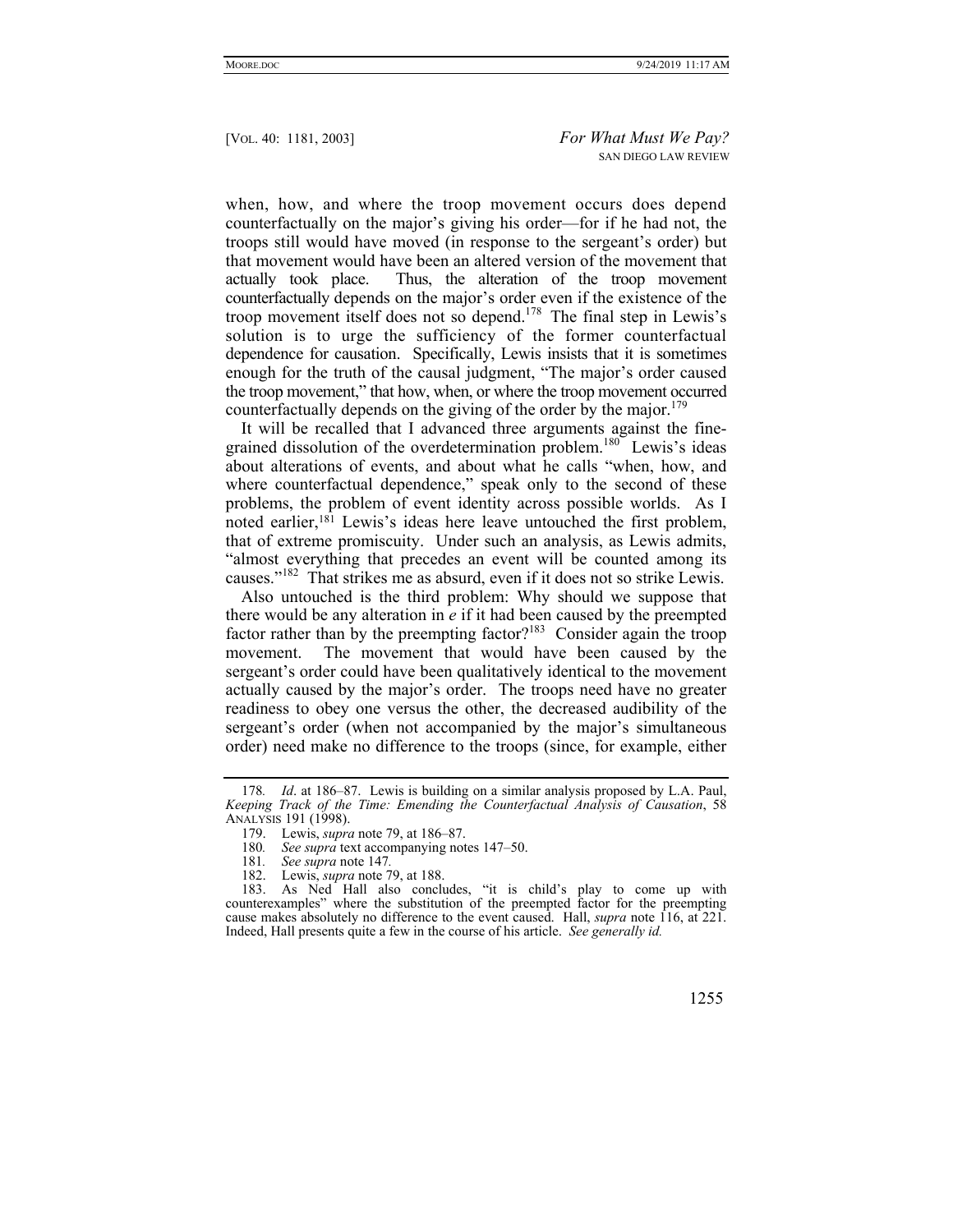order was quite audible). On such suppositions, the counterfactual analysis still gives the wrong answer—neither order caused the troop movement—even when that analysis is amended in the way suggested.

The counterfactualist's only hope here is that there are no real world preemptive cause cases where there is no qualitative difference between the effect actually produced by the preempting cause and the effect that would have been produced by the preempted factor.<sup>184</sup> Yet even if this were so, surely there are many possible worlds where there are such cases, possible worlds very similar to the actual world in which we live. If "cause" names a real relation, say, of counterfactual dependency, then surely it does so in those possible worlds where the counterfactual theory comes out false.

Quite apart from inheriting these problems of fine-grained individuation, Lewis's final solution to the overdetermination cases does not solve such cases on its own terms. Lewis supposes, contrary to fact but assumed here arguendo, that there will always be some qualitative difference between the event caused by the preempting cause and the event that would have been caused by the preempted factor. Lewis then supposes that even in the actual case, the preempted factor made some qualitative difference to the event caused.<sup>185</sup> In the example given, the troop movement that would have been caused by the major's order had there been no accompanying sergeant's order would have been different from the troop movement caused by the major's order where both orders were given. The difference between a preempting cause, and a preempted causal factor then becomes one of degree:<sup>186</sup> The major's order is the cause, and the sergeant's is not, because the absence of the major's order would have made more of a qualitative difference to the troop movement

 <sup>184.</sup> Lewis, at one time, thought that he could ignore such cases as being physically unrealistic because such cases invariably involved a temporal gap between the preempting causes and the effect. If Bob and Mary each throw a rock at a glass, Bob's rock arriving first to shatter the glass, Mary's rock thus harmlessly passing through the space formerly occupied by the glass, for the shattering that actually occurred (Bob's shattering) to have occurred at the same time as the shattering that would have occurred if Bob's rock had not been thrown (Mary's shattering) requires a delay in the actual shattering that is inexplicable; these have to be differently located (temporally) shatterings for Bob's rock to be a preemptive cause. *See* LEWIS, *supra* note 117, at 203. Lewis's view finds some support in those courts holding that there can be no causation of some event *e* by some other event *c* unless *c* hastens the occurrence of *c* (over and against when *e* would have occurred in the absence of *c*). *See, e.g*., Oxendine v. State, 528 A.2d 870 (Del. 1987). Against this, notice the trumping example given in the text is not inexplicable in this way: The major's order can cause exactly the same troop movement as that which would have been caused by the sergeant's order. For further examples, see McDermott, *supra* note 125, at 526, 530–31.

 <sup>185.</sup> Lewis, *supra* note 79, at 189.

<sup>186</sup>*. Id.*

<sup>1256</sup>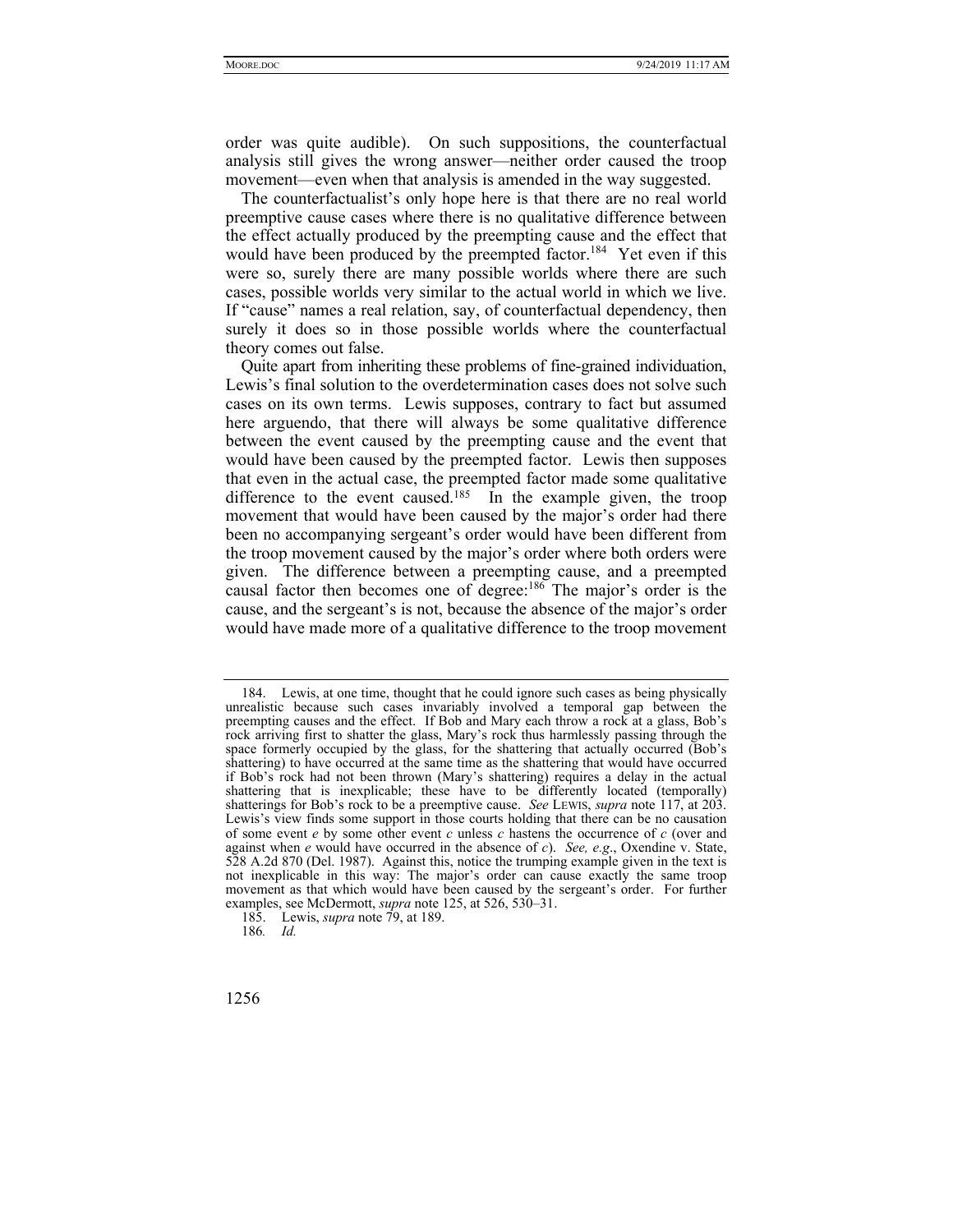than would the absence of the sergeants' order. $187$ 

This surely will not do. To begin with, there is nothing impossible about there being perfect symmetry here between the two orders—the absence of either one of them could make no qualitative difference whatsoever to the resultant troop movement. But assuming they both make some difference, then on Lewis's own showing both are concurrent, and not preemptive, causes of the troop movement. If one of them makes a bigger qualitative difference than the other, then we may have an asymmetrical concurrent cause case; yet there is no reason to think, as does Lewis, $188$  that only when they make roughly the same difference they should be considered concurrent causes.<sup>189</sup>

Finally, notice the lack of match between causation and counterfactual dependence opened up by this fine-grained defense of the counterfactual analysis. Two events, *c* and *e*, stand in a causal relationship only if some facts about such events stand in a relationship of counterfactual dependence. The relata of the two relationships now necessarily differs, inclining one to think that these must be quite distinct relationships. To restore the symmetry, one might urge that causation too relates to facts and not events.<sup>190</sup> Yet that is a high cost to pay to save the counterfactual theory from preemptive cause counterexamples.<sup>191</sup>

I conclude that the preemptive overdetermination cases join the three varieties of concurrent overdetermination cases in showing that counterfactual dependence is not necessary for there to be causation. Since such dependence is not sufficient for causation either, that reduces counterfactual dependence to something of a mere heuristic for causation: Often but not always, counterfactual dependence of some event *e* on some event *c* is good evidence that *c* caused *e*. But *c* can cause *e* without there being such dependence, either directly or in a stepwise fashion, and there can be such dependence without *c* causing *e*.

<sup>187</sup>*. Id.*

<sup>188</sup>*. Id.*

 <sup>189.</sup> I ignore Lewis's further complication in terms of varying the time, place, and manner of the causes as well as of the effects, *see* discussion *supra* note 79, since it in no way diminishes the force of the objection. *See* Lewis, *supra* note 79, at 189–91.

 <sup>190.</sup> L.A. Paul, *Aspect Causation*, 97 J. PHIL. 235 (2000) (defending the counterfactual theory by going in this direction).

 <sup>191.</sup> Given their view that for a variety of reasons causal relata should be construed to be facts and not events, some would regard this not as a cost but as a virtue for the counterfactual analysis. *See, e.g*., BENNETT, *supra* note 148, at 376–84; MACKIE, *supra* note 77, at 48, 265; Wright, *supra* note 19, at 1803–05, 1816.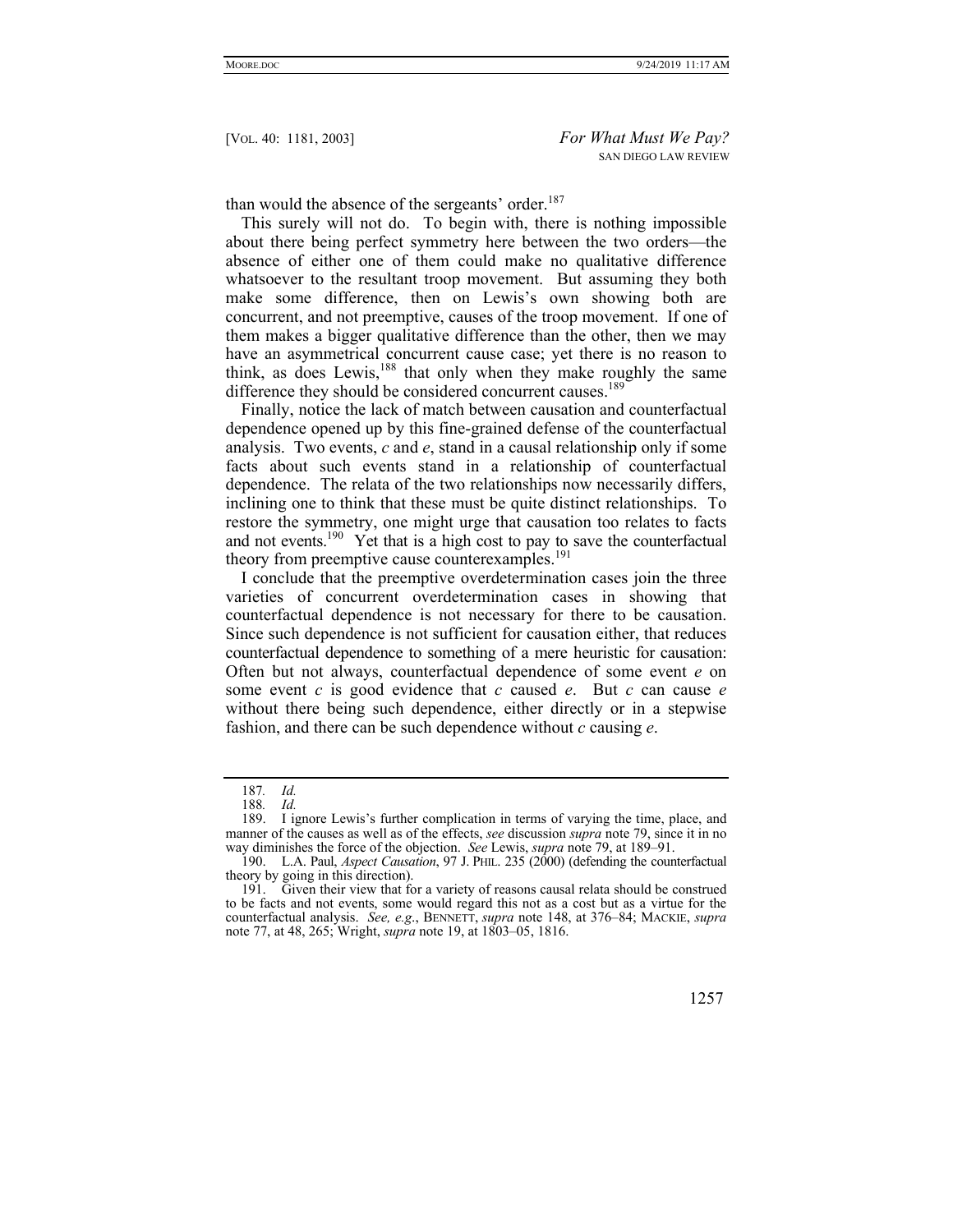## IV. THE NORMATIVE DESIRABILITY OF USING NONCAUSAL COUNTERFACTUAL BASELINE TESTS IN TEN LEGAL CONTEXTS

It is time we return to the ten legal contexts with which we began. The counterfactual tests used by the law in these ten contexts cannot be justified on causal grounds. It remains to enquire whether these uses can be justified on any other ground. I consider each separately below.

## *A. The Basic Case of Misfeasance in Tort*

I shall defer the general question of substituting a counterfactual baseline test across the board for causal tests of liability. Rather, here we should simply note the potentially far-reaching ramifications of realizing that the nature of causation is not counterfactual dependence. Much of the support of the law's traditional two-step dance dividing causal prerequisites of liability into cause in fact and proximate cause has been the thought that scientific causation is simply counterfactual dependence. Given the enormous promiscuity of that notion of cause in fact, as we have seen, it was natural to supplement it with some more discriminating test of (proximate) causation. Eliminate that thought, and the possibility of a unitary causal prerequisite to liability emerges, one with the discriminating power of the old two-part analysis except based wholly, rather than partially, on the science of causation. Such unitary analyses are, of course, not unknown in legal theory, $192$  but when they start from a necessary condition analysis of causation, as Hart and Honore have done,<sup>193</sup> it is definitely an uphill struggle.

## *B. The Basic Case of Misfeasance in Contract*

Contract law differs from torts here, at least for nonconsequential damages. Even if one throws out the counterfactual sine qua non test as a causal prerequisite of liability in contract, still one should analyze the expectancy measure of nonconsequentialist damage in explicitly counterfactual terms. For contract law never really needed causal notions to connect a defendant's wrongful breach of promise to the "benefit of the bargain" to which the promisee is entitled. If promisors truly have the normative power to change the state to which the promisee is entitled, then the promisor who does an act he promised not to do corrects his injustice, not by paying for the harm he has caused (the value of the promisee's reliance), but rather by paying for the "value of

 <sup>193.</sup> HART & HONORE, *supra* note 109.



<sup>192</sup>*. E.g*., Richard A. Epstein, *A Theory of Strict Liability*, 2 J.LEGAL STUD. 151 (1973).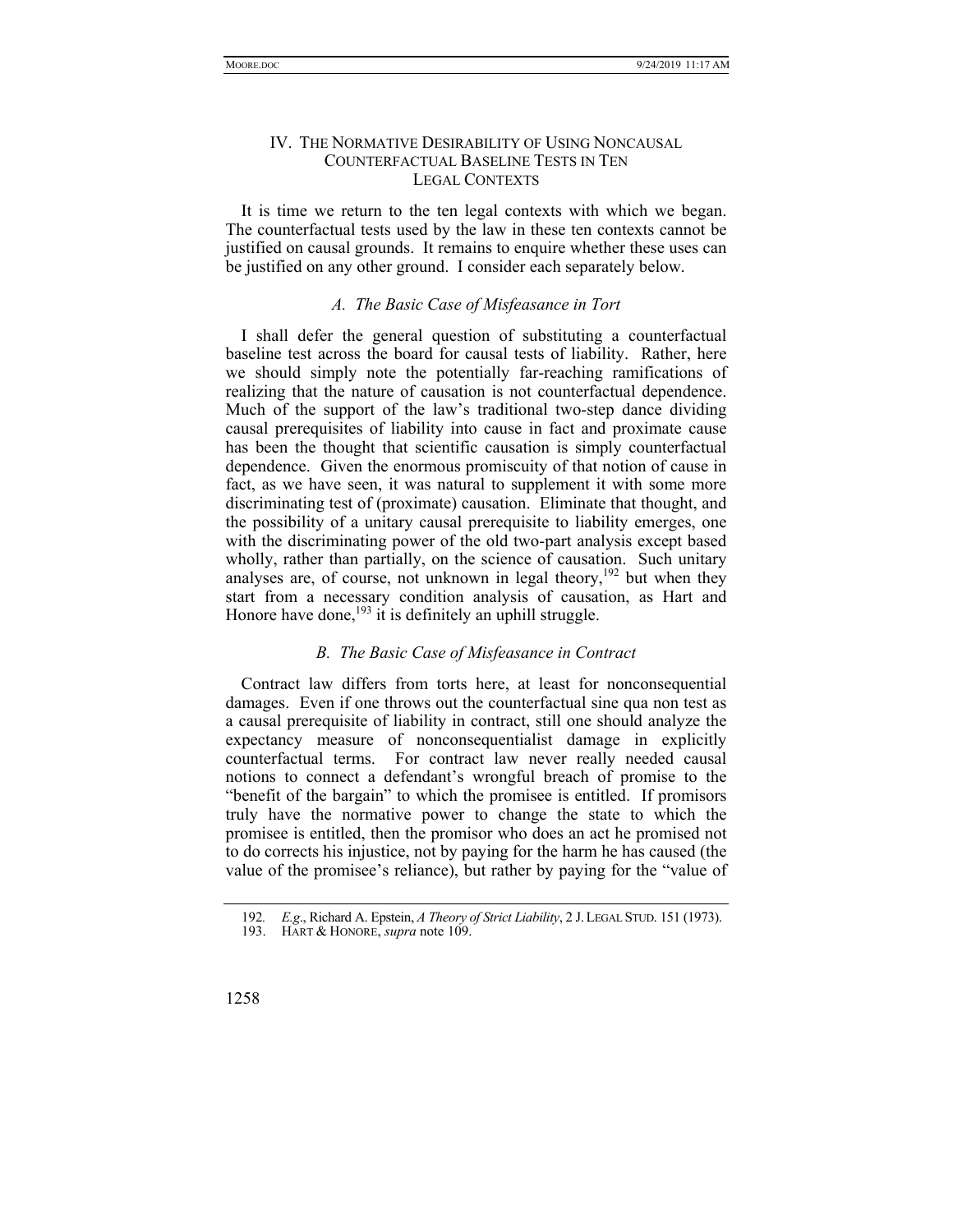his promise." The value of the promise is what it would have been worth if, contrary to fact, the act in breach had not been done. So long as there are good justifications for the expectancy measure of damages in contract law, either in terms of a promissory or an efficiency theory of contract, then contract law has all the justification it needs to continue to use counterfactual tests even while recognizing that they have nothing to do with causation.

## *C. Liability for Nonfeasance in Tort and Contract*

Absent events cause nothing. Accept that truth, and the law's ascription of liability for omissions becomes problematic. Can we make sense of the law's requirement that omissions must cause harms for liability to attach, once we deny sense to omissions causing anything?

It is clear that some relationship needs to exist between omissions and harm before legal liability should attach. If nothing I can do can save you (to whom, ex hypothesis, I owe a duty) as you head over Niagara Falls, I cannot be made liable for your death because I did not try to save you. My omission has to make a difference for liability to attach. If this is not a causal difference, as it is not, it still seems well captured by counterfactual dependence: If I had thrown the rope or dove in, would you not have died? Even if I have the positive duty to save you, I must have the ability to save you to breach that duty, and that ability seems well captured by a counterfactual test.

Lewis worries that if we conceive of omissions as the absence of events, then "counterfactual dependence" has to change its meaning; for what is absent is any instance of a type of action, such as saving you, so that the relevant counterfactual is not about particulars but about universals. As Lewis puts it:

I cannot analyze this in my usual way, in terms of counterfactual dependence between distinct events. Instead I have to switch to a different kind of counterfactual for the special case. The counterfactual is not: if event *c* (the omission) *had not* occurred. . . . It is rather: if some event of kind *K* (the omitted kind) *had* occurred. . . .194

I do not see the problem here, at least for liability purposes. If there is any particular act that I could have done that would have saved you, then I am liable for not doing that act. Surely we can frame a possible world

 <sup>194.</sup> LEWIS, *supra* note 117, at 191–92.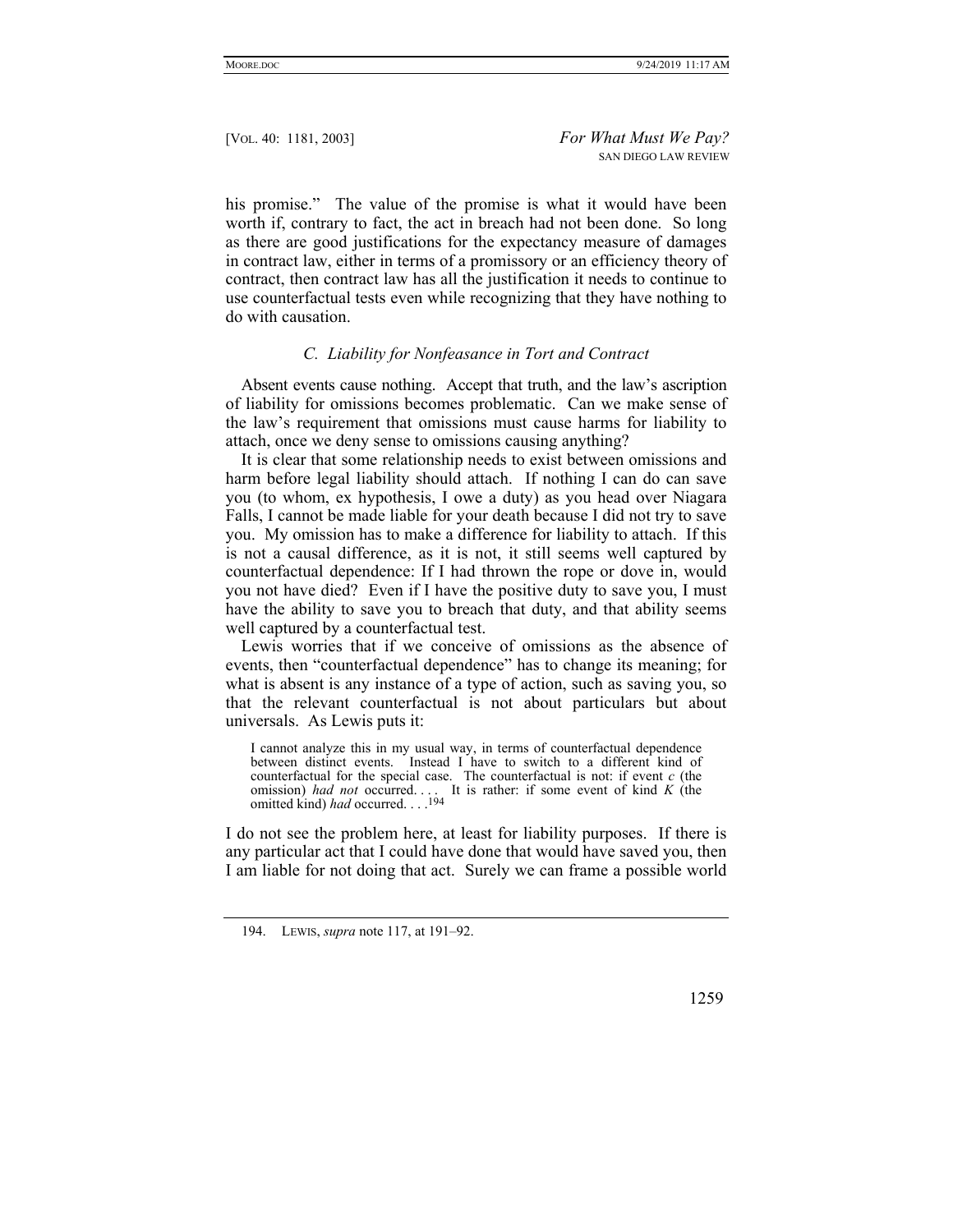differing from the actual world by the addition of a particular act no less than we can frame a possible world differing from the actual world by the subtraction of a particular act. (After all, is not Lewis's "modal realism" committed to the existence of such particular possibilia?)

It is true that, in framing counterfactuals for omissions, we will have an infinite number of them to examine in order to see if there was anything I could have done to have saved you. Absence of liability would thus be difficult to prove. So why not put the burden of proof where in fact it lies under our law: The plaintiff must prove one particular act I could have done that, if done, would have saved you?<sup>195</sup>

Why should it have any bearing on my liability whether I could have saved you? Why, that is, if I have a legal duty to save you, am I not liable whenever I do not try to do so, irrespective of whether or not I could have succeeded if I had tried? Consequentialists have a ready answer here: The incentives given by a liability rule stripped of any counterfactual limitation would produce too many deaths. Rescue attempts are not without risk to the rescuer. Bootless attempts, where there is no chance of success, risk life needlessly. On a straight minimization-of-loss-of-life basis, we should not want people attempting impossible rescues.

For those of us who are not exclusively consequentialists about moral or legal duties, the argument has to be different. Or so it seems. Yet ask, what risks does any plausible agent-relative theory demand be taken in order to effect the rescue of one to whom one owes a duty? A doctor uncontroversially owes a duty to rescue her patient—in life-threatening situations, is that a duty requiring actions risking the doctor's life up to the point that the chance of saving the patient is only very slightly larger than the chance of killing the doctor? Does even a parent have the obligation to dive in to save his drowning child, if the chance of saving the child only slightly exceeds the chance of drowning the parent along with the child? Agent-relative morality in fact seems more permissive of foregoing rescue attempts than does a consequentialist morality. If that is true, then it is out of the question for morality to demand rescue attempts where there is no chance of success.

We may well think it understandable, and perhaps even heroic, for a parent to elect to sink or swim together with his child, no matter what the odds. At a minimum, it shows a depth of emotional commitment that is admirable; indeed, such a parent might well prefer his own death

 <sup>195.</sup> This is analogous to what the law does in requiring proof of negligence. It puts the burden on the plaintiff to isolate some cost-effective precaution that, if taken, would have prevented the injury. *See* Mark F. Grady, *Untaken Precautions*, 18 J. LEGAL STUD. 139 (1989).

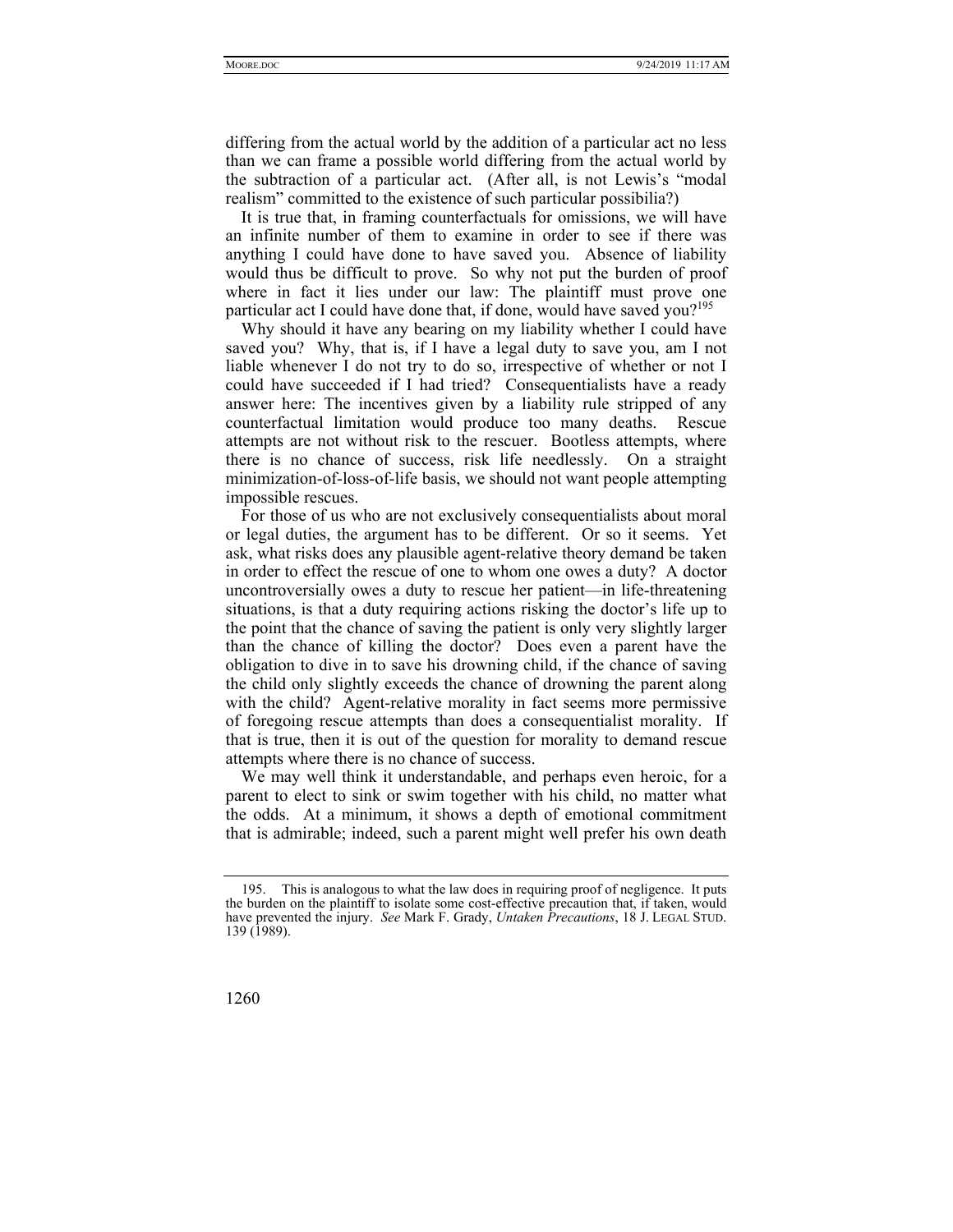to living with the sight or the sound of his child perishing in his memory. But surely the parent who elects otherwise does not breach any moral duty and is not the appropriate subject of legal sanctions.

If all this is so, then the law is on solid ground in placing counterfactual prerequisites to liability for omissions. The fact that these are not causal prerequisites does not matter at all. They are still justified features of our law.

### *D. Limitations on Liability for Mere Allowings*

With the doing-allowing distinction, we enter onto much more contested, and contestable, territory, both as to the correct outcomes and as to the correct basis for any given outcome. For purposes of discussion, distinguish three cases. The first is Judy Thomson's symphony attender, who is wrongfully attached to the lead violinist as a kind of personal life-saving equipment; the second is the bystander who, while under no duty to do so, undertakes to save another drowning in the water but then abandons the rescue attempt because he thinks better of it; the third is the euthanasia case, where the doctor who initially plugs the patient in to the respirator then unplugs the patient after deciding that further use of the respirator on this patient is medically unjustified.

Once we separate causation from counterfactual dependence, we should see outcomes in these cases as having two quite distinct justificatory bases. One is a counterfactual basis. On this basis, we first isolate a "baseline," a status quo to which there is a strong entitlement by the actor. In Thomson's case, that baseline is clear: It is the symphony attender at her concert and still unplugged to the violinist; it is not the symphony attender plugged into the violinist as his personal lifesaving equipment. The symphony attender's right to bodily integrity, and the wrongful violation of that right, makes this choice of baseline very clear in this case. Secondly, and still on the counterfactual approach, we then ask a counterfactual question about the action of the symphony attender's in unplugging herself from the violinist: If she unplugs herself, does she do no more than return herself and the violinist to the preplugging baseline? Granted, she caused the violinist's death by unplugging him, but the relevant question for liability is the counterfactual question, not the causal question.

The second approach to these cases is, of course, the causal approach. Sticking with Thomson's scenario, all the symphony attender did when she unplugged the violinist was let nature take its course. What killed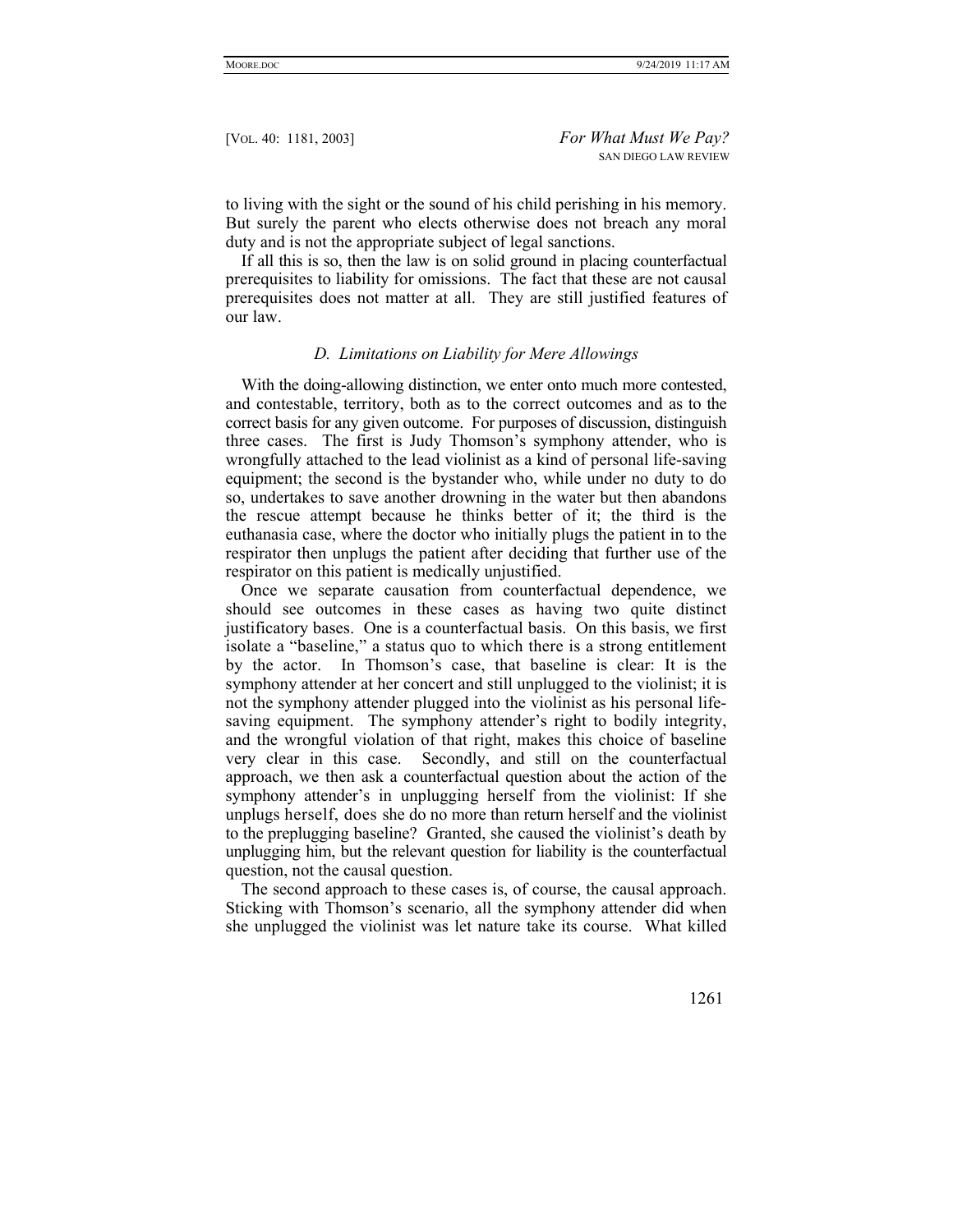him, or in other words, what caused his death, was the sickness with which he was originally inflicted. Her unplugging him only allowed that sickness to kill him. On this account, it is irrelevant how she came to be plugged into him. So long as she owes this perfect stranger no positive duties of rescue, she, like anyone, is free to go about her business even though this means the violinist succumbs to his disease.

We can test which of these accounts we find most plausible by isolating each basis from the other within the hypothetical. First, eliminate the causal basis for any justification: The only way the symphony attender can unhook the violinist is if he is dead, so she bludgeons him with blows that kill him just when he would have died from his disease, and with no more pain, had he never been plugged in to start with. Can the symphony attender return the violinist to the baseline by this more direct causing of his death? Second, eliminate the counterfactual basis: It is a cruel fact of nature that symphony attenders often end up plugged into musicians faced with life threatening diseases, and everyone knows this. (If this is too much for you, run this with Siamese twins.) May the symphony attender, or anyone else, still unplug the violinist knowing that he will succumb to his disease, because they are only letting nature take its course but not causing his death?

To my mind, the counterfactual argument is a stronger basis for justifying Thomson's result than is the causal argument (even though her result is perhaps justified only if we have both bases for reaching it). The reverse seems to be true in the euthanasia case I imagined. It surely does not matter which doctor plugged the patient in to the respirator. Surely, any doctor can unplug the patient with no more liability than attaches to the doctor who did plug in the patient. So what I have elsewhere called a "personalized baseline test" is not very intuitive.<sup>196</sup> Nor is a perfectly generalized baseline test intuitive; surely the proverbial stranger cannot unplug the patient and return him to his baseline. Restricting the baseline to "medical personnel but no other" makes plain what is really doing the work here: Medical personnel can be justified in doing things that bring about death in a way others are not, irrespective of whether they are returning patients to some baseline or not.

Yet this is not to say that doctors can directly kill their patients, by knives, lethal injections, or otherwise. The causal distinction does this much work here: Doctors can be justified in letting nature take its course more easily than they can be justified in causing death. The causal basis thus does some work here, even if the main workhorse is a justification that is independent of either counterfactuals or causation. The

 <sup>196.</sup> MOORE, *supra* note 13, at 27.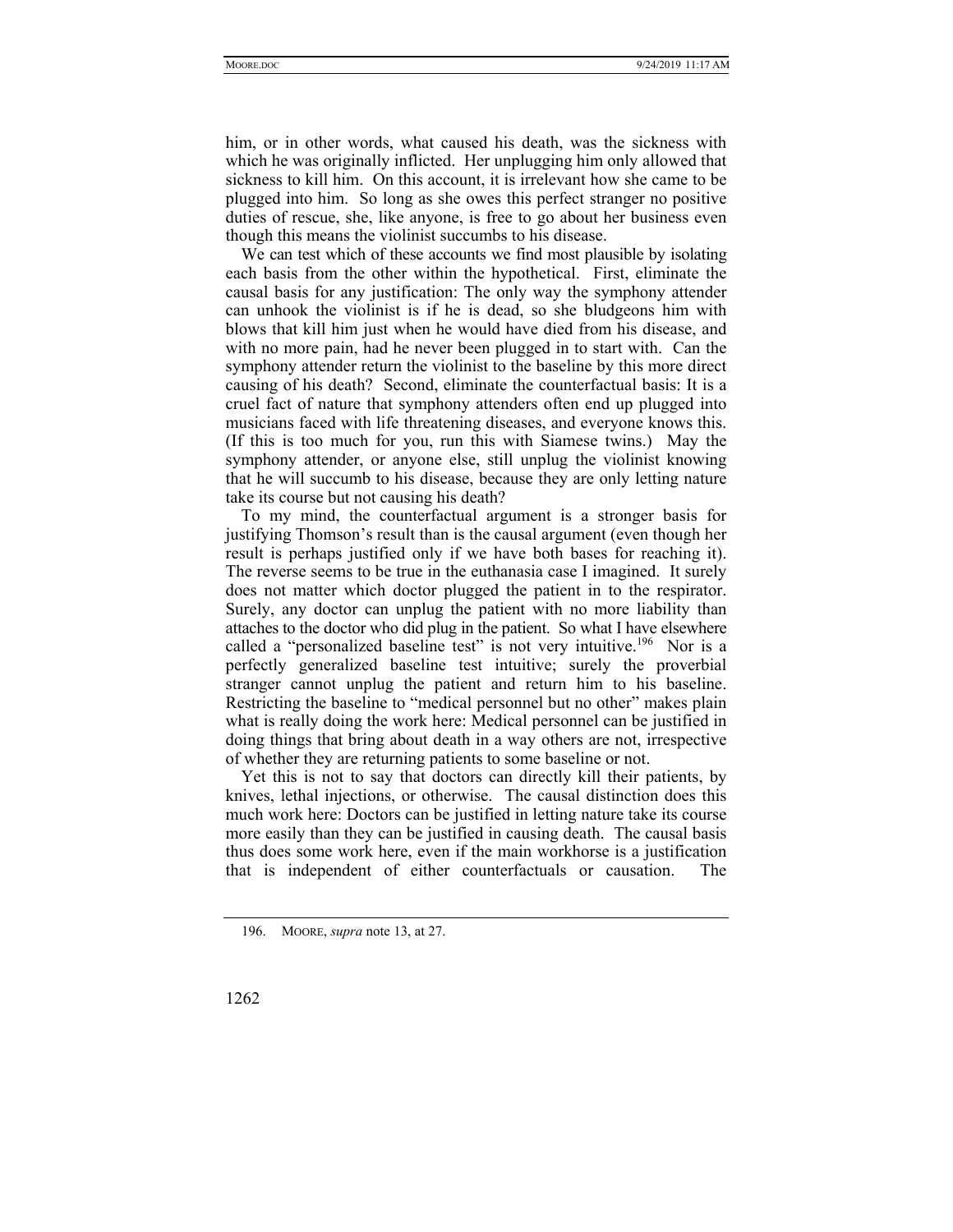counterfactual basis, by contrast, seems to do no work here at all.

Much the same modest contribution is made by the causal analysis to the resolution of the would-be rescuer, my second of the three cases earlier distinguished. If he undertakes to rescue while under no duty to do so, and then abandons the attempt, thereby letting the person in the water drown in the natural course of things, it is hard to see that there should be liability for the death. He merely allowed the victim to die. By contrast, if he reaches the victim, and then "abandons" the rescue by pushing the victim under (just where and when he would have gone down had there been no rescue attempt), he has caused the victim's death. The fact that he did not make the victim worse off—a counterfactual question—does not insulate the latter "abandoner" from liability.

On the other hand, there is also room for the counterfactual basis to do some independent work. As an independent basis of liability, if the would-be rescuer makes the victim worse off than he would have been had there been no rescue attempt, then the rescuer is liable no matter that he merely allowed, and did not (fully) cause, the death. The baseline, in such a case, is not victim-in-water-about-to-drown-anyway; rather, the baseline is, victim-in-water-about-to-be-rescued-by-someone-else.<sup>197</sup> Likewise, in cases of double prevention, such as *D* preventing a rescuer *R* from effecting the rescue of victim  $V<sub>1</sub><sup>198</sup> D's prevention is a mere$ allowing of *V* to drown, not a drowning (or a causing of death) of *V*. Even so, *D* is responsible for *V*'s death on a purely counterfactual basis, the baseline being *V*-about-to-be-rescued-by-*R*.

The upshot is that causation and counterfactual dependence compete evenly in the class of cases considered here. Sometimes, it is causation that attracts liability, sometimes it is "making a difference" in the way captured by counterfactual dependence, and sometimes it is either, or both together, that is needed for liability.

### *E. Limitations on Negligence Liability for Harms Not "Within the Risk"*

If the causal relation takes whole events as its relata, and if

 <sup>197.</sup> Thus, in *Zelenko v Gimbel Bros*., 287 N.Y.S. 134, 135 (Sup. Ct. 1935), the defendant was held liable for undertaking to rescue the plaintiff by isolating the plaintiff in an infirmary for six hours; the court's conclusion was based on the counterfactual, "If defendant had left plaintiff's intestate alone, beyond doubt some bystander . . . would have summoned an ambulance." *Id.*

<sup>198</sup>*. See supra* text accompanying note 124.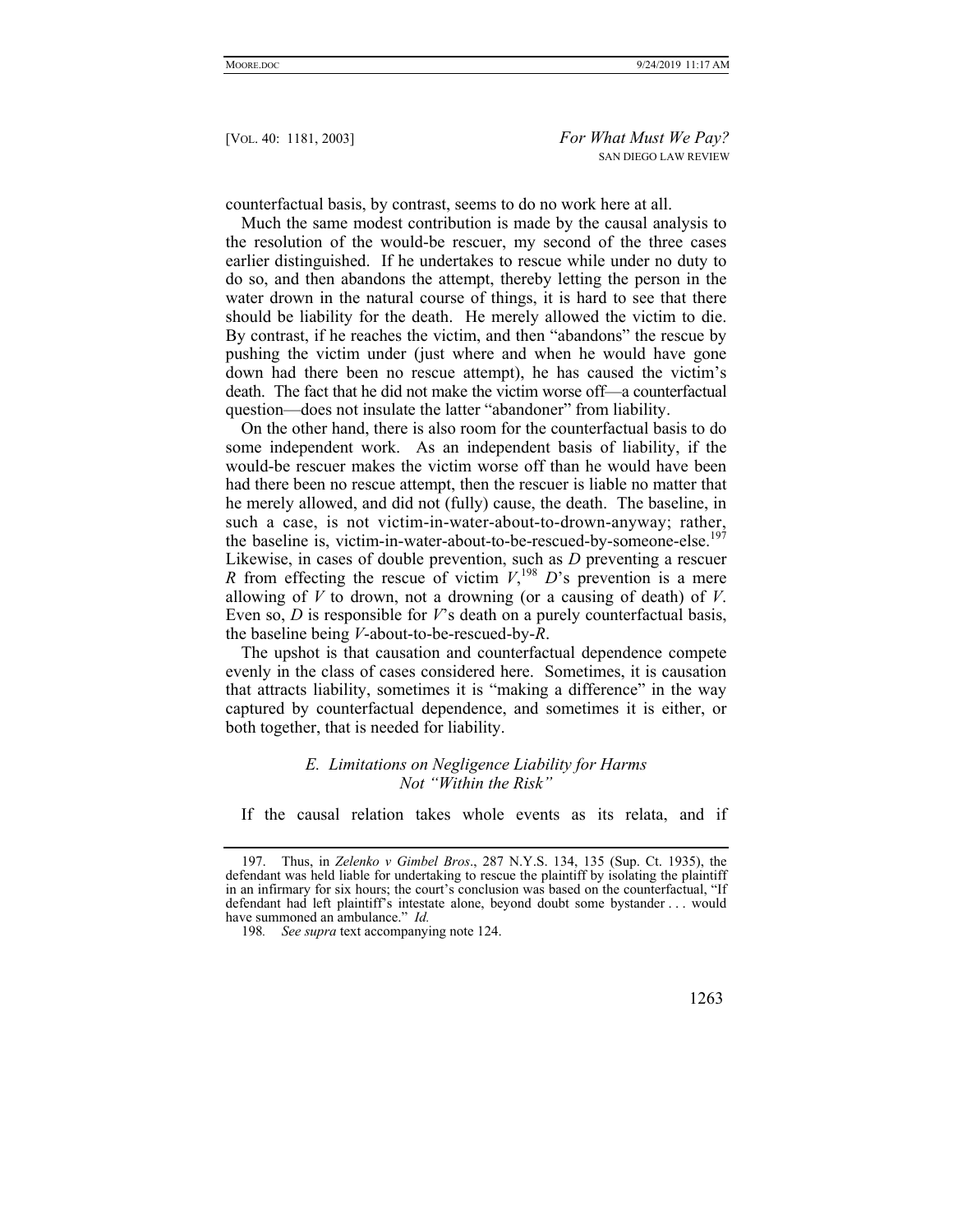counterfactual dependence takes aspects of whole events (or "facts") as its relata, then the legal doctrine of harm within the risk demands a counterfactual and not a causal test. That is indeed my temptation here. When lawyers say, "The act that was negligent may have caused the harm, but the negligence itself did not cause the harm," they are misspeaking. Acts like other events are the particulars that can stand in singular causal relations. Properties (or aspects) of acts, instances of properties of acts (or "tropes"), facts about acts, do not stand in such causal relations. So when we ask whether some aspect of an act that made the act negligent—such as practicing medicine without a license—caused the harm, we must be asking something else.

The something else we are asking is the counterfactual question: Would the absence of the property had made any difference to the existence of the harm? For example, would having a license to practice medicine have prevented the harm because, say, the surgeon lacked just those skills that medical training would have supplied? Under a properly formulated harm within the risk test, this counterfactual question would be asked on its own, without any pretense of being a causal question.

For me, however, this whole discussion is academic in a pejorative sense, for the entire harm within the risk limitation is a mistake, root and branch. Whether it is a causal doctrine, a counterfactual doctrine, or something else, thus does not much matter. It is a doctrine that should not exist, and may well be on the way out. Even if it were the case that it were equally sensible to ask either, "Did the unlicensed aspect of the doctor's act cause the harm," or "But for the fact that the act was unlicensed would there have been the harm to the patient?," yet defendants should be liable, assuming they were negligent, no matter what the answer to these questions might be. That counterfactuals have a role to play here is thus true only in a possible world where the doctrine makes more sense than it does in this world.

# *F. Symmetrically Overdetermined Concurrent Cause Cases Where One Cause Is Natural*

Skeptics about the factual bases for the discriminations the law calls "causal" have long focused on these cases.<sup>199</sup> How can there be a causal distinction, they ask, between a fire of natural origin and a fire of culpable human origin such that when the defendant's fire joins the latter

<sup>199</sup>*. See, e.g*., Henry W. Edgerton, *Legal Cause*, 72 U. PA. L. REV. 211, 214–16, 241–43 (1924). Contemporary economists such as Guido Calabresi, Steve Shavell, and Landes and Posner have followed Edgerton here. *See* MICHAEL MOORE, PLACING BLAME: A GENERAL THEORY OF THE CRIMINAL LAW 337 n.26 (1997).

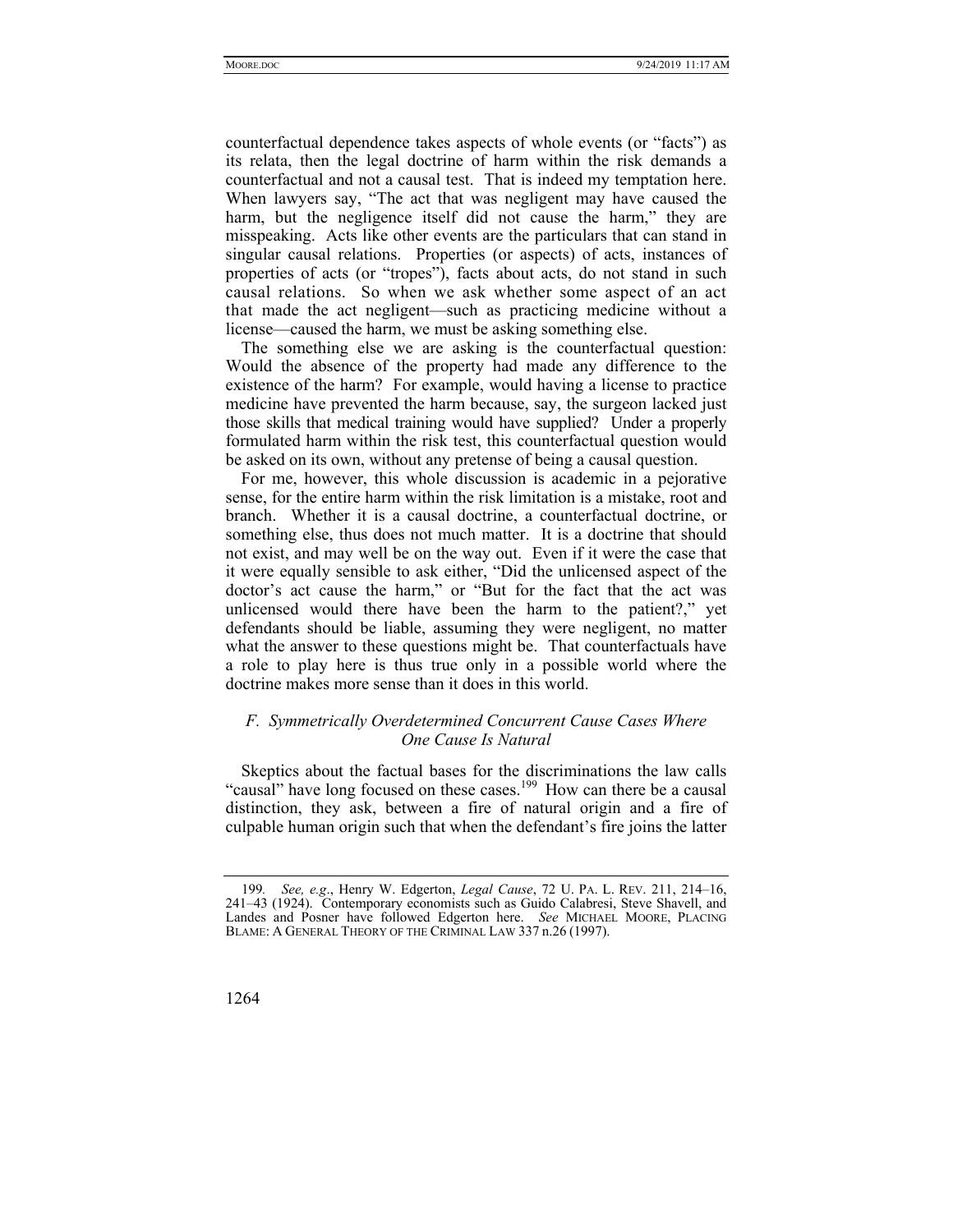he is liable, but when it joins the former he is not? Surely the physical processes are, or at least can be, the same no matter what the origin of the other fire. So how could the defendant's fire be a cause of the harm, or not, depending on nonphysical properties like moral culpability?

The skeptics are right. This is not, and cannot be, a causal distinction. What is plainly doing the work here is a noncausal, counterfactual test which asks whether the defendant's action made any difference vis-à-vis a baseline of natural circumstance. More specifically, the intuitions that guide these cases are (1) a sense that there is a morally significant baseline in what was going to occur naturally, and (2) that the counterfactual, "but for the defendant's action, the plaintiff would have lost his house to nature," is true. The baseline judgment in (1) is crucial here, because that is what distinguishes these cases from others where the second fire is of culpable human origin. In these latter cases, the plaintiff would have lost his house too, only not to natural circumstances, but to another, perhaps equally culpable, human choice.

It is only this kind of counterfactual baseline judgment that has a prayer of justifying nonliability in the cases where the other sufficient cause is of natural origin. Yet, like the harm within the risk doctrine, this doctrine too is not justified at the end of the day. The baseline on which it depends is not very persuasive. If it matters that the plaintiff was going to lose his house anyway, why should it matter whether that loss would have been due to nature, innocent human misadventure, or culpable human choice? Moreover, although this issues some promissory notes only partly paid at the conclusion of this Article, the defendants in these cases do cause the plaintiffs harm. On the corrective justice principle that we should pay for the harm we culpably cause to those who are themselves blameless, the defendants should be liable for these harms even though such harms would have happened anyway.

### *G. Asymmetrically Overdetermined Concurrent Cause Cases*

These cases as well pit counterfactual rationales rather directly against cause-based rationales. When a court finds liability for a minor wound that together with a mortal wound produces death through loss of blood,200 it is marching under the banner of causation. The minor wound

 <sup>200.</sup> People v. Lewis, 57 P. 470, 471 (Cal. 1899).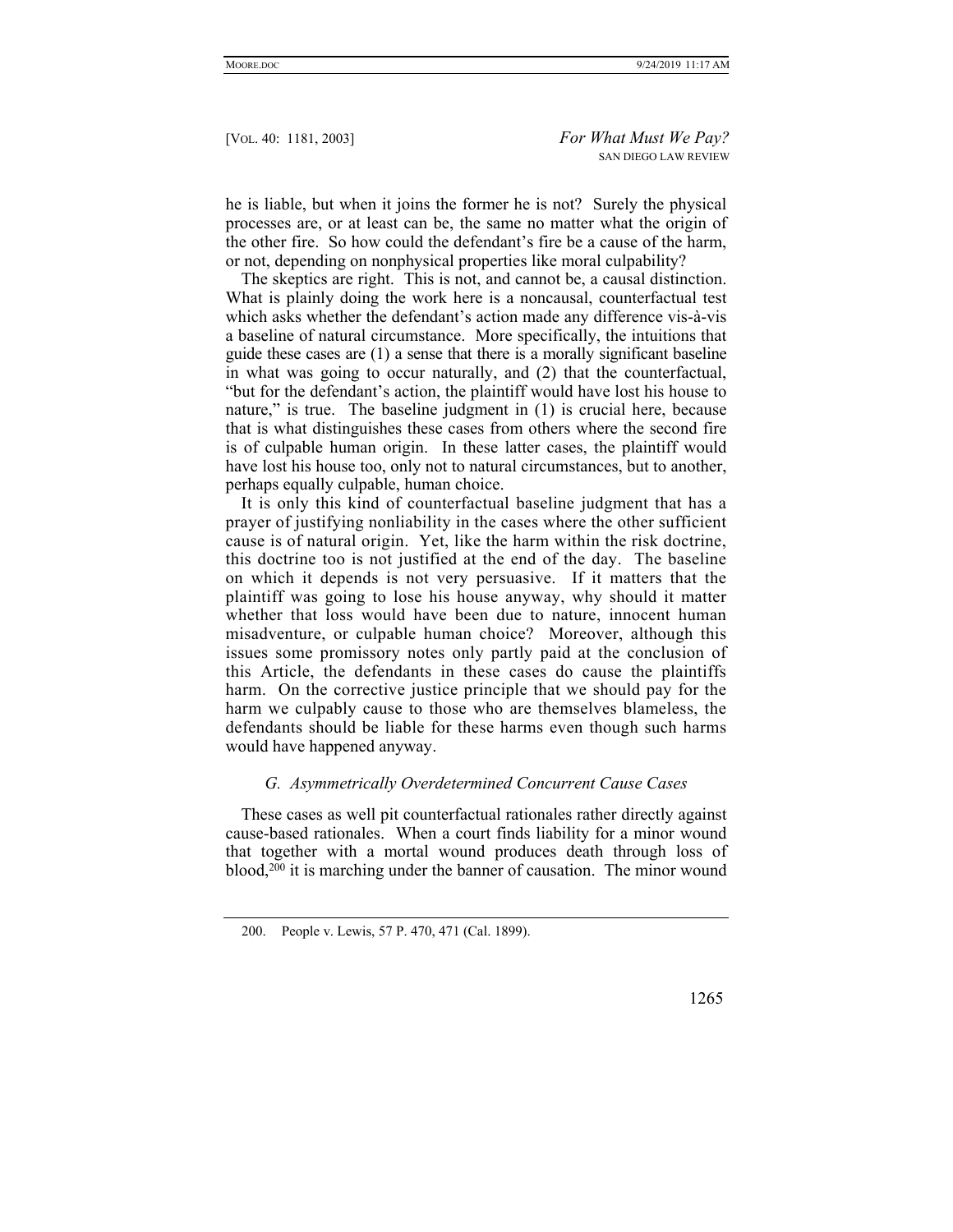was a cause of the death, even though that death would have happened anyway. When a court denies liability for negligently maintained drainage wickets on the ground that the flood was so large that it would have exceeded the capacity of the drainage wickets even if they had been properly maintained, it is marching under the colors of counterfactual dependency.<sup>201</sup> The split in legal authority is wholly due to a divergence in rationale along these lines. Once one sees that causation and counterfactual dependency are not the same thing, one can at least see this split in its proper light.

My own view, of course, is that the culpable causation of harm should be sufficient for liability. The fact that the harm would have happened anyway, even without the defendant's action, should not change this result. That again is a point to be argued for in the conclusion.

#### *H. Limitations on Damages in Preemptive Overdetermination Cases*

Courts that limit damages collectible from a preempting-harm-causer often proceed under false colors. Often they talk as if this were a causebased limitation: When the defendant's fire arrives first and burns the house to the ground, and thus preempts the ability of a second fire to have done so, the defendant is often said to have caused only the loss of the use of the house in the interim between the two fires. Once one divorces causation from counterfactual dependence, one can dispense with this fiction. This damage limitation is not cause-based. It is wholly based on an independent, counterfactual judgment about what would have happened to the plaintiff's house had the defendant's fire not destroyed it. Again, the choice is starkly put: What matters more to our duties to compensate, harms we have caused or harms that would not have occurred without our action? And again, my choice is generally for the former with the caveat that sometimes the characterization of a state of affairs as a harm will involve some counterfactual judgments, particularly in the offsetting benefit cases.<sup>202</sup>

Puzzlingly, I find more work for counterfactual judgments to do in the criminal law analogy here, the necessity cases. In *Dudley & Stephens*, 203 the defendants in my view were justified in killing and eating the cabin boy as the only means to their own survival. The availability of this "balance of evils" justification does not turn on any lesser causal contribution to the cabin boy's death, as I once argued.<sup>204</sup> Rather, the justification is

<sup>201.</sup> City of Piqua v. Morris, 120 N.E. 300, 300 (Ohio 1918).<br>202. See supra note 31.

<sup>202</sup>*. See supra* note 31.

The Queen v. Dudley & Stephens,  $14$  Q.B.D. 273 (Eng. C.A. 1884).

 <sup>204.</sup> Michael S. Moore, *Torture and the Balance of Evils*, 23 ISR. L. REV. 280 (1989), *reprinted in* MOORE, *supra* note 199, at 699, 700–01.

<sup>1266</sup>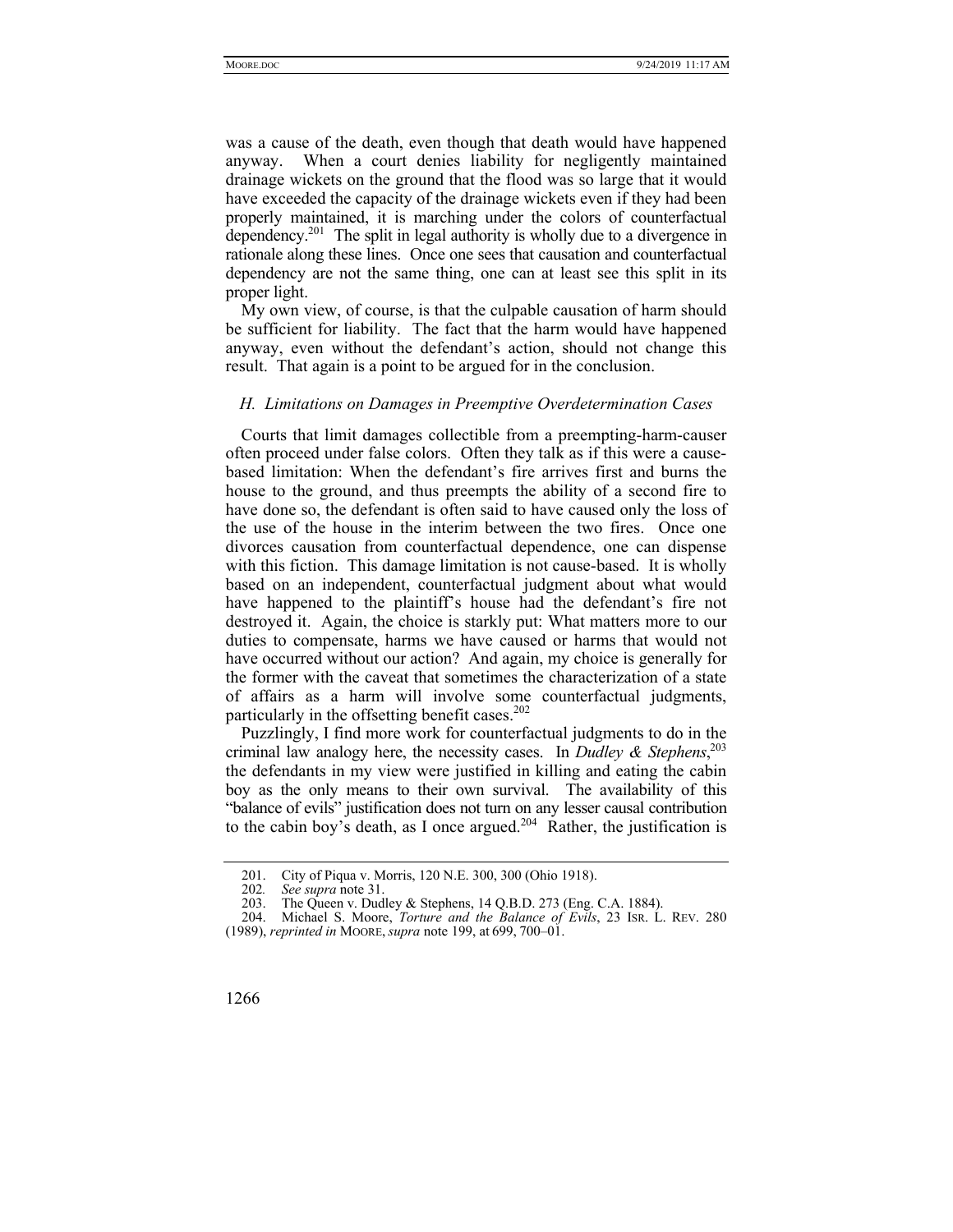only available because of the truth of the counterfactual judgment that the cabin boy would have died soon anyway even if the defendants had not killed him. Such counterfactual judgments thus join certain causal and other judgments as the basis for allowing balance of evils justifications.<sup>205</sup>

### V. CONCLUSION: THE DESIRABILITY OF GENERALLY SUBSTITUTING COUNTERFACTUAL BASELINE TESTS FOR CAUSAL TESTS OF LEGAL LIABILITY

There is a long-standing debate amongst moral and legal theorists as to the proper trigger for desert-based legal sanctions in contracts, torts, and criminal law. The debate is usually framed as a two-sided affair, between those who think one's blameworthiness is wholly a function of subjective features such as choice and intent and those who think that causation of harm to another adds to one's blameworthiness. Now we can see that the debate is at least a three-sided affair. Since counterfactual dependency differs from causation, we need to add the counterfactual criterion of having our actions make a difference, vis-à-vis some baseline, to the list of possible desert-determiners.

Some of the examples given in Part IV above may seem to be just the tip of an iceberg. The tip consists of the isolated instances where the law rightly imposes liability based not on causation of harm, but rather on the counterfactual question of whether one's actions did or could have made a difference. The iceberg itself would be a generalized counterfactual test, one generally supplanting any causal test for liability. Perhaps the sine qua non test, although lousy as a test of causation, can be justified explicitly as a general counterfactual limitation on that for which we are

 <sup>205.</sup> Although why they do so is something of a puzzle. My earlier taxonomy of various causal discriminations, the act-omission distinction, and the doctrine of double effect, was done in terms of a construal of deontology that I still find plausible: Categorical moral prohibitions have as their objects certain actions like torture or killing, when intended by the actor. MOORE, *supra* note 199, at 698–705. Foreseen but not intended consequences, failures to prevent rather than cause, allowings rather than doings, etc., all take one out of deontology to the land of permissible consequential justification because in all such cases one is not intentionally doing the action morality categorically forbids. The permission for consequential calculation based on the counterfactual judgment that the victim was about to die anyway does not fit easily here. In such cases a defendant intends to kill and does an act fully causing death (i.e., he kills). Yet the fact that the victim was about to die anyway licenses an otherwise impermissible consequentialist justification. Such counterfactuals must enter deontology by way of an exception to the content of categorical norms, not by way of the scope or object of such norms. For the difference, see *id*. at 706–07.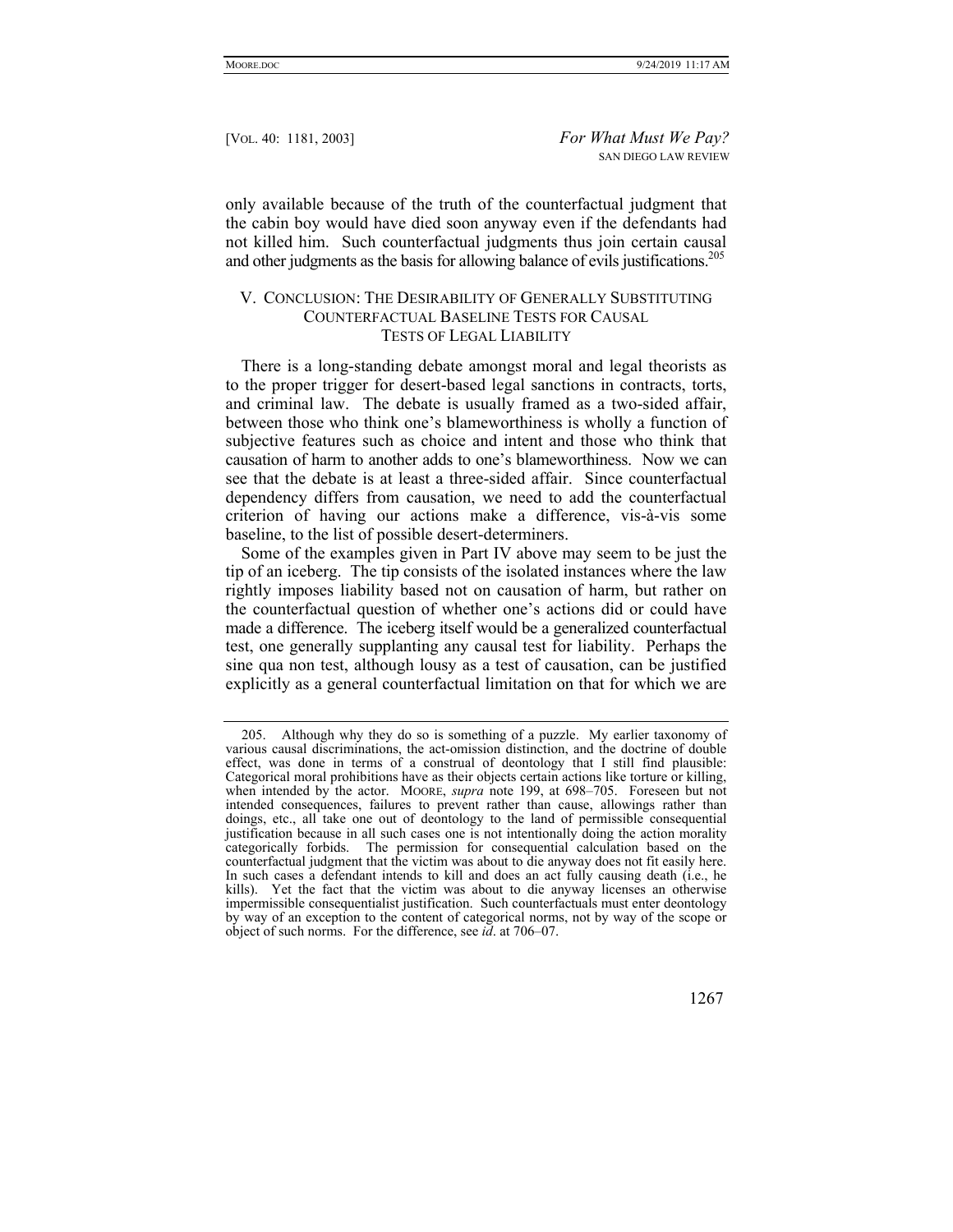morally responsible.

To make this more precise, we should distinguish four possible combinations of counterfactual dependence with causation as desertdeterminers. The first is where the defendant does not cause some harmful state of affairs to come about, and yet the defendant did "make a difference" vis-à-vis the occurrence of that harmful state of affairs (where "making a difference" involves (1) the truth of the counterfactual, "if not  $c$ , then not  $e$ " and  $(2)$   $e$  not being the same as some morally appropriate baseline state). Omissions and allowings are examples of this first combination of cause and counterfactuals, for in neither of these cases does the defendant's omission or action cause some harm. Yet if some act by the defendant would have made a difference (the omission cases), or if some act by the defendant did make a difference (the allowing cases), then the defendant is morally responsible for the harm and should be legally liable on any theory of liability based on moral responsibility. The presence of counterfactual dependence, in such cases where causation is absent, is sufficient for responsibility. If I fail to throw a rope to *V*, to whom I owe a duty, and if that throw would have saved  $V$ , I am responsible for  $V$ 's death; if I tackle a lifeguard about to save  $V$ , and if, absent my tackling, the lifeguard would have saved  $V$ , I am responsible for *V*'s death.

To be sure, moral responsibility based on the counterfactual dependence of some harm *h* on some act or omission will differ somewhat from moral responsibility based on causation of *h* by action. The moral duty we breach in the latter case may well be an agentrelative duty, whereas in the former case the duty breached will only be a consequentialist duty. This means that such counterfactual-based responsibility can be reduced or eliminated by sound consequentialist justifications—I may omit to throw the rope to save one in order to save two others, I may turn off the respirator allowing one to die in order to save the life of another with greater medical promise. Responsibility based on counterfactual dependence is thus both lesser and different from responsibility based on causation.

The second and third possible combinations of cause and counterfactuals are easy cases of responsibility. Where my act *c* causes some harm *h*, and *h* counterfactually depended on *c*, I am morally responsible for *h*. Where my act *c* does not cause *h*, and *h* does not depend counterfactually on *c*, I am not responsible for *h* (although I may be culpable and therefore punishable in criminal law).

The most interesting combination is the fourth possibility: My action *c* causes some harm *h*, but *h* did not counterfactually depend on *c*. As we have seen, there are some legal doctrines relieving an actor of responsibility for *h* in these circumstances. (These are the asymmetrical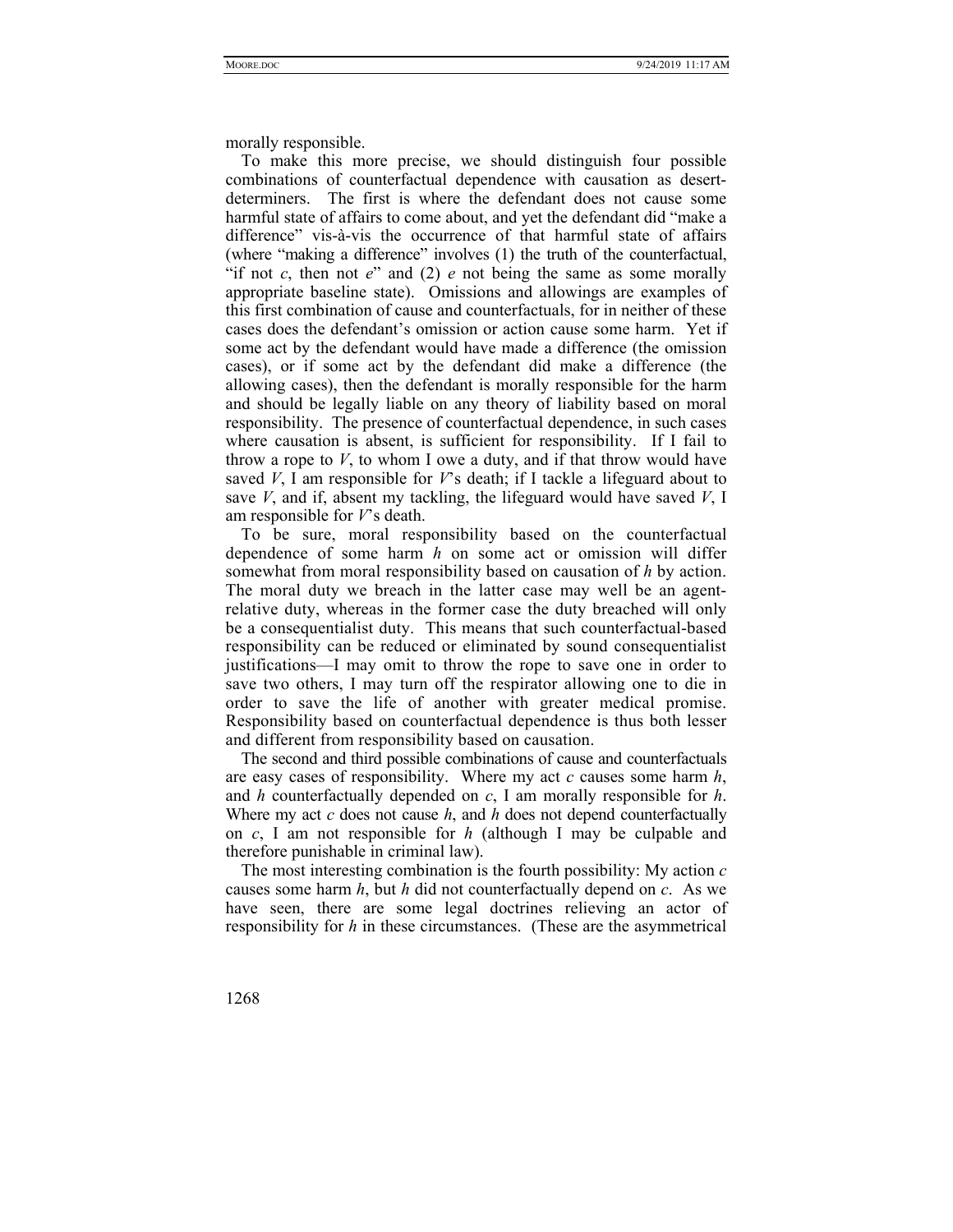concurrent cause cases, the symmetrical concurrent cause cases where one sufficient cause is a natural event, the damage limitation rule in cases of preemptive causation). If the general principle behind these doctrines were accepted, then we could say that the absence of counterfactual dependence was sufficient for nonresponsibility—or, equivalently, that counterfactual dependence was necessary to responsibility. Conjoined with the result in the first possible combination, this would be to say that counterfactual dependence of some harm *h* on *c* was both necessary and sufficient for responsibility for *h*—meaning that causation of *h* by *c* is morally irrelevant.

It is the overdetermination cases which most clearly focus this general issue, for in these cases there is plainly causation of the harm and equally clearly that causing makes no difference to how bad the world ends up becoming. As we have seen, the law generally makes the causer liable in such cases, but that hardly settles the question of moral correctness. The moral question is, what matters here, causing a harm or making a difference?

In the better known debate between causal theorists and subjectivists about responsibility, arguments for why causation matters are hard to come by. My survey of my predecessors on this topic made me wonder whether there are any reasons capable of supporting the judgment that causation matters.<sup>206</sup> That it does may be more basic than anything we can adduce in support of it. So I am not sanguine about what can be said here. Still, the relation between the two debates can be seen as two nodes on a decision tree:

206*. Id.* at 196–211.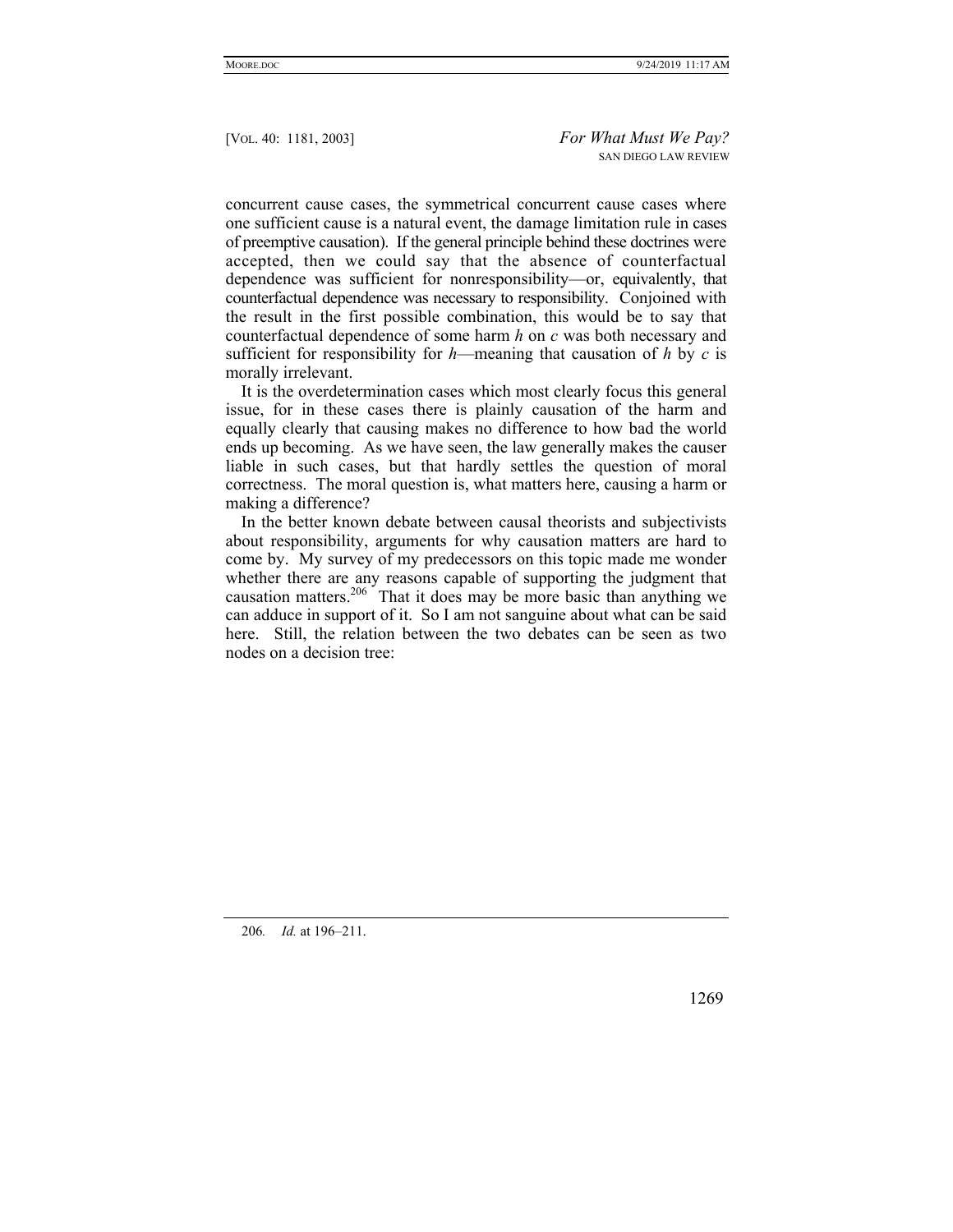

One gets to the second node—deciding between causation and counterfactual dependence as desert-determiners—only after one has rejected the purely subjectivist branch at the first node of the tree. So it is possible that whatever arguments there are that are capable of selecting objective wrongdoing as a desert-determiner (over subjectivism) are also capable of more particularly selecting the causal version of objective wrongdoing.

The main argument that I and others have used against subjectivists about responsibility has been a kind of reductio ad absurdum of an argument subjectivists deploy.<sup>207</sup> This subjectivist argument urges that we lack control over the results of our actions so that our blameworthiness cannot be increased by this factor. Increased blameworthiness for factors over which we lack control would be a kind of "moral luck," and morality, so the argument goes, cannot be so arbitrary as to admit the existence of such bad luck.

The reductio against this is based on the fact that we have no such control over what we intend, believe, or will either, so if this kind of control is necessary for blameworthiness, there is no such thing as moral blameworthiness. This kind of response, while effective against subjectivists, cuts no ice against "counterfactualists." For proponents of counterfactual dependency as a desert-determiner do not rely on some supposed control actors have over what difference their actions make in the real world, a control over results such actors could then be said to lack. Counterfactual theorists are, in this respect, in the same boat with causal theorists, for it is implausible that there is any more control of "what would have happened if . . ." than there is of what actually results from our actions.

The more positive argument that I have directed against the subjectivists

<sup>207</sup>*. Id*. at 233–46.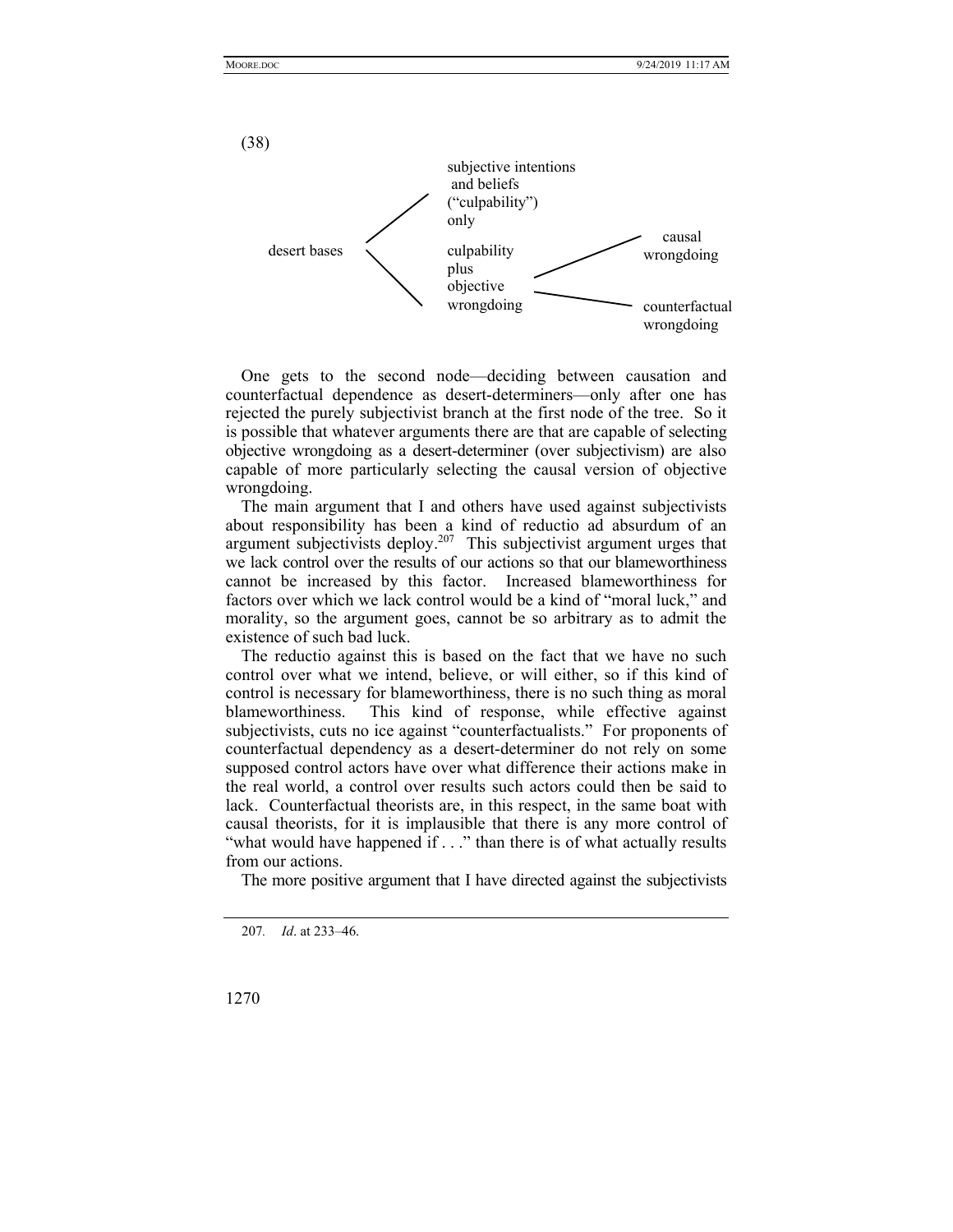is based on the epistemic power possessed by the twin emotions of guilt and moral hatred.<sup>208</sup> The general idea is that our emotional reactions, when they are virtuous, are good but not infallible guides to the truth of the moral judgments that such reactions cause.<sup>209</sup> Feeling guilty, for example, can be a good indicator that one is guilty. Against subjectivists, the argument is that there is a large difference in the emotional reactions to failed attempts and uninstantiated riskings, on the one hand, compared to successful attempts and realized riskings, on the other. It is the latter that gets the blood to the eyes, the former generating usually no more than relief at a "near miss."

This argument can be deployed against counterfactualists if we hone in more precisely on what it is that makes us feel so guilty for ourselves and so angry at others. Consider the preemptive overdetermination cases. If you have culpably caused a serious harm to an innocent, does it diminish your responsibility in the slightest that another person stood ready to cause that harm if you did not? True enough, as a preemptive cause your action made no difference, yet that fact seems to make no moral difference. Think how ill it lies in the mouth of a wrongdoer to try to lessen his responsibility by saying, "If I had not done it, someone else would have." Similarly, if you were the preempted cause, should you feel the guilt of the actual doer of the deed? Or, isn't the reaction still one of relief at a near miss: "I almost did a great wrong, but as luck would have it, I didn't—someone (or something) else did."

The principle to which these emotions and judgments point is a principle of "ownership"—in some suitably extended sense, we own the results of our actions. Such results become a part of our history. They write an entry in our moral ledgers, for the good if they are good, otherwise if they are bad. Some, such as Peter Cane<sup>210</sup> and Tony Honore,<sup>211</sup> wish to go further, arguing that our very identity depends on our being responsible for what we cause. Yet if we keep personal identity over time to truly essential properties, surely we could be the person we each are even if, contrary to fact, we hadn't caused some harm; what we cause is too contingent a feature of our lives to be plausibly listed as essential to personal identity.

It is true that often those who speak of "personal identity" do not mean

<sup>208</sup>*. Id.* at 229–32.

<sup>209</sup>*. Id*. at 127–38.

 <sup>210.</sup> CANE, *supra* note 22, at 57, 106, 117, 185.

<sup>211</sup>*. See generally* TONY HONORÉ, RESPONSIBILITY AND FAULT (1999).